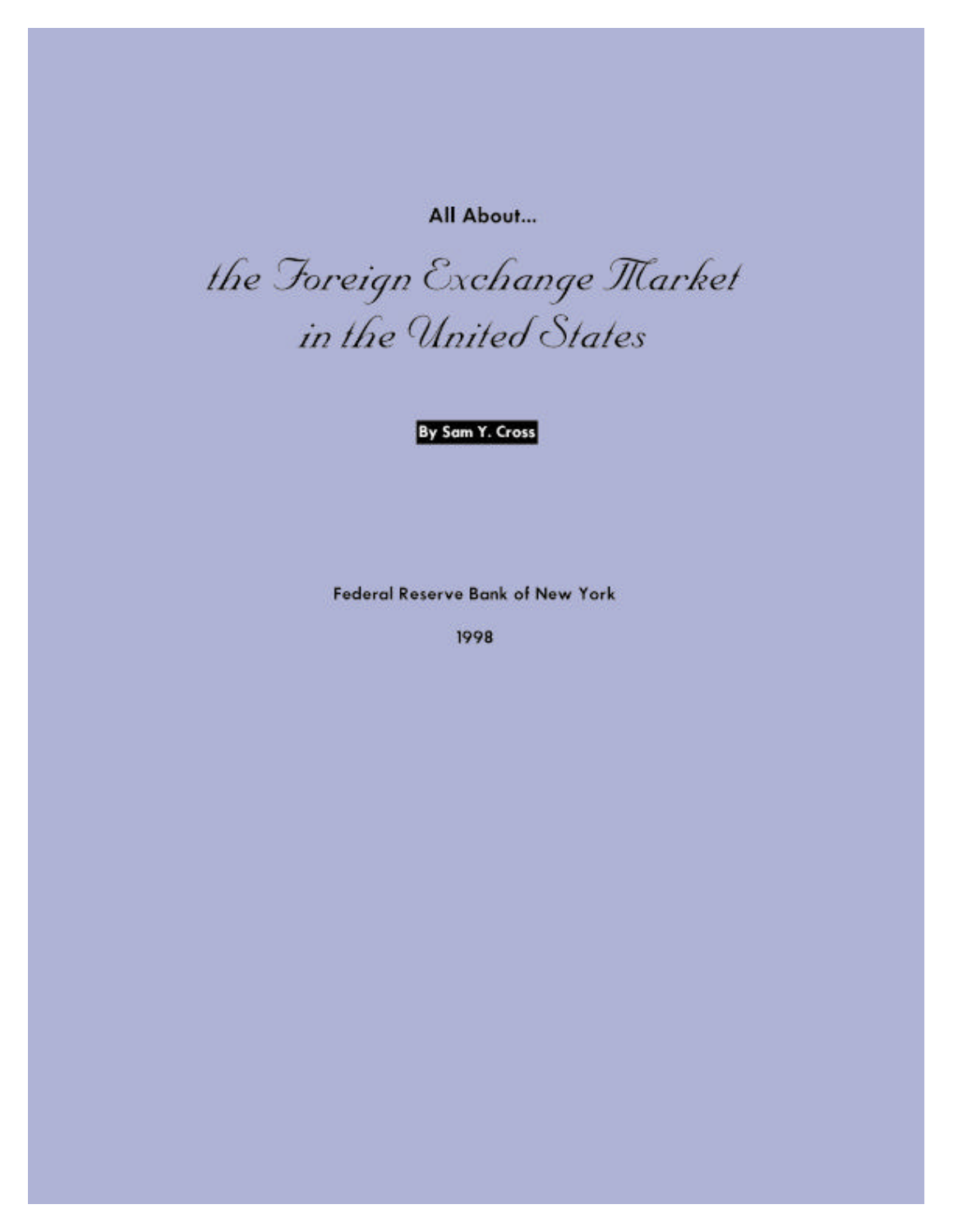### **FOREWORD**

Over the past forty years, the Federal Reserve Bank of New York has published monographs about the operation of the foreign exchange market in the United States. The first of these reports, The New York Foreign Exchange Market, by Alan Holmes, was published in 1959. The second, also entitled The New York Foreign Exchange Market, was written by Alan Holmes and Francis Schott and published in 1965. The third publication, Foreign Exchange Markets in the United States, was written by Roger Kubarych and published in 1978.

Each of these publications presents a lucid and informed picture of the foreign exchange market and how it operates, filled with rich insights and reflecting a profound understanding of the market and its complex mechanisms. Roger Kubarych's report, written twenty years ago, provided a valuable analysis of the foreign exchange market that is still read and widely appreciated by persons interested in gaining a deeper understanding of that market.

But the foreign exchange market is always changing, always adapting to a shifting world economy and financial environment. The metamorphosis of the 1980s and '90s in both finance and technology has changed the structure of the market and its operations in profound ways. It is useful to reexamine the foreign exchange market from today's perspective.

The focus of the present book is once again on the U.S. segment of the global foreign exchange market. Chapters 1-3 describe the structure of the market and how it has changed. Chapters 4-6 comment on the main participant groups and the instruments that are traded. Chapters 7-8 look at foreign exchange trading from a micro, rather than macro, point of view—how an individual bank or other dealing firm sees things. Chapters 9-11 comment on some of the broader issues facing the international monetary system and how governments, central banks, and market participants operate within that system. This is followed by an epilogue, emphasizing that there are many unanswered questions, and that we can expect many further changes in the period ahead, changes that we cannot now easily predict.

Markets go back a long time—in English law, the concept was recognized as early as the 11th century—and it is interesting to compare today's foreign exchange market with historical concepts. More than one hundred years ago, Alfred Marshall wrote that "a perfect market is a district, small or large, in which there are many buyers and many sellers, all so keenly on the alert and so well acquainted in one another's affairs that the price of a commodity is always practically the same for the whole of the district."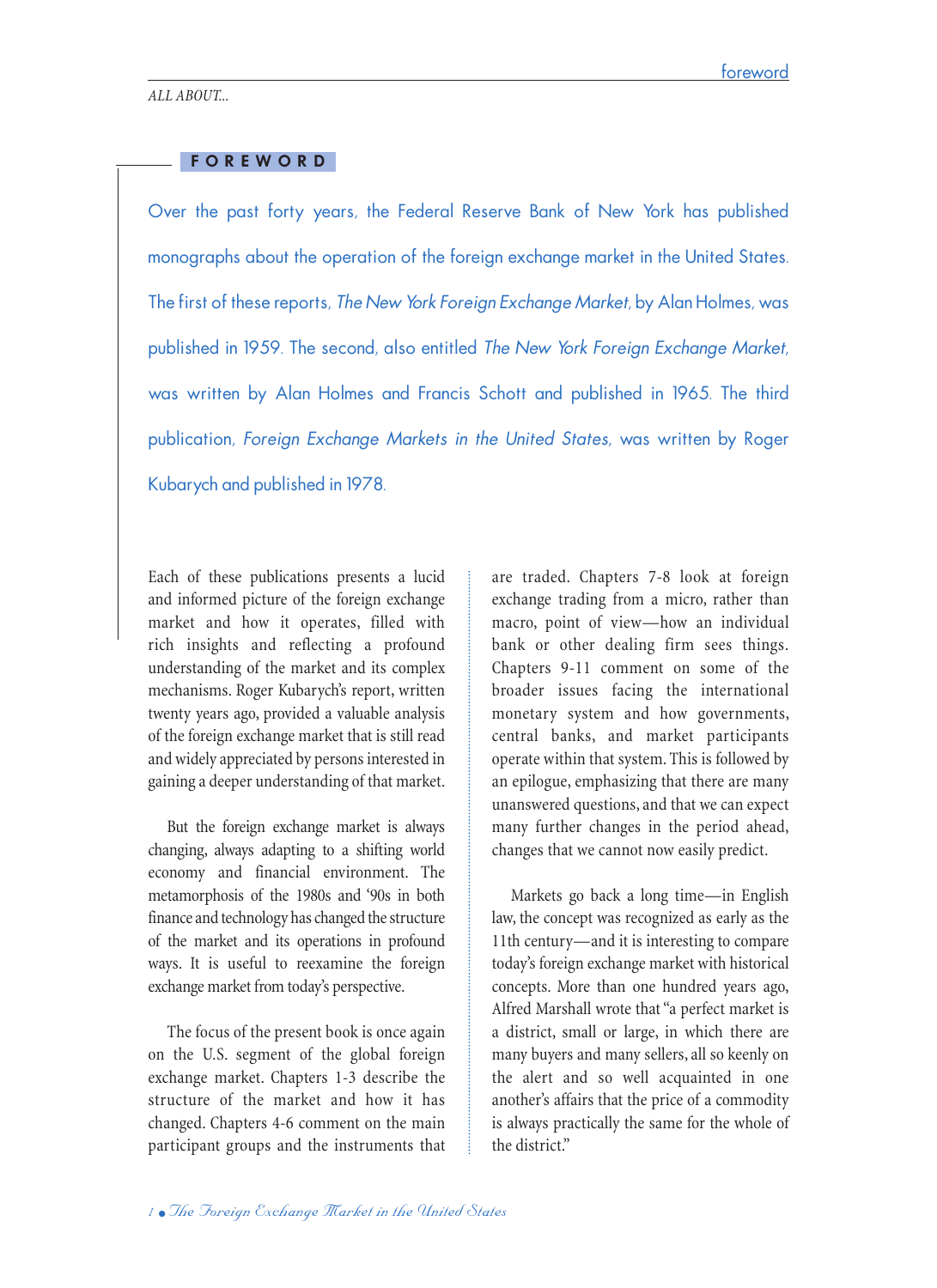Today's over-the-counter global market in foreign exchange meets many of the standards that classical economists expected of a smoothly functioning and effective market. There are many buyers and many sellers. Entry by new participants is generally not too difficult. The over-the-counter market is certainly not confined to a single geographical area as the classical standards required. However, with the advance of technology, information is dispersed quickly and efficiently around the globe, with vast amounts of information on political and economic developments affecting exchange rates. As in commodity markets, identical products are being traded in financial centers all around the world. Essentially, the same marks, dollars, francs, and other currencies are being bought and sold, no matter where the purchase takes place. Traders in different centers are continuously in touch and buying and selling from each other. With trading centers open at the same time, there is no evidence of substantial price differences lasting more than momentarily.

Not all features of today's over-the-counter market fully conform to the classical ideals. There is not perfect "transparency," or full and immediate disclosure of all trading activity. Individual traders know about the orders and the flow of trading activity in their own firms, but that information may not be known to everyone else in the market. However, transparency has increased enormously in recent years. With the growth of electronic dealing systems and electronic brokering

systems, the price discovery process has become less exclusive and pricing information more broadly disseminated—at least for certain foreign exchange products and currency pairs. Indeed, by most measures, the over-the-counter foreign exchange market is regarded by observers as not only extremely large and liquid, but also efficient and smoothly functioning.

Many persons, both within and outside the Federal Reserve, helped in the preparation of this book, through advice, criticism, and drafting. In the Federal Reserve, first and foremost, before his tragic death, Akbar Akhtar was a close collaborator on the project over an extended period, contributing to all aspects of the effort and helping to produce much of what is here. Dino Kos and his colleagues in the Markets Group were exceedingly helpful. Allan Malz contributed in many important ways. Robin Bensignor, John Kambhu, and Steven Malin also provided much valuable assistance, and Ed Steinberg's contribution as editor was invaluable. At the Federal Reserve Board, Ralph Smith offered very useful suggestions and comments.

Outside of the Federal Reserve, Michael Paulus of Bank of America contributed profoundly and in many ways to the entire project, both in technical matters and on questions of broader philosophy. Christine Kwon also assisted generously. Members of the trading room staff at Morgan Guaranty were also very helpful. At Fuji Bank, staff officials provided valuable assistance. Richard Levich provided very helpful comments.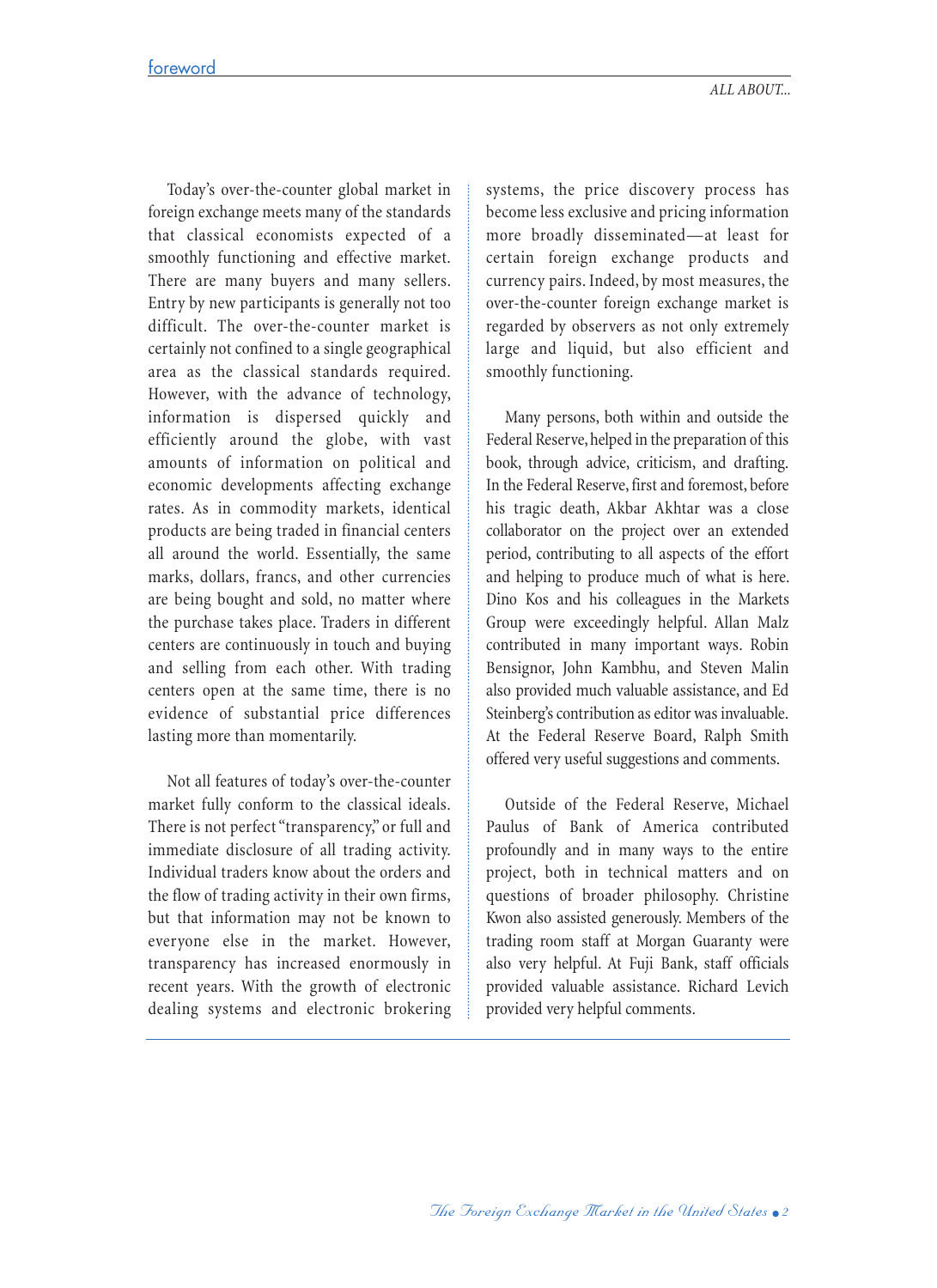**CHAPTERS**

| ▶ FOREWORD                                                                                                                  |                                                                                                                                                                                                                                                                                                                                                                                                                                                                                                                                                                                                                                                         | 1                                                                                |
|-----------------------------------------------------------------------------------------------------------------------------|---------------------------------------------------------------------------------------------------------------------------------------------------------------------------------------------------------------------------------------------------------------------------------------------------------------------------------------------------------------------------------------------------------------------------------------------------------------------------------------------------------------------------------------------------------------------------------------------------------------------------------------------------------|----------------------------------------------------------------------------------|
| <b>DONE-Trading Foreign Exchange:</b><br>A Changing Market in a<br>Changing World $\triangleright$ p. 3                     | 1. How the Global Environment Has Changed<br>2. How Foreign Exchange Turnover Has Grown                                                                                                                                                                                                                                                                                                                                                                                                                                                                                                                                                                 | 3<br>$\overline{4}$                                                              |
| TWO-Some Basic Concepts:<br>Foreign Exchange, the Foreign<br><b>Exchange Rate, Payment and</b><br>Settlement Systems > p. 9 | 1. Why We Need Foreign Exchange<br>2. What "Foreign Exchange" Means<br>3. Role of the Exchange Rate<br>Bilateral and Trade-Weighted Exchange Rates<br>4. Payment and Settlement Systems<br>Payments via Fedwire and CHIPS                                                                                                                                                                                                                                                                                                                                                                                                                               | 9<br>9<br>9<br>10<br>11<br>12                                                    |
| THREE-Structure of the<br>Foreign Exchange Market<br>$\blacktriangleright$ p. 15                                            | 1. It Is the World's Largest Market<br>2. It Is a Twenty-Four Hour Market<br>3. The Market Is Made Up of an International Network of Dealers<br>4. The Market's Most Widely Traded Currency Is the Dollar<br>5. It Is an "Over-the-Counter" Market With an "Exchange-Traded" Segment                                                                                                                                                                                                                                                                                                                                                                    | 15<br>16<br>18<br>19<br>21                                                       |
| <b>D</b> FOUR-The Main Participants<br>in the Market $\triangleright$ p. 23                                                 | 1. Foreign Exchange Dealers<br>2. Financial and Nonfinancial Customers<br>3. Central Banks<br>Classification of Exchange Rate Arrangements, September 1997<br>4. Brokers<br>In the Over-the-Counter Market<br>Voice Brokers<br>Automated Order-Matching or Electronic Broking Systems<br>In the Exchange-Traded Market                                                                                                                                                                                                                                                                                                                                  | 23<br>24<br>25<br>26<br>27<br>27<br>29<br>29<br>30                               |
| <b>P</b> FIVE-Main Instruments:<br><b>Over-the-Counter Market</b><br>$\blacktriangleright$ p. 31                            | 1. Spot<br>There Is a Buying Price and a Selling Price<br>How Spot Rates Are Quoted: Direct and Indirect Quotes,<br>European and American Terms<br>There Is a Base Currency and a Terms Currency<br>Bids and Offers Are for the Base Currency<br>Quotes Are in Basis Points<br>Cross Rate Trading<br>Deriving Cross Rates From Dollar Exchange Rates<br>2. Outright Forwards<br>Relationship of Forward to Spot-Covered Interest Rate Parity<br>Role of the Offshore Deposit Markets for Euro-Dollars and Other Currencies<br>How Forward Rates Are Quoted by Traders<br>Calculating Forward Premium/Discount Points<br>Non-Deliverable Forwards (NDFs) | 31<br>32<br>32<br>33<br>33<br>34<br>34<br>34<br>36<br>36<br>37<br>38<br>38<br>39 |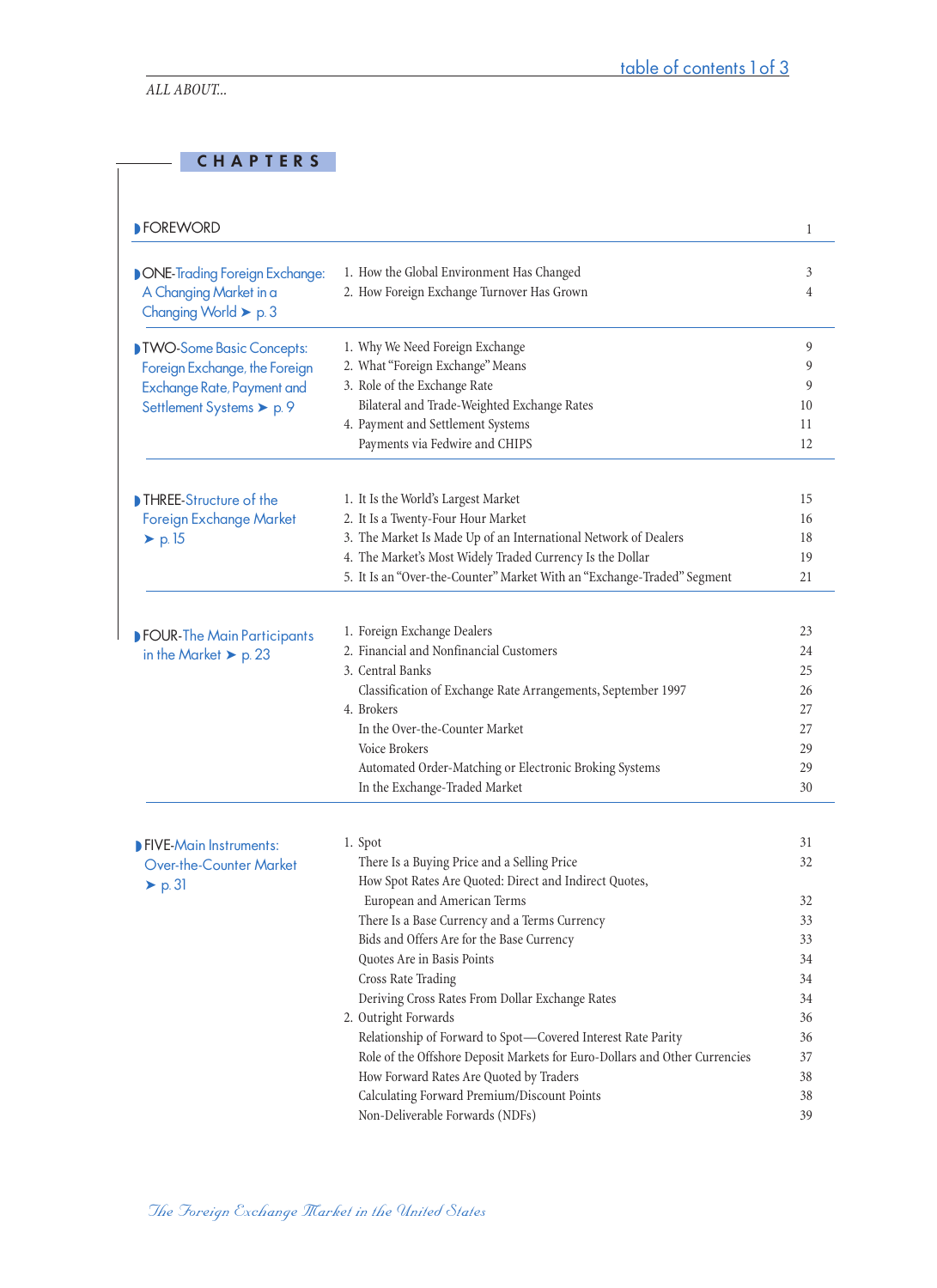**CHAPTERS**

| <b>P</b> FIVE-Main Instruments:<br>Over-the-Counter Market<br>(continued from last page)       | 3. FX Swaps<br>Why FX Swaps Are Used<br>Pricing FX Swaps<br>Some Uses of FX Swaps<br>Calculating FX Swap Points<br>4. Currency Swaps<br>Purposes of Currency Swaps<br>5. Over-the-Counter Foreign Currency Options<br>The Pricing of Currency Options<br>Delta Hedging<br>Put-Call Parity<br>How Currency Options Are Traded<br>Options Combinations and Strategies<br>Foreign Exchange Options Galore | 40<br>40<br>41<br>41<br>43<br>44<br>44<br>45<br>48<br>51<br>52<br>52<br>53<br>54 |
|------------------------------------------------------------------------------------------------|--------------------------------------------------------------------------------------------------------------------------------------------------------------------------------------------------------------------------------------------------------------------------------------------------------------------------------------------------------------------------------------------------------|----------------------------------------------------------------------------------|
| SIX-Main Instruments:<br>Exchange-Traded Market<br>$\blacktriangleright$ p. 59                 | 1. Exchange-Traded Futures<br>Development of Foreign Currency Futures<br>Quotes for Foreign Currency Futures<br>2. Exchange-Traded Currency Options<br>3. Linkages<br>Linkages Between Main Foreign Exchange Instruments in Both<br>OTC and Exchange-Traded Markets                                                                                                                                    | 59<br>62<br>63<br>64<br>65<br>65                                                 |
| SEVEN-How Dealers Conduct<br><b>Foreign Exchange Operations</b><br>$\blacktriangleright$ p. 67 | 1. Trading Room Setup<br>2. The Different Kinds of Trading Functions of a Dealer Institution<br>3. Trading Among Major Dealers-Dealing Directly and Through Brokers<br>Mechanics of Direct Dealing<br>Mechanics of Trading Through Brokers: Voice Brokers and Electronic<br><b>Brokering Systems</b><br>4. Operations of a Foreign Exchange Department<br>5. Back Office Payments and Settlements      | 67<br>68<br>69<br>69<br>71<br>73<br>75                                           |
| <b>D</b> EIGHT-Managing Risk in<br>Foreign Exchange Trading<br>$\geq p.77$                     | 1. Market Risk<br>Measuring and Managing Market Risk<br>Value at Risk<br>2. Credit Risk<br>Settlement Risk-A Form of Credit Risk<br>Arrangements for Dealing with Settlement Risk<br>Sovereign Risk-A Form of Credit Risk<br>Group of Thirty Views on Credit Risk<br>3. Other Risks                                                                                                                    | 77<br>78<br>78<br>80<br>81<br>82<br>83<br>83<br>83                               |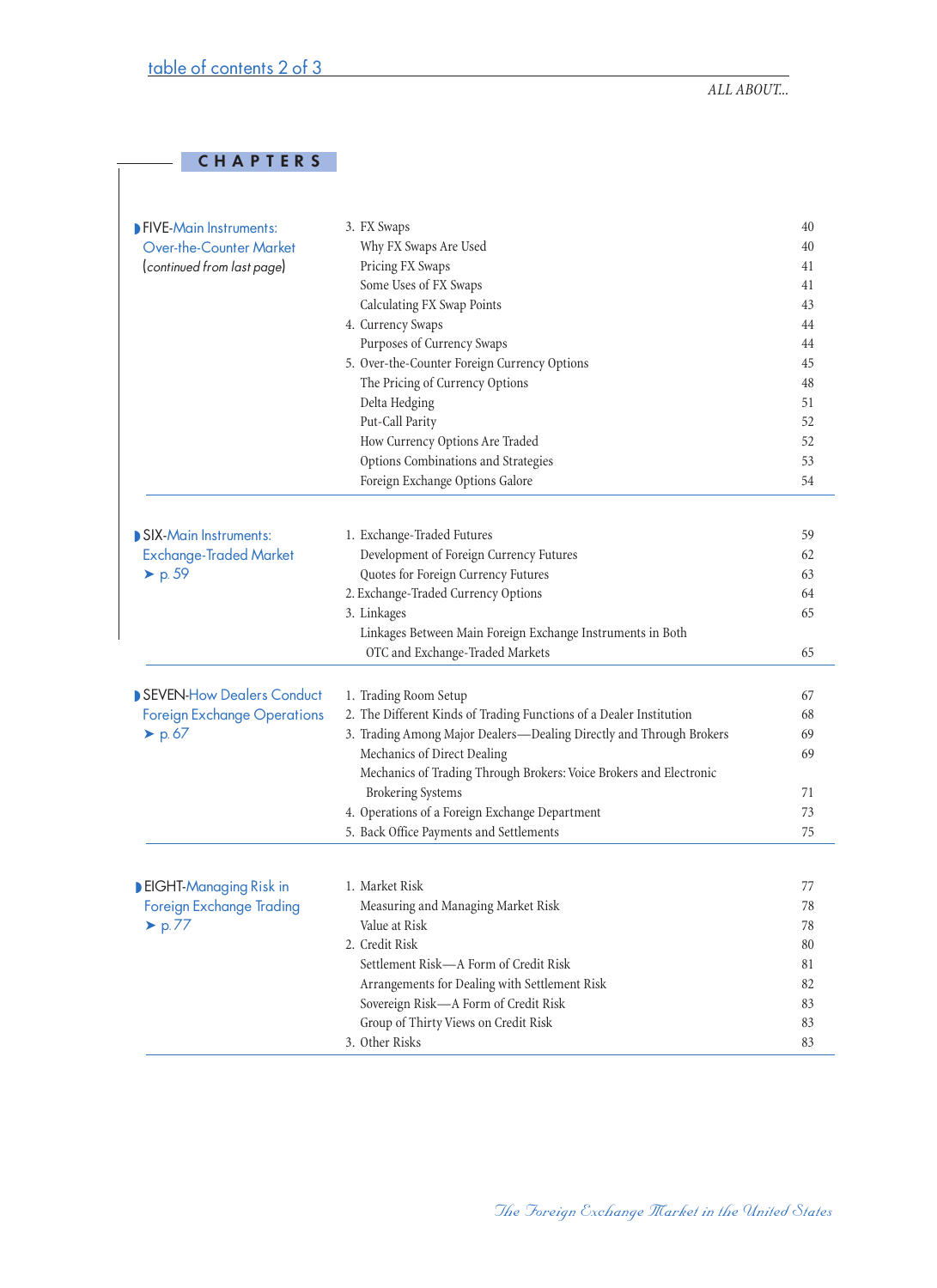# **CHAPTERS**

| <b>NINE-Foreign Exchange</b><br>Market Activities of the U.S. | 1. U.S. Foreign Exchange Operations Under Bretton Woods<br>Authorization and Management of Intervention Operations | 86<br>87 |
|---------------------------------------------------------------|--------------------------------------------------------------------------------------------------------------------|----------|
| Treasury and the Federal                                      | 2. U.S. Foreign Exchange Operations Since the Authorization in 1978                                                |          |
| Reserve $\triangleright$ p. 85                                | of Floating Exchange Rates                                                                                         | 88       |
|                                                               | 3. Executing Official Foreign Exchange Operations                                                                  | 91       |
|                                                               | Techniques of Intervention                                                                                         | 92       |
|                                                               | 4. Reaching Decisions on Intervention                                                                              | 93       |
|                                                               | 5. Financing Foreign Exchange Intervention                                                                         | 94       |
|                                                               |                                                                                                                    |          |
| TEN-Evolution of the                                          | 1. The Gold Standard, 1880-1914                                                                                    | 97       |
| <b>International Monetary</b>                                 | 2. The Inter-War Period, 1919-1939                                                                                 | 99       |
| $System \triangleright p.97$                                  | 3. The Bretton Woods Par Value Period, 1946-1971                                                                   | 100      |
|                                                               | 4. The Floating Rate Period, 1971 to Present                                                                       | 103      |
|                                                               |                                                                                                                    |          |
| <b>D</b> ELEVEN-The Determination of                          | 1. Some Approaches to Exchange Rate Determination                                                                  | 107      |
| Exchange Rates > p. 107                                       | The Purchasing Power Parity Approach                                                                               | 107      |
|                                                               | The Balance of Payments and the Internal-External Balance Approach                                                 | 108      |
|                                                               | The Monetary Approach                                                                                              | 109      |
|                                                               | The Portfolio Balance Approach                                                                                     | 110      |
|                                                               | Measuring the Dollar's Equilibrium Value: A Look at Some Alternatives                                              | 111      |
|                                                               | How Good Are the Various Approaches?                                                                               | 112      |
|                                                               | 2. Foreign Exchange Forecasting in Practice                                                                        | 113      |
|                                                               | Assessing Factors That May Influence Exchange Rates                                                                | 114      |
|                                                               | 3. Official Actions to Influence Exchange Rates                                                                    | 115      |
|                                                               | Continuing Close G7 Cooperation in Exchange Markets                                                                | 117      |
|                                                               |                                                                                                                    |          |
| TWELVE-Epilogue:                                              | 1. Global Financial Trends                                                                                         | 119      |
| What Lies Ahead? $\triangleright$ p. 119                      | Introduction of the Euro                                                                                           | 119      |
|                                                               | Increased Trading in Currencies of Emerging Market Countries                                                       | 120      |
|                                                               | 2. Shifting Structure of the Foreign Exchange Market                                                               | 121      |
|                                                               | Consolidation and Concentration                                                                                    | 121      |
|                                                               | Automated Order-Matching Systems                                                                                   | 121      |
|                                                               | 3. New Instruments, New Systems                                                                                    | 122      |
|                                                               |                                                                                                                    |          |
| <b>P</b> FOOTNOTES                                            |                                                                                                                    | 125      |
|                                                               |                                                                                                                    |          |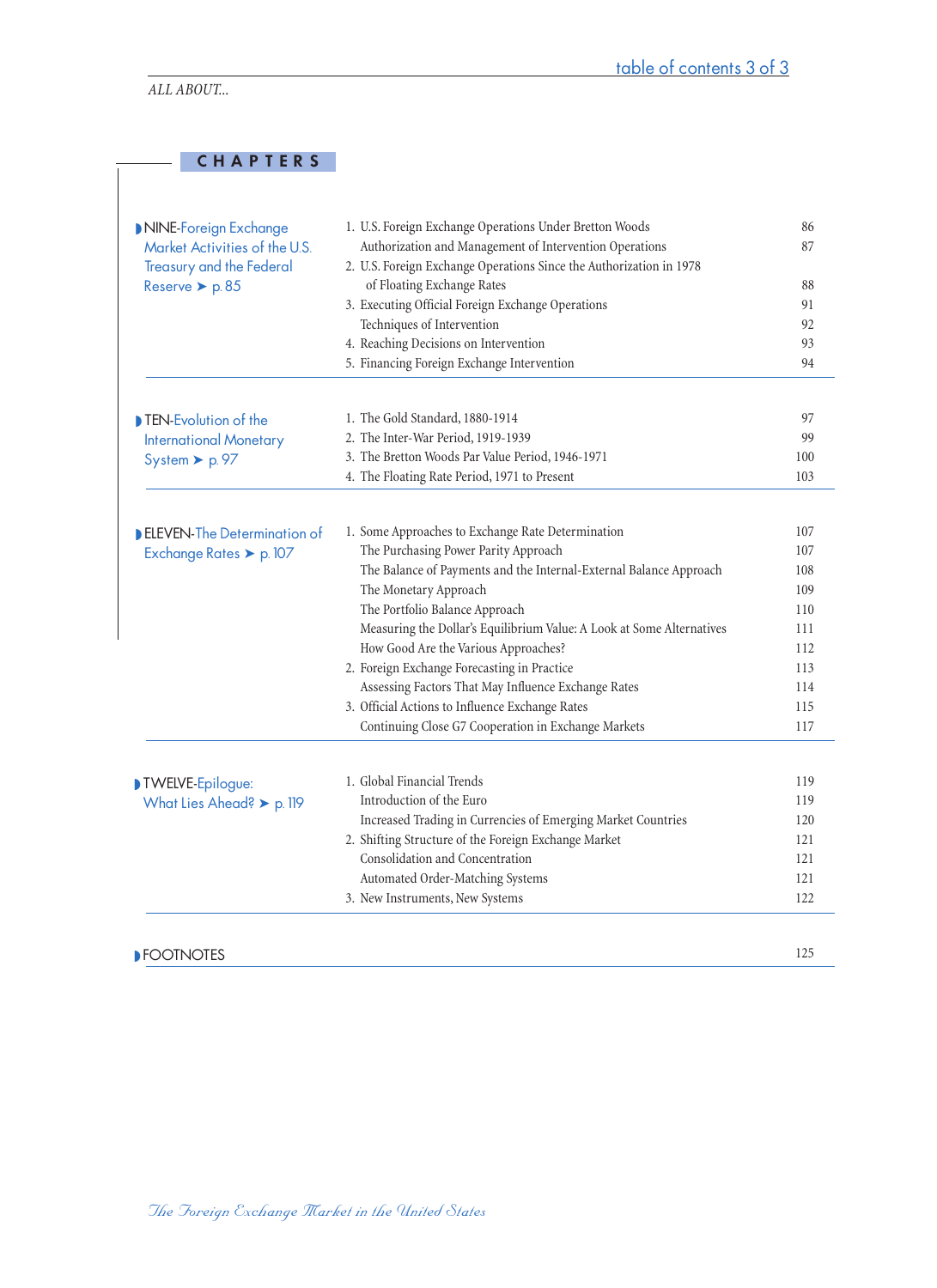# **CHAPTER 1**

In a universe with a single currency, there would be no foreign exchange market, no foreign exchange rates, no foreign exchange. But in our world of mainly national currencies, the foreign exchange market plays the indispensable role of providing the essential machinery for making payments across borders, transferring funds and purchasing power from one currency to another, and determining that singularly important price, the exchange rate. Over the past twenty-five years, the way the market has performed those tasks has changed enormously.

# 1. HOW THE GLOBAL ENVIRONMENT HAS CHANGED

Since the early 1970s, with increasing internationalization of financial transactions, the foreign exchange market has been profoundly transformed, not only in size, but in coverage, architecture, and mode of operation. That transformation is the result of structural shifts in the world economy and in the international financial system. Among the major developments that have occurred in the global financial environment are the following:

◗ *A basic change in the international monetary system*, from the fixed exchange rate "par value" requirements of Bretton Woods that existed until the early 1970s to the flexible legal structure of today, in which nations can choose to float their exchange rates or to follow other exchange rate regimes and practices of their choice.

◗ *A tidal wave of financial deregulation throughout the world,* with massive elimination of government controls and restrictions in nearly all countries, resulting in greater freedom for national and international financial transactions, and in greatly increased competition among financial institutions, both within and across national borders.

◗ *A fundamental move toward institutionalization and internationalization of savings and investment*, with funds managers and institutions around the globe having vastly larger sums available, which they are investing and diversifying across borders and currencies in novel ways and in ever larger amounts as they seek to maximize returns.

◗ *A broadening and deepening trend toward international trade liberalization*, within a framework of multilateral trade agreements, such as the Tokyo and the Uruguay Rounds of the General Agreement on Tariffs and Trade, the North American Free Trade Agreement, and U.S. bilateral trade initiatives with China, Japan, and the European Union.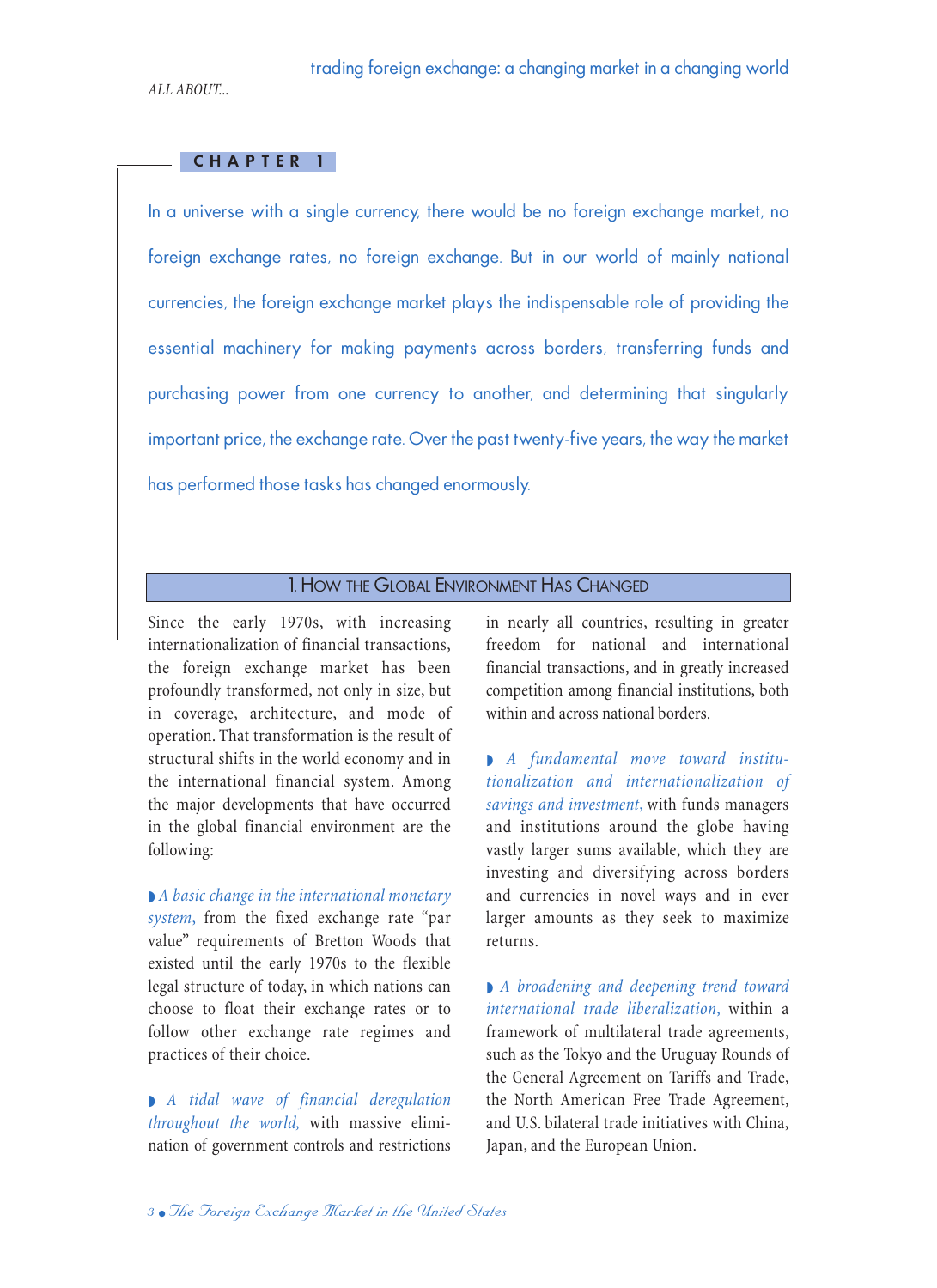◗ *Major advances in technology*, making possible instantaneous real-time transmission of vast amounts of market information worldwide, immediate and sophisticated manipulation of that information to identify and exploit market opportunities, and rapid and reliable execution of financial transactions—all occurring with a level of efficiency and reduced costs not dreamed possible a generation earlier.

◗ *Breakthroughs in the theory and practice of finance*, resulting not only in the development of innovative new financial instruments and derivative products, but also in advances in thinking that have changed our understanding of the financial system and our techniques for operating within it.

The common theme underlying all of these developments is the role of markets—the growth and development of markets, enhanced freedom and competition in markets, improvements in the efficiency of markets,increased reliance on market forces and mechanisms, and the creation of better market techniques and instruments.

The interplay of these forces, feeding off each other in a dynamic and synergistic way, created a global environment of creativity and ferment. In the 1970s, exchange rates became more volatile and imbalances in international payments grew much larger for well-known reasons: the advent of a floating exchange rate system, deregulation, and major macroeconomic shifts in the world economy. That caused financing needs to expand, which—at a time of rapid technological advance—provided fertile ground for the development of new financial products and mechanisms. These innovations helped market participants circumvent existing controls and encouraged further moves toward deregulation, which led to additional new products, facilitated the financing of still larger imbalances, and encouraged a trend toward institutionalization of savings and diversification of investment. Financial markets grew progressively larger and more sophisticated, integrated, and efficient.

In that environment, foreign exchange trading increased rapidly and changed intrinsically. The market has expanded from one of banks to one in which many other kinds of financial and non-financial institutions also participate including nonfinancial corporations, investment firms, pension funds, and hedge funds. Its focus has broadened from servicing importers and exporters to handling the vast amounts of overseas investment and other capital flows that currently take place. It has evolved from a series of loosely connected national financial centers to a single integrated international market that plays a far more extensive and direct role in our economies, affecting all aspects of our lives and our prosperity.

# 2. HOW FOREIGN EXCHANGE TURNOVER HAS GROWN

In 1998, the Federal Reserve's most recently published survey of reporting dealers in the United States estimated that foreign exchange turnover in the U.S. market was \$351 billion a day, after adjustments for

double counting. That total is an increase of 43% above the estimated turnover in 1995 and more than 60 times the turnover in 1977, the first year for which roughly comparable survey data are available.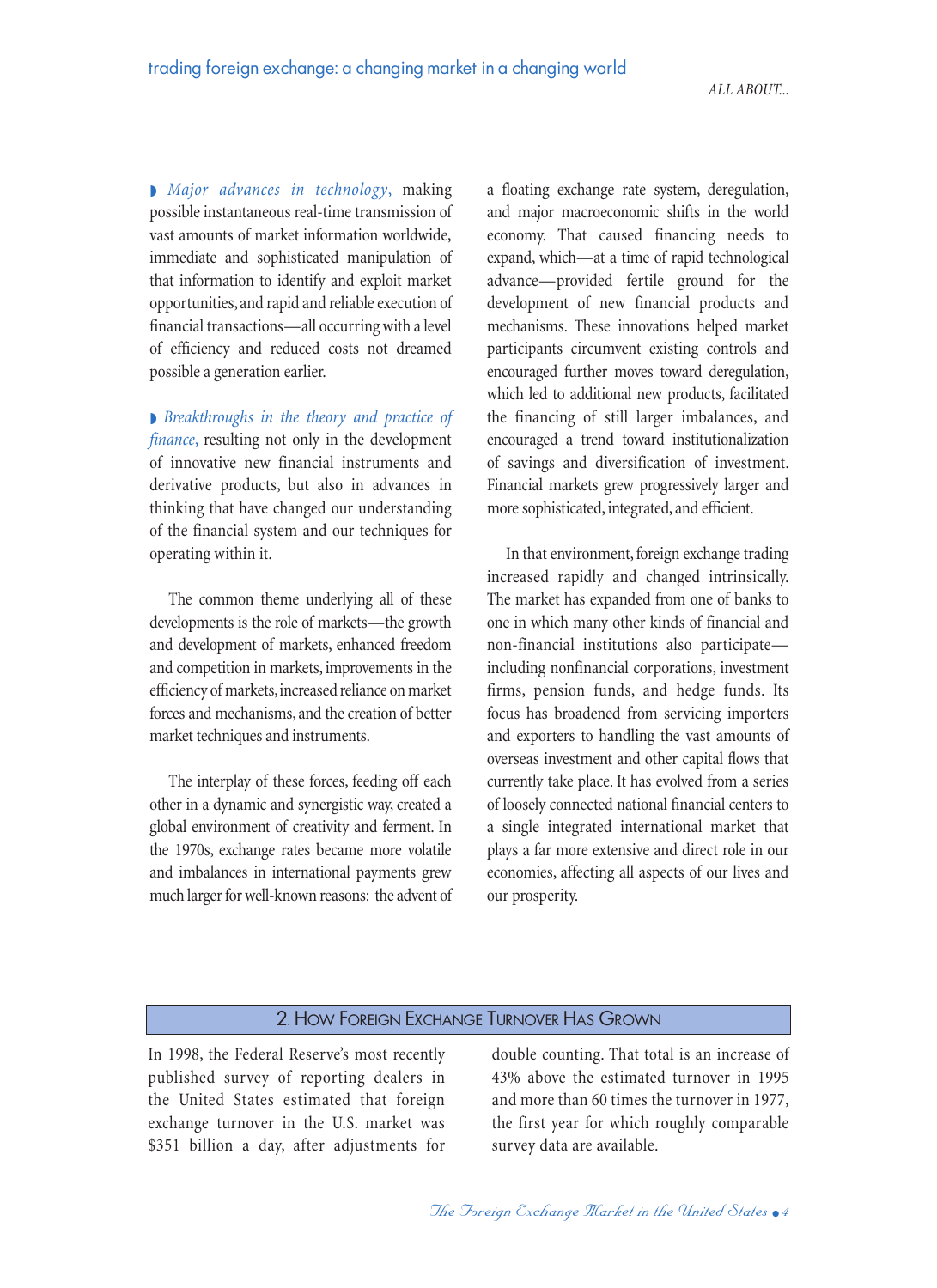In some ways, this estimate understates the growth and the present size of the U.S. foreign exchange market. The \$351 billion estimated daily turnover covered only the three *traditional* instruments in the "over-the-counter" (OTC) market—*spot*, *outright forwards*, and *foreign exchange (FX) swaps*; it did not include *over-thecounter currency options* and *currency swaps* traded in the OTC market, which totaled about \$32 billion a day in notional value (or face value) in 1998. Nor did it include the two products traded, not "over-the-counter," but in organized exchanges— *currency futures* and *exchange-traded currency options*, for which the notional value of the turnover was perhaps \$10 billion per day.<sup>1</sup>

The global foreign exchange market also has shown phenomenal growth. In 1998, in a survey under the auspices of the Bank for International Settlements (BIS), global turnover of reporting dealers was estimated at about \$1.49 trillion per day for the traditional products, plus an additional \$97 billion for *over-the-counter* currency options and currency swaps, and a further \$12 billion for currency instruments traded on the organized exchanges. In the traditional products, global foreign exchange turnover, measured in current exchange rates, increased by more than 80 percent between 1992 and 1998.

The expansion in foreign exchange turnover, in the United States and globally, reflects the continuing growth of international trade and the prodigious expansion in global finance and investment during recent years. With respect to trade, the dollar value of United States international transactions in goods and services—the sum of exports and imports tripled between 1980 and 1995 to around 15 times its 1970 level. International trade in the global economy also has expanded at a rapid pace.World merchandise trade is now more than 2½ times its 1980 level (Figure 1-1).

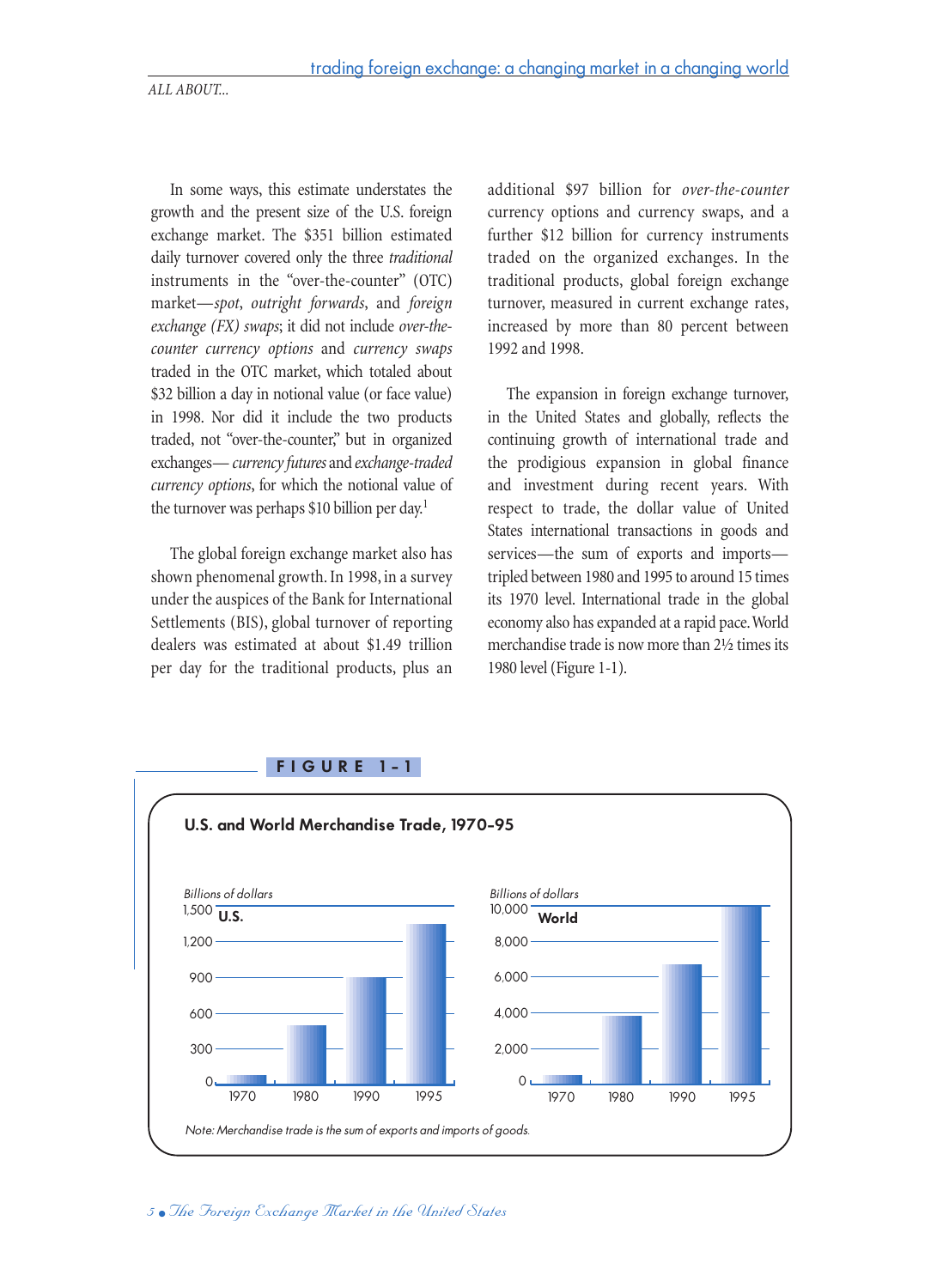



But international trade cannot account for the huge increase in the U.S. foreign exchange turnover over the past twenty-five years. The enormous expansion of international capital transactions, both here and abroad, has been a dominant force. U.S. international capital inflows, including sales of U.S. bonds and equities to foreigners, acquisition of U.S. factories by foreigners, and bank deposit inflows, have averaged more than \$180 billion per year since the mid-80s.

Large and persistent external trade and payments deficits in the United States and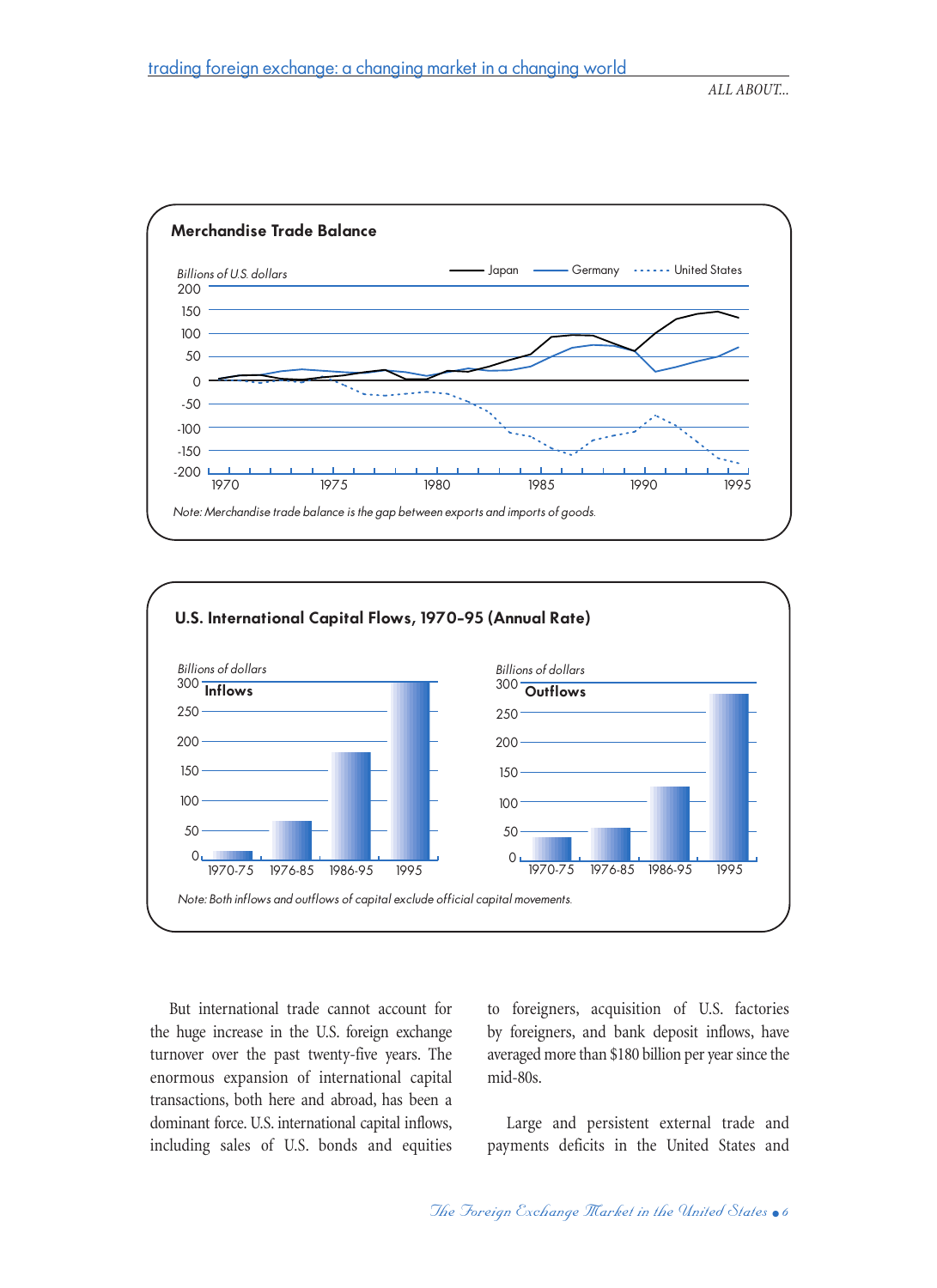

corresponding surpluses abroad have contributed to the growth in financing. Through much of the period since 1983, the United States has recorded trade deficits in the range of \$100-\$200 billion per year, while Japan and, to a lesser extent, Germany have registered substantial trade surpluses. In contrast, all three countries experienced only modest trade deficits or surpluses through the 1960s and early 1970s.

The internationalization of financial activity has increased rapidly. Cross-border bank claims are now nearly five times the level of 15 years ago; as a percentage of the combined GDP of the OECD countries, these claims have risen from about 25 percent in 1980 to about 42 percent in 1995. During that same period, crossborder securities transactions in the three largest economies—United States, Japan, and Germany—expanded from less than 10 percent of GDP to around 70 percent of GDP in Japan and to well above 100 percent of GDP in Germany and the United States (Figure 1-2). Annual issuance of international bonds has more than quadrupled during the past ten years (Figure 1-2). Between 1988 and 1993, securities settlements through Euroclear and Cedel—the two main Euro market clearing houses increased six-fold.

All of this provided fertile ground for growth in foreign exchange trading.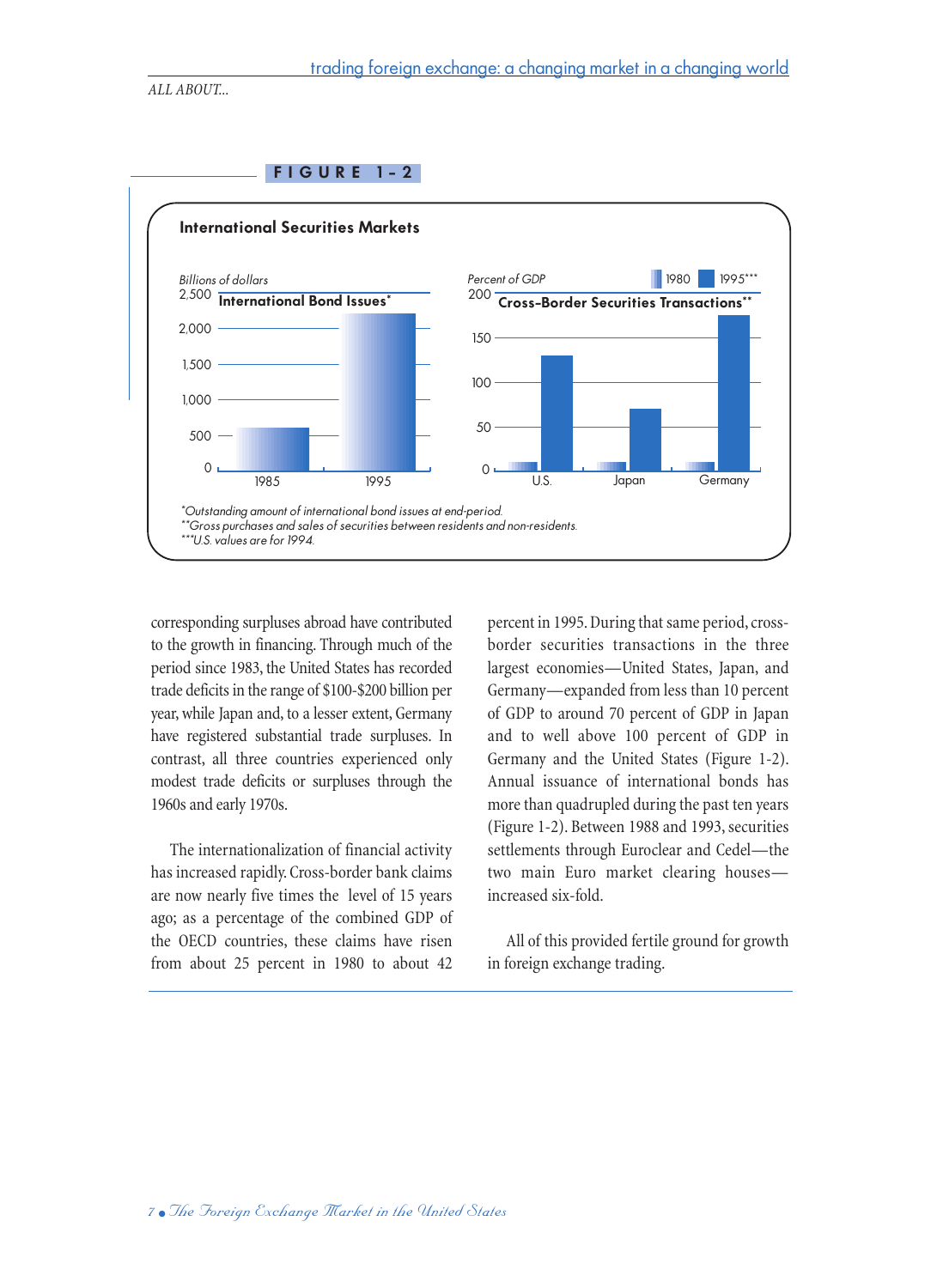# **CHAPTER 2**

### 1. WHY WE NEED FOREIGN EXCHANGE

Almost every nation has its own *national currency* or monetary unit—its dollar, its peso, its rupee—used for making and receiving payments within its own borders. But foreign currencies are usually needed for payments across national borders. Thus, in any nation whose residents conduct business abroad or

engage in financial transactions with persons in other countries, there must be a mechanism for providing access to foreign currencies, so that payments can be made in a form acceptable to foreigners. In other words, there is need for "foreign exchange" transactions—exchanges of one currency for another.

# 2. WHAT "FOREIGN EXCHANGE" MEANS

"Foreign exchange" refers to money denominated in the currency of another nation or group of nations. Any person who exchanges money denominated in *his own* nation's currency for money denominated in *another* nation's currency acquires foreign exchange. That holds true whether the *amount* of the transaction is equal to a few dollars or to billions of dollars; whether the *person involved* is a tourist cashing a traveler's check in a restaurant abroad or an investor exchanging hundreds of millions of dollars for the acquisition of a foreign company; and whether the *form of money* being acquired is foreign currency notes, foreign currencydenominated bank deposits, or other shortterm claims denominated in foreign currency. A foreign exchange transaction is still a shift of funds, or short-term financial claims, from one country and currency to another.

Thus, within the United States, any money denominated in any currency other than the

U.S. dollar is, broadly speaking, "foreign exchange."

Foreign exchange can be cash, funds available on credit cards and debit cards, traveler's checks, bank deposits, or other short-term claims. It is still "foreign exchange" if it is a short-term negotiable financial claim denominated in a currency other than the U.S. dollar.

But, in the foreign exchange market described in this book—the international network of major foreign exchange dealers engaged in high-volume trading around the world—foreign exchange transactions almost always take the form of an exchange of *bank deposits* of different national currency denominations. If one bank agrees to sell dollars for Deutsche marks to another bank, there will be an exchange between the two parties of a dollar bank deposit for a DEM bank deposit. In this book, "foreign exchange" means a *bank balance denominated in a foreign (non-U.S. dollar) currency*.

# 3. ROLE OF THE EXCHANGE RATE

The exchange rate is a *price*—the number of units of one nation's currency that must be surrendered in order to acquire one unit of another nation's

currency. There are scores of "exchange rates" for the U.S. dollar. In the spot market, there is an exchange rate for every other national currency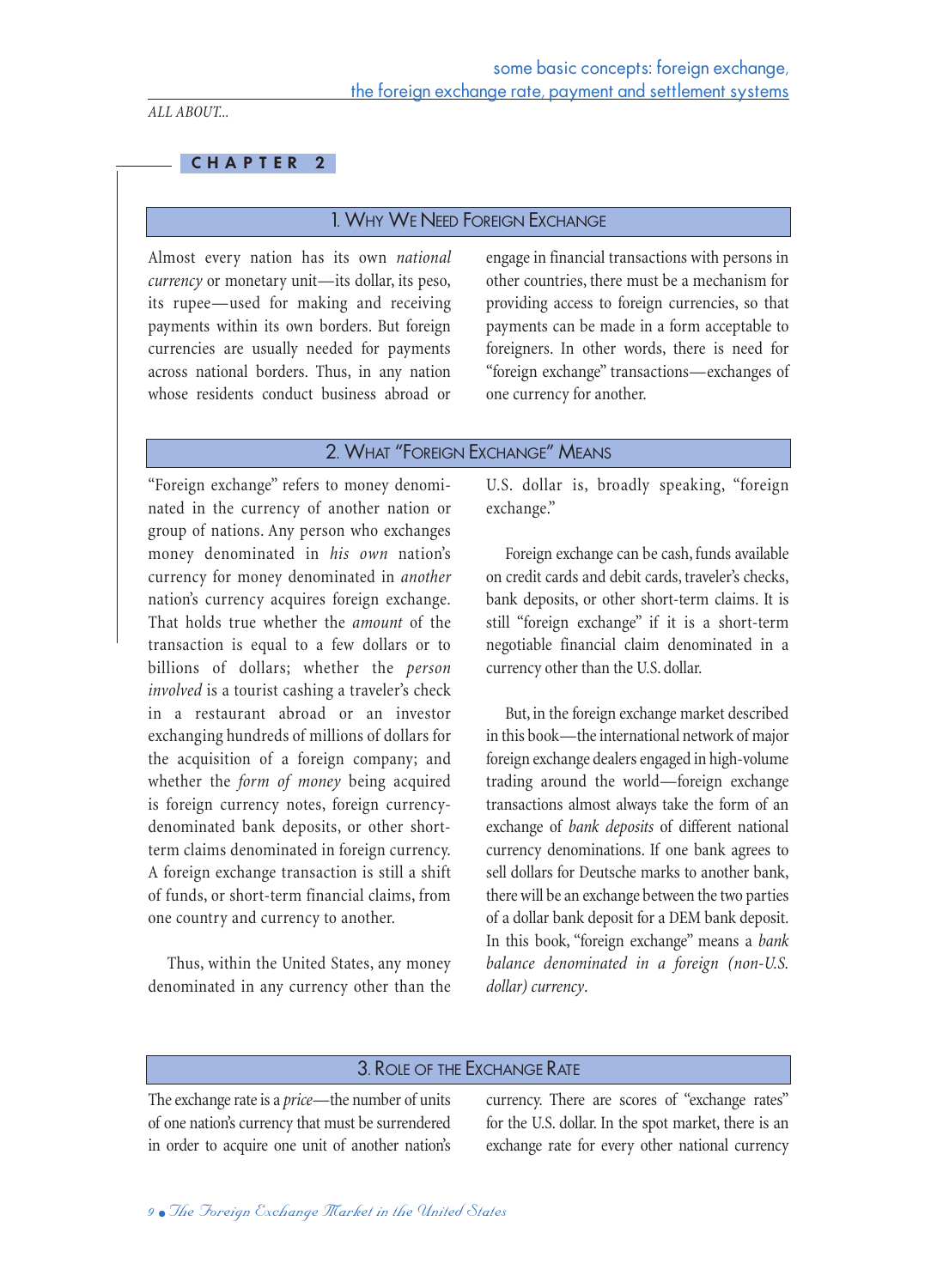traded in that market, as well as for various composite currencies or constructed monetary units such as the International Monetary Fund's "SDR," the European Monetary Union's "ECU," and beginning in 1999, the "euro." There are also various "trade-weighted" or "effective" rates designed to show a currency's movements against an average of various other currencies (see Box 2-1). Quite apart from the spot rates, there are additional exchange rates for other delivery dates, in the forward markets. Accordingly, although we talk about the dollar exchange rate in

#### **BOX 2-1**

# BILATERAL AND TRADE-WEIGHTED EXCHANGE RATES

Market trading is bilateral, and spot and forward market exchange rates are quoted in bilateral terms—the dollar versus the pound, franc, or peso. Changes in the dollar's average value on a multilateral basis—(i.e., its value against a group or basket of currencies) are measured by using various statistical indexes that have been constructed to capture the dollar's movements on a trade-weighted average, or effective exchange rate basis. Among others, the staff of the Federal Reserve Board of Governors has developed and regularly publishes such indexes, which measure the average value of the dollar against the currencies of both a narrow group and a broad group of other countries. Such trade-weighted and other indexes are not traded in the OTC spot or forward markets, where only the constituent currencies are traded. However, it is possible to buy and sell certain dollar index based futures and exchange-traded options in the exchangetraded market.

the market, and it is useful to do so, there is no single, or unique dollar exchange rate in the market, just as there is no unique dollar interest rate in the market.

A market price is determined by the interaction of buyers and sellers in that market, and a market exchange rate between two currencies is determined by the interaction of the official and private participants in the foreign exchange rate market. For a currency with an exchange rate that is fixed, or set by the monetary authorities, the central bank or another official body is a key participant in the market, standing ready to buy or sell the currency as necessary to maintain the authorized pegged rate or range. But in the United States, where the authorities do not intervene in the foreign exchange market on a continuous basis to influence the exchange rate, market participation is made up of individuals, nonfinancial firms, banks, official bodies, and other private institutions from all over the world that are buying and selling dollars at that particular time.

The participants in the foreign exchange market are thus a heterogeneous group. Some of the buyers and sellers may be involved in the "goods" market, conducting international transactions for the purchase or sale of merchandise. Some may be engaged in "direct investment" in plant and equipment, or in "portfolio investment," dealing across borders in stocks and bonds and other financial assets, while others may be in the "money market," trading short-term debt instruments internationally. The various investors, hedgers, and speculators may be focused on any time period, from a few minutes to several years. But, whether official or private, and whether their motive be investing, hedging, speculating, arbitraging, paying for imports, or seeking to influence the rate, they are all part of the aggregate demand for and supply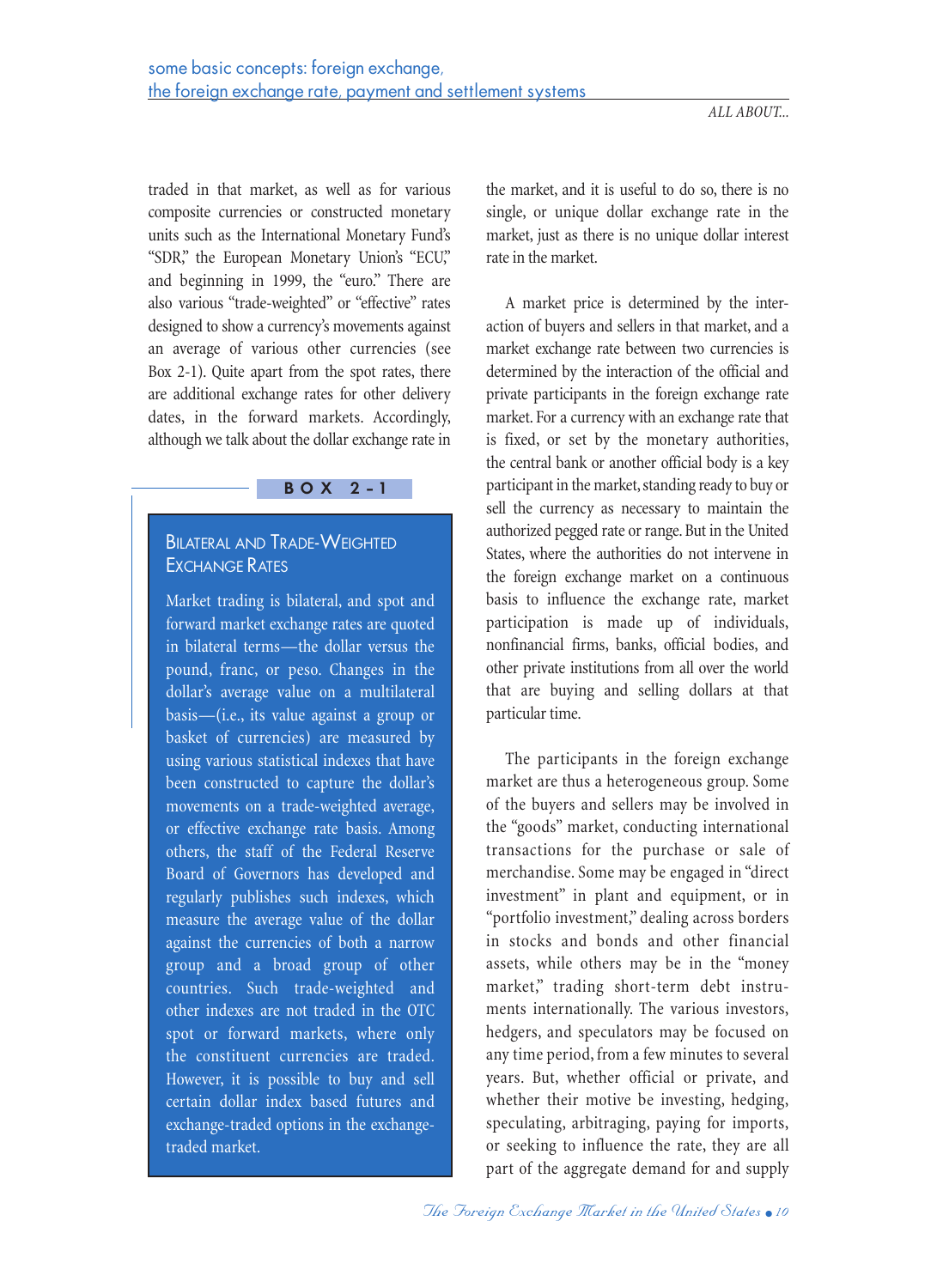of the currencies involved, and they all play a role in determining the market exchange rate at that instant.

Given the diverse views, interests, and time frames of the participants, predicting the future course of exchange rates is a particularly complex and uncertain business. At the same time, since the exchange rate influences such a vast array of participants and business decisions, it is a pervasive and singularly important price in an open economy, influencing consumer prices, investment decisions, interest rates, economic growth, the location of industry, and much else. The role of the foreign exchange market in the determination of that price is critically important.

# 4. PAYMENT AND SETTLEMENT SYSTEMS

Just as each nation has its own national currency, so also does each nation have its own payment and settlement system that is, its own set of institutions and legally acceptable arrangements for making payments and executing financial transactions within that country, using its national currency. "Payment" is the transmission of an *instruction* to transfer value that results from a transaction in the economy, and "settlement" is the final and unconditional *transfer* of the value specified in a payment instruction. Thus, if a customer pays a department store bill by check, "payment" occurs when the check is placed in the hands of the department store, and "settlement" occurs when the check clears and the department store's bank account is credited. If the customer pays the bill with cash, payment and settlement are simultaneous.

When two traders enter a deal and agree to undertake a foreign exchange transaction, they are agreeing on the*terms* of a currency exchange and committing the resources of their respective institutions to that agreement. But the *execution* of that exchange—the settlement—does not take place until later.

Executing a foreign exchange transaction requires two transfers of money value, in opposite directions, since it involves the exchange of one national currency for another. Execution of the transaction engages the payment and settlement systems of both nations, and those systems play a key role in the operations of the foreign exchange market.

Payment systems have evolved and grown more sophisticated over time. At present, various forms of payment are legally acceptable in the United States—payments can be made, for example, by cash, check, automated clearinghouse (a mechanism developed as a substitute for certain forms of paper payments), and electronic funds transfer (for large value transfers between banks). Each of these accepted forms of payment has its own settlement techniques and arrangements.

By number of transactions, most payments in the United States are still made with cash (currency and coin) or checks. However, the electronic funds transfer systems, which account for less than 0.1 percent of the *number* of all payments transactions in the United States, account for more than 80 percent of the value of payments. Thus,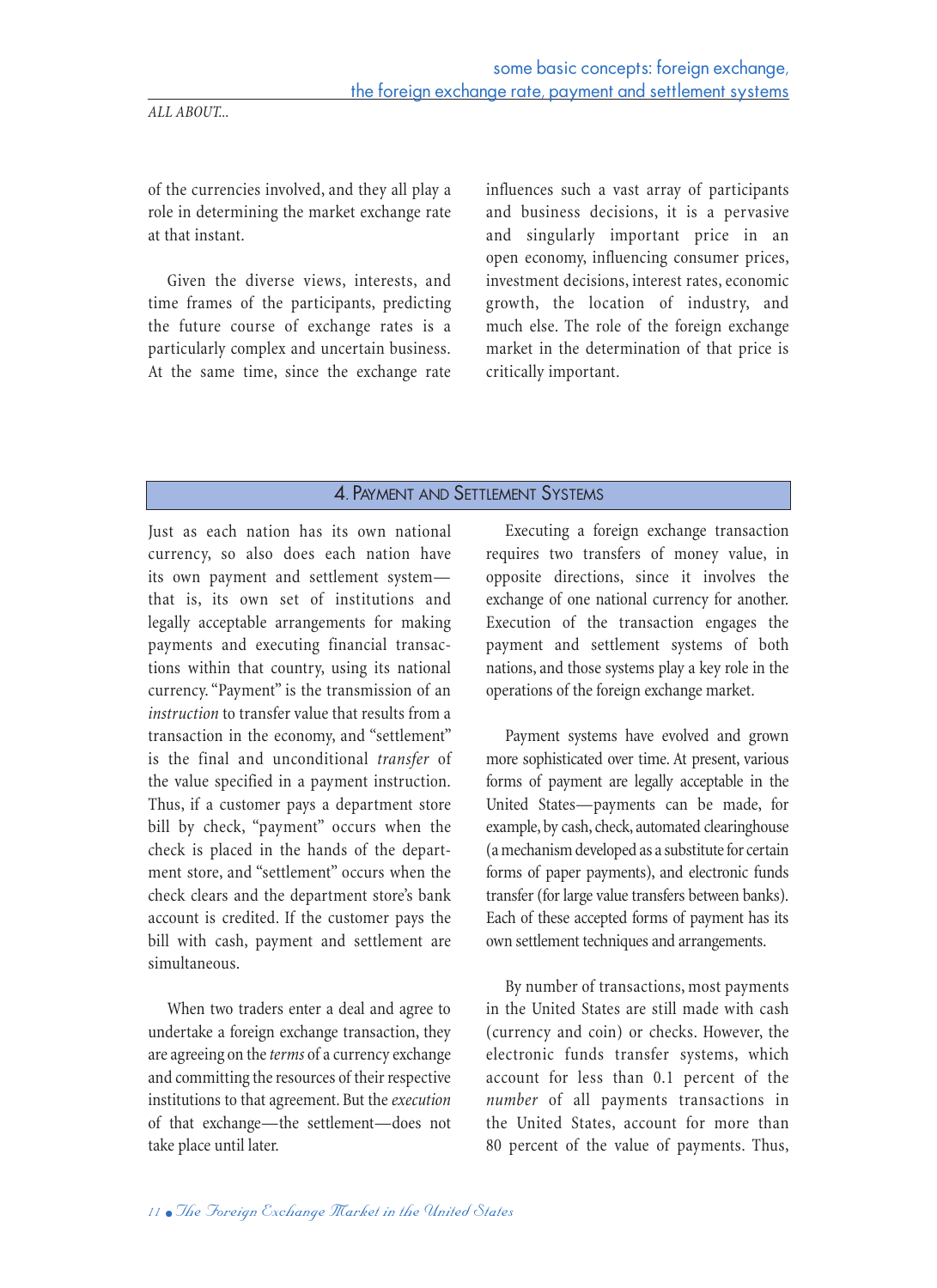## **BOX 2-2**

## PAYMENTS VIA FEDWIRE AND CHIPS

When a payment is executed over Fedwire, a regional Federal Reserve Bank debits on its books the account of the sending bank and credits the account of the receiving bank, so that there is an immediate transfer from the sending bank and delivery to the receiving bank of "central bank money" (i.e., a deposit claim on that Federal Reserve Bank).A Fedwire payment is "settled" when the receiving bank has its deposit account at the Fed credited with the funds or is notified of the payment. Fedwire is a "realtime gross settlements" (or RTGS) system. To control risk on Fedwire, the Federal Reserve imposes charges on participants for intra-day (daylight) overdrafts beyond a permissible allowance.

In contrast to Fedwire, payments processed over CHIPS are finally "settled," not individually during the course of the day, but collectively at the end of the business day, after the net debit or credit position of each CHIPS participant (against all other CHIPS participants) has been determined. Final settlement of CHIPS obligations occurs by Fedwire transfer (delivery of "central bank money"). Settlement is initiated when those CHIPS participants in a net debit position for the day's CHIPS activity pay their day's obligations. If a commercial bank that is scheduled to receive CHIPS payments makes funds available to its customers before CHIPS settlement occurs at the end of the day, that commercial bank is exposed to some risk of loss if CHIPS settlement cannot occur. To ensure that settlement does, in fact, occur, the New York Clearing House has put in place a system of net debit caps and a losssharing arrangement backed up by collateral as a risk control mechanism.

electronic funds transfer systems represent a key and indispensable component of the payment and settlement systems. It is the electronic funds transfer systems that execute the inter-bank transfers between dealers in the foreign exchange market. The two electronic funds transfer systems operating in the United States are CHIPS (Clearing House Interbank Payments System), a privately owned system run by the New York Clearing House, and Fedwire, a system run by the Federal Reserve (see Box 2-2).

Other countries also have large-value interbank funds transfer systems, similar to Fedwire and CHIPS in the United States. In the United Kingdom, the pound sterling leg of a foreign exchange transaction is likely to be settled through CHAPS—the Clearing House Association Payments System, an RTGS system whose member banks settle with each other through their accounts at the Bank of England. In Germany, the Deutsche mark leg of a transaction is settled through EAF—an electronic payments system where settlements are made through accounts at Germany's central bank, the Deutsche Bundesbank. A new payment system, named Target, has been designed to link RTGS systems within the European Community, to enable participants to handle transactions in the euro upon its introduction on January 1, 1999.

Globally, more than 80 percent of global foreign exchange transactions have a dollar leg. Thus, the amount of daily dollar settlements is huge, one trillion dollars per day or more. The settlement of foreign exchange transactions accounts for the bulk of total dollar payments processed through CHIPS each day.

The matter of settlement practices is of particular importance to the foreign exchange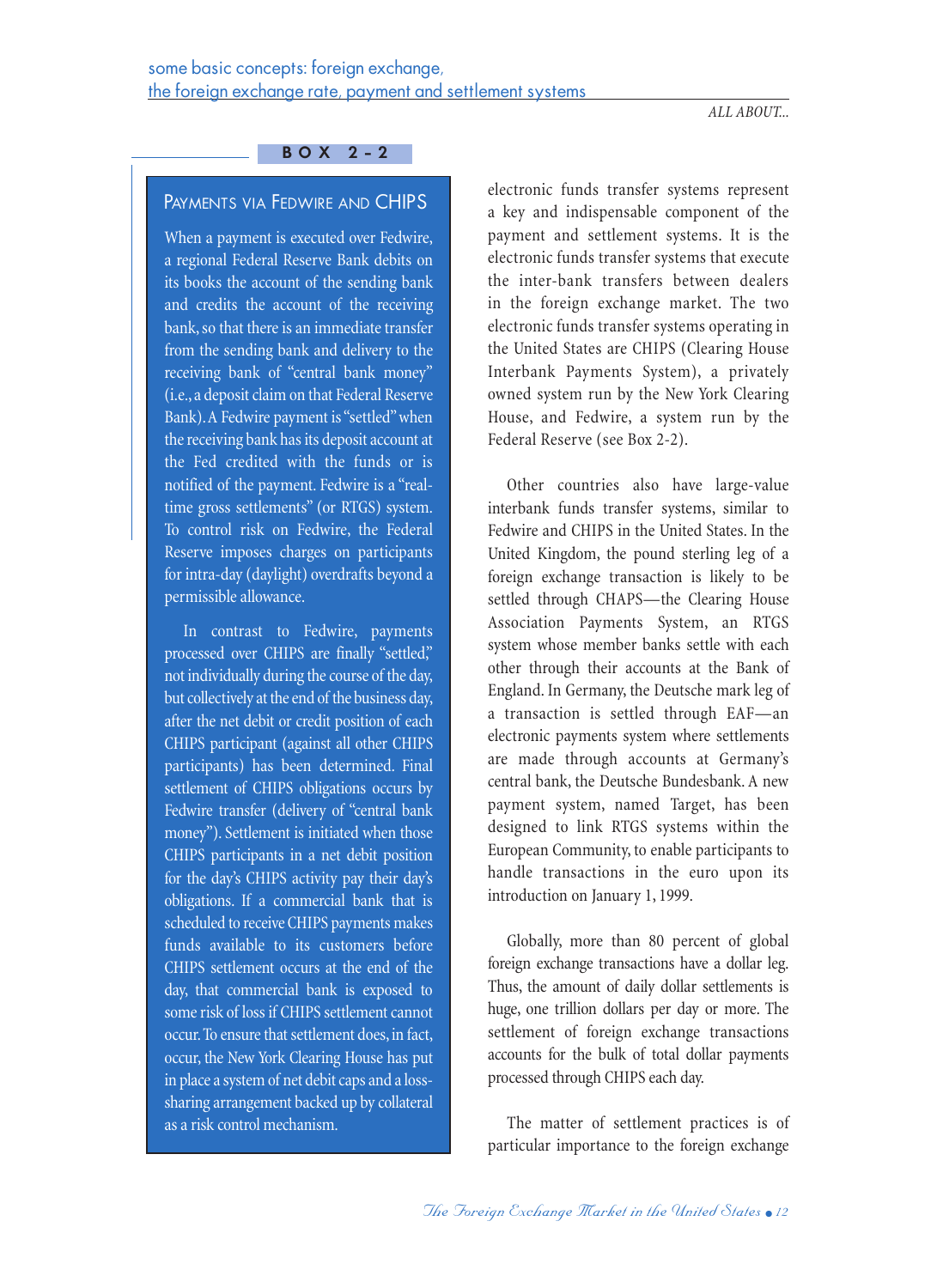market because of "settlement risk," the risk that one party to a foreign exchange transaction will pay out the currency it is selling but not receive the currency it is buying. Because of time zone differences and delays caused by the banks' own internal procedures and corresponding banking arrangements, a substantial amount of time can pass between a payment and the time the counter-payment is received—and a substantial credit risk can arise. Efforts to reduce or eliminate settlement risk are discussed in Chapter 8.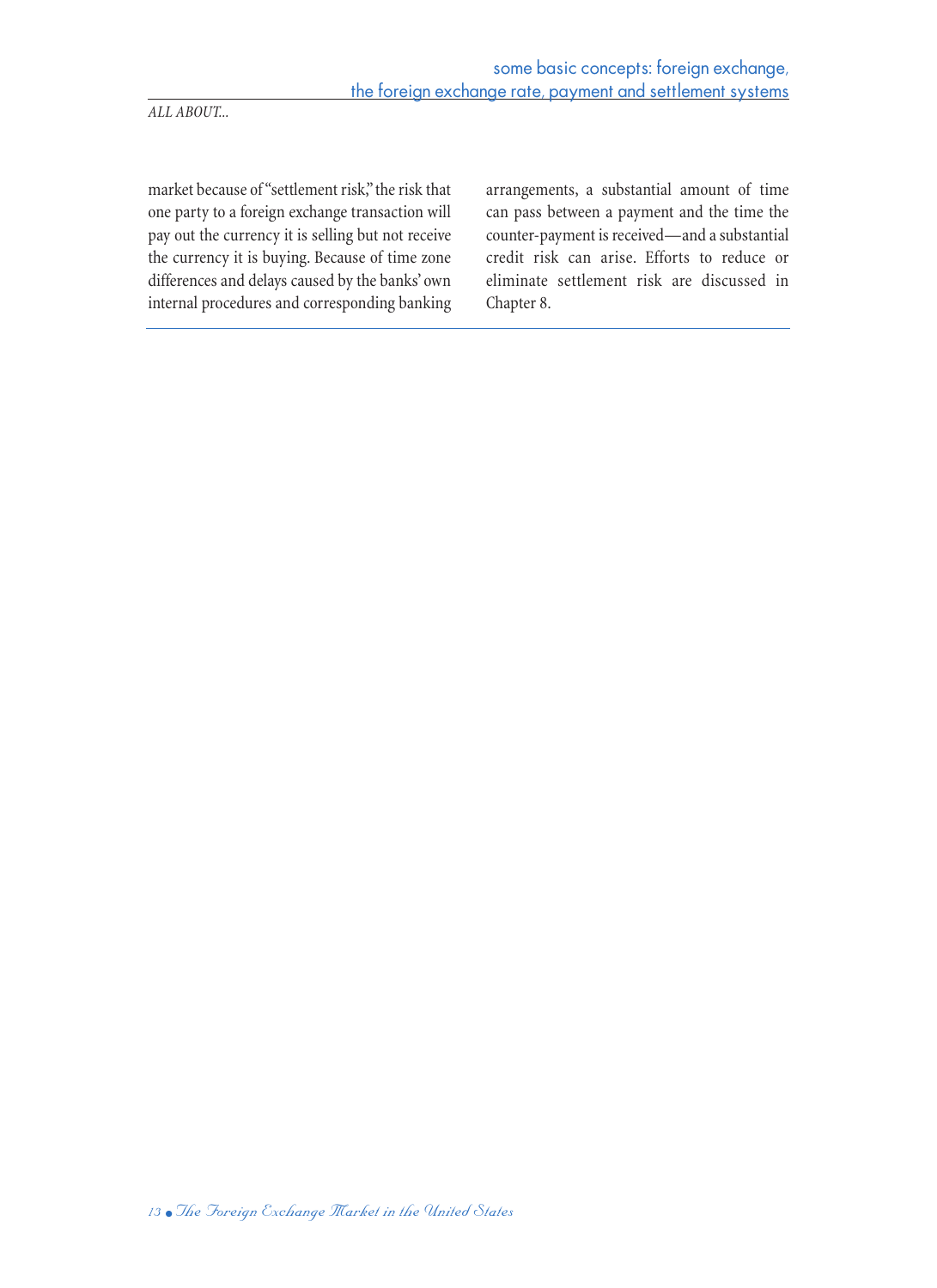# **CHAPTER 3**

# 1. IT IS THE WORLD'S LARGEST MARKET

The foreign exchange market is by far the largest and most liquid market in the world. The estimated worldwide turnover of reporting dealers, at around \$1½ trillion a day, is several times the level of turnover in the U.S. Government securities market, the world's second largest market. Turnover is equivalent to more than \$200 in foreign exchange market transactions, every business day of the year, for every man, woman, and child on earth!

The breadth, depth, and liquidity of the market are truly impressive. Individual trades of \$200 million to \$500 million are not uncommon. Quoted prices change as often as 20 times a minute. It has been estimated that the world's most active exchange rates can change up to 18,000 times during a single day.2 Large trades can be made, yet econometric studies indicate that prices tend to move in relatively small increments, a sign of a smoothly functioning and liquid market.

While turnover of around \$1½ trillion per day is a good indication of the level of activity and liquidity in the global foreign exchange market, it is not necessarily a useful measure of other forces in the world economy. Almost two-thirds of the total represents transactions among the reporting dealers themselves—with only onethird accounted for by their transactions with financial and non-financial customers. It is important to realize that an initial dealer transaction with a customer in the foreign exchange market often leads to multiple further transactions, sometimes over an extended period, as the dealer institutions readjust their own positions to hedge, manage, or offset the risks involved. The result is that the amount of trading with customers of a large dealer institution active

in the interbank market often accounts for a very small share of that institution's total foreign exchange activity.

Among the various financial centers around the world, the largest amount of foreign exchange trading takes place in the United Kingdom, even though that nation's currency—the pound sterling—is less widely traded in the market than several others. As shown in Figure 3-1, the United Kingdom accounts for about 32 percent of the global total; the United States ranks a distant second with about 18 percent, and Japan is third with 8 percent. Thus, together, the three largest markets—one each in the European, Western Hemisphere, and Asian time zones—account for about 58 percent of global trading. After these three leaders comes Singapore with 7 percent.

**FIGURE 3-1**

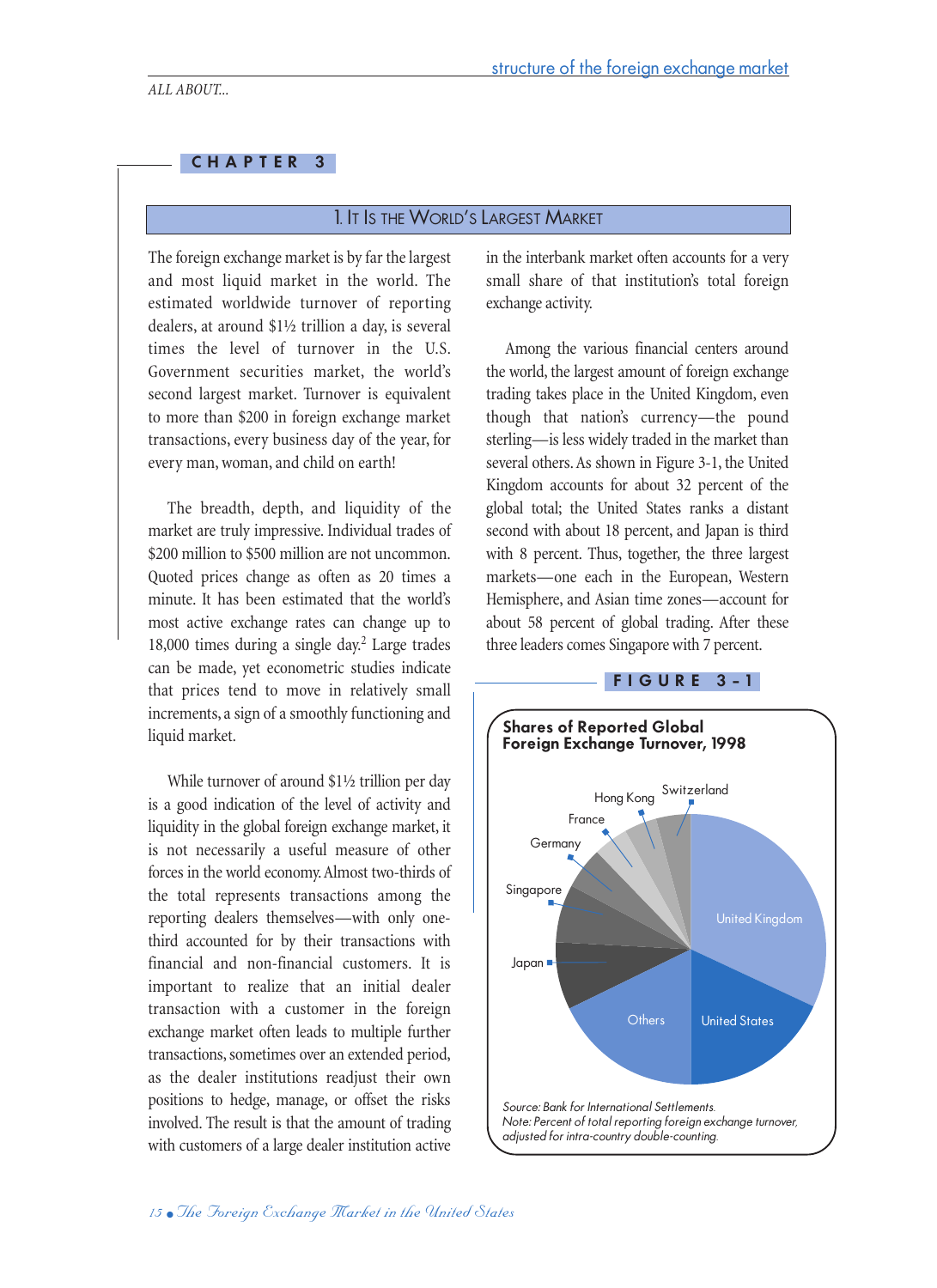The large volume of trading activity in the United Kingdom reflects London's strong position as an international financial center where a large number of financial institutions are located. In the 1998 foreign exchange market turnover survey, 213 foreign exchange dealer institutions in the United Kingdom reported trading activity to the Bank of England, compared with 93 in the United States reporting to the Federal Reserve Bank of New York.

In foreign exchange trading, London benefits not only from its proximity to major Eurocurrency credit markets and other financial markets, but also from its geographical location and time zone. In addition to being open when

the numerous other financial centers in Europe are open, London's morning hours overlap with the late hours in a number of Asian and Middle East markets; London's afternoon sessions correspond to the morning periods in the large North American market. Thus, surveys have indicated that there is more foreign exchange trading in dollars in London than in the United States, and more foreign exchange trading in marks than in Germany. However, the bulk of trading in London, about 85 percent, is accounted for by foreign-owned (non-U.K. owned) institutions, with U.K.-based dealers of North American institutions reporting 49 percent, or three times the share of U.K.-owned institutions there.

### 2. IT IS A TWENTY-FOUR HOUR MARKET

During the past quarter century, the concept of a twenty-four hour market has become a reality. Somewhere on the planet, financial centers are open for business, and banks and other institutions are trading the dollar and other currencies, every hour of the day and night, aside from possible minor gaps on weekends. In financial centers around the world, business hours overlap; as some centers close, others open and begin to trade. The foreign exchange market follows the sun around the earth.

The international date line is located in the western Pacific, and each business day arrives first in the Asia-Pacific financial centers first Wellington, New Zealand, then Sydney, Australia, followed by Tokyo, Hong Kong, and Singapore. A few hours later, while markets remain active in those Asian centers, trading begins in Bahrain and elsewhere in the Middle East. Later still, when it is late in the business

day in Tokyo, markets in Europe open for business. Subsequently, when it is early afternoon in Europe, trading in New York and other U.S. centers starts. Finally, completing the circle, when it is mid- or late-afternoon in the United States, the next day has arrived in the Asia-Pacific area, the first markets there have opened, and the process begins again.

The twenty-four hour market means that exchange rates and market conditions can change at any time in response to developments that can take place at any time. It also means that traders and other market participants must be alert to the possibility that a sharp move in an exchange rate can occur during an off hour, elsewhere in the world. The large dealing institutions have adapted to these conditions, and have introduced various arrangements for monitoring markets and trading on a twenty-four hour basis. Some keep their New York or other trading desks open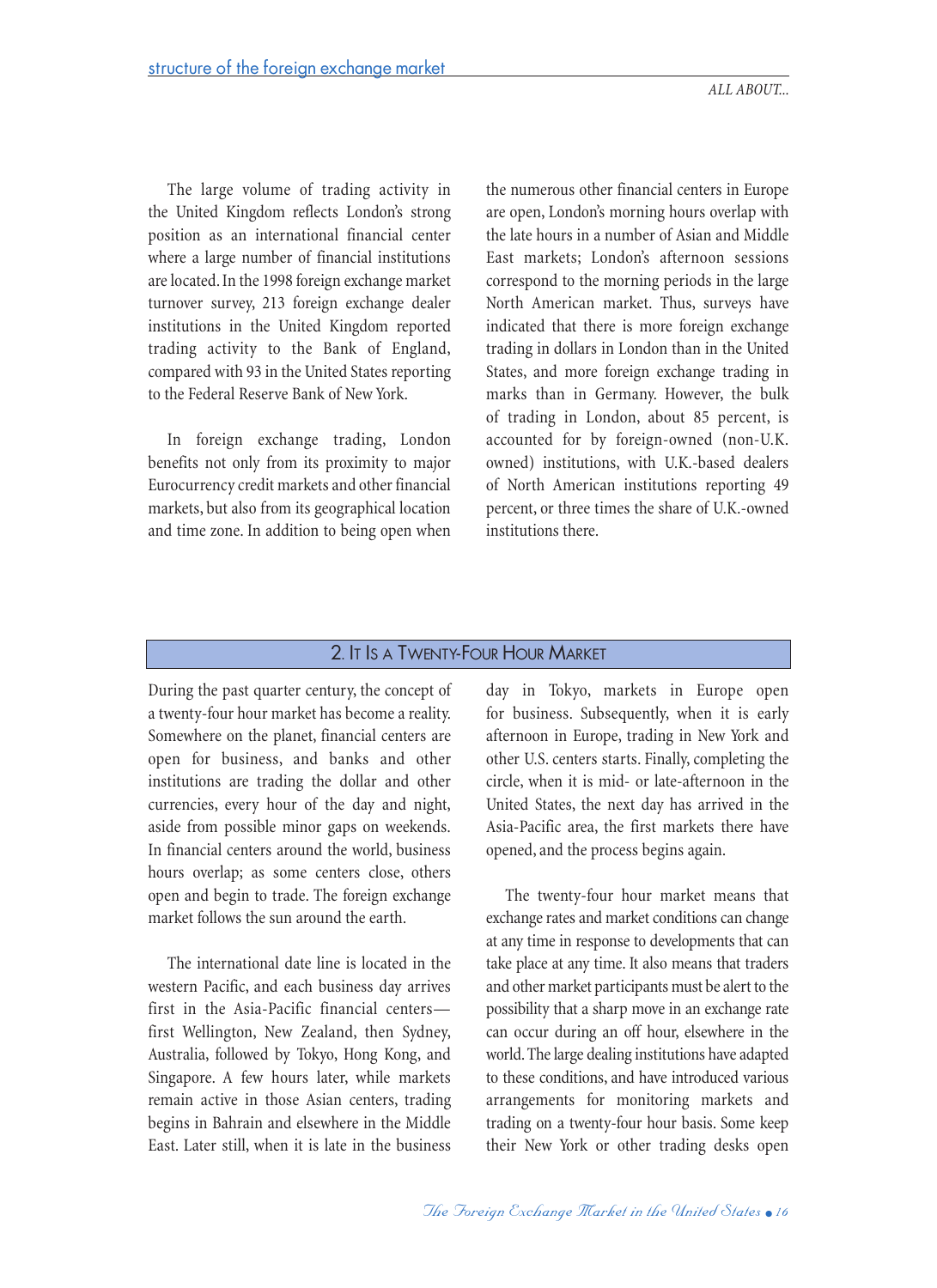

twenty-four hours a day, others pass the torch from one office to the next, and still others follow different approaches.

However, foreign exchange activity does not flow evenly. Over the course of a day, there is a cycle characterized by periods of very heavy activity and other periods of relatively light activity. Most of the trading takes place when the largest number of potential counterparties is available or accessible *on a global basis*. (Figure 3- 2 gives a general sense of participation levels in the global foreign exchange market by tracking electronic conversations per hour.) Market liquidity is of great importance to participants. Sellers want to sell when they have access to the maximum number of potential buyers, and buyers want to buy when they have access to the maximum number of potential sellers.

Business is heavy when both the U.S. markets and the major European markets are open—that is, when it is morning in New York and afternoon

in London. In the New York market, nearly twothirds of the day's activity typically takes place in the morning hours. Activity normally becomes very slow in New York in the mid- to late afternoon, after European markets have closed and before the Tokyo, Hong Kong, and Singapore markets have opened.

Given this uneven flow of business around the clock, market participants often will respond less aggressively to an exchange rate development that occurs at a relatively inactive time of day, and will wait to see whether the development is confirmed when the major markets open. Some institutions pay little attention to developments in less active markets. Nonetheless, the twenty-four hour market does provide a continuous "real-time" market assessment of the ebb and flow of influences and attitudes with respect to the traded currencies, and an opportunity for a quick judgment of unexpected events. With many traders carrying pocket monitors, it has become relatively easy to stay in touch with market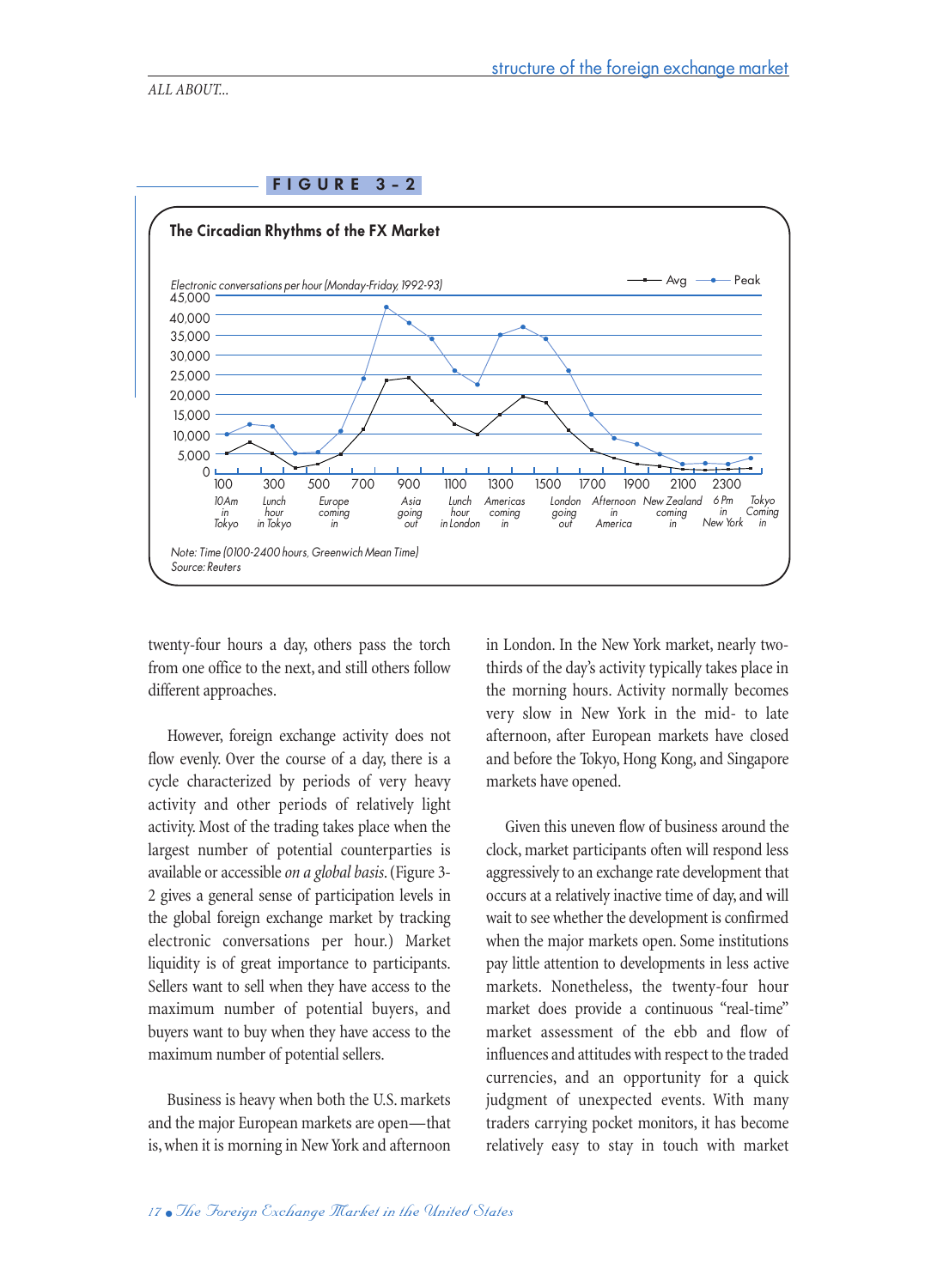developments at all times—indeed, too easy, some harassed traders might say. The foreign exchange market provides a kind of never-ending beauty contest or horse race, where market participants can continuously adjust their bets to reflect their changing views.

# 3. THE MARKET IS MADE UP OF AN INTERNATIONAL NETWORK OF DEALERS

The market consists of a limited number of major dealer institutions that are particularly active in foreign exchange, trading with customers and (more often) with each other. Most, but not all, are commercial banks and investment banks. These dealer institutions are geographically dispersed, located in numerous financial centers around the world. Wherever located, these institutions are linked to, and in close communication with, each other through telephones, computers, and other electronic means.

There are around 2,000 dealer institutions whose foreign exchange activities are covered by the Bank for International Settlements' central bank survey, and who, essentially, make up the global foreign exchange market. A much smaller sub-set of those institutions account for the bulk of trading and market-making activity. It is estimated that there are 100- 200 market-making banks worldwide; major players are fewer than that.

At a time when there is much talk about an integrated world economy and "the global village," the foreign exchange market comes closest to functioning in a truly global fashion, linking the various foreign exchange trading centers from around the world into a single, unified, cohesive, worldwide market. Foreign exchange trading takes place among dealers and other market professionals in a large number of individual financial centers— New York, Chicago, Los Angeles, London, Tokyo, Singapore, Frankfurt, Paris, Zurich, Milan, and many, many others. But no matter in which financial center a trade occurs, the same currencies, or rather, bank deposits denominated in the same currencies, are being bought and sold.

A foreign exchange dealer buying dollars in one of those markets actually is buying a dollar-denominated deposit in a bank located in the United States, or a claim of a bank abroad on a dollar deposit in a bank located in the United States. This holds true regardless of the location of the financial center at which the dollar deposit is purchased. Similarly, a dealer buying Deutsche marks, no matter where the purchase is made, actually is buying a mark deposit in a bank in Germany or a claim on a mark deposit in a bank in Germany. And so on for other currencies.

Each nation's market has its own infrastructure. For foreign exchange market operations as well as for other matters, each country enforces its own laws, banking regulations, accounting rules, and tax code, and, as noted above, it operates its own payment and settlement systems. Thus, even in a global foreign exchange market with currencies traded on essentially the same terms simultaneously in many financial centers, there are different national financial systems and infrastructures through which transactions are executed, and within which currencies are held.

With access to all of the foreign exchange markets generally open to participants from all countries, and with vast amounts of market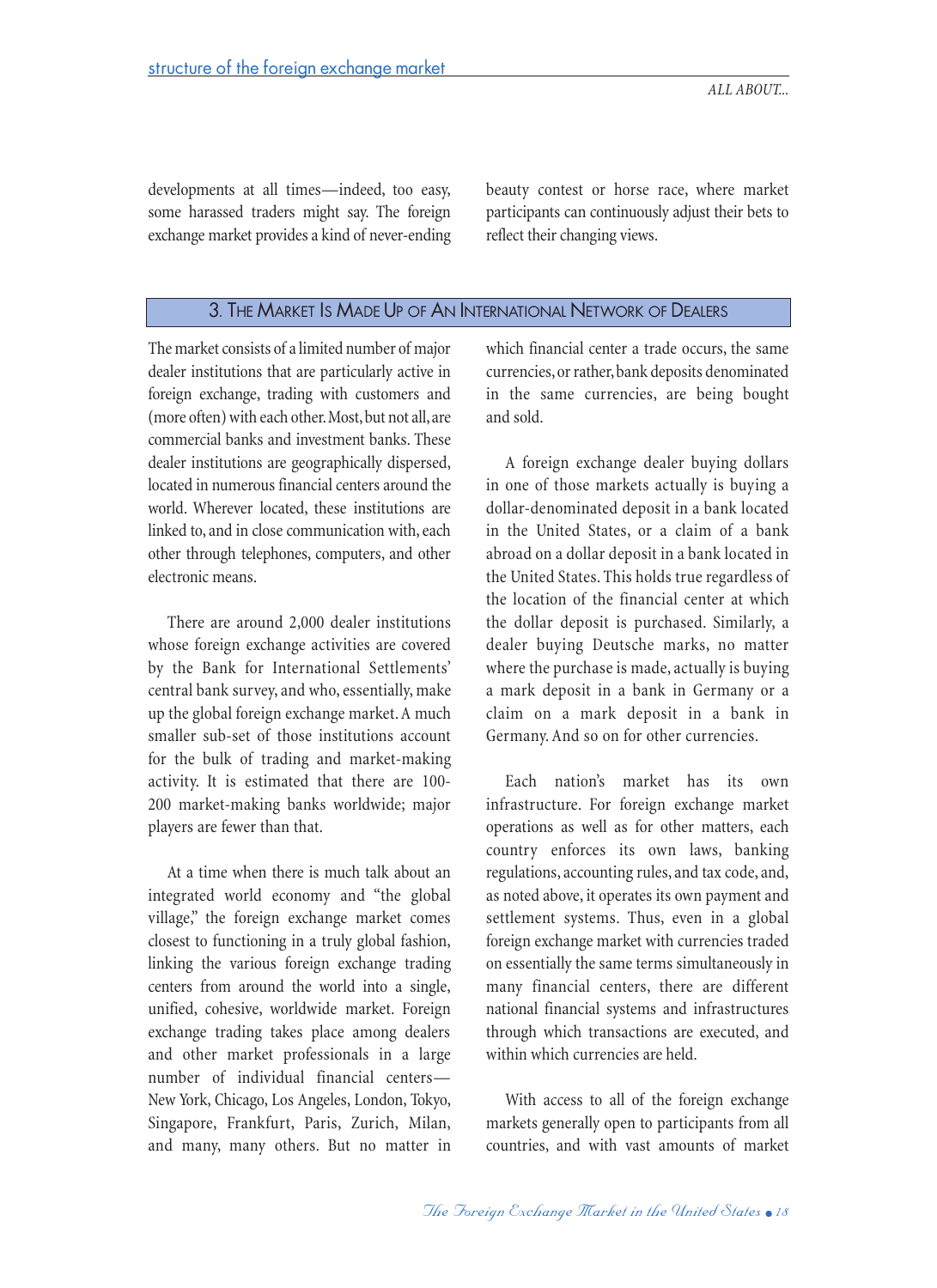information transmitted simultaneously and almost instantly to dealers throughout the world, there is an enormous amount of crossborder foreign exchange trading among dealers as well as between dealers and their customers. At any moment, the exchange rates of major currencies tend to be virtually identical in all of the financial centers where there is active trading. Rarely are there such substantial price differences among major centers as to provide major opportunities for arbitrage. In pricing, the various financial centers that are open for business and active at any one time are effectively integrated into a single market.

Accordingly, a bank in the United States is likely to trade foreign exchange at least as frequently with banks in London, Frankfurt, and other open foreign centers as with other banks in the United States. Surveys indicate that when major dealing institutions in the United States trade with other dealers, 58 percent of the transactions are with dealers located outside the United States. The United States is not unique in that respect. Dealer institutions in other major countries also report that more than half of their trades are with dealers that are across borders; dealers also use brokers located both domestically and abroad.

# 4. THE MARKET'S MOST WIDELY TRADED CURRENCY IS THE DOLLAR

The dollar is by far the most widely traded currency. According to the 1998 survey, the dollar was one of the two currencies involved in an estimated 87 percent of global foreign exchange transactions, equal to about \$1.3 trillion a day. In part, the widespread use of the dollar reflects its substantial international role as: "investment" currency in many capital markets, "reserve" currency held by many central banks, "transaction" currency in many international commodity markets, "invoice" currency in many contracts, and "intervention" currency employed by monetary authorities in market operations to influence their own exchange rates.

In addition, the widespread trading of the dollar reflects its use as a "vehicle" currency in foreign exchange transactions, a use that reinforces, and is reinforced by, its international role in trade and finance. For most pairs of currencies, the market practice is to trade each of the two currencies against a common third currency as a vehicle, rather than to trade the two currencies directly against each other. The

vehicle currency used most often is the dollar, although by the mid-1990s the Deutsche mark also had become an important vehicle, with its use, especially in Europe, having increased sharply during the 1980s and '90s.

Thus, a trader wanting to shift funds from one currency to another, say, from Swedish krona to Philippine pesos, will probably sell krona for U.S. dollars and then sell the U.S. dollars for pesos. Although this approach results in two transactions rather than one, it may be the preferred way, since the dollar/Swedish krona market, and the dollar/Philippine peso market are much more active and liquid and have much better information than a bilateral market for the two currencies directly against each other. By using the dollar or some other currency as a vehicle, banks and other foreign exchange market participants can limit more of their working balances to the vehicle currency, rather than holding and managing many currencies, and can concentrate their research and information sources on the vehicle.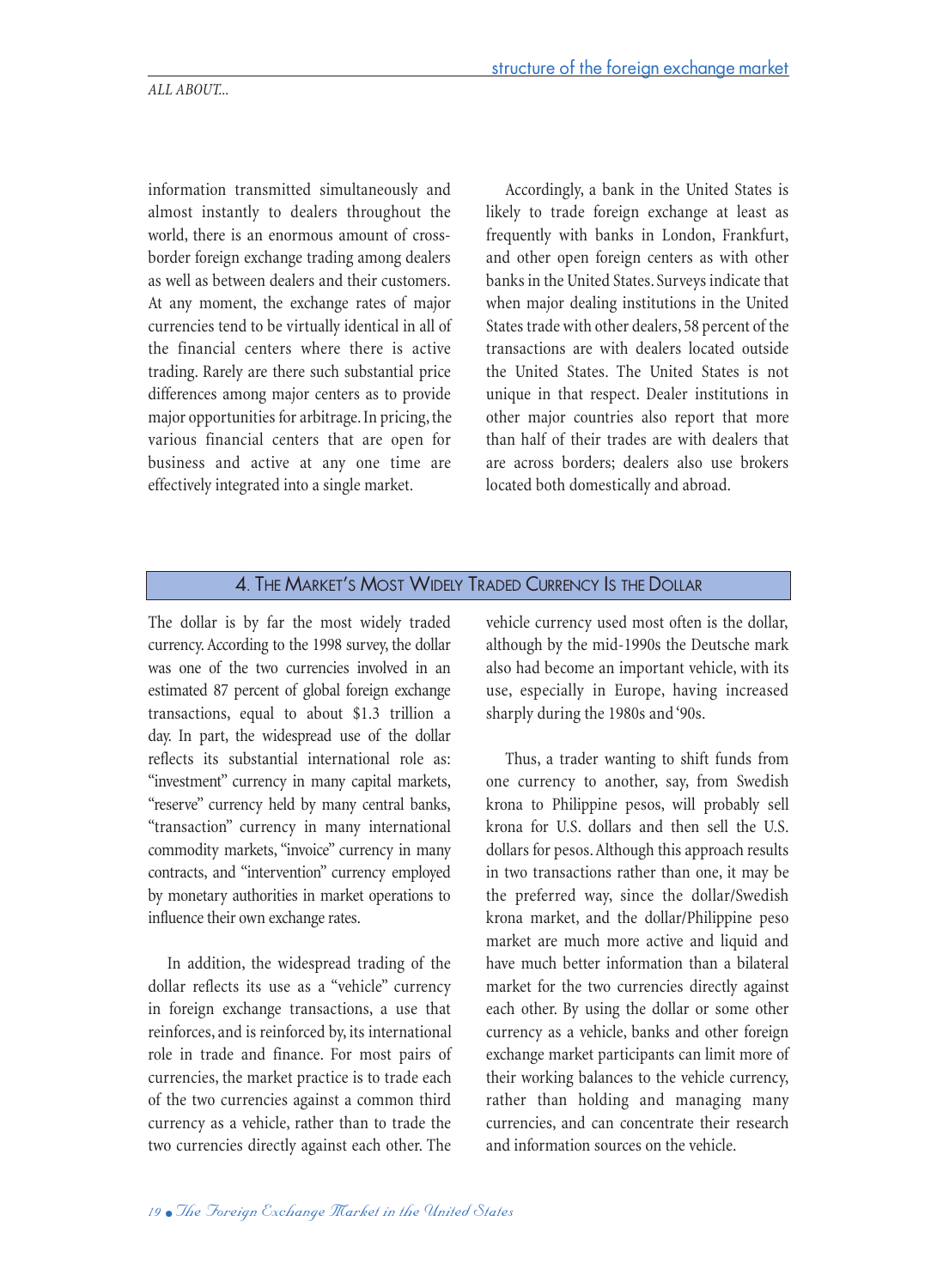Use of a vehicle currency greatly reduces the number of exchange rates that must be dealt with in a multilateral system. In a system of 10 currencies, if one currency is selected as vehicle currency and used for all transactions, there would be a total of *nine* currency pairs or exchange rates to be dealt with (i.e., one exchange rate for the vehicle currency against each of the others), whereas if no vehicle currency were used, there would be *45* exchange rates to be dealt with. In a system of 100 currencies with no vehicle currencies, potentially there would be 4,950 currency pairs or exchange rates [the formula is: n(n-1)/2]. Thus, using a vehicle currency can yield the advantages of fewer, larger, and more liquid markets with fewer currency balances, reduced informational needs, and simpler operations.

The U.S.dollar took on a major vehicle currency role with the introduction of the Bretton Woods par value system, in which most nations met their IMF exchange rate obligations by buying and selling U.S. dollars to maintain a par value relationship for their own currency against the U.S. dollar. The dollar was a convenient vehicle, not only because of its central role in the exchange rate system and its widespread use as a reserve currency, but also because of the presence of large and liquid dollar money and other financial markets, and, in time, the Euro-dollar markets where dollars needed for (or resulting from) foreign exchange transactions could conveniently be borrowed (or placed).

Changing conditions in the 1980s and 1990s altered this situation. In particular, the Deutsche mark began to play a much more significant role as a vehicle currency and, more importantly, in direct "cross trading."

As the European Community moved toward economic integration and monetary unification, the relationship of the European Monetary System

(EMS) currencies to each other became of greater concern than the relationship of their currencies to the dollar. An intra-European currency market developed, centering on the mark and on Germany as the strongest currency and largest economy. Direct intervention in members' currencies, rather than through the dollar, became widely practiced. Events such as the EMS currency crisis of September 1992, when a number of European currencies came under severe market pressure against the mark, confirmed the extent to which direct use of the DEM for intervening in the exchange market could be more effective than going through the dollar.

Against this background, there was very rapid growth in *direct cross rate trading* involving the Deutsche mark, much of it against European currencies, during the 1980s and '90s. (A "cross rate" is an exchange rate between two *non-dollar* currencies—e.g., DEM/Swiss franc, DEM/pound, and DEM/yen.) As discussed in Chapter 5, there are *derived* cross rates calculated from the dollar rates of each of the two currencies, and there are *direct* cross rates that come from *direct trading* between the two currencies—which can result in narrower spreads where there is a viable market.In a number of European countries, the volume of trading of the local currency against the Deutsche mark grew to exceed local currency trading against the dollar, and the practice developed of using cross rates between the DEM and other European currencies to determine the dollar rates for those currencies.

With its increased use as a vehicle currency and its role in cross trading, the Deutsche mark was involved in 30 percent of global currency turnover in the 1998 survey. That was still far below the dollar (which was involved in 87 percent of global turnover), but well above the Japanese yen (ranked third, at 21 percent), and the pound sterling (ranked fourth, at 11 percent).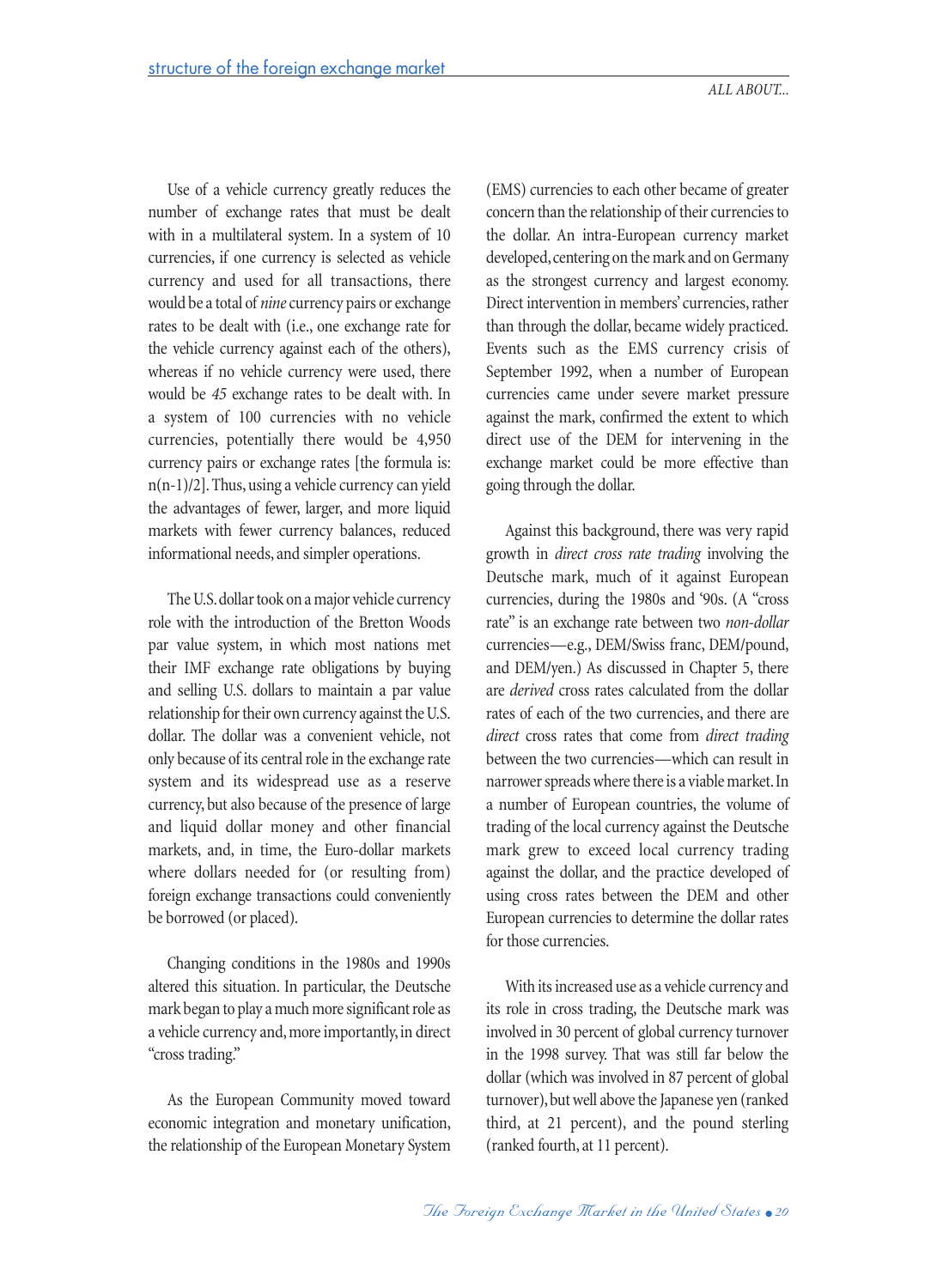# 5. IT IS AN "OVER-THE-COUNTER" MARKET WITH AN "EXCHANGE-TRADED"SEGMENT

Until the 1970s, all foreign exchange trading in the United States (and elsewhere) was handled "over-the-counter," (OTC) by banks in different locations making deals via telephone and telex.In the United States, the OTC market was then, and is now, largely unregulated *as a market*. Buying and selling foreign currencies is considered the exercise of an express banking power. Thus, a commercial bank in the United States does not need any special authorization to trade or deal in foreign exchange. Similarly, securities firms and brokerage firms do not need permission from the Securities and Exchange Commission (SEC) or any other body to engage in foreign exchange activity. Transactions can be carried out on whatever terms and with whatever provisions are permitted by law and acceptable to the two counterparties, subject to the standard commercial law governing business transactions in the United States.

There are no official rules or restrictions in the United States governing the hours or conditions of trading. The trading conventions have been developed mostly by market participants. There is no official code prescribing what constitutes good market practice. However, the Foreign Exchange Committee, an independent body sponsored by the Federal Reserve Bank of New York and composed of representatives from institutions participating in the market, produces and regularly updates its report on *Guidelines for Foreign Exchange Trading*. These *Guidelines* seek to clarify common market practices and offer "best practice recommendations" with respect to trading activities, relationships, and other matters. The report is a purely advisory document designed to foster the healthy functioning and development of the foreign exchange market in the United States.

Although the OTC market is not regulated as a market in the way that the organized exchanges are regulated, regulatory authorities examine the foreign exchange market activities of banks and certain other institutions participating in the OTC market. As with other business activities in which these institutions are engaged, examiners look at trading systems, activities, and exposure, focusing on the safety and soundness of the institution and its activities. Examinations deal with such matters as capital adequacy, control systems, disclosure, sound banking practice, legal compliance, and other factors relating to the safety and soundness of the institution.

The OTC market accounts for well over 90 percent of total U.S. foreign exchange market activity, covering both the traditional (pre-1970) products (*spot*,*outright forwards*,and *FX swaps*) as well as the more recently introduced (post-1970) OTC products (*currency options* and *currency swaps*). On the "organized exchanges," foreign exchange products traded are *currency futures* and certain *currency options*.

Trading practices on the organized exchanges, and the regulatory arrangements covering the exchanges, are markedly different from those in the OTC market. In the exchanges, trading takes place publicly in a centralized location. Hours, trading practices, and other matters are regulated by the particular exchange; products are standardized. There are margin payments, daily marking to market, and cash settlements through a central clearinghouse.With respect to regulation, exchanges at which currency *futures* are traded are under the jurisdiction of the Commodity Futures Trading Corporation (CFTC); in the case of currency *options*, either the CFTC or the Securities and Exchange Commission serves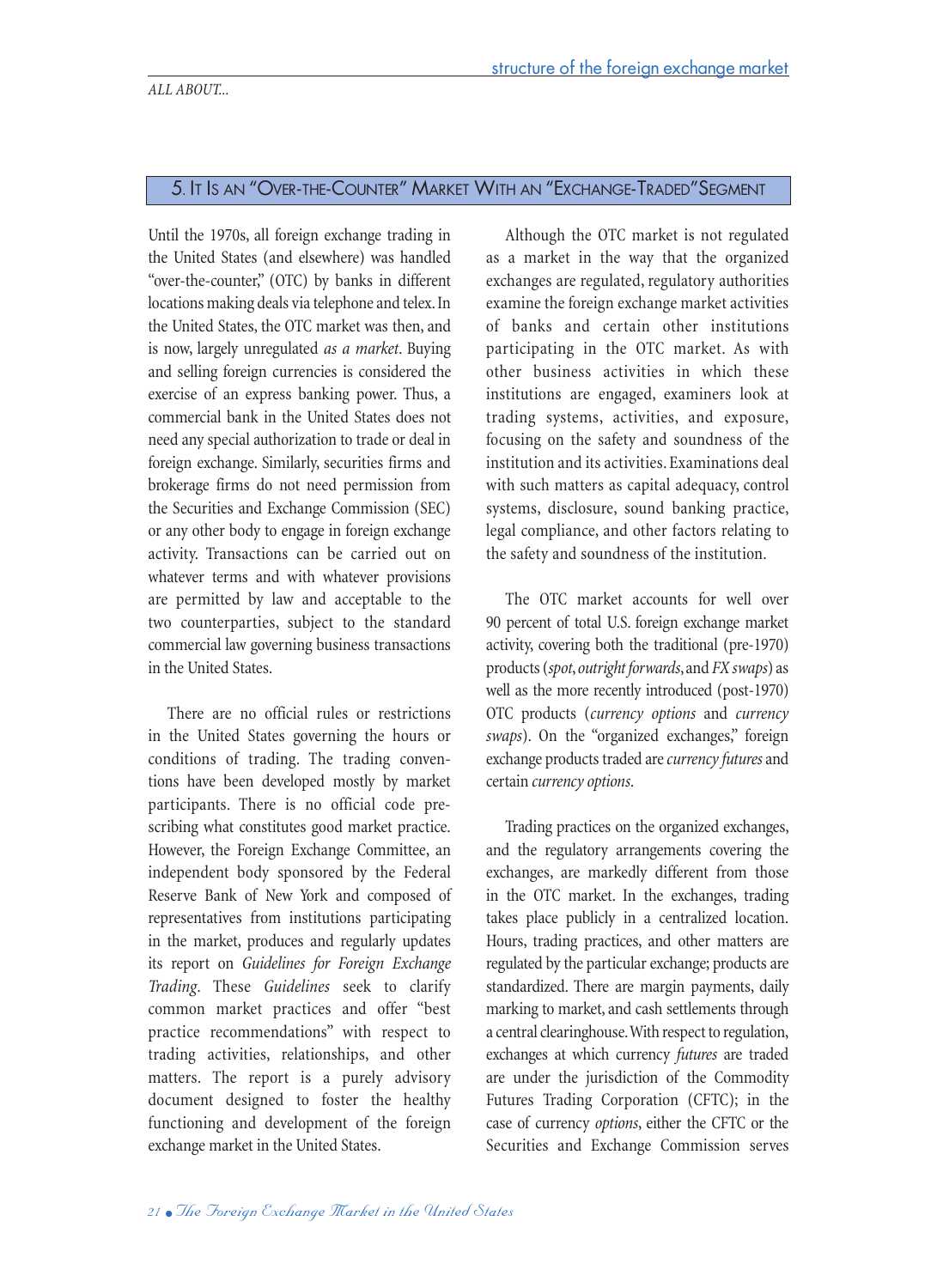as regulator, depending on whether securities are traded on the exchange.

Steps are being taken internationally to help improve the risk management practices of dealers in the foreign exchange market, and to encourage greater transparency and disclosure. With respect to the internationally active banks, there has been a move under the auspices of the Basle Committee on Banking Supervision of the BIS to introduce greater consistency internationally to risk-based capital adequacy requirements. Over the past decade, the regulators of a number of nations have accepted common rules proposed by the Basle Committee with respect to capital adequacy requirements for *credit* risk, covering exposures of internationally active banks in all activities, including foreign exchange. Further proposals of the Basle Committee for risk-based capital requirements for *market* risk have been adopted more recently. With respect to investment firms and other financial institutions, international discussions have not yet produced agreements on common capital adequacy standards.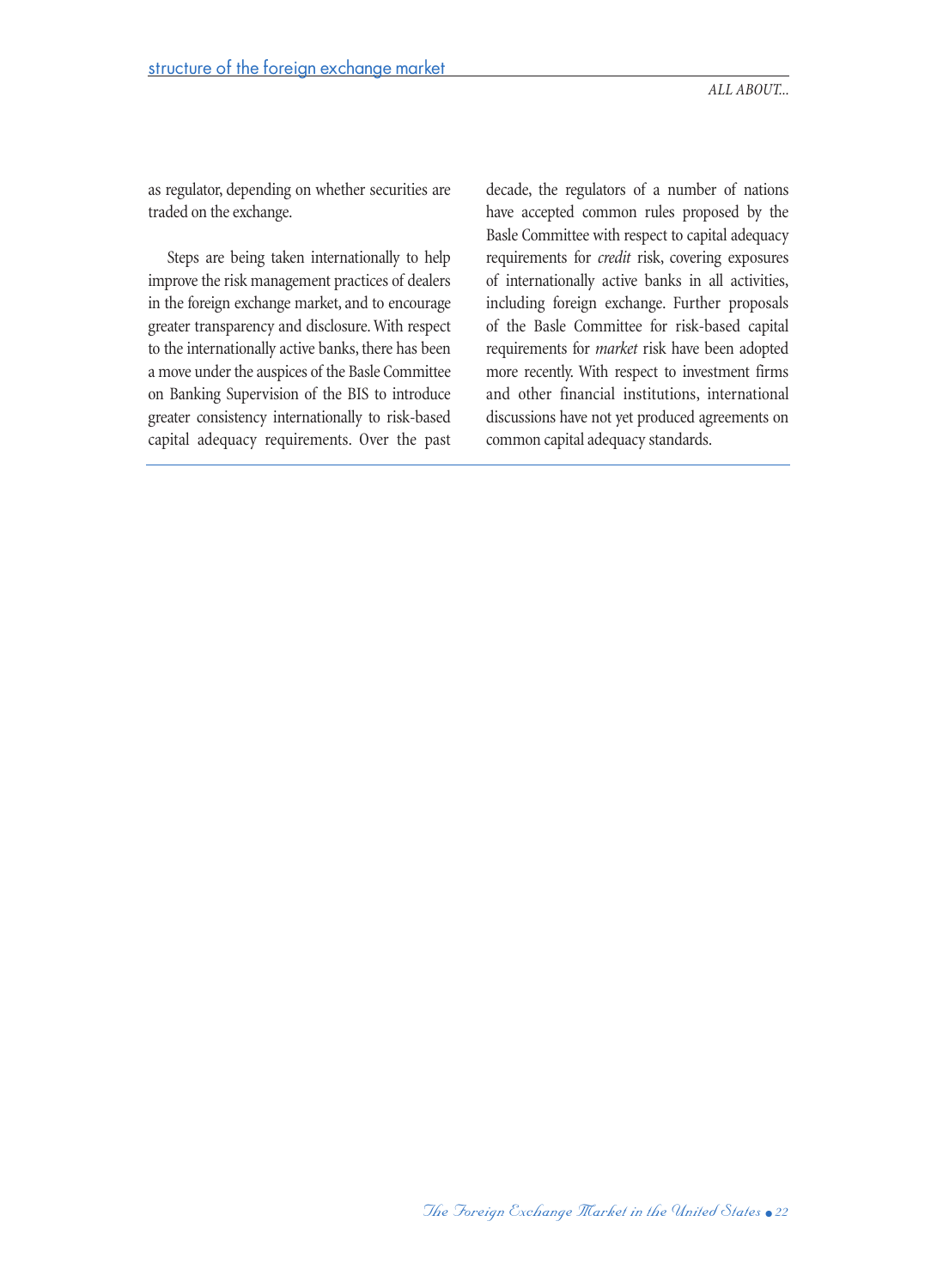# **CHAPTER 4**

# 1. FOREIGN EXCHANGE DEALERS

Most commercial banks in the United States customarily have bought and sold foreign exchange for their customers as one of their standard financial services. But beginning at a very early stage in the development of the over-the-counter market, a small number of large commercial banks operating in New York and other U.S. money centers took on foreign exchange trading as a major business activity. They operated for corporate and other customers, serving as intermediaries and market makers. In this capacity, they transacted business as correspondents for many other commercial banks throughout the country, while also buying and selling foreign exchange for their own accounts. These major dealer banks found it useful to trade with each other frequently, as they sought to find buyers and sellers and to manage their positions. This group developed into an *interbank* market for foreign exchange.

While these commercial banks continue to play a dominant role, being a major dealer in the foreign exchange market has ceased to be their exclusive domain. During the past 25 years, some investment banking firms and other financial institutions have become emulators and direct competitors of the commercial banks as dealers in the over-the-counter market. They now also serve as major dealers, executing transactions that previously would have been handled only by the large commercial banks, and providing foreign exchange services to a variety of customers in competition with the dealer banks. They are now part of the network of foreign exchange dealers that constitutes the U.S. segment of the foreign exchange market. Although it is still called the "interbank" market in foreign exchange, it is more accurately an "interdealer" market.

The 1998 foreign exchange market turnover survey by the Federal Reserve Bank of New York covered the operations of the 93 major foreign exchange dealers in the United States. The total volume of transactions of the reporting dealers, corrected for double-counting among themselves, at \$351 billion per day in traditional products, plus \$32 billion in currency options and currency swaps, represents the estimated total turnover in the U.S. over-the-counter market in 1998.

To be included in the reporting dealers group surveyed by the Federal Reserve, an institution must be located in the United States and play an active role as a dealer in the market. There are no formal requirements for inclusion, other than having a high enough level of foreign exchange trading activity.Of course,an institution must have a name that is known and accepted to enable it to obtain from other participants the credit lines essential to active participation.

Of the 93 reporting dealers in 1998, 82 were commercial banks, and 11 were investment banks or insurance firms. All of the large U.S. money center banks are active dealers. Most of the 93 institutions are located in New York, but a number of them are based in Boston, Chicago, San Francisco, and other U.S. financial centers. Many of the dealer institutions have outlets in other countries as well as in the United States.

Included in the group are a substantial number of U.S. branches and subsidiaries of major foreign banks—banks from Japan, the United Kingdom, Germany, France, Switzerland, and elsewhere. Many of these branches and agencies specialize in dealing in the home currency of their parent bank. A substantial share of the foreign exchange activity of the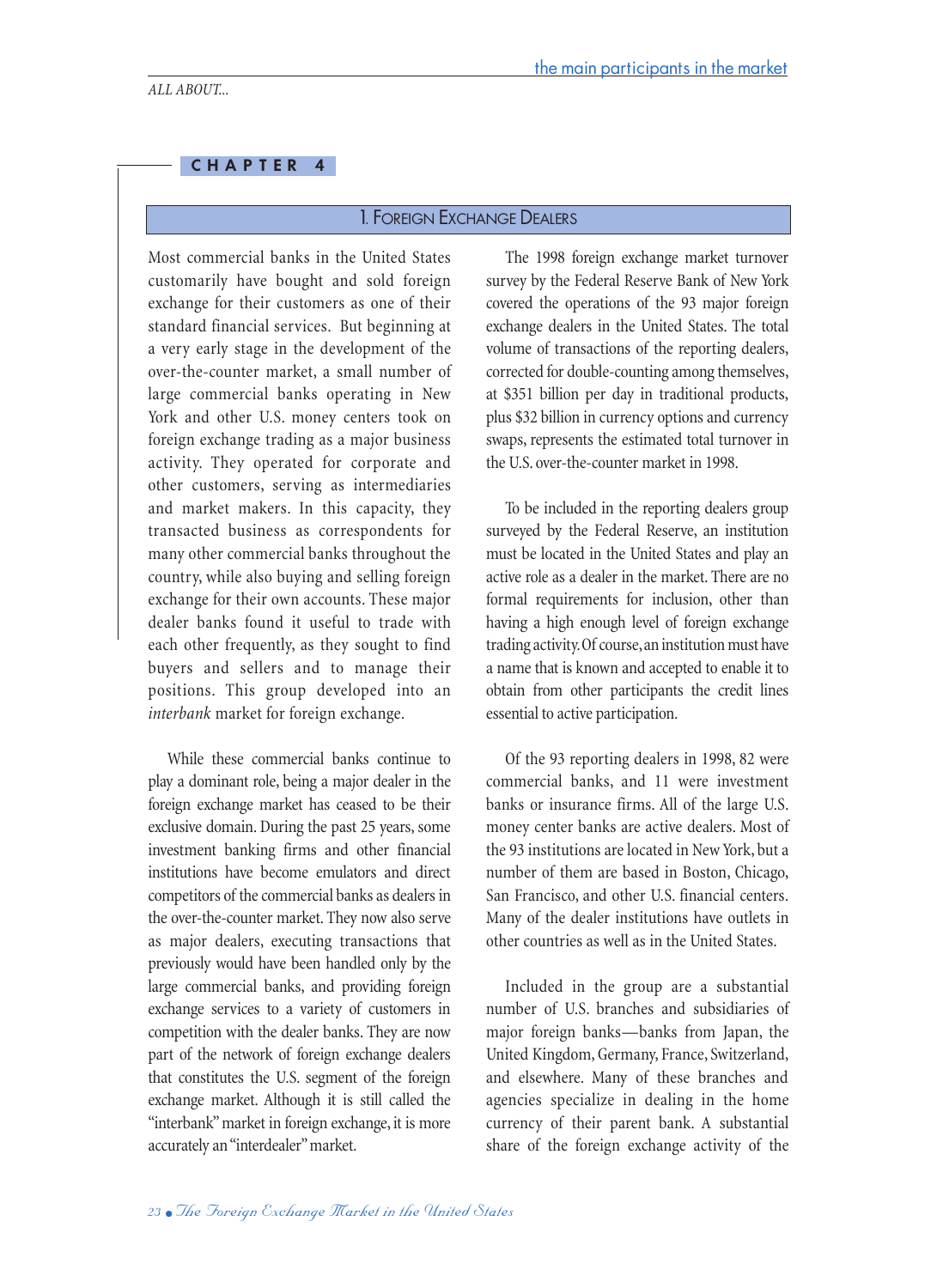dealers in the United States is done by these U.S. branches and subsidiaries of foreign banks.

Some, but not all, of the 93 reporting dealers in the United States act as market makers for one or a number of currencies. A market maker is a dealer who regularly quotes both bids and offers for one or more particular currencies and stands ready to make a two-sided market for its customers. Thus, during normal hours a market maker will, in principle, be willing to commit the firm's capital, within limits, to complete both buying and selling transactions at the prices he quotes, and to seek to make a profit on the spread, or difference, between the two prices. In order to make a profit from this activity, the market maker must manage the firm's own inventory and position very carefully, and accurately perceive the shortterm trends and prospects of the market. A market maker is more or less continuously in the market, trading with customers and balancing the flow of these activities with offsetting trades on the firm's own account. In foreign exchange, as in other markets, market makers are regarded as helpful to the functioning of the market—contributing to liquidity and short-run price stability, providing useful price information, smoothing imbalances in the flow of business, maintaining the continuity of trading, and making it easier to trade promptly.

#### 2. FINANCIAL AND NONFINANCIAL CUSTOMERS

According to the 1998 survey, as shown in *Figure 4-1*, 49 percent of the foreign exchange trading activity in the over-the-counter market represented "interdealer" transactions, that is, trading by the 93 reporting dealers among themselves and with comparable dealers abroad. Of the remaining 51 percent of total foreign exchange transactions, financial (non-dealer) customers accounted for 31 percent, and nonfinancial customers 20 percent.

The range of financial and nonfinancial customers includes such counterparties as: smaller commercial banks and investment banks that do not act as major dealers, firms and corporations that are buying or selling foreign exchange because they (or the customers for whom they are acting) are in the process of buying or selling something else (a product, a service, or a financial asset), managers of money funds, mutual funds, hedge



*The Foreign Exchange Market in the United States* ● *24*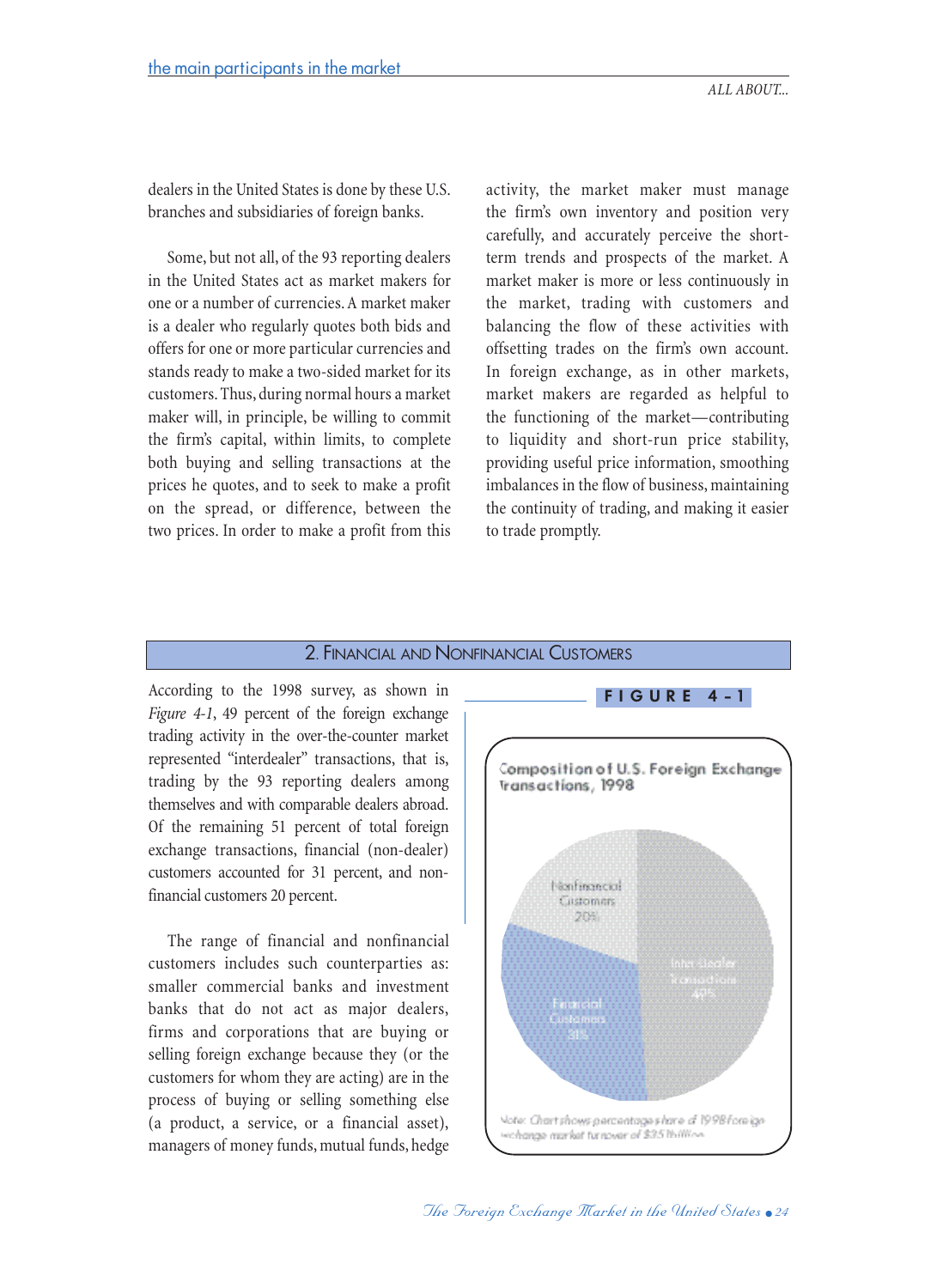funds, and pension funds; and even high net worth individuals. For such intermediaries and end-users, the foreign exchange transaction is part of the payments process—that is, a means of completing some commercial, investment, speculative, or hedging activity.

Over the years, the universe of foreign exchange end-users has changed markedly, reflecting the changing financial environment. By far the most striking change has been the spectacular growth in the activity of those engaged in international capital movements for investment purposes. A generation ago, with relatively modest overseas investment flows, foreign exchange activity in the United States was focused on international trade in goods and services. Importers and exporters accounted for the bulk of the foreign exchange that was bought from and sold to final customers in the United States as they financed the nation's overseas trade.

But investment to and from overseas—as indicated by the capital flows, cross-border bank claims, and securities transactions reported in Chapter 1—has expanded far more rapidly than has trade. Institutional investors, insurance companies, pension funds, mutual funds, hedge funds, and other investment funds have, in recent years, become major participants in the foreign exchange markets. Many of these investors have begun to take a more global approach to portfolio management. Even though these institutions in the aggregate still hold only a relatively small proportion (5 to 10

percent) of their investments in foreign currency denominated assets, the amounts these institutions control are so large that they have become key players in the foreign exchange market. In the United States, for example, mutual funds have grown to more than \$5 trillion in total assets, pension funds are close to \$3 trillion, and insurance companies about \$2 1/2 trillion. The hedge funds, though far smaller in total assets, also are able to play an important role, given their frequent use of high leverage and, in many cases, their investors' financial strength and higher tolerance for risk.

Given the large magnitudes of these institutions' assets, even a modest shift in emphasis toward foreign investment can mean large increases in foreign exchange transactions. In addition, there has been a tendency among many funds managers worldwide to manage their investments much more actively, and with greater focus on short-term results. Rapid growth in derivatives and the development of new financial instruments also have fostered international investment.

Reflecting these developments, portfolio investment has come to play a very prominent role in the foreign exchange market and accounts for a large share of foreign exchange market activity. The role of portfolio investment may continue to grow rapidly, as fund managers and investors increase the level of funds invested abroad, which is still quite modest, especially relative to the corresponding levels in many other advanced economies.

### 3. CENTRAL BANKS

All central banks participate in their nations' foreign exchange markets to some degree, and their operations can be of great importance to

those markets. But central banks differ, not only in the extent of their participation, but also in the manner and purposes of their involvement. The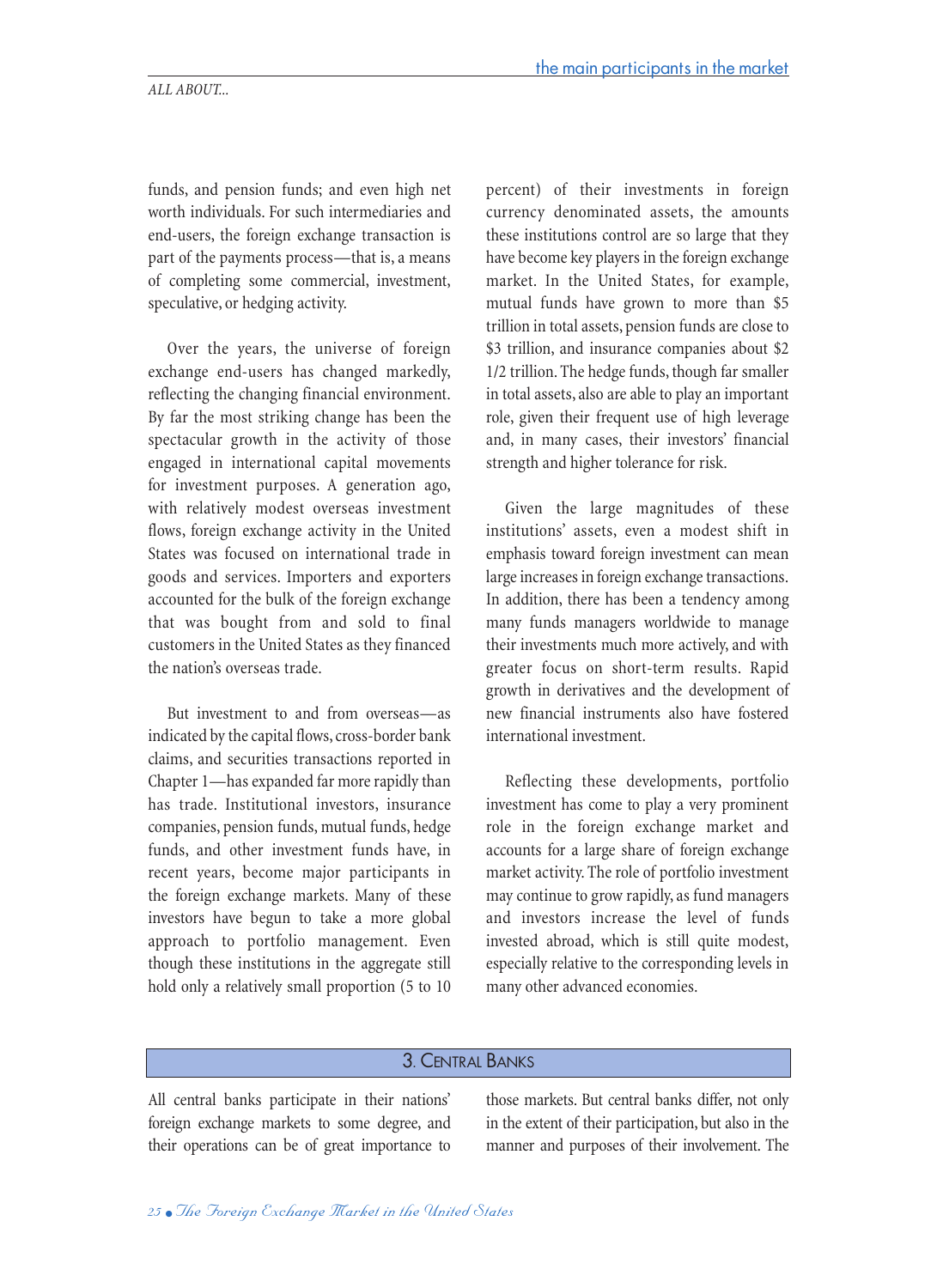role of the Federal Reserve in the foreign exchange market is discussed more fully in Chapter 9.

Intervention operations designed to influence foreign exchange market conditions or the exchange rate represent a critically important aspect of central banks' foreign exchange transactions. However, the intervention practices of individual central banks differ greatly with respect to objectives, approaches, amounts, and tactics.

Unlike the days of the Bretton Woods par value system (before 1971), nations are now free, within broad rules of the IMF, to choose the exchange rate regime they feel best suits their needs. The United States and many other developed and developing nations have chosen an "independently floating" regime, providing for a considerable degree of flexibility in their exchange rates. But a large number of countries continue to peg their currencies, either to the U.S. dollar or some other currency, or to a currency basket or a currency composite, or have chosen some other regime to limit or manage flexibility of the home currency (Figure 4-2). The choice of exchange rate regime determines the basic framework within which each central bank carries out its intervention activities.

The techniques employed by a central bank to maintain an exchange rate that is pegged or closely tied to another currency are straightforward and have limited room for maneuver or change. But for the United States and others with more flexible regimes, the approach to intervention can be

#### **FIGURE 4-2**

## CLASSIFICATION OF EXCHANGE RATE ARRANGEMENTS, SEPTEMBER 1997\*

| Regime                                | <b>Number of Countries</b> |
|---------------------------------------|----------------------------|
| <b>Independently Floating</b>         | 51                         |
| Managed Floating                      | 47                         |
| Limited Flexibility                   | 16                         |
| European Monetary System <sup>1</sup> | 12                         |
| Other                                 |                            |
| Pegged to                             | 67                         |
| U.S. dollar                           |                            |
| French franc                          | 15                         |
| Other currency                        | 9                          |
| Composite <sup>2</sup>                | 22                         |
| Total                                 | 181                        |

*\*The International Monetary Fund classification of exchange rate regimes with "independently floating" representing the highest degree of flexibility, followed by "managed floating"; of the seven largest industrial democracies, four (United States, Japan, Canada, and United Kingdom) belong to the independently floating group, and three (France, Germany, and Italy) participate in the European Monetary System arrangement.*

*1 Refers to the arrangement under the European Monetary System covering Austria, Belgium, Denmark, Finland, France, Germany, Ireland, Italy, Luxembourg, Netherlands, Portugal and Spain.*

*2 Refers to countries where exchange rates are pegged to various "baskets" of currencies, including two countries (Libya and Myanmar) that peg their currencies to the SDR basket.*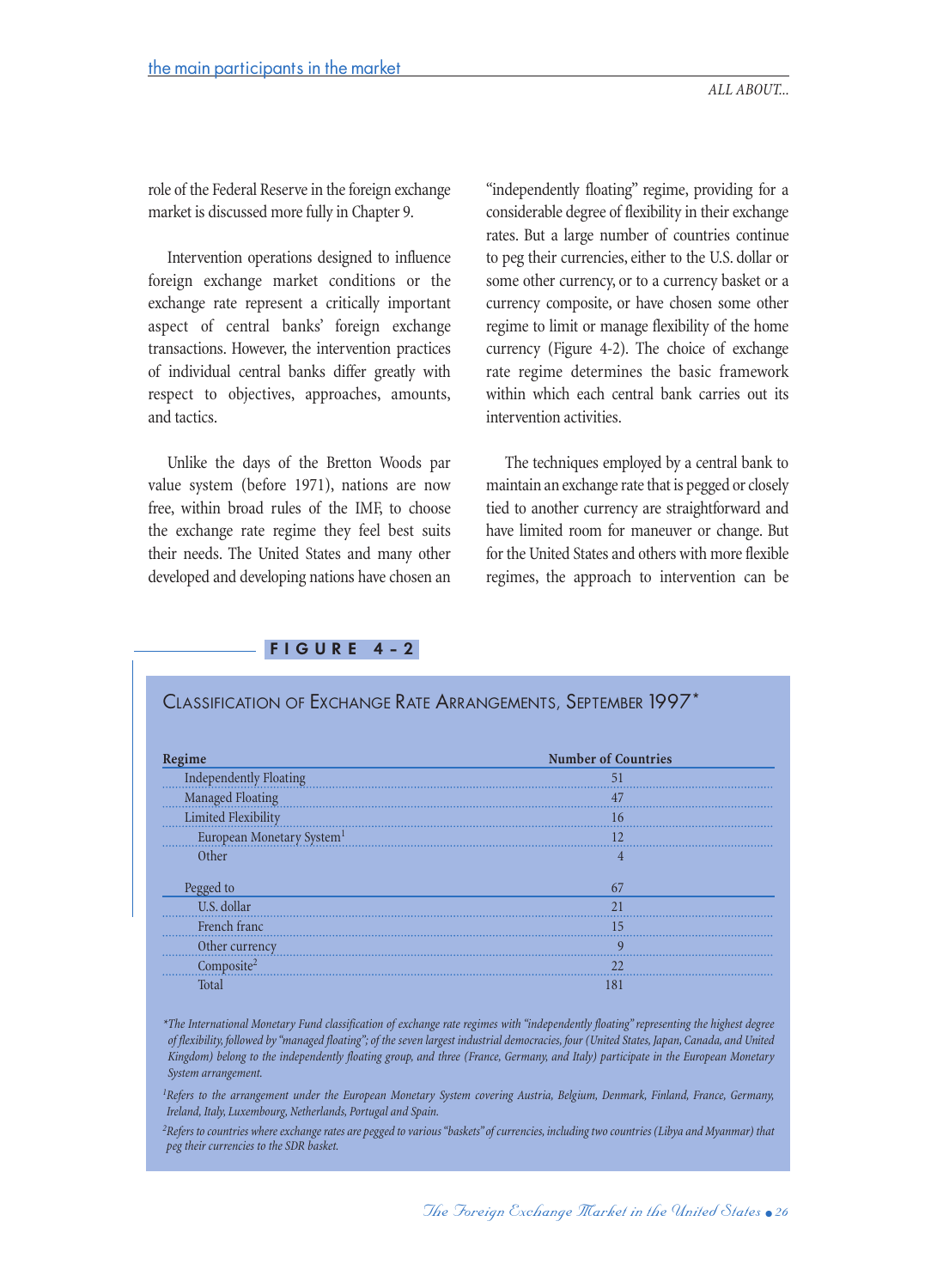varied in many ways—whether and when to intervene, in which currencies and geographic markets, in what amounts, aggressively or less so, openly or discreetly, and in concert with other central banks or not. The resolution of these and other issues depends on an assessment of market conditions and the objectives of the intervention. As discussed in Chapter 9, the United States, operating under the same broad policy guideline over a number of years, has experienced both periods of relatively heavy intervention and periods of minimal activity.

Foreign exchange market intervention is not the only reason central banks buy and sell foreign currencies. Many central banks serve as their government's principal international banker, and handle most, and in some cases all, foreign exchange transactions for the government as well as for other public sector enterprises, such as the post office, electric power utilities, and nationalized airline or railroad. Consequently, even without its own intervention operations, a central bank may be operating in the foreign exchange market in order to acquire or dispose of foreign currencies for some government procurement or investment purpose. A central bank also may seek to accumulate, reallocate among currencies, or reduce its foreign exchange reserve balances. It may be in the market as agent for another central bank, using that other central bank's resources to assist it in influencing that nation's exchange rate. Alternatively, it might be assisting another central bank in acquiring foreign currencies needed for the other central bank's activities or business expenditures.

Thus, for example, the Foreign Exchange Desk of the Federal Reserve Bank of New York engages in intervention operations only occasionally. But it usually is in the market every day, buying and selling foreign currencies, often in modest amounts, for its "customers" (i.e., other central banks, some U.S. agencies, and international institutions). This "customer"business provides a useful service to other central banks or agencies, while also enabling the Desk to stay in close touch with the market for the currencies being traded.

#### 4. BROKERS

#### ◗ **In the Over-the-Counter Market**

The role of a broker in the OTC market is to bring together a buyer and a seller in return for a fee or commission. Whereas a "dealer" acts as principal in a transaction and may take one side of a trade for his firm's account, thus committing the firm's capital, a "broker" is an intermediary who acts as agent for one or both parties in the transaction and, in principle, does not commit capital. The dealer hopes to find the other side to the transaction and earn a spread by closing out the position in a subsequent trade with another party, while the broker relies on the commission

received for the service provided (i.e.,bringing the buyer and seller together). Brokers do not take positions or face the risk of holding an inventory of currency balances subject to exchange rate fluctuations. In over-the-counter trading, the activity of brokers is confined to the dealers market. Brokers, including "voice" brokers located in the United States and abroad, as well as electronic brokerage systems, handle about onequarter of all U.S.foreign exchange transactions in the OTC market. The remaining three-quarters takes the form of "direct dealing" between dealers and other institutions in the market. The present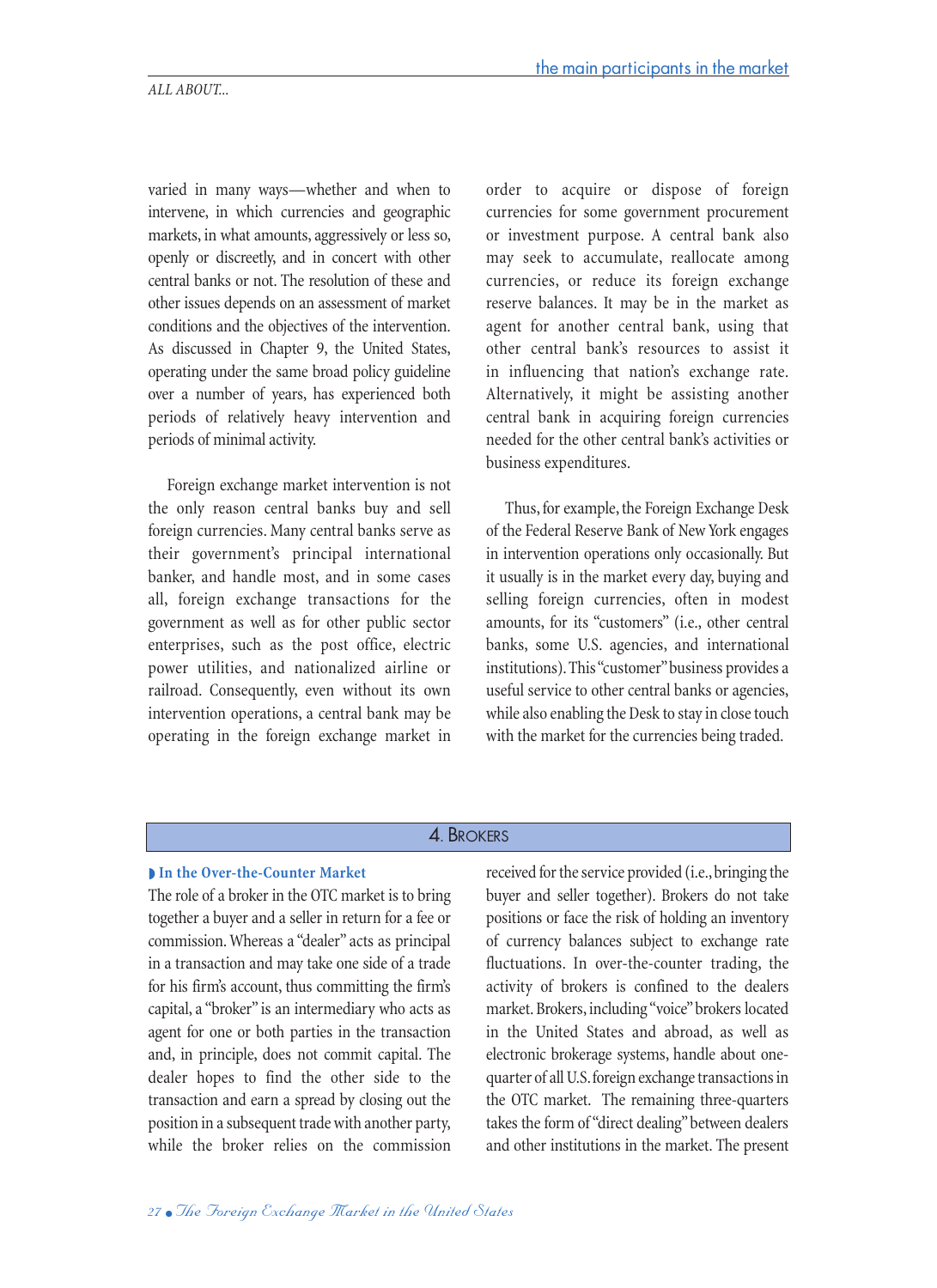24 percent share of brokers is down from about 50 percent in 1980 (Figure 4-3). The number of foreign exchange brokers in the United States was 9 in 1998, including voice brokers and the two major automated order-matching, or electronic brokerage systems. The number of brokers surveyed is down from 17 in 1995.

The share of business going through brokers varies in different national markets, because of differences in market structure and tradition. Earlier surveys showed brokers' share averages as low as 10-15 percent in some markets (Switzerland and South Africa) and as high as 45-50 percent in others (France, Netherlands, and Ireland). Many U.S. voice broker firms have branches or affiliations with brokers in other countries. It is common for a deal to be brokered between a bank in the United States and one in London or elsewhere during the period of the day when both markets are active.

In the OTC market, the extent to which brokering, rather than direct dealing, is used varies, depending on market conditions, the currency and type of transaction being undertaken, and a host of other factors. Size is one factor—the average transaction is larger in the voice brokers market than in the market as a whole. Using a broker can save time and effort, providing quick access to information and a large number of institutions' quotes, though at the cost of a fee. Operating through a broker can provide at least a degree of confidentiality, when a trader wants to pursue a particular strategy without his name being seen very widely around the market in general (counterparties to each transaction arranged by a broker will, of course, be informed, but after the fact). The brokers market provides access to a wide selection of banks, which means greater liquidity. In addition, a market maker may wish to show only one side of the price—that is, indicate a price at

which the market maker is willing to buy, or a price at which the market maker is willing to sell, but not both—which can be done in the brokers market, but generally not in direct dealing. Of course, a trader will prefer to avoid paying a broker's fee if possible, but doesn't want to miss a deal just to avoid a fee.

Foreign exchange brokerage is a highly competitive field and the brokers must provide service of high quality in order to make a profit. Although some tend to specialize in particular currencies, they are all rivals for the same business in the inter-dealer market. Not only do brokers compete among themselves for broker business—voice brokers against each other, against voice brokers located abroad, and against electronic broking systems—but the broker community as a whole competes against banks and other dealer institutions that have the option of dealing directly with each other, both in their local markets and abroad, and avoiding the brokers and the brokers' fees.

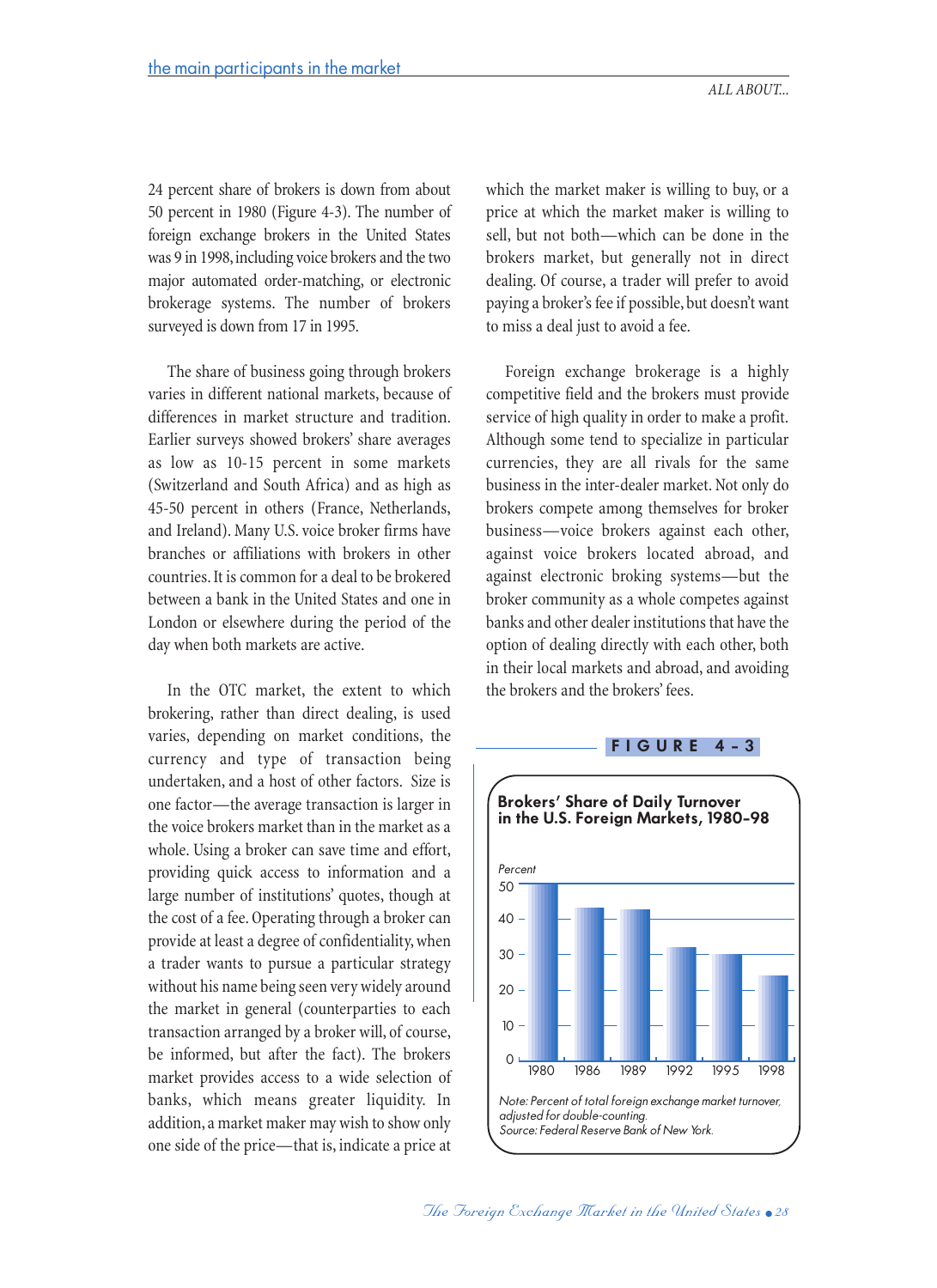#### ◗ **Voice Brokers**

Skill in carrying out operations for customers and the degree of customers' confidence determine a voice broker's success. To perform their function, brokers must stay in close touch with a large number of dealers and know the rates at which market participants are prepared to buy and sell. With 93 active dealers in New York and a much larger number in London, that can be a formidable task, particularly at times of intense activity and volatile rate movements. Information is the essential ingredient of the foreign exchange market and the player with the latest, most complete, and most reliable information holds the best cards. As one channel, many voice brokers have open telephone lines to many trading desks, so that a bank trader dealing in, say, sterling, can hear over squawk boxes continuous oral reports of the activity of brokers in that currency, the condition of the market, the number of transactions occurring, and the rates at which trading is taking place, though traders do not hear the names of the two banks in the transaction or the specific amounts of the trade.

### ◗ **Automated Order-Matching, or Electronic Broking Systems**

Until 1992, all brokered business in the U.S. OTC market was handled by voice brokers. But during the past few years, *electronic broker systems* (or automated ordermatching systems) have gained a significant share of the market for spot transactions. The two electronic broking systems currently operating in the United States are Electronic Brokerage Systems, or EBS, and Reuters 2000-2. In the 1998 survey, electronic broking accounted for 13 percent of total market volume in the United States, more than double its market share three years earlier. In the

brokers market, 57 percent of turnover is now conducted through order-matching systems, compared with 18 percent in 1995.

With these electronic systems, traders can see on their screens the bid and offer rates that are being quoted by potential counterparties acceptable to that trader's institution (as well as quotes available in the market more broadly), match an order, and make the deal electronically, with back offices receiving proper notification.

The electronic broking systems are regarded as fast and reliable. Like a voice broker, they offer a degree of anonymity. The counterparty is not known until the deal is struck, and then only to the other counterparty. Also, the systems can automatically manage credit lines. A trader puts in a credit limit for each counterparty that he is willing to deal with, and when the limit is reached, the system automatically disallows further trades. The fees charged for this computerized service are regarded as competitive. The automated systems are already widely used for certain standardized operations in the spot market, particularly for smaller-sized transactions in the most widely traded currency pairs. Many market observers expect these electronic broking or ordermatching systems to expand their activities much further and to develop systems to cover additional products, to the competitive disadvantage, in particular, of the voice brokers. Some observers believe that automated systems and other technological advances have substantially slowed the growth in market turnover by reducing "daisy chaining" and the "recycling" of transactions through the markets, as well as by other means. (Electronic broking is discussed further in Chapter 7.)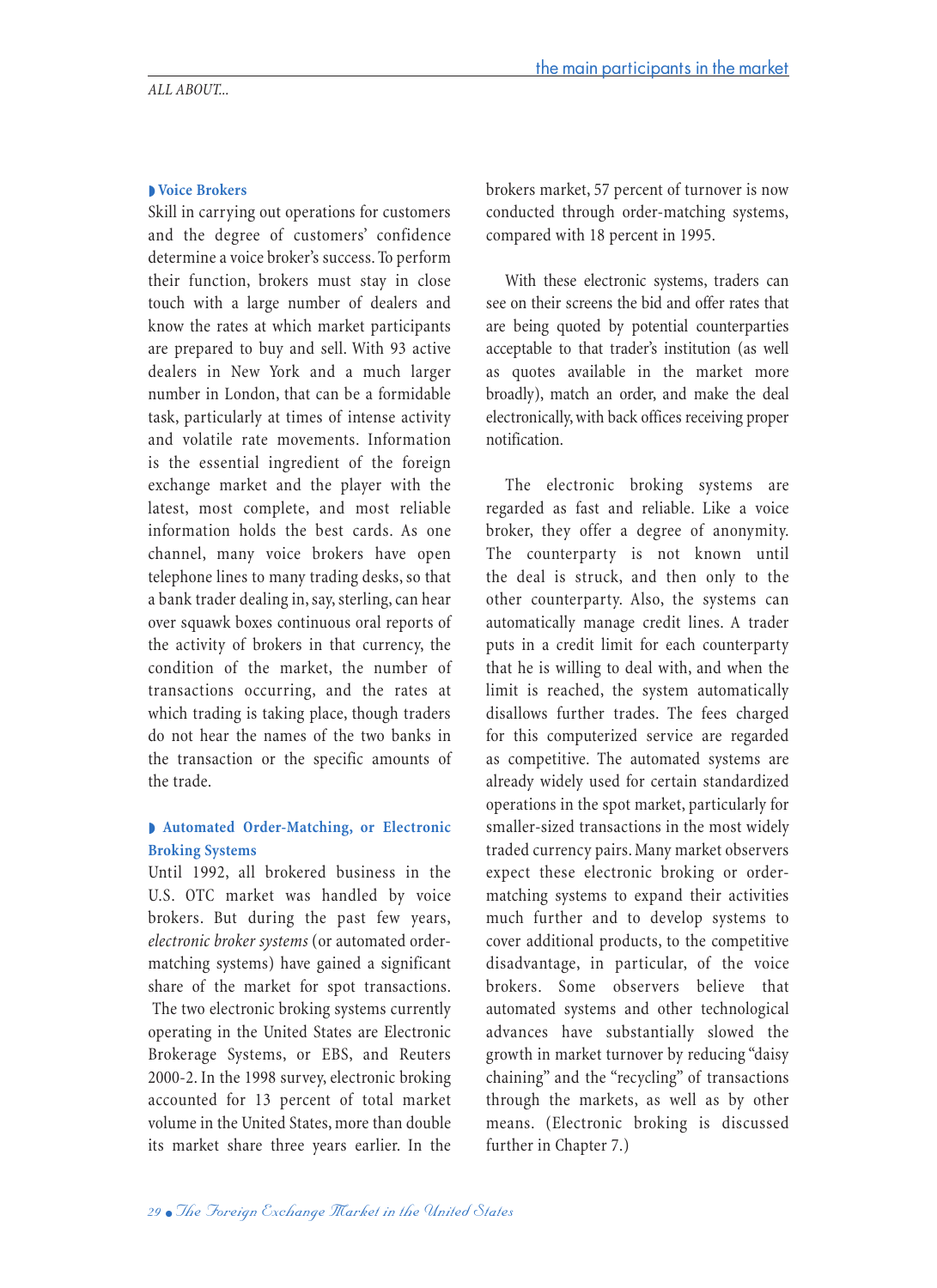#### ◗ **In the Exchange-Traded Market**

In the exchange-traded segment of the market, which covers currency futures and exchangetraded currency options, the institutional structure and the role of brokers are different from those in the OTC market.

In the exchanges, orders from customers are transmitted to a *floor broker*. The floor broker then tries to execute the order on the floor of the exchange (by open outcry), either with another floor broker or with one of the *floor traders*, also called "locals," who are members of the exchange on the trading floor, executing trades for themselves.

Each completed deal is channeled through the clearinghouse of that particular exchange by a

clearing member firm. A participant that is not a clearing member firm must have its trades cleared by a clearing member.

The clearinghouse guarantees the performance of both parties, assuring that the long side of every short position will be met, and that the short side of every long position will be met. This requires (unlike in the OTC market) payment of initial and maintenance margins to the clearinghouse (by buyers and sellers of futures and by writers, but not holders, of options). In addition, there is daily marking to market and settlement. Thus, frequent payments to (and receipts from) brokers and clearing members may be called for by customers to meet these daily settlements.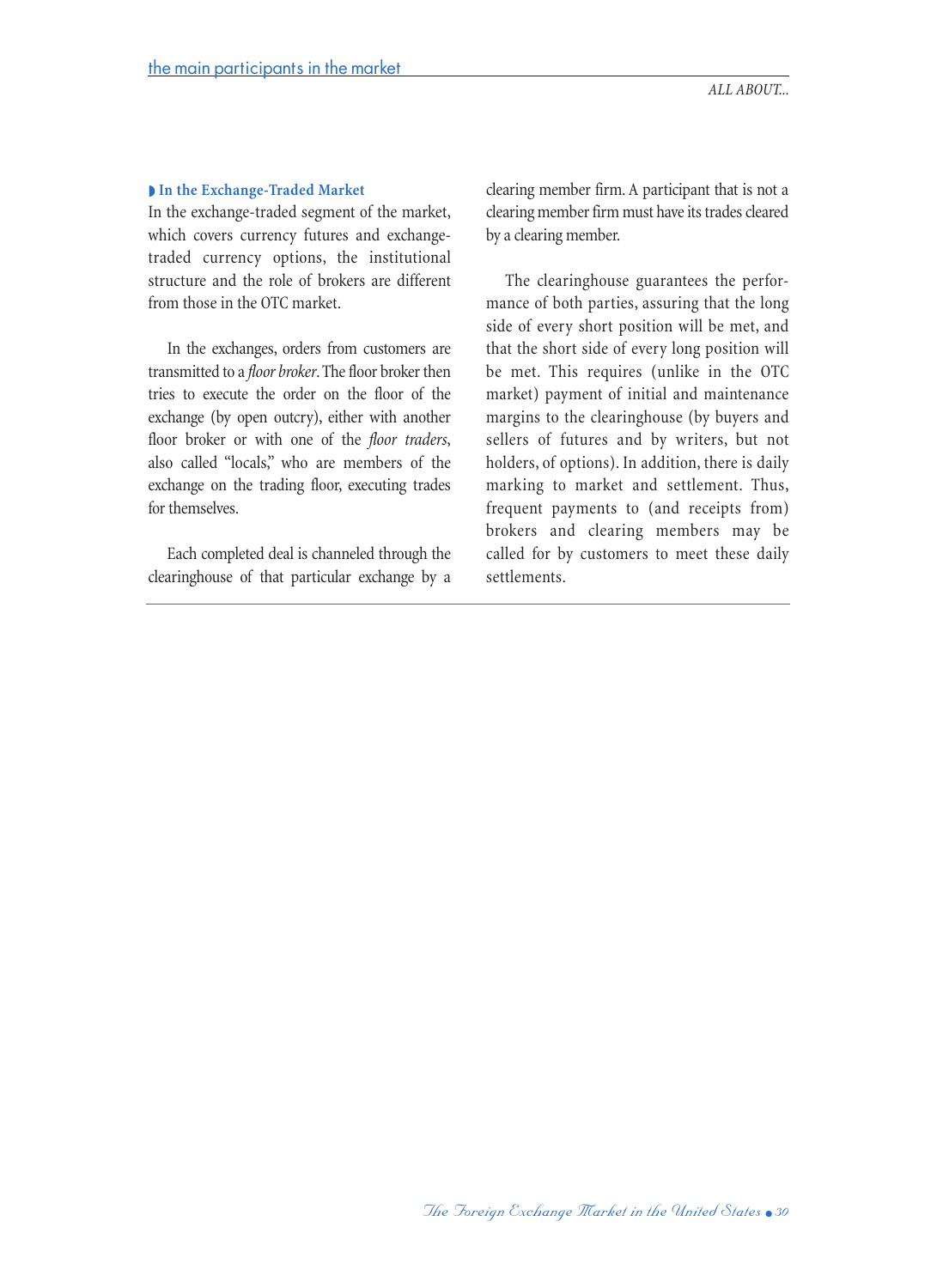### **CHAPTER 5**

Chapter 3 noted that the United States has both an over-the-counter market in foreign exchange and an exchange-traded segment of the market. The OTC market is the U.S. portion of an international OTC network of major dealers—mainly but not exclusively banks—operating in financial centers around the world, trading with each other and with customers, via computers, telephones, and other means. The exchange-traded market covers trade in a limited number of foreign exchange products on the floors of organized exchanges located in Chicago, Philadelphia, and New York.

This chapter describes the foreign exchange products traded in the OTC market. It covers the three "traditional" foreign exchange instruments —*spot*, *outright forwards*, and *FX swaps*, which were the *only* instruments traded before the 1970s, and which still constitute the overwhelming share of all foreign exchange market activity. It also covers two more recent products in which OTC trading has developed since the 1970s—*currency swaps* and *OTC currency options*.

The next chapter describes *currency futures* and *exchange-traded currency options*, which currently are traded in U.S. exchanges.

# 1. SPOT

A *spot* transaction is a straightforward (or "outright") exchange of one currency for another. The spot rate is the current market price, the benchmark price.

Spot transactions do not require *immediate* settlement, or payment "on the spot." By convention, the settlement date, or "value date," is the *second* business day after the "deal date" (or "trade date") on which the transaction is agreed to by the two traders. The two-day period provides ample time for the two parties to confirm the agreement and arrange the clearing and necessary debiting and crediting of bank accounts in various international locations.

Exceptionally, spot transactions between the Canadian dollar and U.S. dollar conventionally are settled *one* business day after the deal, rather than two business days later, since Canada is in the same time zone as the United States and an earlier value date is feasible.

It is possible to trade for value dates *in advance* of the spot value date two days hence ("pre-spot" or "ante-spot"). Traders can trade for "value tomorrow,"with settlement one business day after the deal date (one day before spot); or even for "cash," with settlement on the deal date (two days before spot). Such transactions are a very small part of the market, particularly same day "cash" transactions for the U.S. dollar against European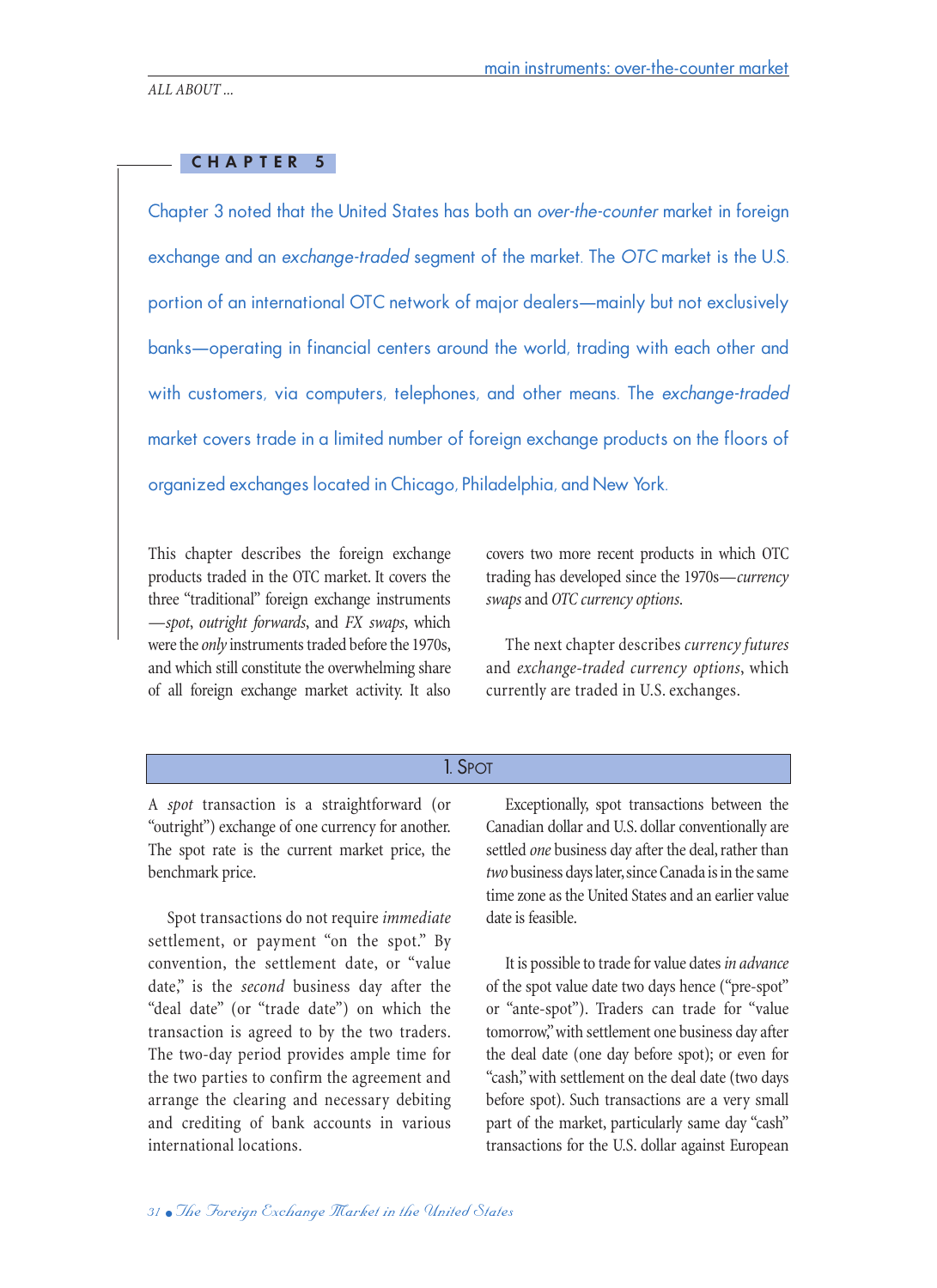or Asian currencies, given the time zone differences. Exchange rates for cash or value tomorrow transactions are based on spot rates, but differ from spot, reflecting in part, the fact that interest rate differences between the two currencies affect the cost of earlier payment.Also, pre-spot trades are much less numerous and the market is less liquid.

A spot transaction represents a *direct exchange* of one currency for another, and when executed, leads to transfers through the payment systems of the two countries whose currencies are involved.In a typical spot transaction, Bank A in New York will agree on June 1 to sell \$10 million for Deutsche marks to Bank B in Frankfurt at the rate of, say, DEM 1.7320 per dollar, for value June 3. On June 3, Bank B will pay DEM 17.320 million for credit to Bank A's account at a bank in Germany, and Bank A will pay \$10 million for credit to Bank B's account at a bank in the United States. The execution of the two payments completes the transaction.

#### ◗ **There is a Buying Price and a Selling Price**

In the foreign exchange market there are always *two prices* for every currency—one price at which sellers of that currency want to sell, and another price at which buyers want to buy.A *market maker* is expected to quote simultaneously for his customers *both* a price at which he is willing to sell and a price at which he is willing to buy standard amounts of any currency for which he is making a market.

### ◗ **How Spot Rates are Quoted: Direct and Indirect Quotes, European and American Terms**

Exchange rate quotes, as the price of one currency in terms of another, come in two forms: a "direct" quotation is the amount of domestic currency (dollars and cents if you are in the United States) per unit of foreign currency and an "indirect" quotation is the amount of foreign currency per

unit of domestic currency (per dollar if you are in the United States).

The phrase "*American terms*" means a direct quote from the point of view of someone located in the United States. For the dollar, that means that the rate is quoted in *variable amounts of U.S. dollars and cents per one unit of foreign currency (e.g., \$0.5774 per DEM1)*. The phrase "*European terms*" means a direct quote from the point of view of someone located in Europe. For the dollar, that means *variable amounts of foreign currency per one U.S. dollar (or DEM 1.7320 per \$1)*.

In daily life, most prices are quoted "directly," so when you go to the store you pay x dollars and y cents for one loaf (unit) of bread. For many years, all dollar exchange rates also were quoted directly. That meant dollar exchange rates were quoted in European terms in Europe, and in American terms in the United States. However, in 1978, as the foreign exchange market was integrating into a single global market, for convenience, the practice in the U.S. market was changed—at the initiative of the brokers community—to conform to the European convention. Thus, OTC markets in all countries now quote dollars in European terms against nearly all other currencies (amounts of foreign currency per \$1). That means that the dollar is nearly always the *base*currency,one unit of which (one dollar) is being bought or sold for a variable amount of a foreign currency.

There are still exceptions to this general rule, however. In particular, in all OTC markets around the world, the pound sterling continues to be quoted as the base currency against the dollar and other currencies. Thus, market makers and brokers everywhere quote the pound sterling at x dollars and cents per pound, or y DEM per pound, and so forth. The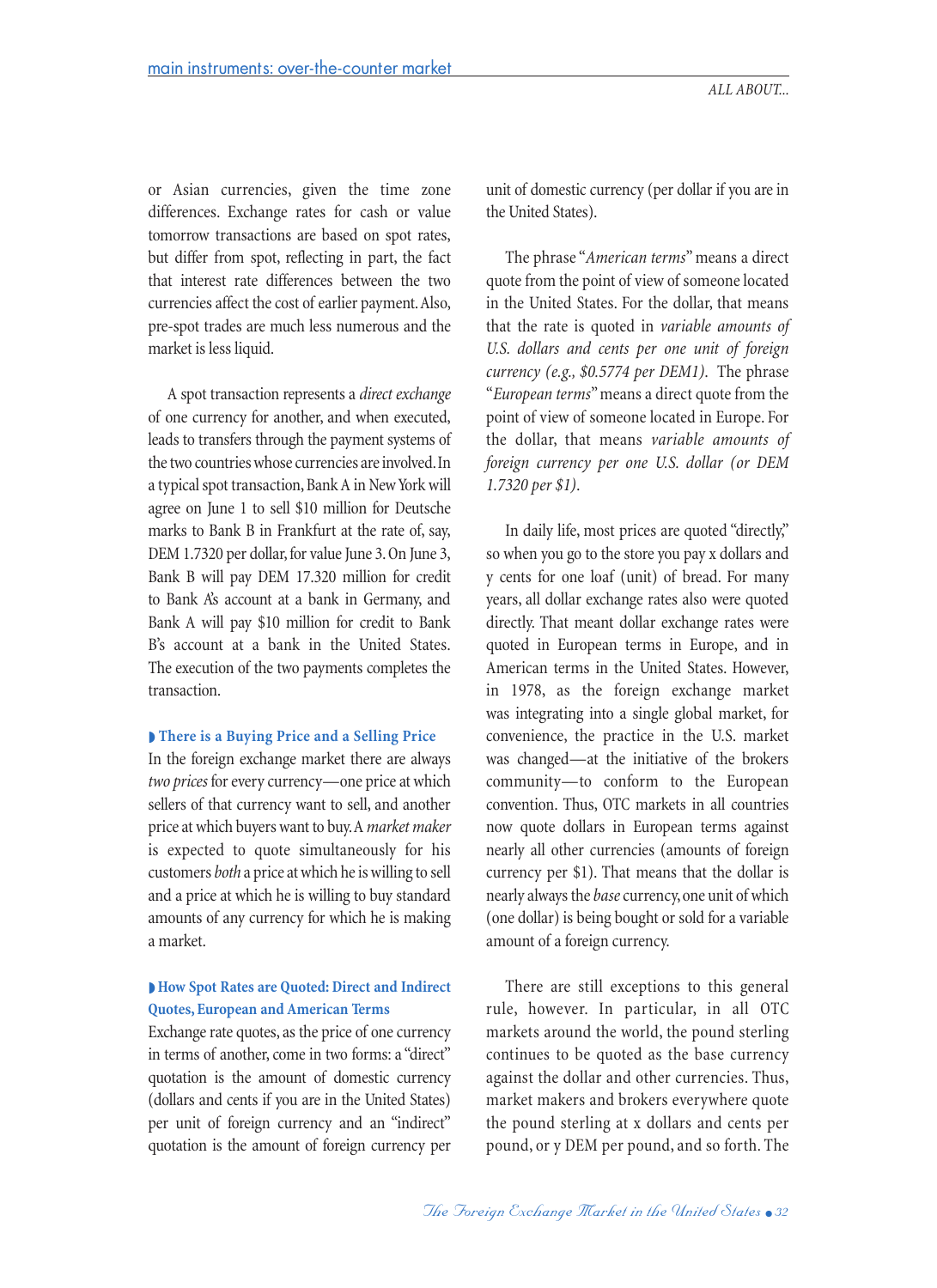United Kingdom did not adopt a decimal currency system until 1971, and it was much easier mathematically to quote and trade in terms of variable amounts of foreign currency per pound than the other way around.

Certain currencies historically linked to the British pound—the Irish, Australian, and New Zealand currencies—are quoted in the OTC market in the same way as the pound: variable amounts of dollars and cents per unit. The SDR and the ECU, composite currency units of the IMF and the European Monetary Union, also are quoted in dollars and cents per SDR or ECU. Similarly, it is expected that the euro will be quoted in dollars and cents per euro, at least among dealers. But all other currencies traded in the OTC market are quoted in variable amounts of foreign currency per one dollar.

Direct and indirect quotes are reciprocals, and either can easily be determined from the other. In the United States, the financial press typically reports the quotes both ways, as shown in the excerpt from The New York Times in Figure 5-2 at the end of the chapter.

The third and fourth columns show the quotes for the previous two days in "European terms" the foreign currency price of one dollar—which is the convention used for most exchange rates by dealers in the OTC market.

The first and second columns show the (reciprocal) quotes for the same two days in American terms—the price in dollars and cents of one unit of each of various foreign currencies which is the approach sometimes used by traders in dealings with commercial customers,and is also the convention used for quoting dollar exchange rates in the exchange-traded segment of the U.S. foreign exchange market.

◗ **There Is a Base Currency and a Terms Currency** Every foreign exchange transaction involves two currencies—and it is important to keep straight which is the *base* currency (or *quoted*, *underlying*, or *fixed* currency) and which is the *terms*currency (or *counter* currency). A trader always buys or sells a fixed amount of the "base" currency—as noted above, most often the dollar—and adjusts the amount of the "terms" currency as the exchange rate changes.

The terms currency is thus the *numerator* and the base currency is the *denominator*. When the numerator increases, the base currency is strengthening and becoming more expensive; when the numerator decreases, the base currency is weakening and becoming cheaper.

In oral communications, the base currency is always stated *first*. For example, a quotation for "dollar-yen" means the dollar is the base and the denominator, and the yen is the terms currency and the numerator; "dollar-swissie" means that the Swiss franc is the terms currency; and "sterling-dollar" (usually called "cable") means that the dollar is the terms currency. Currency codes are also used to denote currency pairs, with the base currency usually presented first, followed by an oblique. Thus "dollar-yen" is *USD/JPY*; "dollar-Swissie" is *USD/CHF*; and "sterling-dollar" is *GBP/USD*.

#### ◗ **Bids and Offers Are for the Base Currency**

Traders *always*think in terms of how much it costs to *buy* or *sell* the *base* currency. A market maker's quotes are *always* presented *from the market maker's point of view*,so the *bid* price is the amount of terms currency that the market maker will pay for a unit of the base currency; the *offer* price is the amount of terms currency the market maker will charge for a unit of the base currency. A market maker asked for a quote on "dollar-swissie" might respond "1.4975-85," indicating a bid price of CHF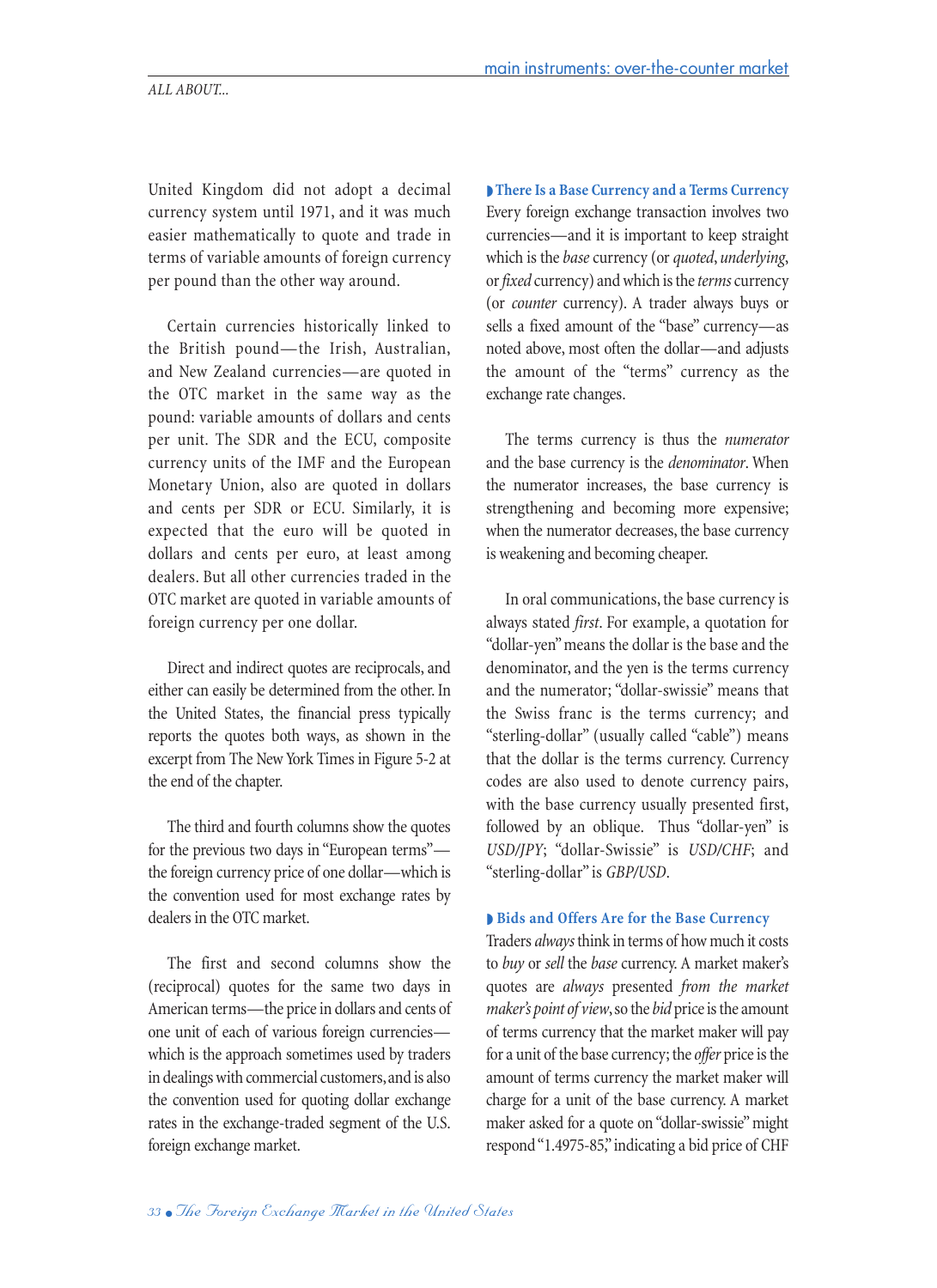1.4975 per dollar and an offer price of CHF 1.4985 per dollar. Usually the market maker will simply give the quote as "75-85," and assume that the counterparty knows that the "big figure" is 1.49. The bid price always is offered *first*(the number on the left), and is *lower* (a smaller amount of terms currency) than the *offer* price (the larger number on the right).This differential is the dealer's *spread*.

#### ◗ **Quotes Are in Basis Points**

For most currencies, bid and offer quotes are presented to the *fourth* decimal place—that is, to one-hundredth of one percent, or 1/10,000th of the *terms* currency unit, usually called a "pip." However, for a few currency units that are relatively small in absolute value, such as the Japanese yen and the Italian lira, quotes may be carried to *two* decimal places and a "pip" is 1/100 of the terms currency unit. In any market, a "pip" or a "tick" is the smallest amount by which a price can move in that market, and in the foreign exchange market "pip" is the term commonly used.

#### ◗ **Cross Rate Trading**

*Cross rates*, as noted in Chapter 3, are exchange rates in which the dollar is neither the base nor the terms currency, such as "mark-yen," in which the DEM is the base currency; and "sterling-mark," in which the pound sterling is the base currency. In cross trades,either currency can be made the base, although there are standard pairs—mark-yen, sterling-swissie, etc. As usual, the base currency is mentioned first.

There are both *derived* cross rates and *directly traded* cross rates. Historically, cross rates were derived from the dollar rates of the two named currencies, even if the transaction was not actually channeled through the dollar.Thus, a cross rate for sterling-yen would be derived from the sterlingdollar and dollar-yen rates. That continues to be the practice for many currency pairs, as described in Box 5.1, but for other pairs, viable markets have developed and direct trading sets the cross rates, within the boundary rates established by the derived cross rate calculations.

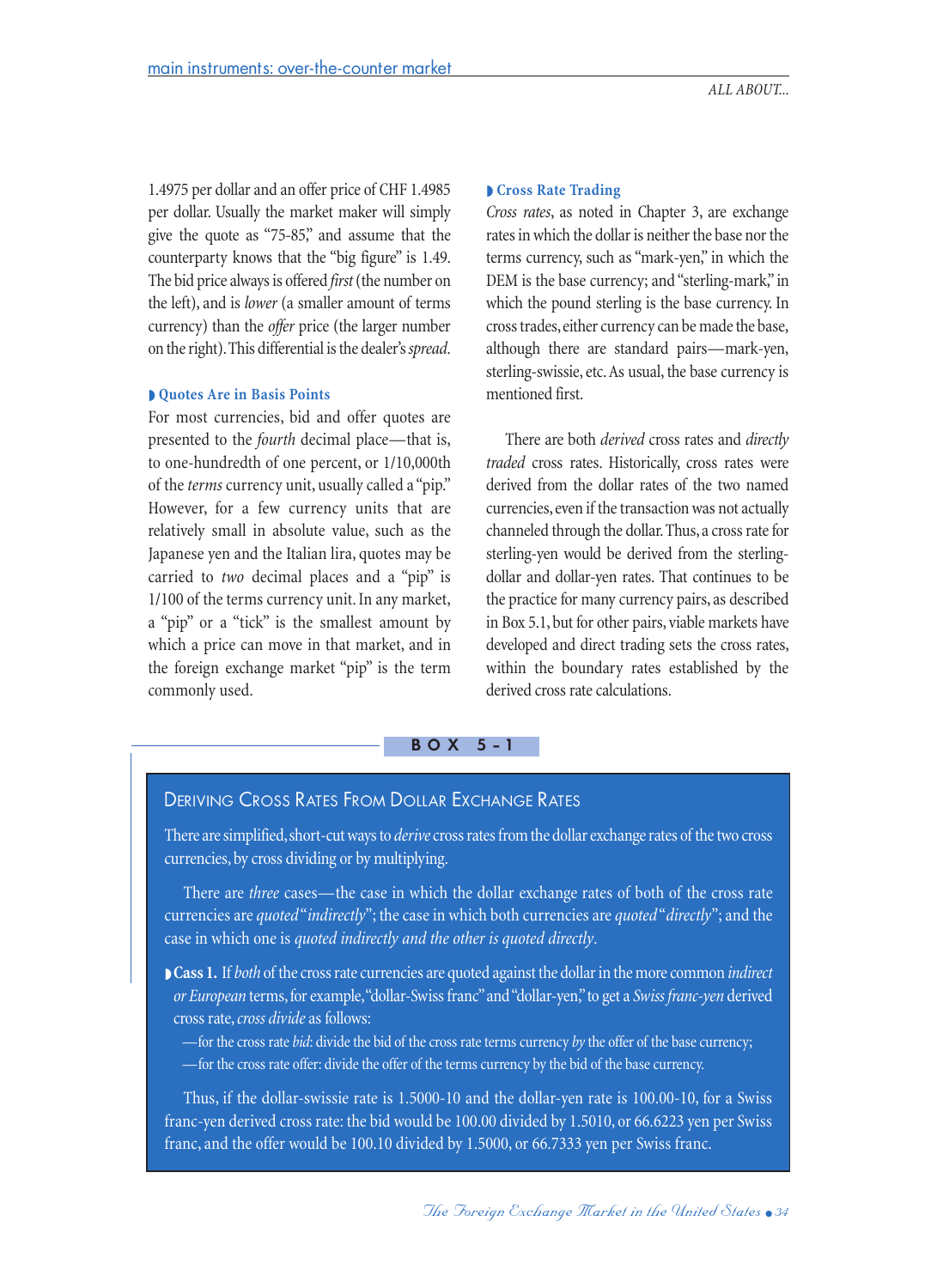◗ **Case 2.** If *both* of the two cross rate currencies are quoted against the dollar in the less common *direct, or American terms*, (i.e., reciprocal, or "upside down") for example,"sterling-dollar"and "Irish punt-dollar," to get a *sterling-Irish punt* derived *cross rate*,*cross divide* as follows:

—for the cross rate *bid*: divide the offer of the cross rate terms currency *into* the bid of the base currency;

—for the cross rate *offer*: divide the bid of the terms currency *into* the offer of the base currency.

Thus, if the sterling-dollar rate is 1.6000-10 and the Irish punt-dollar rate is 1.4000-10, for a *sterling-Irish punt* derived cross rate: the bid would be 1.6000 divided by 1.4010, or 1.1420 Irish punt per pound sterling, and the offer would be 1.6010 divided by 1.4000, or *1.1436* punt per pound sterling.

◗ **Case 3.** If the two cross currencies are quoted in *different terms*, i.e., one in indirect or European terms (for example, "dollar-yen") and one in direct or American terms (for example, "sterlingdollar"), to get a *sterling-yen* derived cross rate,*multiply* as follows:

—for the cross rate *bid*: multiply the bid of the cross rate terms currency by the bid of the base currency; —for the cross rate *offer*: multiply the offer of the terms currency by the offer of the base currency.

Thus, if the sterling-dollar rate is 1.6000-10 and the dollar-yen rate is 100.00-10, for a *sterlingyen* derived cross rate: the bid would be 1.6000 multiplied by 100.00, or *160.00* yen per pound, and the offer would be 1.6010 multiplied by 100.10, or *160.26* yen per pound.

These derived, or conceptual, prices are the "boundary" prices (beyond these prices, risk-free arbitrage is possible). But they are not necessarily the prices, or the spreads, that will prevail in the market, and traders may have to shave their spreads to compete with cross rates being quoted and perhaps directly traded. For example, there are likely to be some players who have one or another of the "component" currencies in balances they are willing to use, or a trader may want to use the transaction to accumulate balances of a particular currency.

The same general rules are used to derive cross rates through a vehicle currency other than the U.S. dollar. Thus, if two cross currencies are quoted against the vehicle in the same terms, divide as appropriate by or into the base of the pair; if in *different* terms, multiply.

During the 1980s and '90s, there was a very large expansion of *direct* cross trading, in which the dollar was not involved either as metric or as medium of exchange. Much of this direct cross trading activity involved the Deutsche mark. Direct trading activity between the mark and other European currencies developed to the point where most trading of currencies in the European Monetary System took place directly through cross rates, and the most widely direct-traded crosses came to be used to quote rates for

other, less widely traded currency pairs. By the mid-1990s, mark-yen, sterling-mark, mark-French franc (or mark-Paris), and mark-Swiss all were very actively traded pairs.

Deutsche mark cross trading with European currencies developed to the point where rates in the New York market for dollar-lira, dollar-French franc, etc., were usually calculated from the mark-lira, mark-French franc, etc., particularly during the afternoon in New York, when European markets were closed.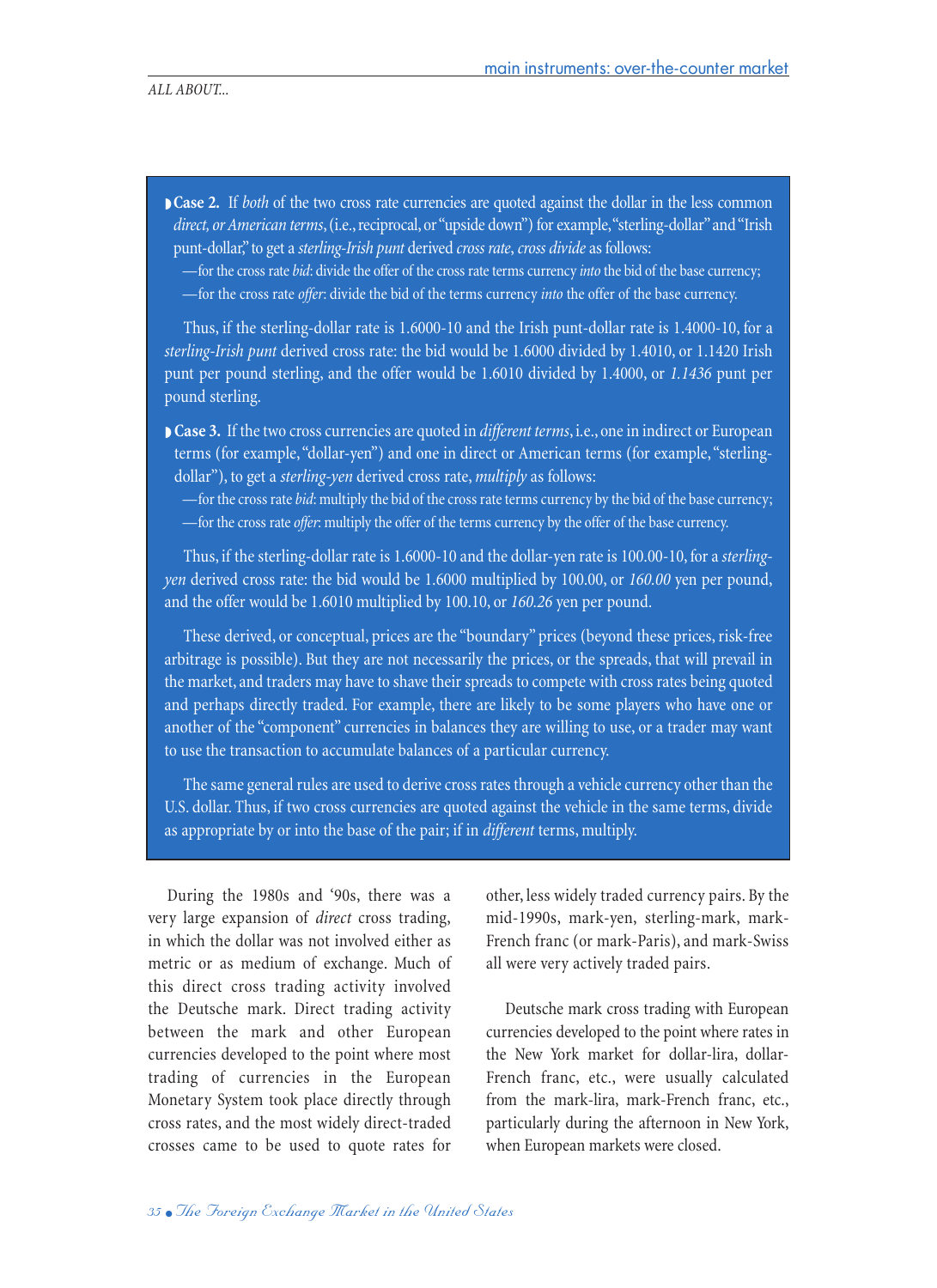As direct cross currency trading between non-dollar currencies expanded, new trading opportunities developed. Various arbitrage opportunities became possible between the cross rate markets and the direct dollar markets. Traders had more choices than they had in a system in which the dollar was virtually always the vehicle currency.

With the launching of the euro in 1999, major structural changes in cross trading activity can be expected. With the euro replacing a number of European currencies, much of the earlier cross trading will no longer be required. What role the euro itself may play as a vehicle currency remains to be seen.

#### 2. OUTRIGHT FORWARDS

An *outright forward* transaction, like a spot transaction, is a straightforward single purchase/ sale of one currency for another. The only difference is that spot is settled, or delivered, on a value date no later than two business days after the deal date, while *outright forward* is settled on any pre-agreed date three or more business days after the deal date. Dealers use the term "outright forward" to make clear that it is a single purchase or sale on a future date, and not part of an "FX swap" (described later).

There is a specific exchange rate for each forward maturity of a currency, almost always different from the spot rate. The exchange rate at which the outright forward transaction is executed is fixed at the outset. No money necessarily changes hands until the transaction actually takes place, although dealers may require some customers to provide collateral in advance.

Outright forwards can be used for a variety of purposes—covering a known future expenditure, hedging, speculating, or any number of commercial, financial, or investment purposes. The instrument is very flexible, and forward transactions can be tailored and customized to meet the particular needs of a customer with respect to currency, amount, and maturity date. Of course, customized forward contracts for nonstandard dates or amounts are generally more

costly and less liquid, and more difficult to reverse or modify in the event of need than are standard forward contracts. Also, forward contracts for minor currencies and exotic currencies can be more difficult to arrange and more costly.

Outright forwards in major currencies are available over-the-counter from dealers for standard contract periods or "straight dates" (one, two, three, six, and twelve months); dealers tend to deal with each other on straight dates. However, customers can obtain "odd-date" or "broken-date" contracts for deals falling between standard dates, and traders will determine the rates through a process of interpolation. The agreed-upon maturity can range from a few days to months or even two or three years ahead, although very long-dated forwards are rare because they tend to have a large bid-asked spread and are relatively expensive.

# ◗ **Relationship of Forward to Spot—Covered Interest Rate Parity**

The *forward* rate for any two currencies is a function of their spot rate and the *interest rate differential* between them. For major currencies, the interest rate differential is determined in the Eurocurrency deposit market. Under the *covered interest rate parity principle*, and with the opportunity of arbitrage, the forward rate will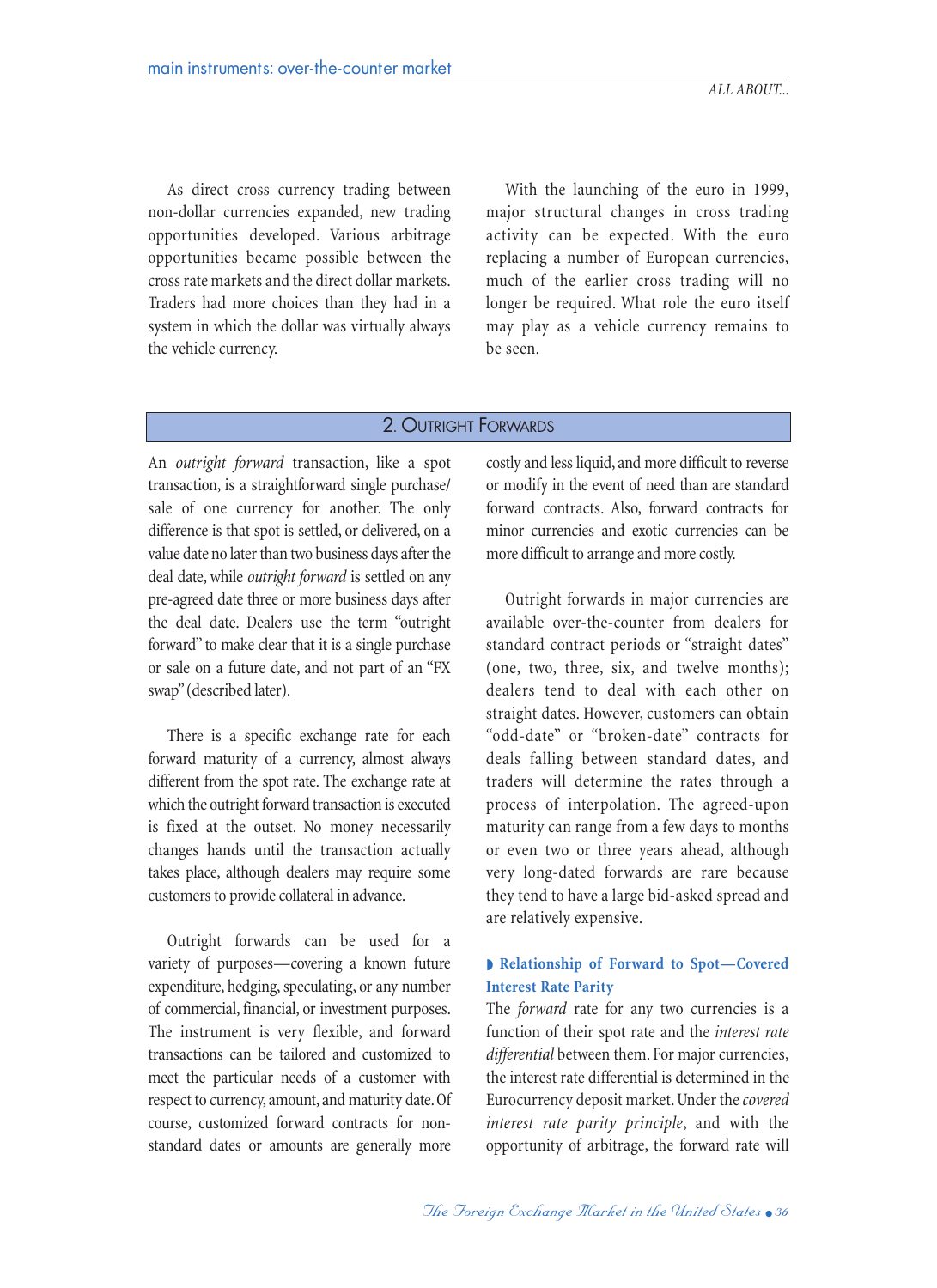tend toward an equilibrium point at which any difference in Eurocurrency interest rates between the two currencies would be exactly offset, or neutralized, by a premium or discount in the forward rate.

If, for example, six-month Euro-dollar deposits pay interest of 5 percent per annum, and six-month Euro-yen deposits pay interest of 3 percent per annum, *and* if there is no premium or discount on the forward yen against the forward dollar, there would be an opportunity for "round-tripping" and an arbitrage profit with no exchange risk. Thus, it would pay to borrow yen at 3 percent, sell the yen spot for dollars and simultaneously resell dollars forward for yen six months hence, meanwhile investing the dollars at the higher interest rate of 5 percent for the six-month period. This arbitrage opportunity would tend to drive up the forward exchange rate of the yen relative to the dollar (or force some other adjustment) until there were an equal return on the two investments after taking into account the cost of covering the forward exchange risk.

Similarly, if short-term dollar investments and short-term yen investments both paid the same interest rate, and if there were a premium on the forward yen against the forward dollar, there would once again be an opportunity for an arbitrage profit with no exchange risk, which again would tend to reduce the premium on the forward yen (or force some other adjustment) until there were an equal return on the two investments after covering the cost of the forward exchange risk.

In this state of equilibrium, or condition of covered interest rate parity, an investor (or a borrower) who operates in the forward exchange market will realize the same domestic return (or

pay the same domestic cost) whether investing (borrowing) in his domestic currency or in a foreign currency, net of the costs of forward exchange rate cover. The forward exchange rate should offset, or neutralize, the interest rate differential between the two currencies.

The forward rate in the *market* can deviate from this theoretical, or implied, equilibrium rate derived from the interest rate differential to the extent that there are significant costs, restrictions, or market inefficiencies that prevent arbitrage from taking place in a timely manner. Such constraints could take the form of transaction costs, information gaps, government regulations, taxes, unavailability of comparable investments (in terms of risk, maturity, amount, etc.), and other impediments or imperfections in the capital markets. However, today's large and deregulated foreign exchange markets and Eurocurrency deposit markets for the dollar and other heavily traded currencies are generally free of major impediments.

## ◗ **Role of the Offshore Deposit Markets for Euro-Dollars and Other Currencies**

Forward contracts have existed in commodity markets for hundreds of years. In the foreign exchange markets, forward contracts have been traded since the nineteenth century, and the concept of interest arbitrage has been understood and described in economic literature for a long time. (Keynes wrote about it and practiced it in the 1920s.) But it was the development of the offshore *Eurocurrency deposit markets*—the markets for offshore deposits in dollars and other major currencies—in the 1950s and '60s that facilitated and refined the process of interest rate arbitrage in practice and brought it to its present high degree of efficiency, closely linking the foreign exchange market and the money markets of the major nations, and equalizing returns through the two channels.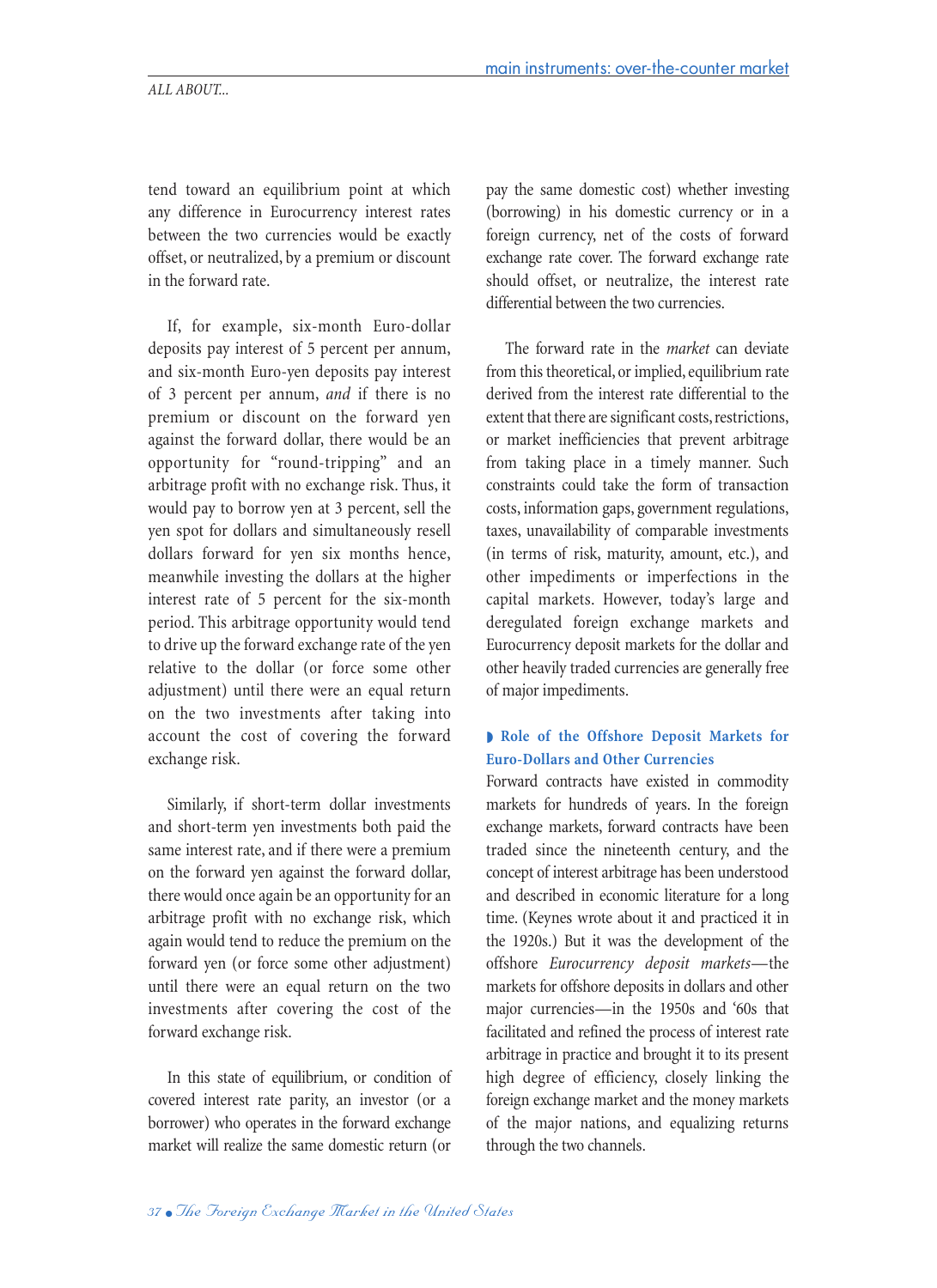With large and liquid offshore deposit markets in operation, and with information transfers greatly improved and accelerated, it became much easier and quicker to detect any significant deviations from covered interest rate parity, and to take advantage of any such arbitrage opportunities. From the outset, deposits in these offshore markets were generally free of taxes, reserve requirements, and other government restrictions. The offshore deposit markets in London and elsewhere quickly became very convenient for, and closely attached to, the foreign exchange market. These offshore Eurocurrency markets for the dollar and other major currencies were, from the outset, handled by the banks' foreign exchange trading desks, and many of the same business practices were adopted. These deposits trade over the telephone like foreign exchange, with a bid/offer spread, and they have similar settlement dates and other trading conventions. Many of the same counterparties participate in both markets, and credit risks are similar. It is thus no surprise that the interest rates in the offshore deposit market in London came to be used for interest parity and arbitrage calculations and operations. Dealers keep a very close eye on the interest rates in the London market when quoting forward rates for the major currencies in the foreign exchange market. For currencies not traded in the offshore

Eurocurrency deposit markets in London and elsewhere, deposits in domestic money markets may provide a channel for arbitraging the forward exchange rate and interest rate differentials.

#### ◗ **How Forward Rates are Quoted by Traders**

Although spot rates are quoted in *absolute* terms—say, x yen per dollar—forward rates, as a matter of convenience are quoted among dealers in *differentials*—that is, in premiums or discounts from the spot rate. The premium or discount is measured in "points," which represent the interest rate differential between the two currencies for the period of the forward, converted into foreign exchange. Specifically, points are the amount of foreign exchange (or basis points) that will neutralize the interest rate differential between two currencies for the applicable period. Thus, if interest rates are *higher* for currency A than currency B, the points will be the number of basis points to *subtract* from currency A's spot exchange rate to yield a forward exchange rate that neutralizes or offsets the interest rate differential (see Box 5-2).Most forward contracts are arranged so that, at the outset, the present value of the contract is zero.

Traders in the market thus know that for *any* currency pair, if the base currency earns a

#### **BOX 5-2**

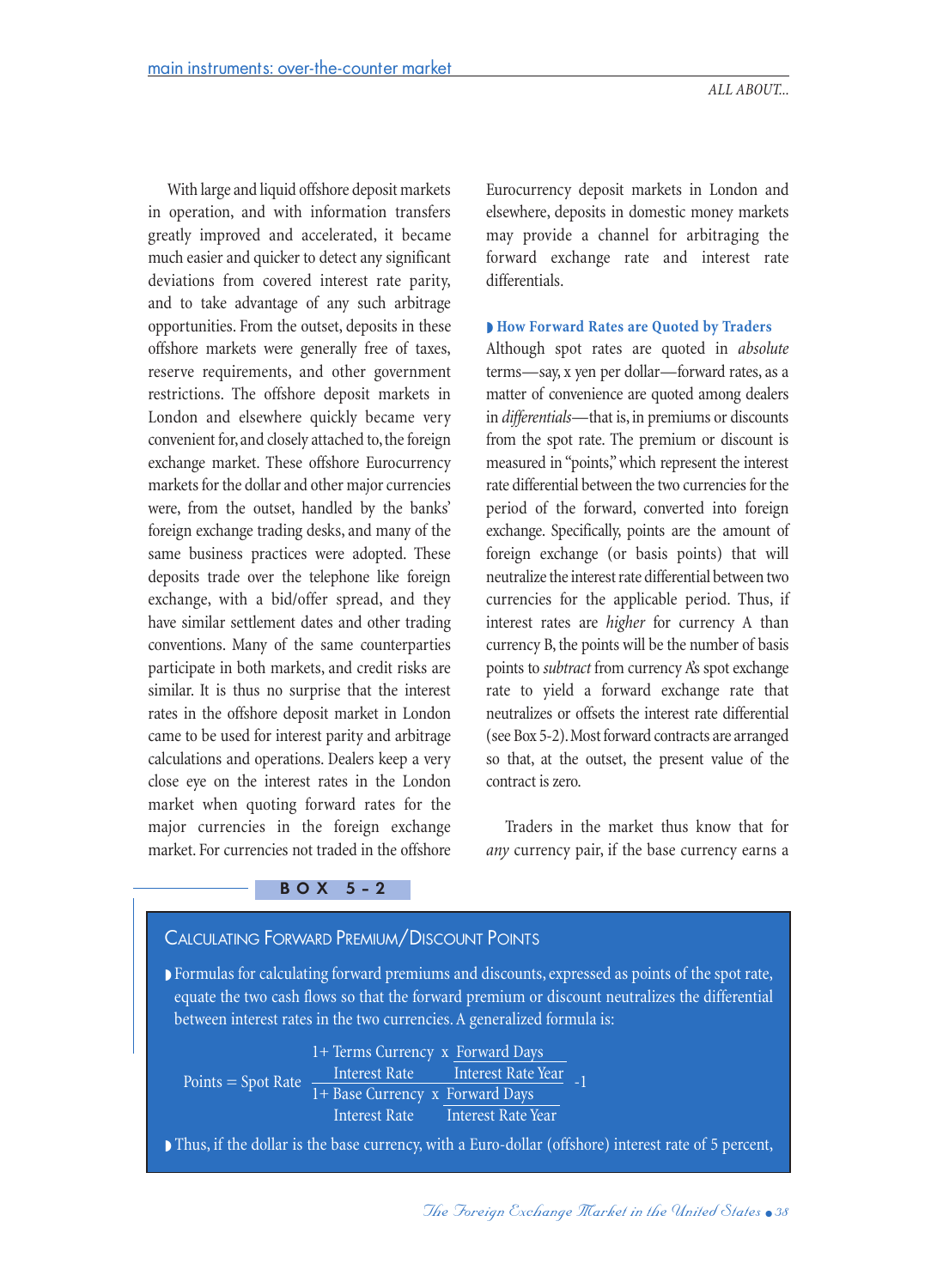and the Swiss franc is the terms currency, with 6 percent interest in the offshore market, and the spot rate is CHF 1.6000 per dollar, then the points for a six-month (181-day) forward rate would be 78. (Most currencies use a 360-day interest rate year, except the pound sterling and a few others, which use a 365-day year.)

$$
1 + [.06 \times \frac{(181)}{(360)}]
$$
  
Points = 1.6000  $\frac{(360)}{1 + [.05 \times \frac{(180)}{(360)}} - 1 = 78$ 

*The six month outright forward rate would be CHF 1.6078 per dollar.*

◗ The above generalized formula takes no account of the differences between borrowing and lending rates in the offshore deposit market. In pricing possible forward transactions, a trader would take account of those differences, calculate the costs of putting together the deal, determine the "boundary"rates, and perhaps shade the price to reflect competitive quotes, perspectives on market performance, the trader's own portfolio of existing contracts, and other factors.

*higher* interest rate than the terms currency, the base currency will trade at a forward *discount*, or below the spot rate; and if the base currency earns a *lower* interest rate than the terms currency, the base currency will trade at a forward *premium*, or above the spot rate. Whichever side of the transaction the trader is on, the trader won't gain (or lose) from *both* the interest rate differential and the forward premium/discount. A trader who *loses* on the interest rate will *earn* the forward premium, and vice versa.

Traders have long used rules of thumb and shortcuts for calculating whether to add or subtract the points. Points are subtracted from the spot rate when the interest rate of the base currency is the *higher* one, since the base currency should trade at a forward *discount*; points are added when the interest rate of the base currency is the lower one, since the base currency should trade at a forward *premium*.Another rule of thumb is that the points must be *added* when the small number comes first in the quote of the differential,

but *subtracted* when the larger number comes first. For example, the spot CHF might be quoted at "1.5020- 30," and the 3-month forward at "40-60" (to be added) or "60-40" (to be subtracted). Also, the spread will always *grow larger* when shifting from the spot quote to the forward quote. Screens now show positive and negative signs in front of points, making the process easier still.

#### ◗ **Non-Deliverable Forwards (NDFs)**

In recent years, markets have developed for some currencies in "non-deliverable forwards." This instrument is in concept similar to an outright forward, except that there is no physical delivery or transfer of the local currency. Rather, the agreement calls for settlement of the net amount in dollars or other major transaction currency. NDFs can thus be arranged offshore without the need for access to the local currency markets, and they broaden hedging opportunities against exchange rate risk in some currencies otherwise considered unhedgeable. Use of NDFs with respect to certain currencies in Asia and elsewhere is growing rapidly.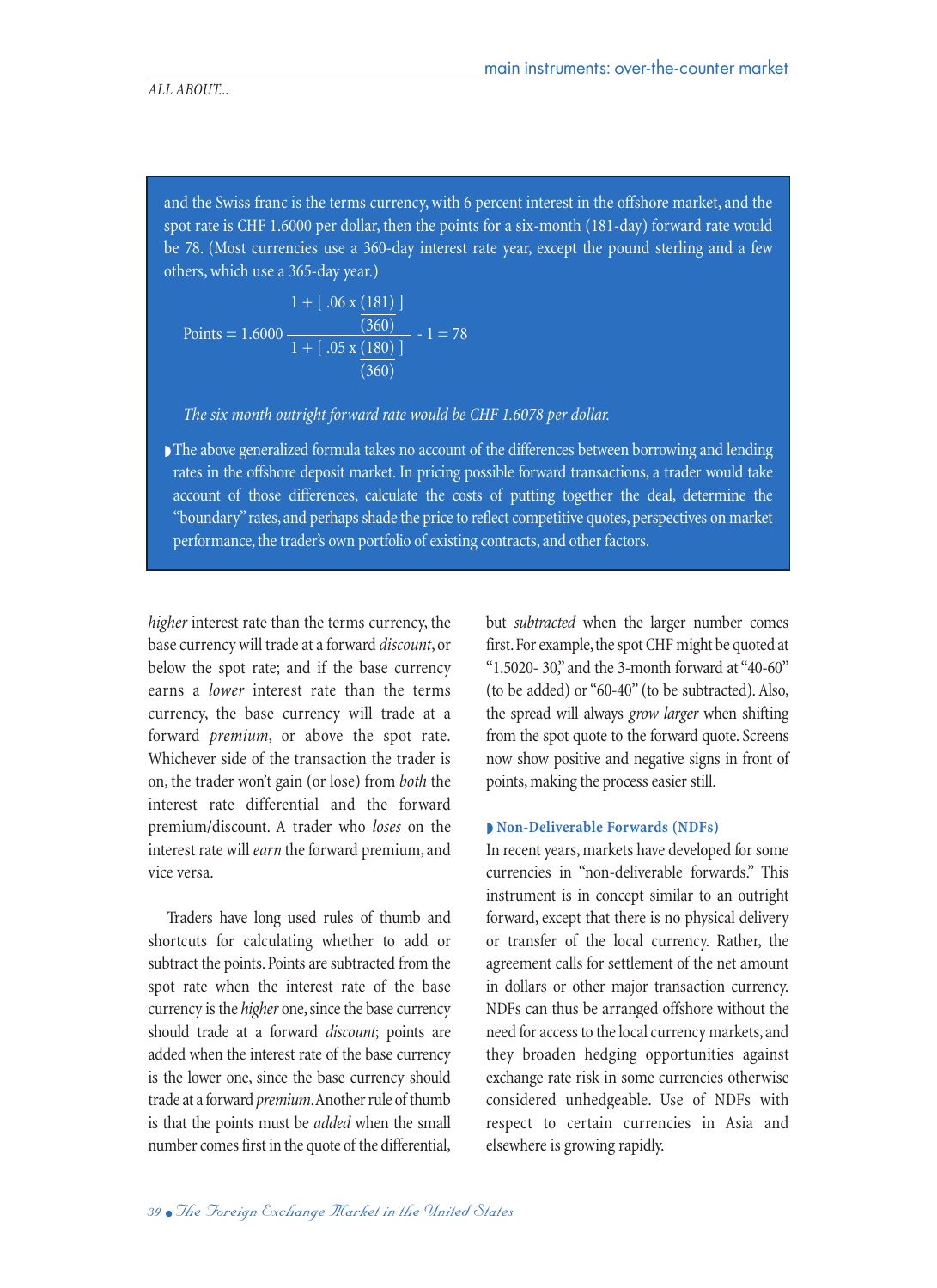# 3. FX SWAPS

In the spot and outright forward markets, one currency is traded outright for another, but in the FX swap market, one currency is swapped for another for a period of time, and then swapped back, creating an exchange and re-exchange.

An *FX swap* has two separate legs settling on two different value dates, even though it is arranged as a single transaction and is recorded in the turnover statistics as a single transaction. The two counterparties agree to exchange two currencies at a particular rate on one date (the "near date") and to reverse payments, almost always at a different rate, on a specified subsequent date (the "far date"). Effectively, it is a spot transaction and an outright forward transaction going in opposite directions, or else two outright forwards with different settlement dates, and going in opposite directions. If both dates are less than one month from the deal date, it is a "short-dated swap"; if one or both dates are one month or more from the deal date, it is a "forward swap."

The two legs of an FX swap can, in principle, be attached to any pair of value dates. In practice, a limited number of standard maturities account for most transactions. The first leg usually occurs on the spot value date, and for about two-thirds of all FX swaps the second leg occurs within a week. However, there are FX swaps with longer maturities. Among dealers, most of these are arranged for even or straight dates—e.g., one week, one month, three months—but odd or broken dates are also traded for customers.

The FX swap is a standard instrument that has long been traded in the over-the-counter market. Note that it provides for one exchange and one reexchange only, and is not a stream of payments. The FX swap thus differs from the *interest rate* *swap*, which provides for an exchange of a stream of interest payments in the same currency but with no exchange of principal; it also differs from the *currency swap* (described later), in which counterparties exchange and re-exchange principal and streams of fixed or floating interest payments in two different currencies.

In the *spot and outright forward markets*, a fixed amount of the base currency (most often the dollar) is always traded for a variable amount of the terms currency (most often a non-dollar currency). However, in the *FX swap market*, a trade for a fixed amount of *either* currency can be arranged.

There are *two* kinds of FX swaps: a *buy/sell* swap, which means buying the fixed, or base, currency on the near date and selling it on the far date; and a *sell/buy* swap, which means selling the fixed currency on the near date and buying it on the far date. If, for example, a trader bought a fixed amount of pounds sterling spot for dollars (the exchange) and sold those pounds sterling six months forward for dollars (the re-exchange), that would be called a *buy/sell sterling swap*.

#### ◗ **Why FX Swaps Are Used**

The popularity of FX swaps reflects the fact that banks and others in the dealer, or interbank, market often find it useful to shift temporarily into or out of one currency in exchange for a second currency without incurring the exchange rate risk of holding an open position or exposure in the currency that is temporarily held. This avoids a change in currency exposure, and differs from the spot or outright forward, where the purpose is to change a currency exposure. The use of FX swaps is similar to actual borrowing and lending of currencies on a collateralized basis. FX swaps provide a way of using the foreign exchange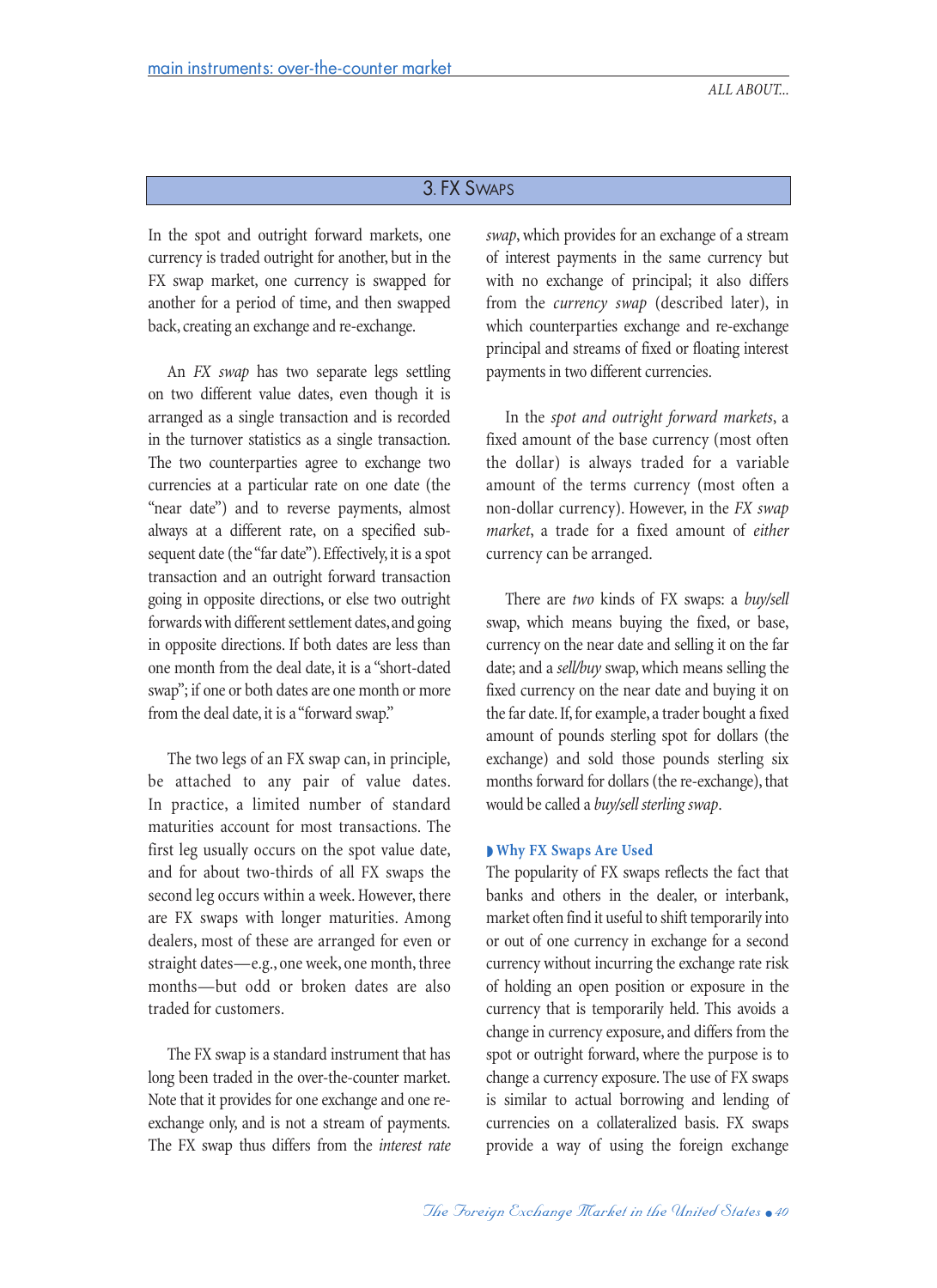markets as a funding instrument and an alternative to borrowing and lending in the Eurodollar and other offshore markets. They are widely used by traders and other market participants for managing liquidity and shifting delivery dates, for hedging, speculation, taking positions on interest rates, and other purposes.

#### ◗ **Pricing FX Swaps**

The cost of an FX swap is determined by the interest rate differential between the two swapped currencies. Just as in the case of outright forwards, arbitrage and the principle of covered interest rate parity will operate to make the cost of an FX swap equal to the foreign exchange value of the interest rate differential between the two currencies for the period of the swap.

The cost of an FX swap is measured by swap points, or the foreign exchange equivalent of the interest rate differential between two currencies for the period. The difference between the amounts of interest that can be earned on the two currencies during the period of the swap can be calculated by formula (see Box 5-4). The counterparty who holds for the period of the swap the currency that pays the *higher* interest rate will *pay* the points, neutralizing the interest rate differential and equalizing the return on the two currencies; and the counterparty who holds the currency that pays the *lower* interest will *earn* or receive the

#### **BOX 5-3**

# points. At the outset, the present value of the FX swap contract is usually arranged to be zero.

The same conditions prevail with an FX swap as with an outright forward—a trader who pays the points in the forward also pays them in the FX swap; a trader who earns the points in the forward also earns them in the FX swap.

For most currencies, swap points are carried to the fourth decimal place. A dollar-swissie swap quoted at 244-221 means that the dealer will buy the dollar forward at his spot bid rate less 0.0244 (in Swiss francs), and sell the dollar forward at his spot offer rate less 0.0221 (in Swiss francs), yielding an (additional) spread of 23 points (or 0.0023).

The FX swap is the difference between the spot and the outright forward (or the difference between the two outright forwards). When you trade an FX swap you are trading the interest rate differential between the two currencies. The FX swap is a very flexible and convenient instrument that is used for a variety of funding, hedging, position management, speculation, and other purposes. FX swaps are extremely popular among OTC interbank dealers, and now account for nearly half of total turnover in the U.S. OTC foreign exchange market. Among its uses are those described in Box 5-3:

# SOME USES OF FX SWAPS

*Managing positions and changing settlement dates*. FX swaps can be very helpful in managing day-to-day positions. Of particular convenience and interest to professional market making and dealing institutions are the "spot-next" swap and the "tom-next" swap, which are used by traders to roll over settlements and to balance maturing buys and sells of particular currencies in their books. A dealer who knows on, say June 1, that he has to pay out a certain

*(continued on page 42)*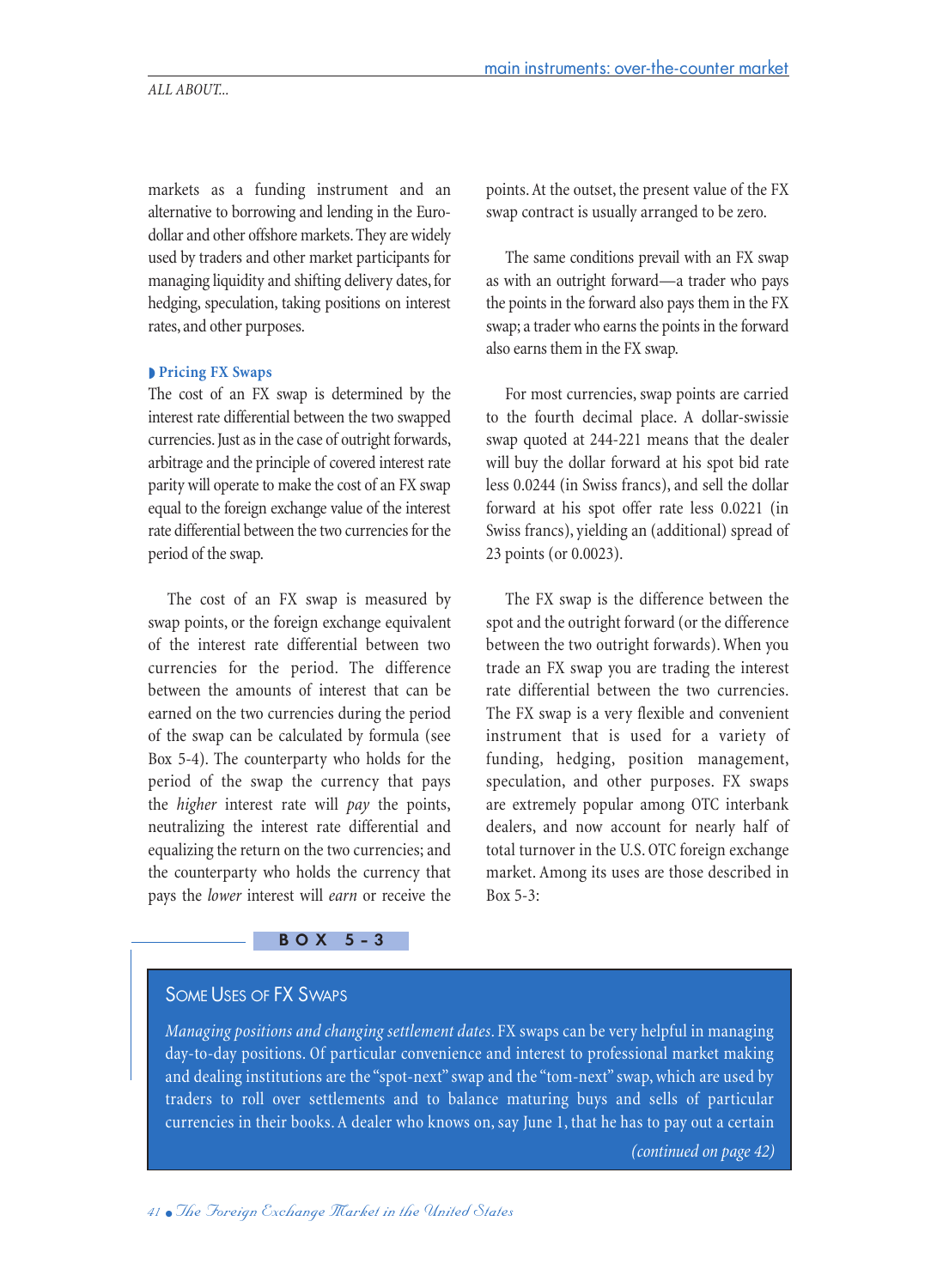**BOX 5-3**

#### *(continued from page 41)*

currency on June 3, may find it convenient or profitable to extend the settlement for a day, for example, when he may be scheduled to receive balances of that currency. The dealer can enter into a "spot-next" swap on the deal date, June 1, and extend the June 3 settlement to June 4. Alternatively, on June 2, the day before the June 3 settlement, the dealer might arrange a "tom-next" swap, to extend that settlement until June  $4<sup>3</sup>$  which is the spot settlement date for June 2, and a more liquid market. The cost of these one-day swaps would reflect the points (the value of one day's interest differential), or "cost of carry," which would be added to or subtracted from the spot rate. If it then looked as though a June 4 settlement would be difficult, the dealer might roll over the transaction for another day, or longer.

The interest rate differential is also important in calculating "pre-spot" rates—"value tomorrow" transactions, which are settled *one* day *before* spot and "cash," which are settled *two* days *before* spot, or on the deal date.

To calculate (approximate) "pre-spot" rates, you work *backwards*. Thus, assume that dollarswissie were trading spot at 1.5000-10. Assume that the points for a "tom-next" swap were 3/5, reflecting one day's interest rate differential—the price of extending settlement from day 2 to day 3. To calculate a "value tomorrow"quote—shifting settlement from day 3 to day 2, you would turn the points around (to 5/3) and reverse the sign (in this case subtract them from, rather than add them to, the spot rate), for a quote of *1.4995-97*. (In shifting a settlement *forward*, the higher interest rate currency moves to *discount*; in shifting *backward* to "cash" or "value tomorrow," the higher interest rate currency moves to *premium*.)

*Hedging interest rate differential risk*. A dealer, for example, who has agreed to buy pounds sterling one year forward faces both an exchange rate risk (that the exchange rate may change) and an interest rate differential risk (that the interest rate differential on which the transaction was priced may change). The dealer can offset the *exchange rate risk* by selling sterling spot (to offset the forward purchase), but he would still have an *interest rate differential risk*. That risk can be offset in two ways: either by borrowing and investing in the off-shore deposit (Euro-currency) markets, or by entering into a new swap (an "unwind") that is the opposite of his outstanding position (that is, the trader can enter into a *buy/sell sterling swap* for a one-year period to offset the position resulting from his forward sterling purchase and spot sterling sale). If neither of the two interest rates nor the spot rate has changed between the time of the trader's initial forward purchase of sterling and the time when the trader's hedging activities are put in place, the trader can cover risk in *either* the FX swap market or the offshore deposit market—the trader has a "perfect" hedge—but the swap may be carried "off-balance-sheet" and thus may be "lighter" on the trader's balance sheet than the borrowing and lending.

*Speculating on interest rate differentials*. A dealer who expects an interest rate differential to *wide*n would enter into an FX swap in which the dealer *pays* the swap points now (when the differential is small), and—after the interest rate differential has widened—would then enter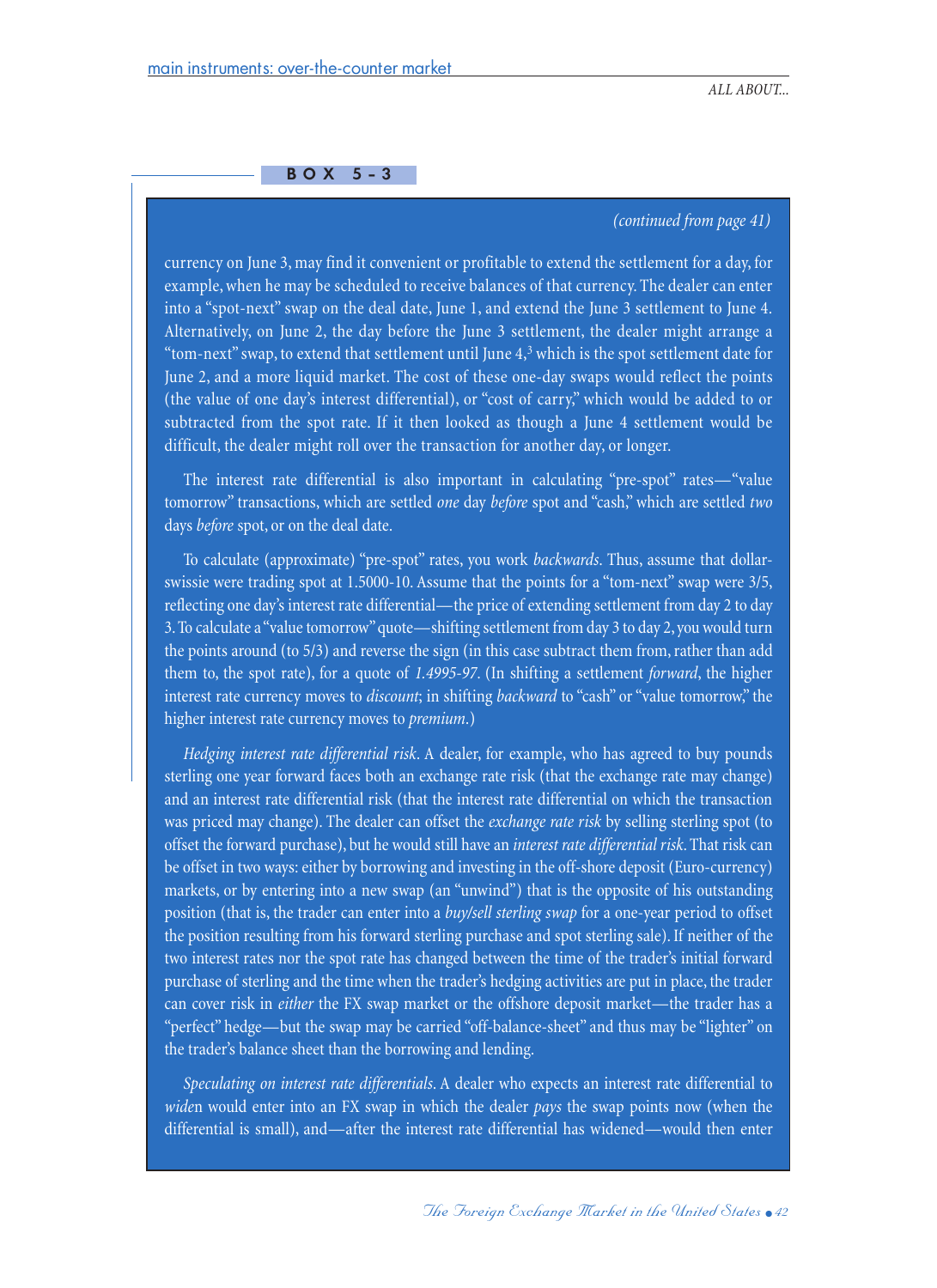into another FX swap in the opposite direction (an unwind), in which case the trader would *earn* more swap points from the wider differential than he is paying on the initial swap. A trader who expects interest rate differentials to *narrow* would do the reverse—arrange swaps in which he *earns* the swap points now, when the differential is wide, and *pays* the swap points later, after the differential narrows.

*Arbitraging the foreign exchange market and the interest rate market*.When the two markets are in equilibrium, a dealer may be more or less indifferent whether he invests through the offshore deposit market (borrowing/lending currencies) or through the foreign exchange market (FX swaps). But there are times when swap points in the foreign exchange market are *not* precisely equivalent to interest rate differentials in the offshore deposit market, and arbitrageurs can use FX swaps together with deposit borrowing and lending operations to fund in the lower-cost market and invest in the higher-return market.

#### **BOX 5-4**

# CALCULATING **FX** SWAP POINTS

A market maker will calculate swap points on the basis of borrowing and lending rates in the offshore deposit markets: 1+ ( ODBRTC x Swap Days)

| A. Bid Side Swap Points $=$ Spot Rate   | $360$ or 365 $_{-1}$                                        |  |
|-----------------------------------------|-------------------------------------------------------------|--|
|                                         | $\frac{1000 \text{ m/s}}{1 + (ODLRBC x \text{ Swap Days})}$ |  |
|                                         | 360 or 365                                                  |  |
|                                         | 1+ (ODLRTC x Swap Days)                                     |  |
| B. Offer Side Swap Points $=$ Spot Rate | $360$ or $365$                                              |  |
|                                         | $1 + (ODBRBC x Swap Days)$                                  |  |
|                                         | 360 or 365                                                  |  |

where ODBRTC = offshore deposit borrowing rate in terms currency, ODLRTC = offshore deposit lending rate in base currency,  $ODBREG = Euro borrow rate in base currency, and ODLRBC =$ offshore deposit lending rate in base currency. Assume that offshore deposit  $\$ orates = 5 - 5.25, offshore deposit DEM rates =  $6.25 - 6.50$ , the swap period =  $62$  days, and the spot rate = DEM 1.600 per dollar. Then, swap points can be calculated as:

A. Bid Side Points =  $1.600 \frac{360}{11.60} - 1 = 28$ B. Offer Side Points = 1.600  $\frac{300}{11}$  -1 = 41  $1+$  (.0625 x 62) 1+ ( .0525 x 62) 360 1+ ( .0650 x 62) 360  $.05 \times 62)$ 360 *(continued on page 44)*

*43* ● *The Foreign Exchange Market in the United States*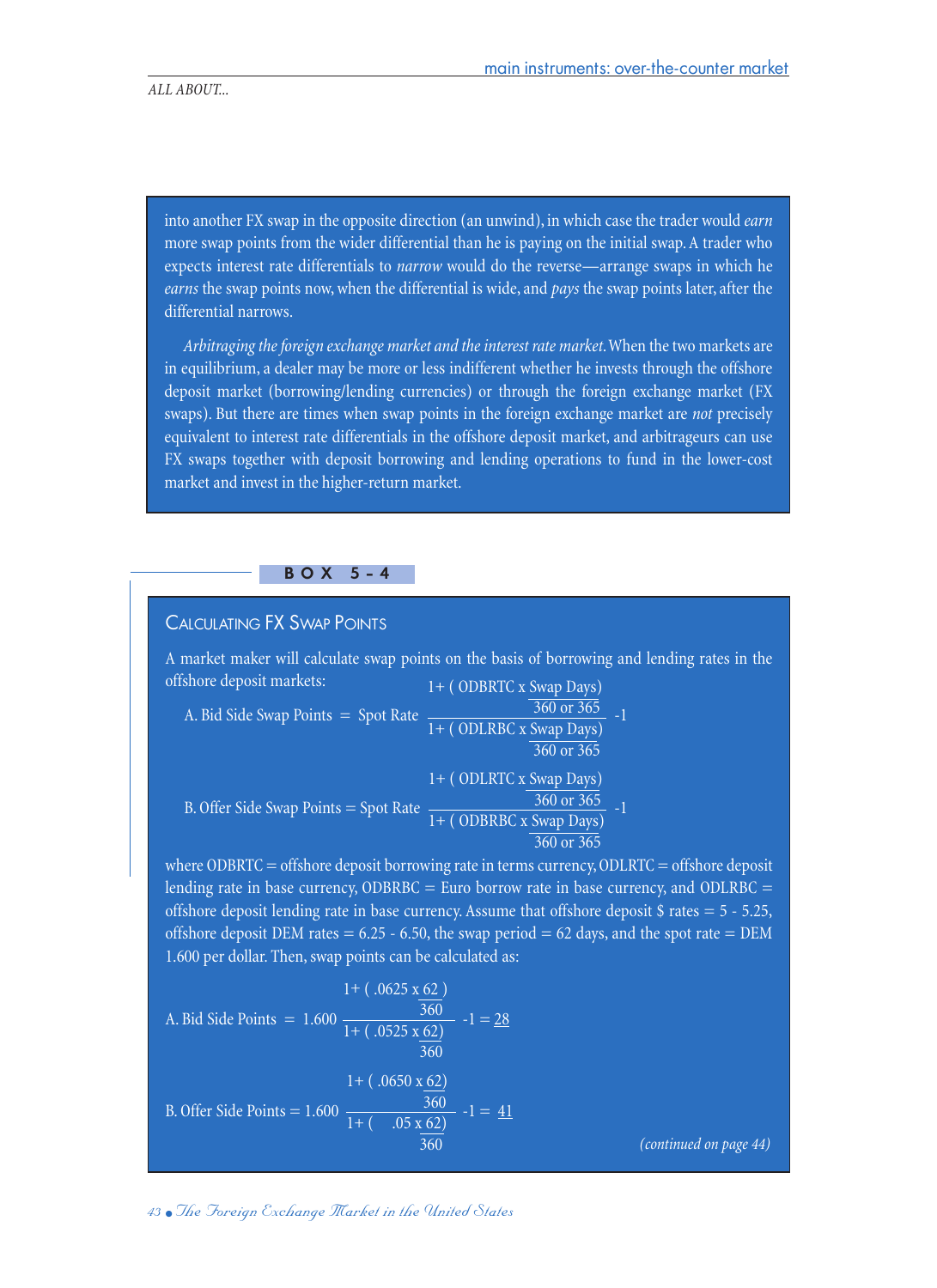**BOX 5-4**

*(continued from page 43)*

Based on these calculations, the market makers' spread would be 28-41. You *add* when the number on the left is *smaller*; thus

Bid:  $1.6000 + .0028 = 1.6028$ Offer:  $1.6000 + .0041 = 1.6041$ 

## 4. CURRENCY SWAPS

A *currency swap* is structurally different from the *FX swap* described above. In a typical *currency* swap,counterparties will (a) exchange equal initial principal amounts of two currencies at the spot exchange rate, (b) exchange *a stream of fixed or floating interest rate payments in their swapped currencies* for the agreed period of the swap, and then (c) re-exchange the principal amount at maturity at the initial spot exchange rate. Sometimes, the initial exchange of principal is omitted. Sometimes, instead of exchanging interest payments, a "difference check" is paid by one counterparty to the other to cover the net obligation.

The currency swap provides a mechanism for shifting a loan from one currency to another, or shifting the currency of an asset. It can be used, for example, to enable a company to borrow in a currency different from the currency it needs for its operations, and to receive protection from exchange rate changes with respect to the loan.

The currency swap is closely related to the *interest rate swap*. There are, however, major differences in the two instruments. An interest rate swap is an exchange of interest payment streams of differing character (e.g., fixed rate interest for floating), but in the *same currency*,

and involves no exchange of principal. The currency swap is in concept an interest rate swap in more than one currency, and has existed since the 1960s. The interest rate swap became popular in the early 1980s; it subsequently has become an almost indispensable instrument in the financial tool box.

Currency swaps come in various forms. One variant is the *fixed-for-fixed* currency swap, in which the interest rates on the periodic interest payments of the two currencies are fixed at the outset for the life of the swap. Another variant is the *fixed-for-floating* swap, also called *crosscurrency swap*, or *currency coupon swap*, in which the interest rate in one currency is floating (e.g., based on LIBOR) and the interest rate in the other is fixed. It is also possible to arrange *floating-forfloating* currency swaps, in which both interest rates are floating.

#### ◗ **Purposes of Currency Swaps**

The motivations for the various forms of currency swap are similar to those that generate a demand for interest rate swaps. The incentive may arise from a comparative advantage that a borrowing company has in a particular currency or capital market. It may result from a company's desire to diversify and spread its borrowing around to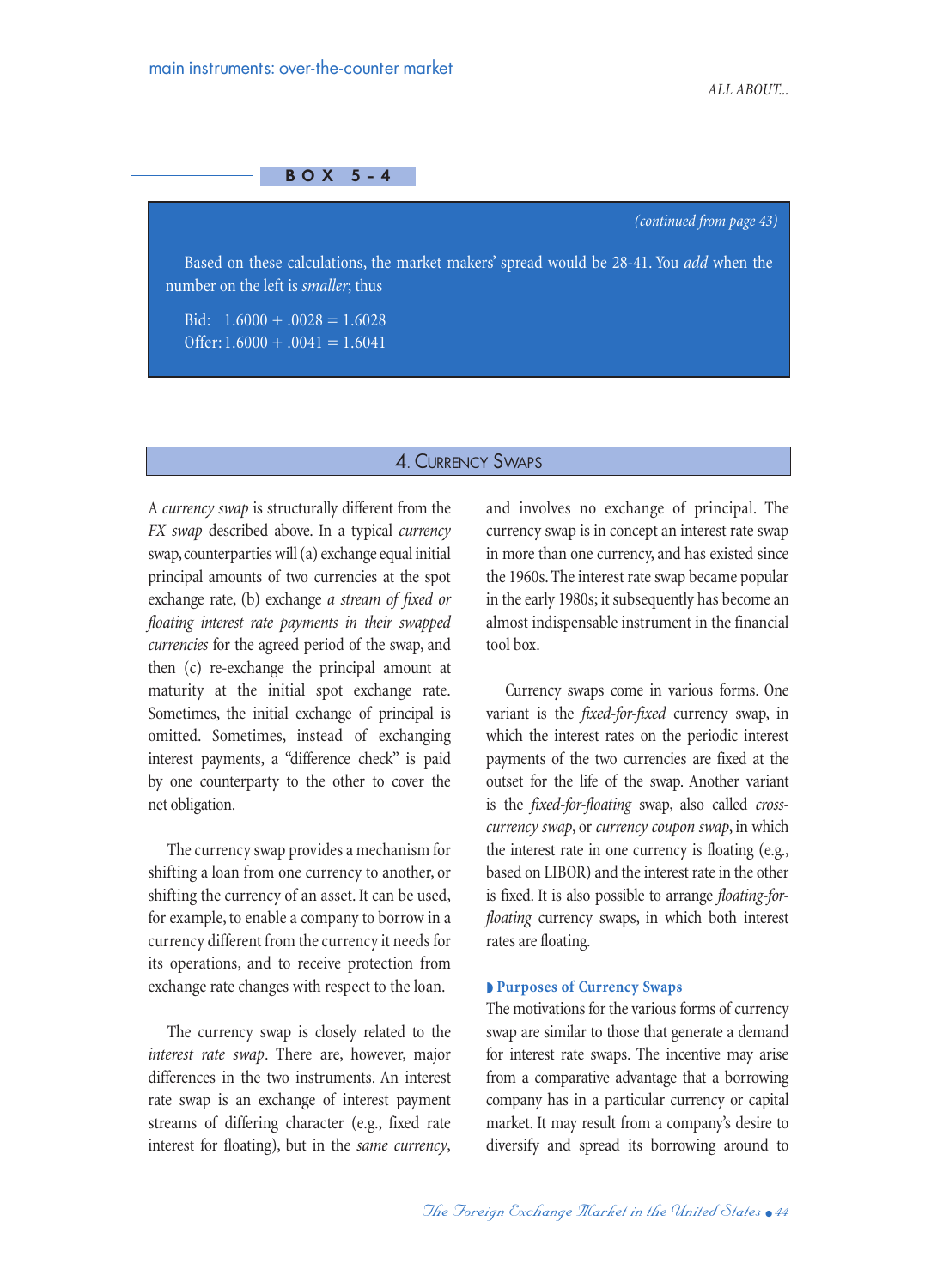different capital markets, or to shift a cash flow from foreign currencies. It may be that a company cannot gain access to a particular capital market. Or, it may reflect a move to avoid exchange controls, capital controls, or taxes. Any number of possible "market imperfections" or pricing inconsistencies provide opportunities for arbitrage.

Before currency swaps became popular,*parallel loans* and *back-to-back loans* were used by market participants to circumvent exchange controls and other impediments. Offsetting loans in two different currencies might be arranged between two parties; for example, a U.S. firm might make a dollar loan to a French firm in the United States, and the French firm would lend an equal amount to the U.S. firm or its affiliate in France. Such structures have now largely been abandoned in favor of currency swaps.

Because a currency swap, like an interest rate swap, is structurally similar to a forward, it can be seen as an exchange and re-exchange of principal plus a "portfolio of forwards"—a series of forward contracts, one covering each period of interest payment. The currency swap is part of the wave of financial derivative instruments that became popular during the 1980s and '90s. But currency swaps have gained only a modest share of the foreign exchange business. It has been suggested that the higher risk and related capital costs of instruments involving an exchange of principal may in part account for this result.<sup>4</sup> In the 1998 global turnover survey, turnover in currency swaps by reporting dealers was estimated at \$10 billion per day. In the United States, turnover was \$1.4 billion, well behind the United Kingdom—at \$5 billion—and six other countries.

# 5. OVER-THE-COUNTER FOREIGN CURRENCY OPTIONS

A foreign exchange or currency option contract gives the buyer the *right*, but not the *obligation*, to buy (or sell) a specified amount of one currency for another at a specified price on (in some cases, on or before) a specified date. Options are unique in that the right to execute will be exercised only if it is in the holder's interest to do so. That differs from a *forward* contract, in which the parties are obligated to execute the transaction on the maturity date, and it differs from a *futures* contract, in which the parties are obligated, in principle to transact at maturity, but that obligation easily can be—and normally is bought out and liquidated before the maturity or delivery date.

A *call* option is the right, but not the obligation, to buy the underlying currency, and a

*put* option is the right, but not the obligation, to sell the underlying currency. All currency option trades involve two sides—the purchase of one currency and the sale of another—so that a *put* to sell pounds sterling for dollars at a certain price is also a *call* to buy dollars for pounds sterling at that price. The purchased currency is the call side of the trade, and the sold currency is the put side of the trade. The party who purchases the option is the holder or buyer, and the party who creates the option is the seller or writer. The price at which the underlying currency may be bought or sold is the exercise, or strike, price. The option premium is the price of the option that the buyer pays to the writer. In exchange for paying the option premium up front, the buyer gains insurance against adverse movements in the underlying spot exchange rate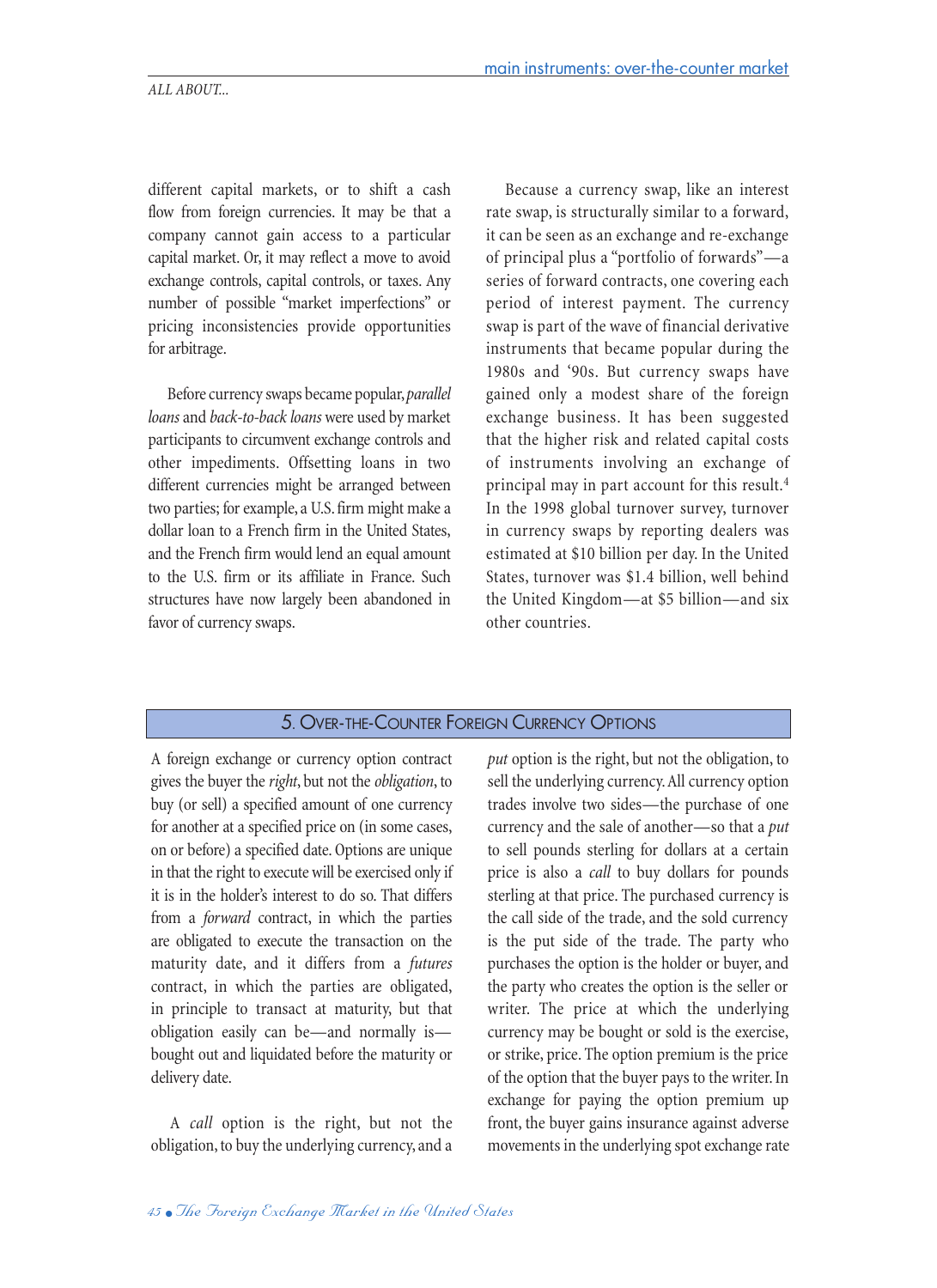

while retaining the opportunity to benefit from favorable movements. The option writer, on the other hand, is exposed to unbounded risk although the writer can (and typically does) seek to protect himself through hedging or offsetting transactions.

In general, options are written either "European style," which may be exercised only on the expiration date, or "American style," which may be exercised at any time

prior to, and including, the expiration date. The American option is at least as valuable as the European option, since it provides the buyer with more opportunities, but is analytically more complex. American calls on the higher interest rate currency are likely to be more valuable than the equivalent European option. The bulk of trading in the OTC interbank market consists of European options, while American options are standard on some of the exchanges.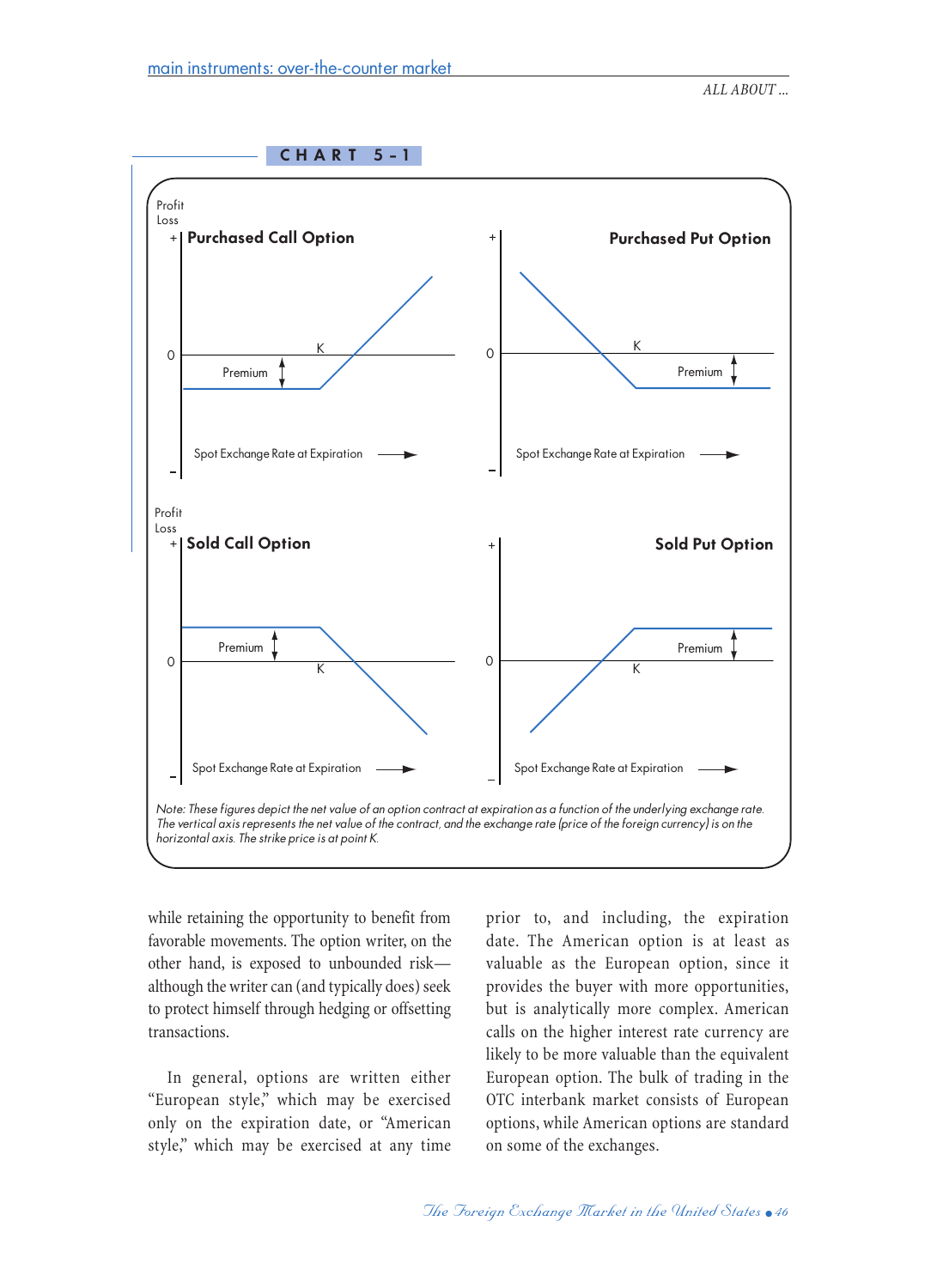

The option is one of the most basic financial instruments. All derivatives, including the various derivative financial products developed in recent years—the many forms of forwards, futures, swaps, and options—are based either on *forwards* or on *options*; and *forwards* and *options*, notwithstanding their differences, are related to each other. A *forward* can be created synthetically from a combination of European *options*: Buying a call option and selling a put option (long a call, short a put) on a currency with strike prices at the forward rate provides the same risk position as buying a forward contract on that currency. At expiration, the payoff profiles of the forward and the synthetic forward made up of the two options would be the same: The holder would receive the same payoff whether he held the forward or the combination of two options.

As a financial instrument, the option has a long history.But *foreign exchange* options trading first began to flourish in the 1980s, fostered by an international environment of fluctuating exchange rates, volatile markets, deregulation, and extensive financial innovation. The trading of currency options was initiated in U.S.commodity exchanges and subsequently was introduced into the over-the-counter market. However, options still account for only a small share of total foreign exchange trading.

An over-the-counter foreign exchange option is a bilateral contract between two parties. In contrast to the exchange-traded options market (described later), in the OTC market, no clearinghouse stands between the two parties, and there is no regulatory body establishing trading rules.

Also, in contrast to the exchange-traded options market, which trades in standardized contracts and amounts, for a limited number of currency pairs, and for selected maturity dates, an OTC option can be tailored to meet the special needs of an institutional investor for particular features to satisfy its investment and hedging objectives. But while OTC options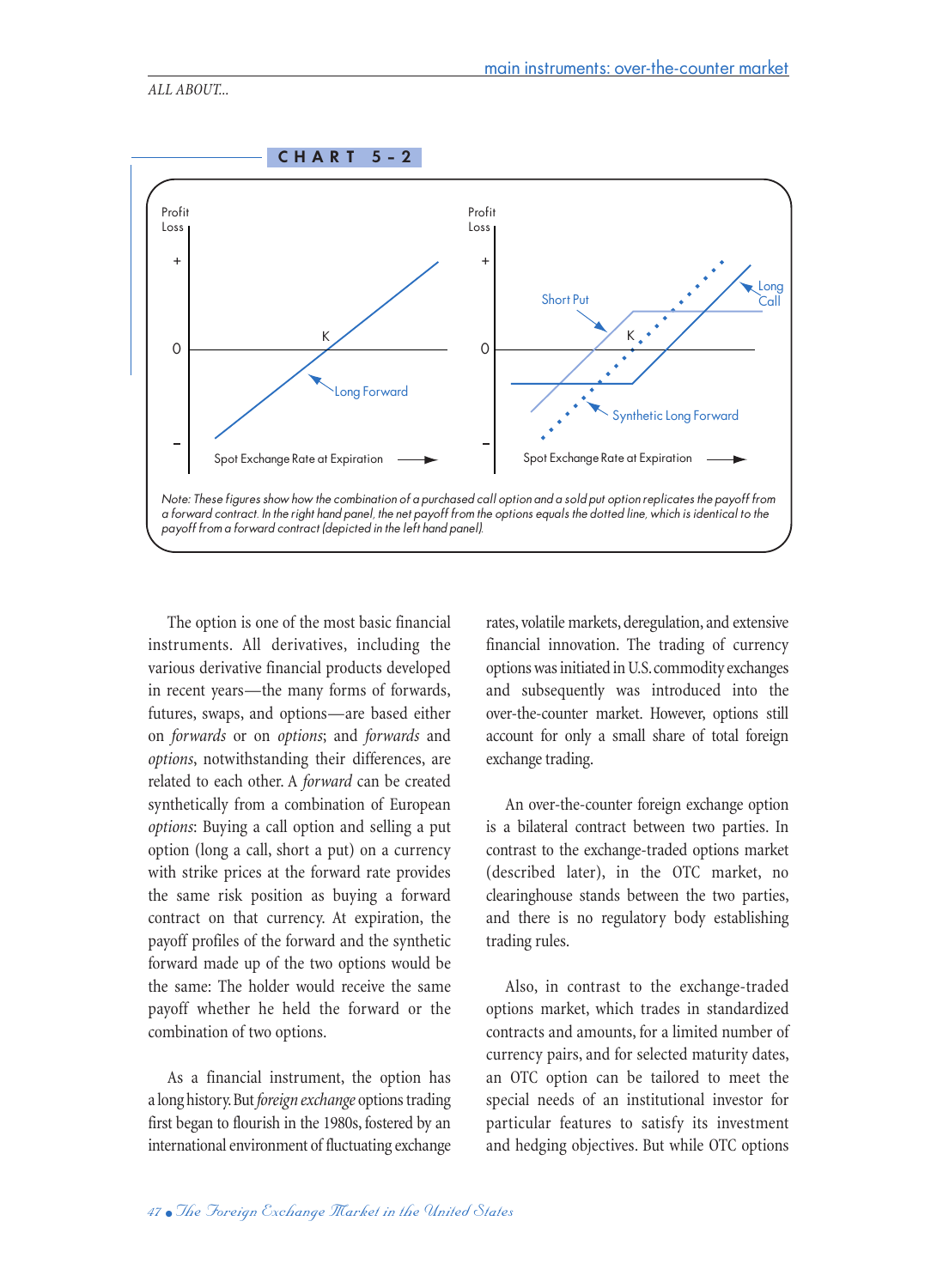contracts can be customized, a very large share of the OTC market consists of generic, or "plain vanilla," options written for major currencies in standard amounts and for even dates.

OTC options are typically written for much larger amounts than exchange-traded options—an average OTC option is \$30-\$40 million equivalent—and a much broader range of currencies is covered. The volume of OTC options is far greater than that of exchange-traded options; indeed, the OTC market accounts for about four-fifths of the total foreign exchange options traded in the United States.

The two options markets, OTC and exchangetraded, are competitors to some extent, but they also complement each other. Traders use both markets in determining the movement of prices, and are alert to any arbitrage opportunities that may develop between the two markets. Dealers in the OTC market may buy and sell options on the organized exchanges as part of the management of their own OTC positions, hedging or laying off part of an outstanding position in an exchange market.

#### ◗ **The Pricing of Currency Options**

It is relatively easy to determine the value of a European option at its expiration. The value of a European option at expiration is its intrinsic value—the absolute amount by which the strike price of the option is more advantageous to the holder that the spot exchange rate. If at expiration the strike price is *more advantageous* than the spot rate of the underlying, the option is "in the money"; if the difference between the strike price and the spot rate is *zero*, the position is "at the money"; if the strike price is *less advantageous* than the spot rate, the option is "out of the money."

Determining the price of an option *prior* to expiration, on the other hand, is much more



difficult. Before expiration, the total value of an option is based, not only on its *intrinsic* value (reflecting the difference between the strike price and the then current exchange rate), but also on what is called its *time* value, which is the additional value that the market places on the option, reflecting the time remaining to maturity, the forecast volatility of the exchange rate, and other factors.

Time value is not *linear*. A one-year option is not valued at twice the value of a six-month

#### **CHART 5-3**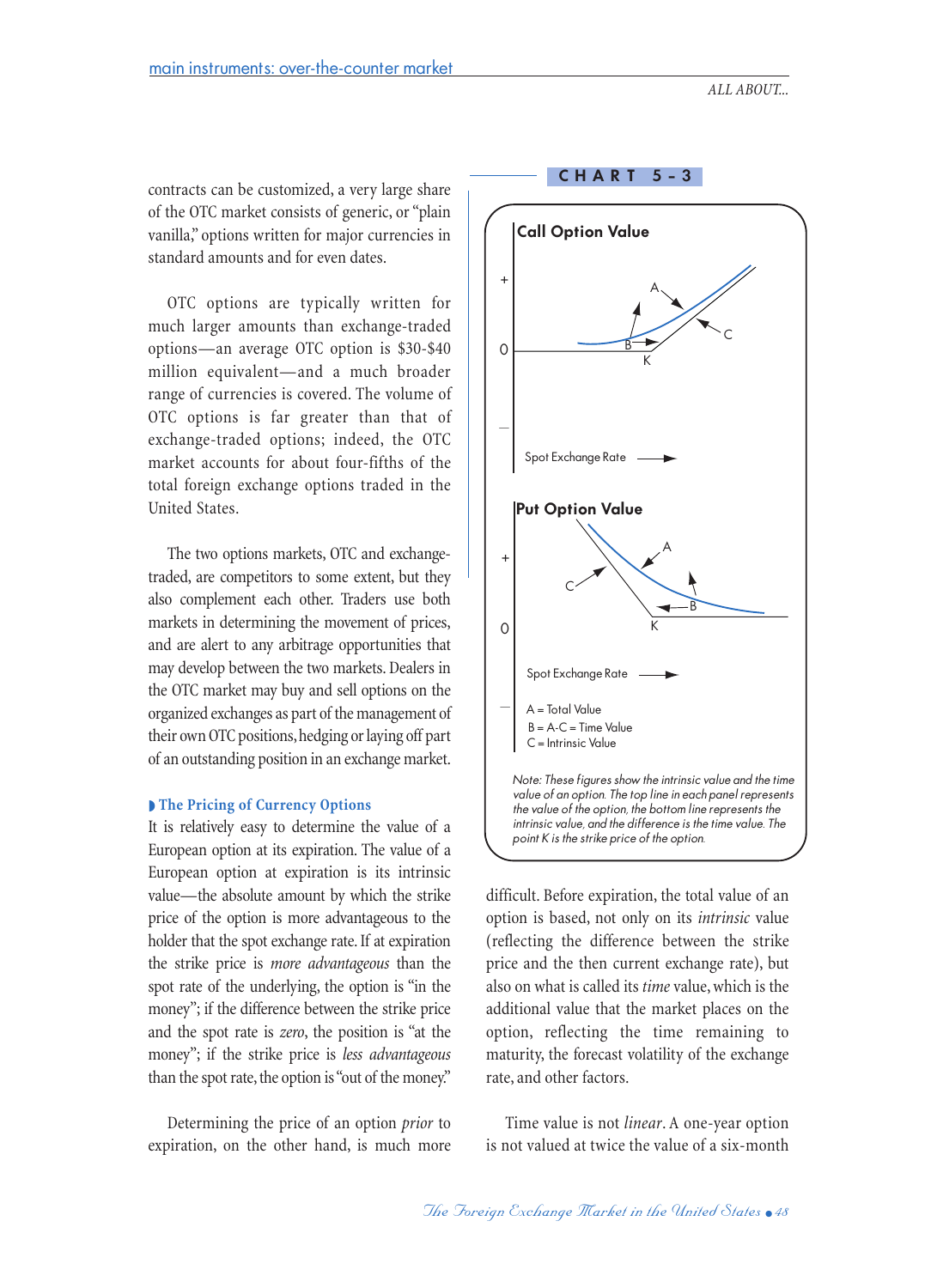option. An "at-the-money" option has greater time value than an "in-the-money" or "out-ofthe-money" option. Accordingly, options unlike forwards and futures—have *convexity*; that is, the change in the value of an option for a given change in the price of the underlying asset does not remain constant. This makes pricing options much more complex than pricing other foreign exchange instruments.

A major advance in the general theory of options pricing was introduced by Professors Black and Scholes in 1973. Their work, which was subsequently adapted for foreign exchange options, showed that under certain restrictive assumptions, the value of a European option on an underlying currency depends on six factors: 1) the spot exchange rate; 2) the interest rate on the base (or underlying) currency; 3) the interest rate on the terms currency; 4) the strike price at which the option can be exercised; 5) the time to expiration; and 6) the volatility of the exchange rate.

*Volatility*, a statistical measure of the tendency of a market price—in this case, the spot exchange rate—to vary over time, is the *only* one of these variables that is not known in advance, and is critically important in valuing and pricing options. Volatility is the annualized percentage change in an exchange rate, in terms of standard deviation (which is the most widely used statistical measurement of variation about a mean). The greater the forecast volatility, the greater the expected future movement potential in the exchange rate during the life of the option—i.e., the higher the likelihood the option will move "in-the-money," and so, the greater the value (and the cost) of the option, be it a put or a call. (With zero volatility, the option should cost nothing.)

If the one-year forward dollar-Swiss franc exchange rate is CHF  $1.6000 = $1$ , and the volatility of a one-year European option price is forecast at 10 percent, there is implied the expectation, with a 68 percent probability, that one year hence, the exchange rate will be within CHF 1.6000 per dollar plus or minus 10 percent—that is, between CHF 1.4400 and CHF 1.7600 per dollar.

There are different measurements of volatility:

- ◗ *Historical* volatility is the actual volatility, or variance, of an exchange rate that occurred during some defined past time frame. This can be used as an indication or guide to future movements in the exchange rate.
- ◗ *Future* volatility is the expected variance in the exchange rate over the life of the option, and must be forecast.
- ◗ *Implied* volatility is the variance in an exchange rate that is implied by or built into the present market price of an option—thus, it is the market's current estimate of future movement potential as determined by supply and demand for the option in the market.

Implied volatility is a critical factor in options pricing. In trading options in the OTC interbank market, dealers express their quotes and execute their deals in terms of implied volatility. It is the metric, or measuring rod—dealers *think* and *trade* in terms of implied volatilities and *make their predictions* in that framework, rather than in terms of options *prices* expressed in units of a currency (which can change for reasons other than volatility changes—e.g., interest rates). It is easier to compare the prices of different options, or compare changes in market prices of an option over time, by focusing on implied volatility and quoting prices in terms of volatility. (For similar reasons, traders in outright forwards deal in terms of discounts and premiums from spot, rather than in terms of actual forward exchange rates.)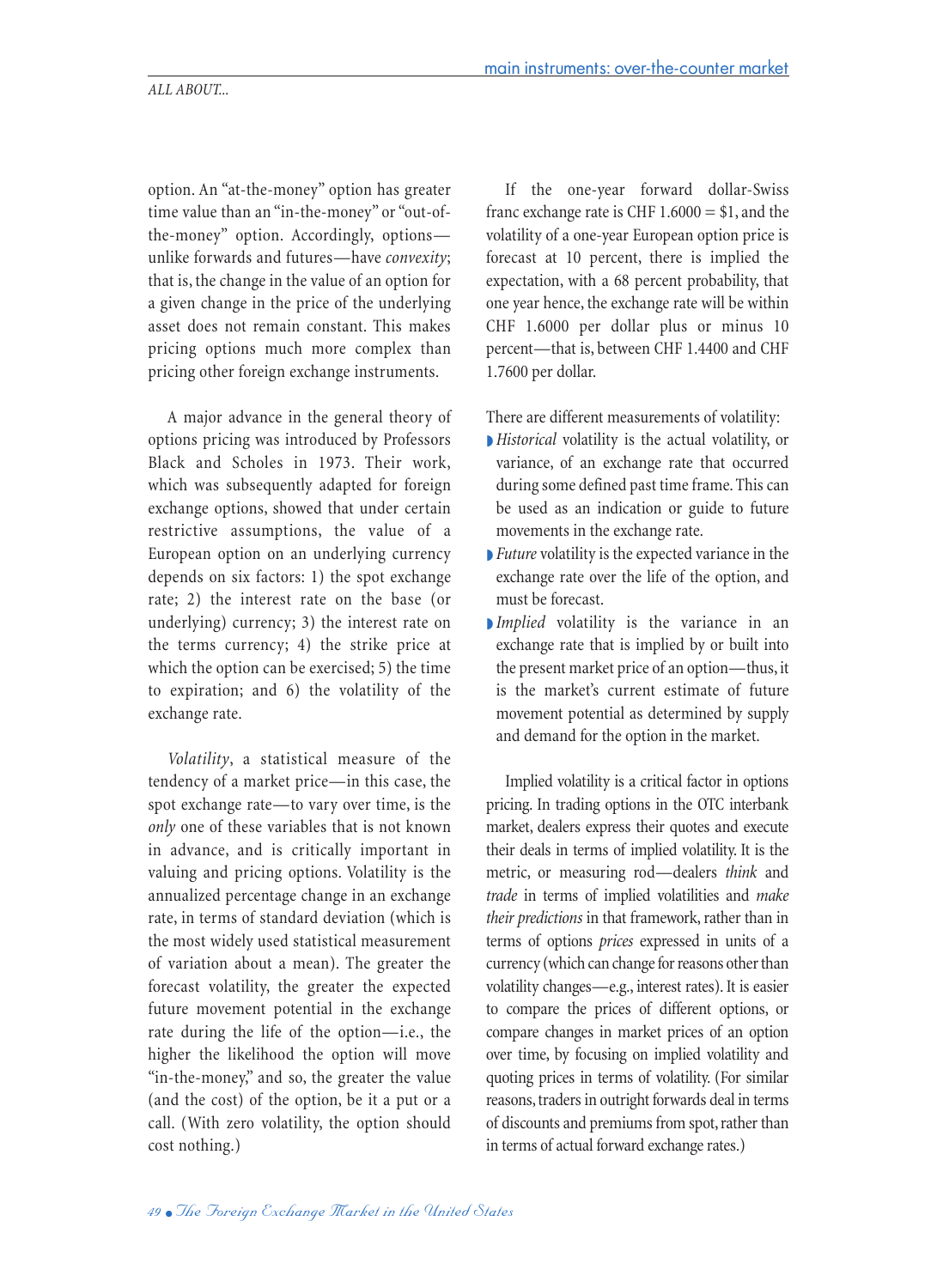If market quotes and trades are to be made in terms of implied volatilities (or vols), all traders must use the same concept and conventions for computing volatility, so that they are all speaking the same language. The technique used in the market is to solve the Black-Scholes formula backwards—to take the price of an option in the market as given and calculate the volatility that is implied by that market price. Traders use this Black-Scholes-based computation of implied volatility as a way of communicating and understanding each other, even though they know that it has certain limitations. For example, they know (and take into account) that the technique inherently incorporates into the estimate of "implied volatility" all sources of mispricing, data errors, effects of bid-offer spreads, etc. They also know that the calculation assumes that all of the rigorous assumptions in the Black-Scholes theoretical pricing model apply, whereas in the market in which they are operating in the "real" world, these assumptions may not all apply.

*Delta*. Another important parameter for assessing options risk, also calculated from the Black- Scholes equation, is the *delta*, which measures how much the price of an option changes with a small (e.g., one percent) change in the value of the underlying currency.

Very importantly, the delta is also the *hedge ratio*, because it tells an option writer or a holder at any particular moment just how much spot foreign exchange he must be long or short to hedge an option position and eliminate (at least for that moment) the spot position risk.

Thus, if a trader *sold* a European call option on marks/put option on dollars with the face amount of \$10 million, with the strike price

set at the forward rate (an "at-the-money forward"), the chances *at that moment* are about 50-50 that the option will rise in value and at expiration be exercised, or fall in value and at expiration be worthless. If the option at that moment had a delta of 0.50, the trader could hedge, or neutralize, his option risk by taking an opposite spot position (purchase of marks/sale of dollars) equal to 50 percent of the option's face amount, or \$5 million. This is called a "delta hedge." (If the strike price were "in-the-money," the delta would be between 0.50 and 1.00; if the strike price were "out-of-the-money," the delta would be between 0 and 0.50. At expiration, delta ends up either 0 (out-of-the-money and won't be exercised), or 1.00 (in the money and will be exercised).

Most option traders routinely "delta hedge" each option they purchase or write, buying or selling in the spot or forward market an amount that will fully hedge their initial exchange rate risk. Subsequently, as the exchange rate moves up or down, the option dealer will consider whether to maintain a neutral hedge by increasing or reducing this initial position in the spot or forward market.

However, the delta, or hedge ratio, whether it starts out at 0.50 or at some other number, will change continually, not only with each significant change in the exchange rate, but also with changes in volatility, or changes in interest rates, and, very importantly, delta will change with the passage of time. An option with a longer time to run is more valuable than an option with a shorter time to run. Thus, new calculations will continually be required as conditions change, to determine the new delta and the change in spot or forward foreign exchange position needed to maintain a neutral hedge position.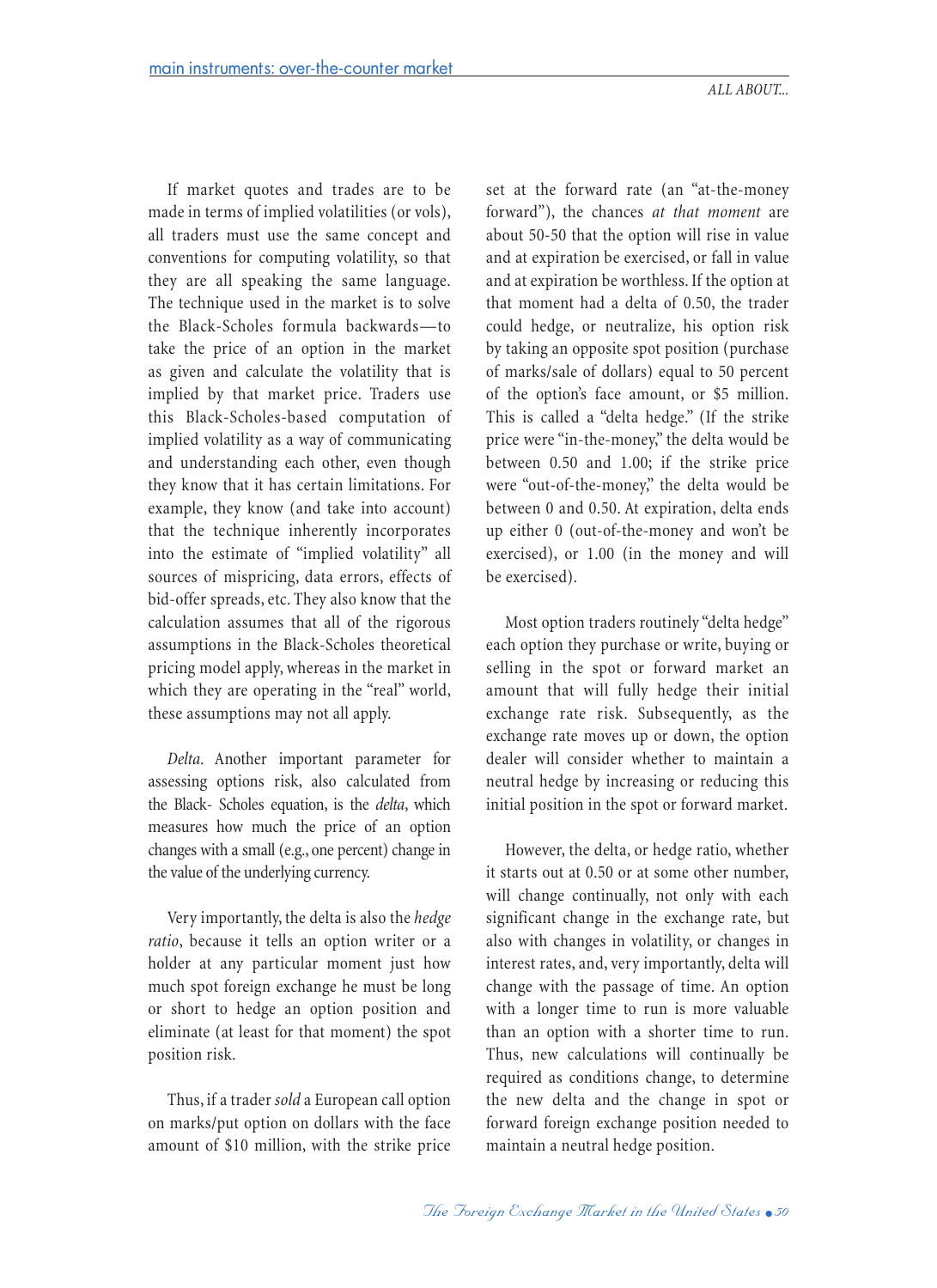**BOX 5-5**

#### **DELTA HEDGING**

Option dealers who are actively trading in the market usually enter into an initial hedge (delta hedge) for each option each time they buy or write a put or a call.

Thus, if the delta is 0.50, the writer (seller) of a GBP 10 million *call* option might buy GBP 5 million spot and the buyer of the option sell GBP 5 million, as part of the option transaction.

At that point, *both* parties are hedged—the values of their option positions are exactly the same as the values of their spot hedges, but in opposite directions. Thus, if the price of the underlying currency moves up or down *by a very small amount* (say less than 1%), the option writer (and the option buyer) will gain or lose from the value of his spot hedge position an amount which would approximately *offset* the loss or gain in the value of the option.

However, the delta and the need for a spot hedge position change if the exchange rate changes and the option moves "into" or "out of" the money. If the price of the underlying currency moves up, and the value of the *call* option moves up, the delta moves up to, say, 0.60, so that to stay fully hedged the *writer* of the option has to *buy* more spot GBP, and the *buyer* of the option has to *sell* more spot GBP.

Option dealers have to keep a very close eye on exchange rate movements and decide, with each significant move up or down, whether to adjust delta hedges. In very choppy markets, it can be very expensive to delta hedge every movement up or down. For example, if a dealer wrote an option and the exchange rate bounced up and down (that is, had high volatility) so that the delta moved numerous times during the life of the option between, say, 0.45 and 0.55, the dealer could spend far more for hedging than for the premium that he received for writing the option—and incur a large overall loss even though the option might end up "out-of-themoney" and not be exercised.

Whether the option would result in a net gain or net loss for the option writer, assuming every exchange rate were delta hedged efficiently, would depend on whether the writer correctly forecast the *volatility* of the underlying currency, and priced the option on the basis of that volatility.

If the actual volatility of the currency over the life of the option turned out to be *exactly* the same as the volatility used in calculating the original premium, the delta hedge losses would (in principle) equal the original premium received, and the option writer would break even. If actual volatility turned out to be greater than forecast, the option writer would lose; if actual volatility were less than forecast, the option writer would gain. (This is not a surprising outcome, since an option is a bet on volatility—greater-than-anticipated volatility is beneficial to an option holder, and harmful to an option writer; less-than-anticipated volatility is the other way around.)

Delta hedging is a very important feature of the currency options market. It allows an important element of options risk to be transferred to the much larger and more liquid spot market, and thus allows options traders to quote a much broader range of options, and to quote narrower margins.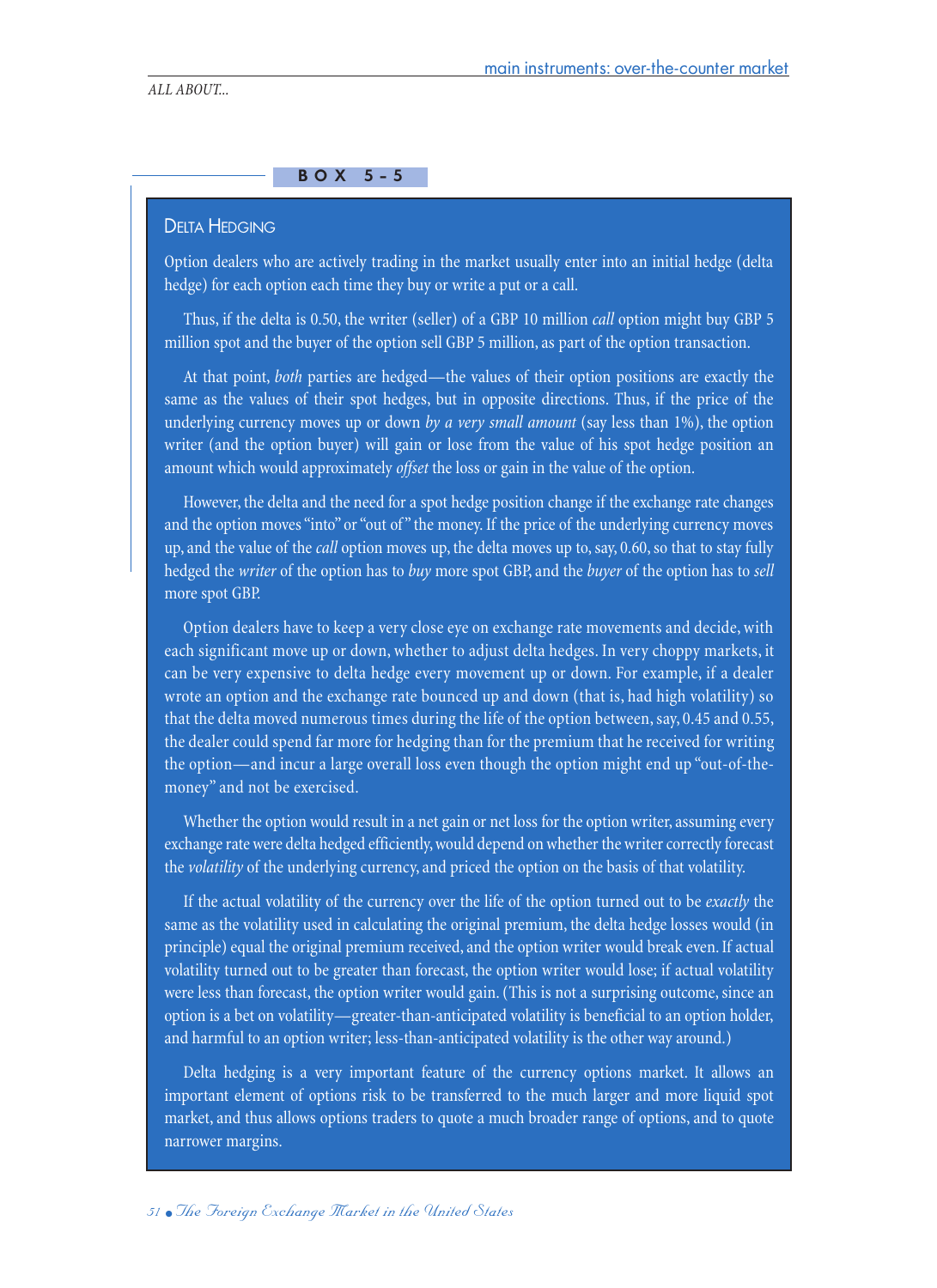#### ◗ **Put-Call Parity**

"Put-call parity" says that the price of a European *put* (or call) option can be deduced from the price of a European *call* (or put) option on the same currency, with the same strike price and expiration.When the strike price is the *same* as the forward rate (an "at-the-money" forward), the put and the call will be *equal* in value.When the strike price is *not* the same as the forward price, the *difference* between the value of the put and the value of the call will equal the *difference* in the present values of the two currencies.

Arbitrage assures this result. If the "put-call parity" relationship did *not* hold, it would pay to create *synthetic* puts or calls and gain an arbitrage profit. If, for example, an "at-the-money forward" call option were priced in the market at *more than* (rather than equal to) an "at-the-money forward" put option for a particular currency,a *synthetic*call option could be created at a cheaper price (by buying a put at the lower price and buying a forward at the market price). Other synthetics can be produced by other combinations (e.g., buying a call and selling a forward to produce a *synthetic put*; buying a call and selling a put to create a *synthetic long forward*; or selling a call and buying a put to create a *synthetic short forward*).

The "put-call parity" is very useful to options traders. If, for example, puts for a particular currency are being traded, but there are no market quotes for the corresponding call, traders can deduce an approximate market price for the corresponding call.

#### ◗ **How Currency Options are Traded**

The OTC options market has become a 24-hour market, much like the spot and forward markets, and has developed its own practices and conventions. Virtually all of the major foreign exchange dealer institutions participate as market makers and traders. They try to stay fully abreast

of developments, running global options books that they may pass from one major center to another every eight hours, moving in and out of various positions in different markets as opportunities arise. Some major dealers offer options on large numbers of currency pairs (fifty or more), and are flexible in tailoring amounts and maturities (from same day to several years ahead). They can provide a wide array of different structures and features to meet customer wishes.

A professional in the OTC interbank options market asking another professional for a quote must specify more parameters than when asking for, say, a spot quote. The currency pair, the type of option, the strike price, the expiration date, and the face amount must be indicated. Dealers can do business with each other directly, by telephone or (increasingly) via electronic dealing system, which makes possible a two-way recorded conversation on a computer screen. Also, they can deal through an OTC (voice) broker. Among these dealers and brokers, quotes are presented in terms of the *implied volatility* of the option being traded.

As in other foreign exchange markets, a market maker is expected to give both a *bid* the volatility at which he is prepared to *buy* an option of the specified features—and an *offer* the volatility at which he is prepared to *sell* such an option.

For example, an interbank dealer, Jack from Bank X, might contact a market maker, Jill from Bank Z, identify himself and his institution and ask for a quote:

- ◗ Jack: "Three month 50-delta dollar put/yen call on 20 dollars, please." Jill: "14.50-15."
- ◗ Jack: "Yours at 14.50." Jill: "Done. I buy European three-month 50-delta dollar put/yen call on 20 dollars."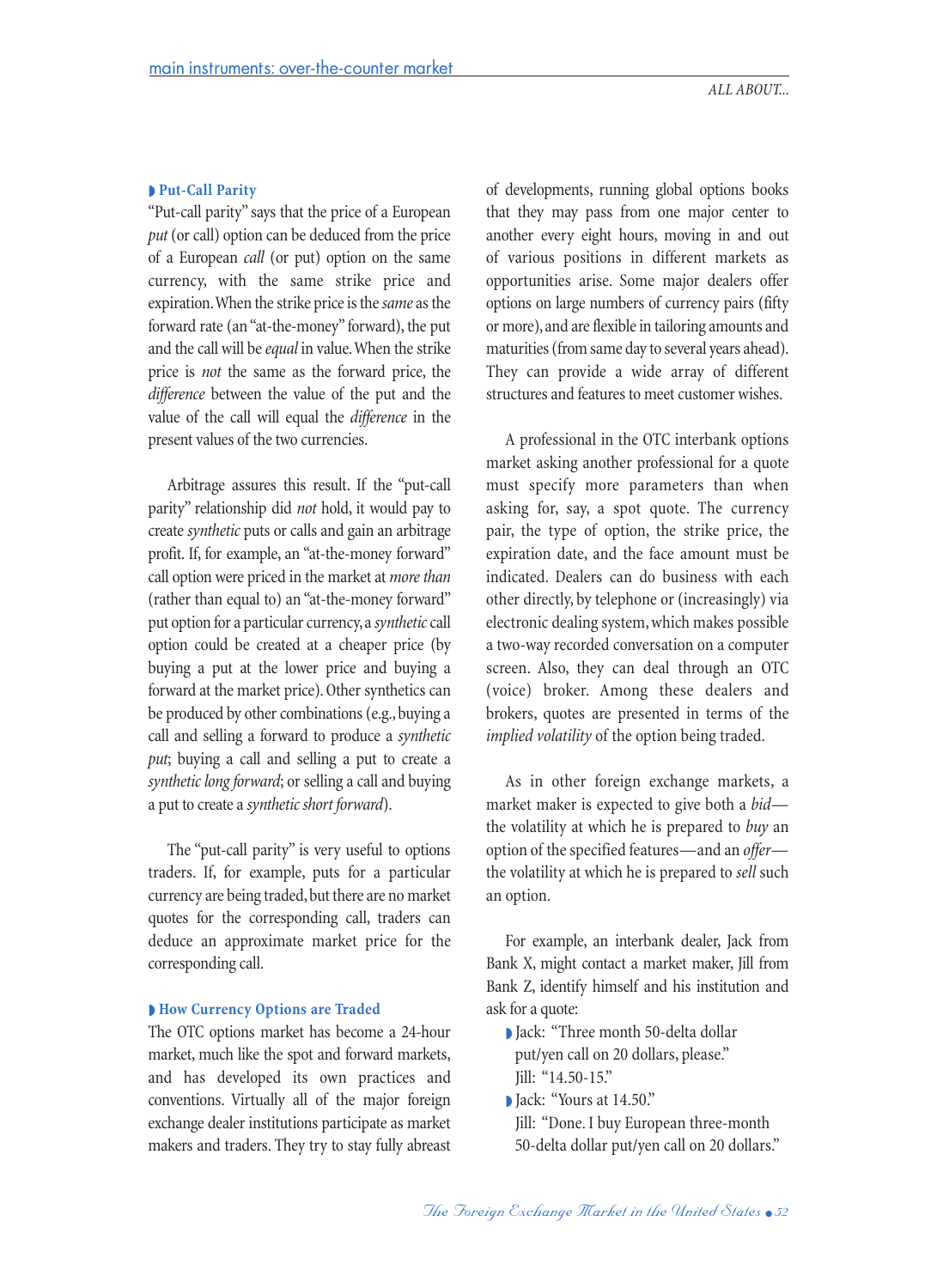After this commitment to the trade, details ("deets") would then be worked out and agreed upon with respect to the exact expiration date, the precise spot rate, the exact strike price, and option premium. Customarily, in trades between dealers, there would be an offsetting transaction in spot or forward trade, in the opposite direction to the option, to provide both parties with the initial delta hedge.

Note that Jack and Jill specified *both* currencies—"dollar put/yen call." In foreign exchange options, since a call allowing you to buy yen for dollars at a certain price is also a put allowing you to sell dollars for yen at that price, it helps to avoid confusion if *both* formulations are mentioned.

#### ◗ **Options Combinations and Strategies**

Combinations of options are used among the professionals for many purposes, including taking *directional* views on currencies—anticipating that a particular currency will move up or down—as well as taking *volatility* views on currencies—anticipating that a particular exchange rate will vary by more or by less than the market expects. Among the options combinations that are currently most widely used by traders in the OTC market are the following:

◗ A *straddle*consists of one put and one call with the same expiration date, face amount, and strike price. The strike price is usually set *at* the forward rate—or "at-the-money forward" (ATMF)—where the delta is about 0.50. A long straddle gains if there is higher than forecast volatility, regardless of which of the two currencies in the pair goes up and which goes down—and any potential loss is limited to the cost of the two premiums. By the same token, a short straddle gains if there is less than expected volatility, and the potential gain is limited to the premiums. Thus, a trader buys volatility by buying a straddle, and sells volatility by selling a straddle. Straddles account for the largest volume of transactions in interbank trading.

◗ A *strangle* differs from a straddle in that it consists of a put and a call at *different* strike prices, both of which are "out-of-the-money," rather than "at-the-money." Often the strike prices are set at 0.25 delta. It is a less aggressive position than the straddle—a long strangle costs less to buy, but it requires a higher volatility (relative to market expectations of volatility) to be profitable.

◗ A *risk reversal* is a directional play, rather than a volatility play. A dealer exchanges an out-of-themoney (OTM) put for an OTM call (or vice versa) with a counterparty. Since the OTM put and the OTM call will usually be of different values, the dealer pays or receives a premium for making the exchange. The dealer will quote the implied volatility differential at which he is prepared to a make the exchange. If, for example, market expectations that the dollar will fall sharply against the Swiss franc are much greater than market expectations that the dollar will rise sharply against the Swiss franc, the dealer might quote the price of dollar-swissie risk reversals as follows: "For a three-month 0.25-delta risk reversal, 0.6 at 1.4 swissie calls over." That means the dealer is willing to *pay* a net premium of 0.6 vols (above the current implied ATM volatility) to buy a 0.25-delta OTM Swiss franc call and sell a 0.25-delta OTM Swiss franc put against the dollar, and he wants to *earn* a net premium of 1.4 vols (above the current implied ATM premium) for the opposite transaction. The holder of a risk reversal who has sold an OTM put and bought an OTM call will gain if the call is exercised, and he will lose if the put is exercised—but unlike the holder of a long straddle or long strangle (where the maximum loss is the premium paid),on the put he has sold his potential loss is unbounded.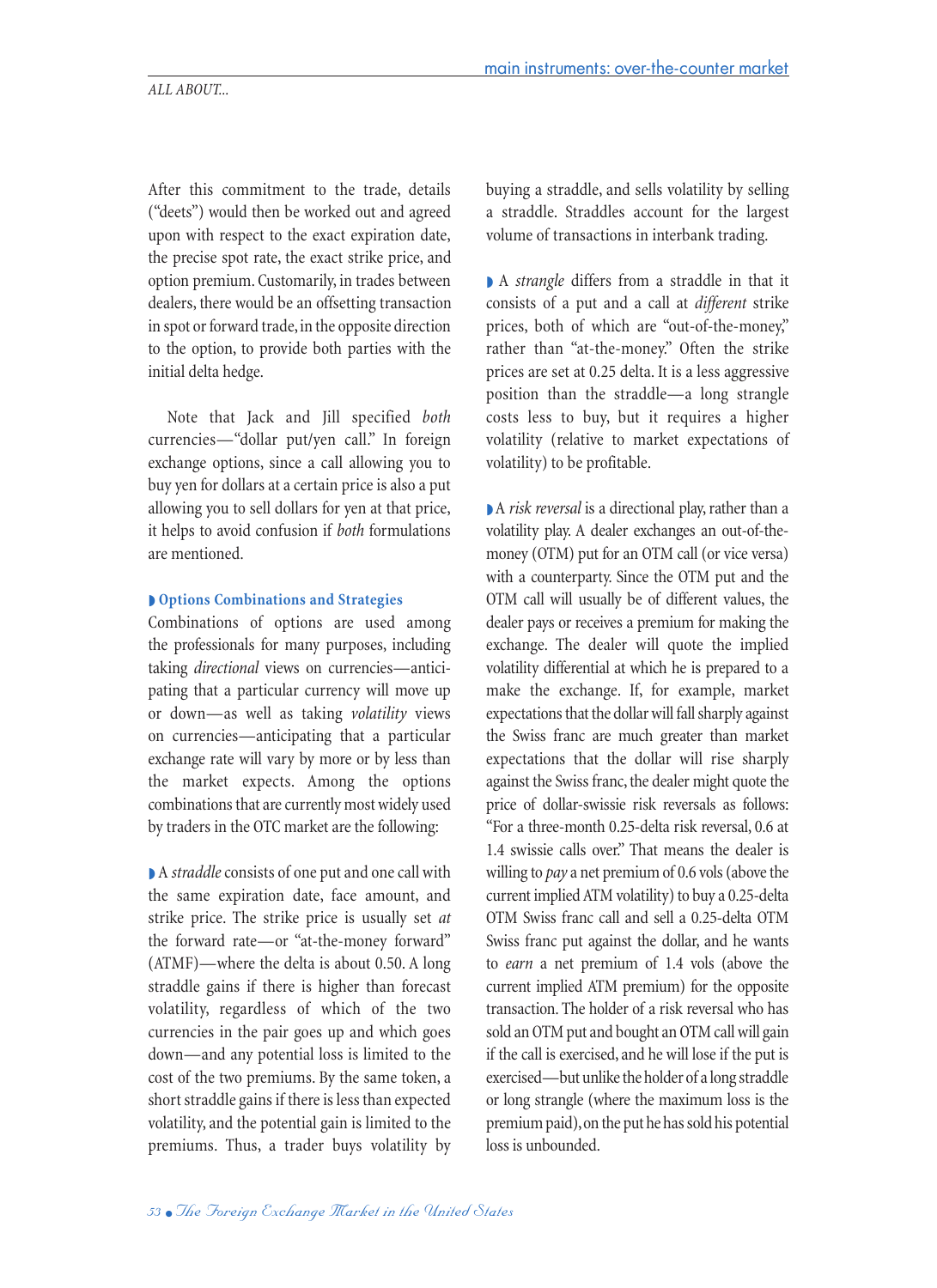

### **BOX 5-6**

# FOREIGN EXCHANGE OPTIONS GALORE

The array of foreign exchange options available in the OTC market to dealers and the broader market of customers is almost endless, and new forms are being created all the time. Naturally, the following list is not comprehensive.

- ◗ *Multi-currency options* give the right to exchange one currency, say dollars, for one of a number of foreign currencies at specified rates of exchange.
- ◗ *Split fee options*enable the purchaser to pay a premium up front, and a "back fee"in the future to obtain the foreign currency if the exchange rate moves in favor of the option.
- ◗ *Contingent options* involve a payoff that depends, not only on the exchange rate, but also on such conditions as whether the firm buying the option obtains the contract for which it is tendering, and for which the option was needed.
- ◗ There are a large number of options with *reduced or zero cash outlay* up front—which is made possible by combinations (buying one or more options and selling others) that result in a small or zero net initial outlay. One example is the *range forward* or *cylinder option*, which gives the buyer assurance that not more than an agreed maximum rate will be paid for needed foreign currency, but requires that the buyer agree he will pay no less than a stipulated (lower) minimum rate. Another example is the *conditional forward*, in which the premium is paid in the future but only if the exchange rate is below a specified level. A third example is the *participating forward*, in which the buyer is fully protected against a rise in the exchange rate, but pays a proportion of any decrease in the exchange rate. Such options and there are any number of varieties—are popular since the buyer pays for his option by providing another option, rather than by paying cash, giving the *appearance* (which can be misleading) of cost-free protection, or the proverbial free lunch.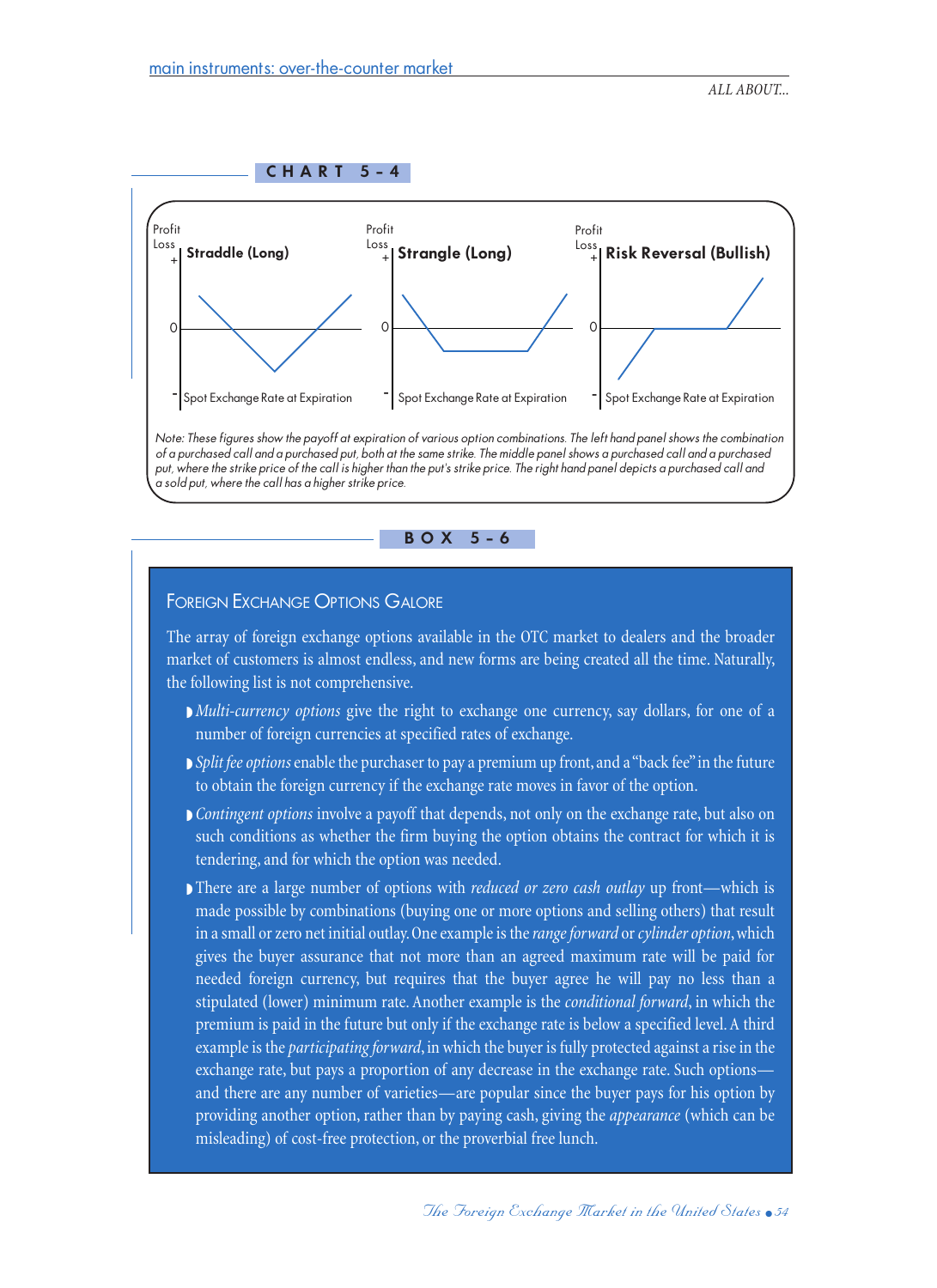- ◗ There is the *all-or-nothing*, or *binary*, *option*, where, if the exchange rate is beyond the strike price at expiration, there is a fixed payout, and the amount is not affected by the magnitude of the difference between the underlying and the strike price.
- ◗ There are various forms of *path dependent* options, in which the option's value is determined, not simply by the exchange rate at the expiration of the option, but partly or exclusively by the path that the exchange rate took in arriving there. There are *barrier options*, in which, for example, the option expires worthless if the exchange rate hits some pre-agreed level, or, alternatively, in which the option pays off only if some pre-specified exchange rate is reached prior to expiration. There are *Bermuda* options (somewhere between American and European options) in which rights are exercisable on certain specified dates. There are Asian, or average rate, options, which pay off at maturity on the difference between the strike price and the average exchange rate over the life of the contract. There are look back options, or "no regrets" options, which give the holder the retroactive right to buy (sell) the underlying at its minimum (maximum) within the look back period. There are down-and-out options, knock-out options, and kick-out options, that expire if the market price of the underlying drops below a predetermined (out strike) price, and down-and-in options etc., that take effect only if the underlying drops to a predetermined (in strike) price.
- ◗ *Compound* options are options on options, and *chooser* options allow the holder to select before a certain date whether the option will be a put or a call.
- ◗ There are *non-deliverable currency options* (as there are non-deliverable forwards) which do not provide for physical delivery of the underlying currency when the option is exercised. If exercised, the option seller pays the holder the "in the money" amount on the settlement date in dollars or other agreed settlement currency.
- ◗ Other permutations include models developed in-house by the major dealers to meet individual customers' needs, and any number of customized arrangements that attach or embed options as part of more complex transactions.

| <b>CONTRACTS</b>             | <b>DESCRIPTION</b>                                                    |
|------------------------------|-----------------------------------------------------------------------|
| Over-the-Counter Instruments |                                                                       |
| A. Outright Contracts        | Straightforward exchanges with various settlement dates               |
| 1. Spot                      | Settles two business days after deal date (or day 3)<br>except Canada |
| Cash                         | Settles on deal date (or day 1)                                       |

#### **FIGURE 5-1**

*55* ● *The Foreign Exchange Market in the United States*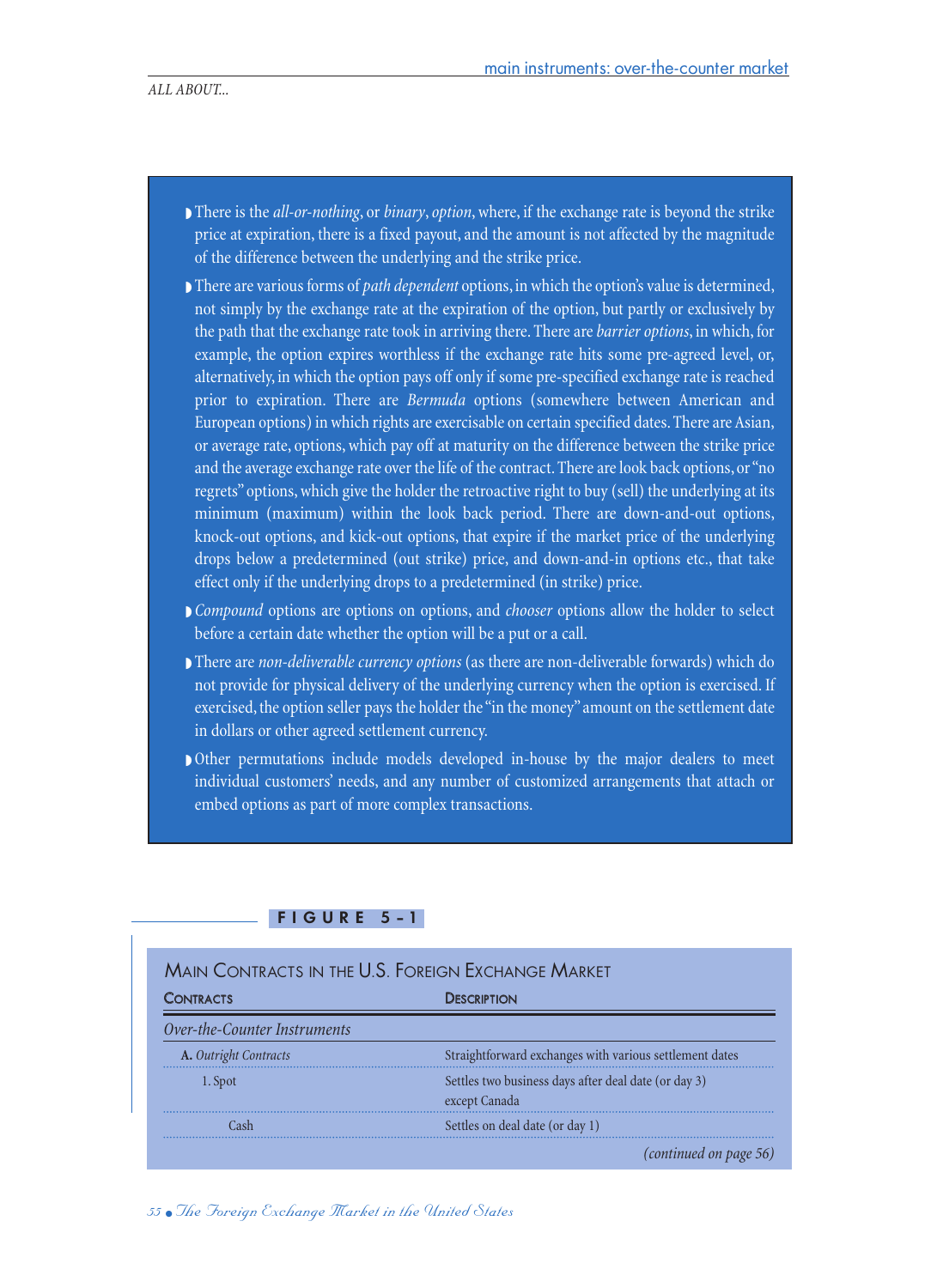*(continued from page 55)*

| Value Tomorrow                                       | Settles one business day after deal date (day 2)                                                                                                           |
|------------------------------------------------------|------------------------------------------------------------------------------------------------------------------------------------------------------------|
| 2. Outright Forward                                  | Settles on any pre-arranged date three or more business days<br>after deal date (day 4 or beyond)                                                          |
| <b>B.</b> FX Swap Contracts                          | Exchange of principal with subsequent re-exchange at<br>pre-agreed rate on pre-arranged date                                                               |
| Short-Dated FX Swaps                                 | Re-exchange in less than one month                                                                                                                         |
| 1. Spot-Next                                         | Arranged 2 days before spot value date; (or day 1); first leg<br>settles on spot value date (or day 3); second leg settles next<br>business day (or day 4) |
| 2. Tom-Next                                          | Arranged 1 day before spot value date; (or day 2); first leg<br>settles on spot date (or day 3) second leg settles following<br>business day (or day 4)    |
| 3. Spot-A-Week; (Spot-Two-Weeks)                     | Second leg settles same day one week later; (same day two<br>weeks later)                                                                                  |
| ▶ Forward FX Swaps                                   | Re-exchange in one month or longer                                                                                                                         |
| 1. Spot-Forward                                      | First leg settles on spot date; second leg on a "straight" or<br>standard forward date, e.g. 1, 2, 3, 6, 12 months                                         |
| 2. Odd-Date or Broken Date                           | First leg settles on spot date; second leg settles on a non-<br>straight later date                                                                        |
| 3. Forward-Forward                                   | First leg usually on a standard forward contract date; second<br>leg a later standard forward contract date                                                |
| 4. Long Dates                                        | First leg, spot date; second leg, a date beyond one year                                                                                                   |
| C. Currency Swap Contracts                           | Initial exchange of principal (sometimes omitted), stream of<br>interest payments, with subsequent re-exchange of principal<br>on pre-arranged date        |
| D. OTC Currency Option Contracts                     | Customized options; premium paid upfront; settlement two<br>business days after exercise                                                                   |
| <b>Exchange-Traded Contracts</b>                     |                                                                                                                                                            |
| A. Futures Contracts                                 | Standardized quarterly or other maturity dates; initial and<br>maintenance margins with daily mark-to-market                                               |
| <b>B.</b> Exchange-Traded Currency Options Contracts |                                                                                                                                                            |
| 1. Options on Spot (Philadelphia)                    | On exercise, settlement in currency                                                                                                                        |
| 2. Options on Futures (Chicago)                      | On exercise, settlement in futures position in currency                                                                                                    |

# MAIN CONTRACTS IN THE U.S. FOREIGN EXCHANGE MARKET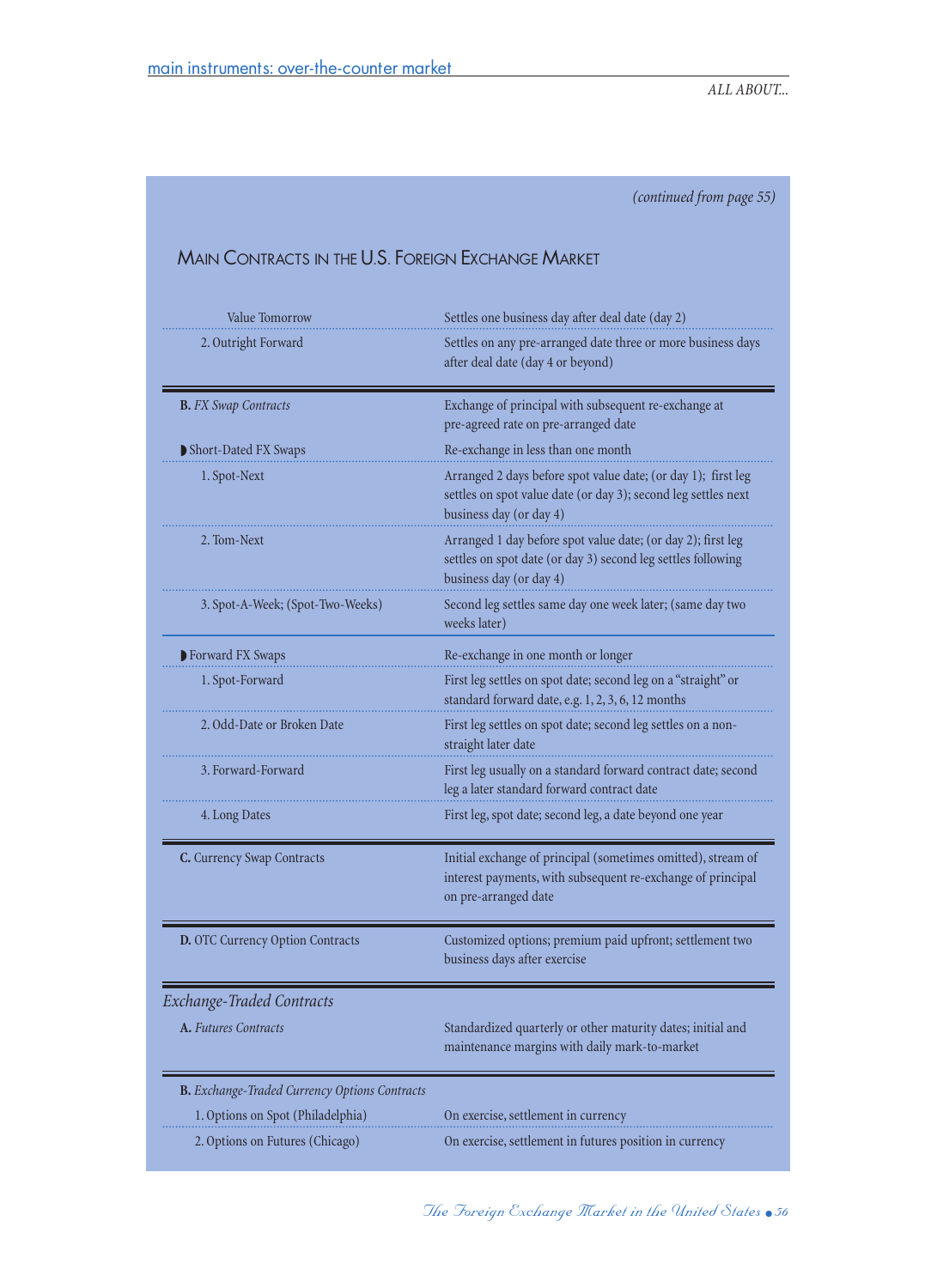*ALL ABOUT...*

| TORE CREATER WERE                                                                                                                                                                                                                                                                                                                                                                                                                                                                                                                                                                                                                                                                                                                          |                                                                                                                                                                                                                                                                                                                                                                                                     |                                                                                                                                                                                                                                                                                                                                                                                                         |                                                                                                                                                                                                                                                                                                                                                                                                                  |                                                                                                                                                                                                                                                                                                                                                                                                                |                                                                                                                                                                                                                                                                                                                                                                                                                                                                                                                                                                                                                                                                                                                                                                                                                                                                                                                                                                                                                                                                                                                                         |                                                                                                                                                                                                                                                                                       |                                                                                                                                                                                                                                                                                 |                                                                                                                                                                                                                                                                                                                             |                                                                                                                                                                                                                                                                                 |
|--------------------------------------------------------------------------------------------------------------------------------------------------------------------------------------------------------------------------------------------------------------------------------------------------------------------------------------------------------------------------------------------------------------------------------------------------------------------------------------------------------------------------------------------------------------------------------------------------------------------------------------------------------------------------------------------------------------------------------------------|-----------------------------------------------------------------------------------------------------------------------------------------------------------------------------------------------------------------------------------------------------------------------------------------------------------------------------------------------------------------------------------------------------|---------------------------------------------------------------------------------------------------------------------------------------------------------------------------------------------------------------------------------------------------------------------------------------------------------------------------------------------------------------------------------------------------------|------------------------------------------------------------------------------------------------------------------------------------------------------------------------------------------------------------------------------------------------------------------------------------------------------------------------------------------------------------------------------------------------------------------|----------------------------------------------------------------------------------------------------------------------------------------------------------------------------------------------------------------------------------------------------------------------------------------------------------------------------------------------------------------------------------------------------------------|-----------------------------------------------------------------------------------------------------------------------------------------------------------------------------------------------------------------------------------------------------------------------------------------------------------------------------------------------------------------------------------------------------------------------------------------------------------------------------------------------------------------------------------------------------------------------------------------------------------------------------------------------------------------------------------------------------------------------------------------------------------------------------------------------------------------------------------------------------------------------------------------------------------------------------------------------------------------------------------------------------------------------------------------------------------------------------------------------------------------------------------------|---------------------------------------------------------------------------------------------------------------------------------------------------------------------------------------------------------------------------------------------------------------------------------------|---------------------------------------------------------------------------------------------------------------------------------------------------------------------------------------------------------------------------------------------------------------------------------|-----------------------------------------------------------------------------------------------------------------------------------------------------------------------------------------------------------------------------------------------------------------------------------------------------------------------------|---------------------------------------------------------------------------------------------------------------------------------------------------------------------------------------------------------------------------------------------------------------------------------|
| MONDAY, APRIL 27,1998                                                                                                                                                                                                                                                                                                                                                                                                                                                                                                                                                                                                                                                                                                                      |                                                                                                                                                                                                                                                                                                                                                                                                     |                                                                                                                                                                                                                                                                                                                                                                                                         |                                                                                                                                                                                                                                                                                                                                                                                                                  |                                                                                                                                                                                                                                                                                                                                                                                                                |                                                                                                                                                                                                                                                                                                                                                                                                                                                                                                                                                                                                                                                                                                                                                                                                                                                                                                                                                                                                                                                                                                                                         |                                                                                                                                                                                                                                                                                       |                                                                                                                                                                                                                                                                                 |                                                                                                                                                                                                                                                                                                                             |                                                                                                                                                                                                                                                                                 |
| Currency                                                                                                                                                                                                                                                                                                                                                                                                                                                                                                                                                                                                                                                                                                                                   | Foreign Currency<br>in Dollars<br>Mon.                                                                                                                                                                                                                                                                                                                                                              | Fri.                                                                                                                                                                                                                                                                                                                                                                                                    | Dollars in<br>Mon.                                                                                                                                                                                                                                                                                                                                                                                               | <b>Foreign Currency</b><br>Fri.                                                                                                                                                                                                                                                                                                                                                                                | <b>Currency</b>                                                                                                                                                                                                                                                                                                                                                                                                                                                                                                                                                                                                                                                                                                                                                                                                                                                                                                                                                                                                                                                                                                                         | <b>Foreign Currency</b><br>in Dollars<br>Mon.                                                                                                                                                                                                                                         | Fri.                                                                                                                                                                                                                                                                            | Dollars in<br><b>Foreign Currency</b><br>Mon.                                                                                                                                                                                                                                                                               | Fri.                                                                                                                                                                                                                                                                            |
| f-Argent (Peso)<br>Australia (Dollar)<br>Austria (Schilling)<br>c-Belgium (Franc)<br>Brazil (Real)<br>Britain (Pound)<br>30-day fwd<br>60-day fwd<br>90-day fwd<br>Canada (Dollar)<br>30-day fwd<br>60-day fwd<br>90-day fwd<br>y-Chile (Peso)<br>China (Renminbi)<br>Colombia (Peso)<br>c-CzechRep (Koruna)<br>Denmark (Krone)<br>Dominican (Peso)<br>ECU (ECU)<br>z-Ecudr (Sucre)<br>d-Egypt (Pound)<br>Finland (Mark)<br>France (Franc)<br>Germany (Mark)<br>30-day fwd<br>60-day fwd<br>90-day fwd<br>Greece (Drachma)<br>Hong Kong (Dollar)<br>Hungary (Forint)<br>y-India (Rupee)<br>Índnsia (Rupiah)<br>y-Iran (Rial)<br>ireland (Punt)<br>Israel (Shekel)<br>Italy (Lira)<br>Japan (Yen)<br>30-day fwd<br>60-day fwd<br>90-day fwd | 1.0001<br>.6467<br>.0795<br>.0270<br>.8746<br>1.6742<br>1.6738<br>1.6714<br>1.6670<br>.6949<br>.6954<br>.6958<br>.6962<br>002205<br>.1208<br>000738<br>.0302<br>1462<br>.0671<br>1.10310<br>000200<br>.2926<br>.1846<br>.1668<br>.5594<br>.5609<br>.5619<br>5628<br>.003181<br>.1291<br>.0048<br>.0252<br>000125<br>.000333<br>1.4128<br>2668<br>000566<br>.007563<br>.007599<br>.007634<br>.007667 | 1.0001<br>.6513<br>.0792<br>.0270<br>.8749<br>1.6692<br>1.6640<br>1.6591<br>1.6571<br>.6969<br>.6970<br>.6974<br>.6978<br>002215<br>.1208<br>.000737<br>.0301<br>.1458<br>.0676<br>1.09970<br>.000200<br>.2926<br>.1830<br>.1666<br>.5588<br>5593<br>.5603<br>5612<br>.003206<br>.1290<br>.0048<br>.0252<br>.000124<br>.000333<br>1.4043<br>2674<br>.000565<br>.007624<br>.007668<br>.007701<br>.007733 | 9999<br>1.5463<br>12.577<br>37.02<br>1.1434<br>.5973<br>.5974<br>.5983<br>.5999<br>1.4390<br>1.4380<br>1.4371<br>1.4364<br>453.55<br>8.2784<br>1354.91<br>33.15<br>6.8386<br>14.90<br>.9065<br>4995.00<br>3.4180<br>5.4165<br>5.9935<br>1.7876<br>1.7828<br>1.7797<br>1.7768<br>314.40<br>7.7484<br>210.40<br>39.680<br>8000.00<br>3000.00<br>.7078<br>3.7476<br>1766.50<br>132.23<br>131.59<br>131.00<br>130.43 | 9999<br>1.5354<br>12.620<br>36.98<br>1.1430<br>.5991<br>.6010<br>6027<br>6035<br>1.4350<br>1.4347<br>1.4338<br>1.4331<br>451.45<br>8.2789<br>1355.94<br>33.26<br>6.8580<br>14.80<br>.9093<br>4995.00<br>3.4180<br>5.4630<br>6.0010<br>1.7895<br>1.7881<br>1.7849<br>1.7820<br>311.92<br>7.7497<br>210.11<br>39.690<br>8050.00<br>3000.00<br>.7121<br>3.7403<br>1770.00<br>131.16<br>130.41<br>129.86<br>129.31 | Jordan (Dinar)<br>Lebanon (Pound)<br>Malaysia (Ringgit)<br>z-Mexico (Peso)<br>Nethrind (Guilder)<br>N. Zealand (Dollar)<br>Norway (Krone)<br>Pakistan (Rupee)<br>y-Peru (New Sol)<br>z-Philpins (Peso)<br>Poland (Zloty)<br>Portugal (Escudo)<br>a-Russia (Ruble)<br>Saudi Arab (Rival)<br>Singapore (Dollar)<br>SlovakRep (Koruna)<br>So. Africa (Rand)<br>So. Korea (Won)<br>Spain (Peseta)<br>Sweden (Krona)<br>SwitzerInd (Franc)<br>30-day fwd<br>60-day fwd<br>90-day fwd<br>Taiwan (Dollar)<br>Thailand (Baht)<br>Turkey (Lira)<br>U.A.E. (Dirham)<br>f-Uruguay (New Peso)<br>Venzuel (Bolivar)<br>ECU: European Currency Unit, a basket of European currencies.<br>The Federal Reserve Boards's index of the value of the dollar against<br>10 other currencies weighted on the basis of trade was 99.48<br>Monday, up 0.03 points or 0.03 percent from Friday's 99.45. A year<br>ago the index was 97.04<br>a-Russian Central Bank rate.<br>c-commercial rate, d-free market rate, f-financial rate, y-official rate,<br>z-floating rate.<br>Prices as of 3:00 p.m. Eastern Time from Dow Jones Telerate and<br>other sources. | 1.4134<br>.000658<br>.2635<br>.117385<br>.4960<br>.5539<br>.1340<br>.0229<br>.3551<br>.0256<br>2950<br>005466<br>.1631<br>.2667<br>.6266<br>.0289<br>.1982<br>.000737<br>.006596<br>.1298<br>.6727<br>.6761<br>.6786<br>.6810<br>.0303<br>.02574<br>000004<br>.2723<br>.0971<br>.0019 | 1.4134<br>000658<br>.2644<br>117966<br>.4942<br>.5615<br>.1337<br>.0229<br>.3559<br>.0260<br>2933<br>005428<br>.1631<br>.2666<br>.6289<br>.0288<br>.1975<br>000732<br>006549<br>.1293<br>.6708<br>.6733<br>6759<br>.6781<br>.0303<br>02545<br>000004<br>.2723<br>.0970<br>.0019 | .70751<br>1520.50<br>3.7950<br>8.5190<br>2.0160<br>1.8054<br>7.4601<br>43.64<br>2.816<br>39.04<br>3.39<br>182.94<br>6.1310<br>3.7502<br>1.5960<br>34.65<br>5.0455<br>1356.00<br>151.61<br>7.7032<br>1.4866<br>1.4790<br>1.4736<br>1.4685<br>33.04<br>38.85<br>247355.00 246535.00<br>3.6728<br>10.3000<br>535.7000 535.0000 | .70751<br>1520.50<br>3.7820<br>8.4770<br>2.0234<br>1.7809<br>7.4778<br>43.68<br>2.810<br>38.42<br>3.41<br>184.24<br>6.1310<br>3.7505<br>1.5900<br>34.71<br>5.0635<br>1367.00<br>152.70<br>7.7313<br>1.4907<br>1.4852<br>1.4796<br>1.4746<br>32.99<br>39.30<br>3.6730<br>10.3050 |

*57* ● *The Foreign Exchange Market in the United States*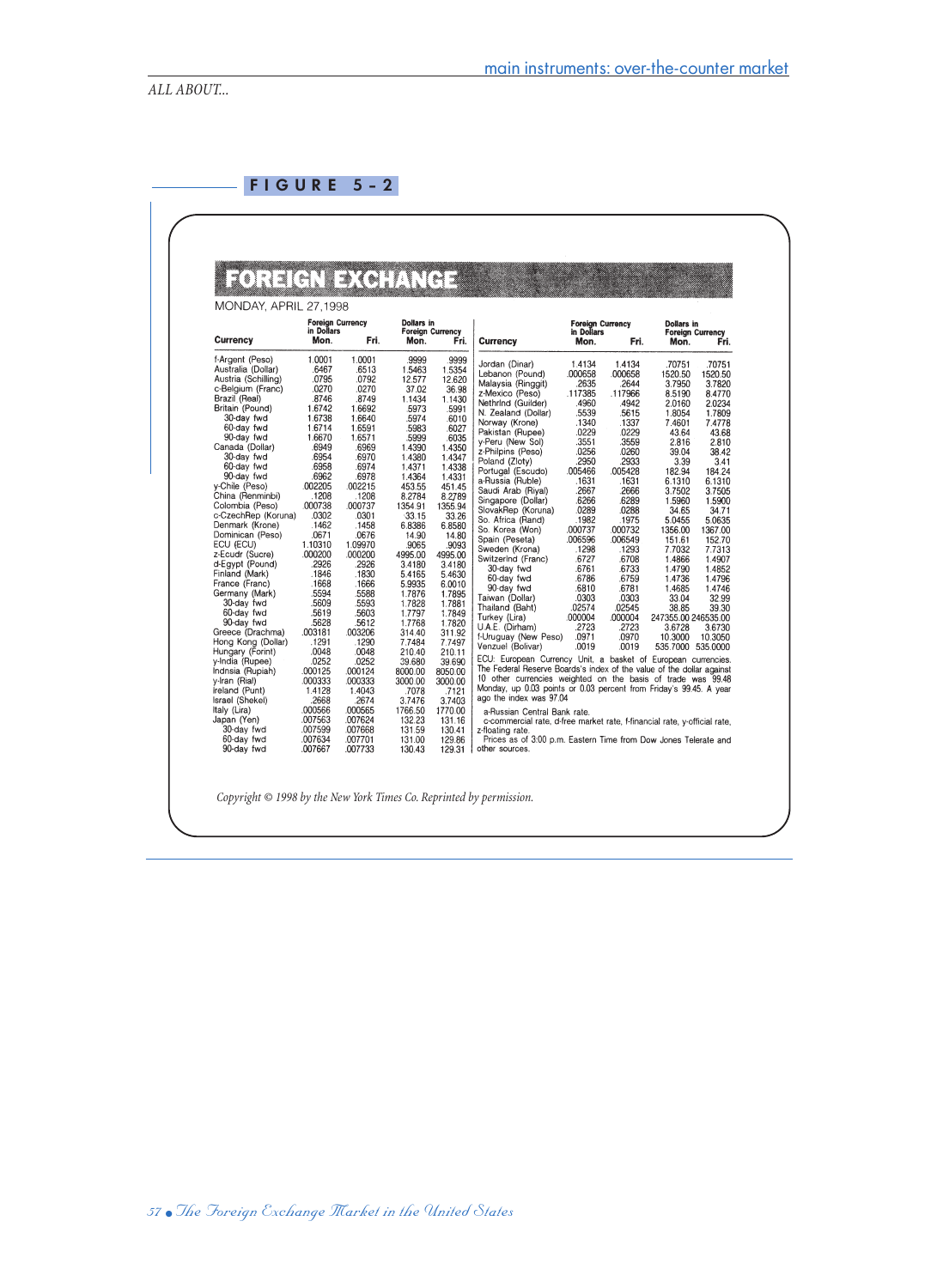**CHAPTER 6**

In addition to the instruments traded in the OTC market, the organized exchanges in Chicago, Philadelphia, and New York trade currency futures, and options on foreign currencies and on currency futures (Figure 6-1). This chapter describes exchange-traded futures and options.

# 1. EXCHANGE-TRADED FUTURES

In the U.S. exchanges, a foreign exchange *futures* contract is an agreement between two parties to buy/sell a particular (non-U.S. dollar) currency at a particular price on a particular future date, as specified in a standardized contract common to all participants in that currency futures exchange. (See Box 6-1 on the evolution of foreign exchange futures.) When entering into a foreign exchange futures contract, no one is actually buying or selling anything—the participants are *agreeing* to buy or sell currencies on pre-agreed terms at a specified future date if the contract is allowed to reach maturity, which it rarely does.

A foreign exchange *futures* contract is conceptually similar to an outright *forward* foreign exchange contract, in that both are agreements to buy or sell a certain amount of a certain currency for another at a certain price on a certain date. However, there are important structural and institutional differences between the two instruments:

◗ Futures contracts are traded through public "open outcry" in organized, centralized exchanges that are regulated in the United States by the Commodity Futures Trading Commission. In contrast, forward contracts are traded "over-thecounter" in a market that is geographically dispersed, largely self-regulated, and subject to the

ordinary laws of commercial contracts and taxation.

◗ Futures contracts are standardized in terms of the currencies that can be traded, the amounts, and maturity dates, and they are subject to the trading rules of the exchange with respect to daily price limits, etc. Forward contracts can be customized to meet particular customer needs.

◗ Futures contracts are "marked to market" and adjusted daily; there are initial and maintenance margins and daily cash settlements. Forward contracts do not require any cash payment until maturity (although a bank writing a forward contract may require collateral). Thus, a futures contract can be viewed as a portfolio or series of forwards, each covering a day or a longer period between cash settlements.

◗ Futures contracts are netted through the clearinghouse of the exchange, which receives the margin payments and guarantees the performance of both the buyer and the seller in every contract. Forward contracts are made directly between the two parties, with no clearinghouse between them.

The differences between the two instruments are very important. The fact that futures contracts are channeled through a clearinghouse and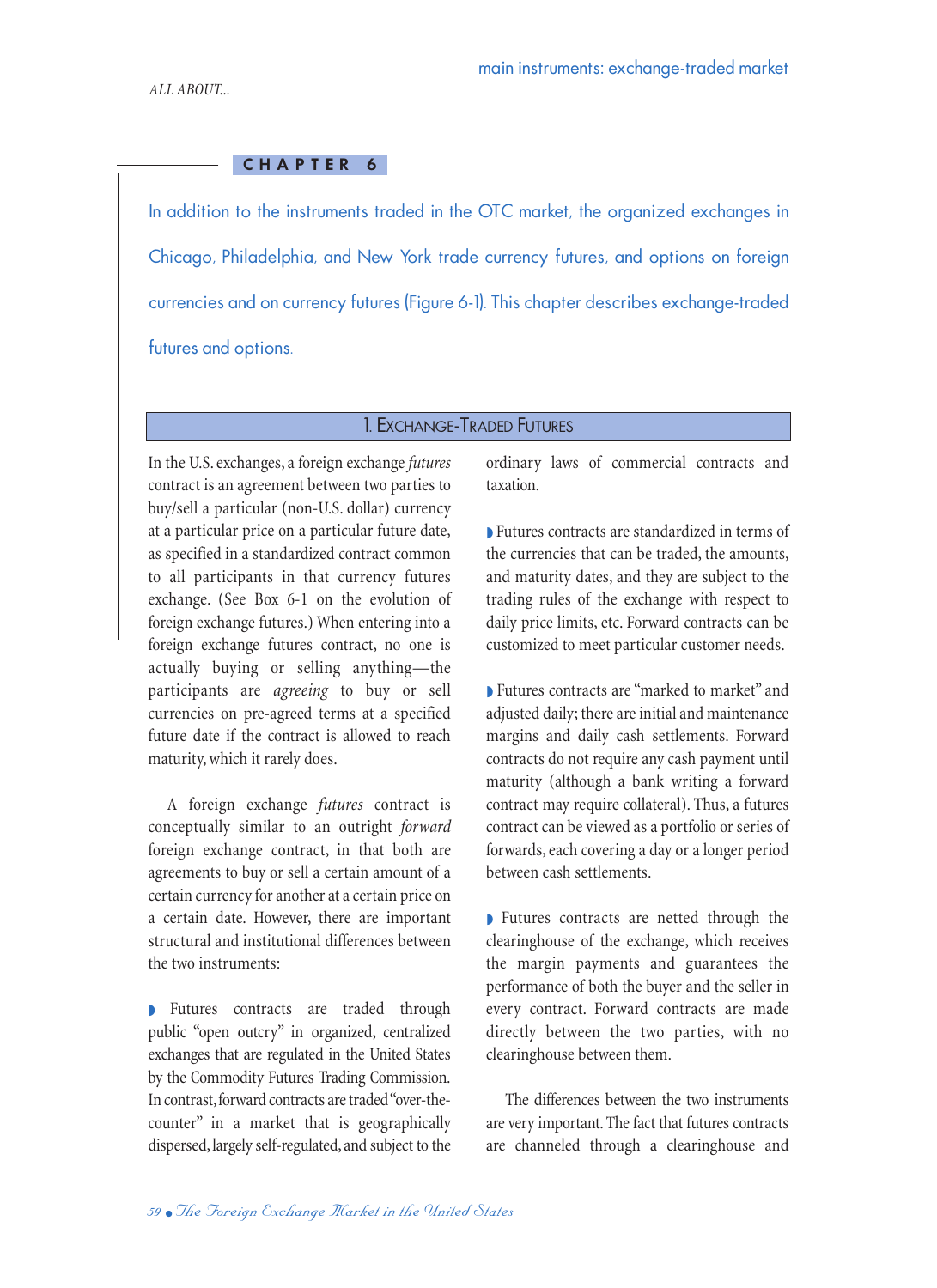# **FIGURE 6-1**

# EXCHANGES IN THE UNITED STATES TRADING FX FUTURES & OPTIONS

(Note-this table lists the FX futures and options contracts traded on the U.S. exchanges *before* the introduction of the euro in 1999. A number of the contracts will be changed when the euro is a traded currency).

| <b>Exchange</b><br>and            | <b>Face Value</b><br>of | 1994 Volume<br>of |
|-----------------------------------|-------------------------|-------------------|
| Contract                          | Contract                | Contracts (000)   |
| Chicago Mercantile Exchange (CME) |                         |                   |
| <i>Futures:</i>                   |                         |                   |
| Japanese Yen                      | ¥12,500,000             | 6,613             |
| Deutsche Mark                     | DEM125,000              | 10,956            |
| <b>DEM Rolling Spot</b>           | \$250,000               | 127               |
| French Franc                      | FRF500,000              | 49                |
| Pound Sterling                    | £62,500                 | 3,523             |
| <b>Pound Sterling</b>             |                         |                   |
| <b>Rolling Spot</b>               | \$250,500               |                   |
| Canadian Dollar                   | CAN\$100,000            | 1,740             |
| Australian Dollar                 | \$A100,000              | 355               |
| Swiss Franc                       | SwF125,000              | 5,217             |
| Cross Rate DEM                    | DEM125,000 x            |                   |
| Japanese Yen                      | DEM/¥ Crossrate         |                   |
| <b>Options on Futures:</b>        |                         |                   |
| Yen Futures                       | (Same as Futures)       | 2,946             |
| <b>DEM Futures</b>                | (Same as Futures)       | 4,794             |
| <b>DEM Rolling Spot Futures</b>   | (Same as Futures)       |                   |
| FR Franc Futures                  | (Same as Futures)       |                   |
| Pound Sterling                    | (Same as Futures)       | 920               |
| <b>Pound Sterling</b>             |                         |                   |
| <b>Rolling Spot Futures</b>       | (Same as Futures)       |                   |
| Can. Dollar Futures               | (Same as Futures)       | 186               |
| Australian Dollar Futures         | (Same as Futures)       | 8                 |
| <b>Swiss Franc Futures</b>        | (Same as Futures)       | 768               |
| Cross Rate DEM/Yen Futures        | (Same as Futures)       |                   |

# Philadelphia Board of Trade

| Futures:          |              |
|-------------------|--------------|
| Australian Dollar | \$A100,000   |
| Canadian Dollar   | CAN\$100,000 |
| Deutsche Mark     | DEM125,000   |
| ECU               | ECU125,000   |
| French Franc      | F500,000     |
| Japanese Yen      | ¥12,500,000  |
| Pound Sterling    | £62,500      |
| Swiss Franc       | CHF125,000   |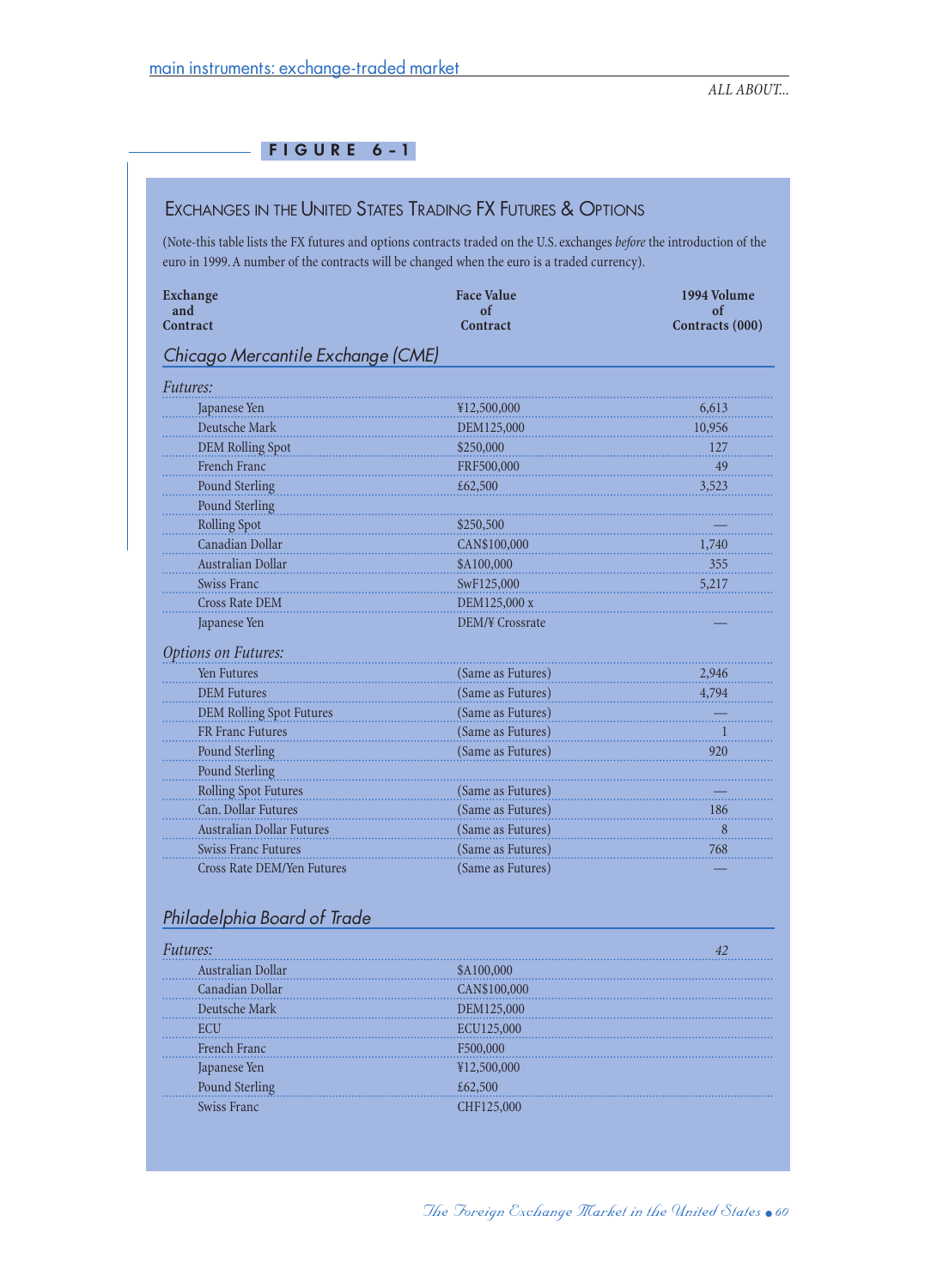| Exchange<br>and<br>Contract<br>Philadelphia Stock Exchange (PHLX) | <b>Face Value</b><br>of<br>Contract |       |  |  |
|-------------------------------------------------------------------|-------------------------------------|-------|--|--|
| Options:                                                          |                                     |       |  |  |
| Japanese Yen                                                      | 46,250,000                          | 999   |  |  |
| Deutsche Mark                                                     | DEM62,500                           | 3,445 |  |  |
| French Franc                                                      | FR250,000                           | 4,508 |  |  |
| Pound Sterling                                                    | £31,250                             | 411   |  |  |
| Canadian Dollar                                                   | CAN\$50,000                         | 158   |  |  |
| Australian Dollar                                                 | \$A50,000                           |       |  |  |
| Swiss Franc                                                       | CHF62,500                           | 428   |  |  |
| <b>ECU</b>                                                        | ECU62,500                           | 20    |  |  |
| Cross Rate £/DEM                                                  | £31,250                             | 28    |  |  |
| Cross Rate DEM/¥                                                  | DEM62,500                           | 33    |  |  |
| Cash Settled DEM                                                  | DEM62,500                           | 43    |  |  |
| <b>Customized Currency</b><br>(Var. Underlying Currencies)        |                                     | 7     |  |  |

# New York Board of Trade (FINEX Div.)

| <i>Futures:</i>         |                  |            |
|-------------------------|------------------|------------|
| U.S. Dollar Index       | $$1,000$ x Index | 558        |
| ECU                     | ECU100,000       | Not Traded |
| <b>U.S. Dollar/DEM</b>  | DEM125,000       | 30         |
| Cross Rate DEM/Yen      | DEM125,000       | 31         |
| Cross Rate DEM/F. Franc | DEM500,000       | 10         |
| Cross Rate DEM/It.Lira  | DEM25,000        | 4          |
| Cross Rate £/DEM        | £125,000         | 12         |
| Dptions:                |                  |            |
| U.S. Dollar Index       | $$1,000$ x Index | 42         |
| Options on ECU Futures  | ECU100,000       | Not Traded |

# Mid-America Commodity Exchange (MIDAM)

| <i>Futures:</i> |             |    |
|-----------------|-------------|----|
| Japanese Yen    | £6,250,000  | or |
| Deutsche Mark   | DEM62,500   |    |
| Pound Sterling  | £12,500     | nr |
| Canadian Dollar | CAN\$50,000 |    |
| Swiss Franc     | CHF62.500   |    |

*Source: International Capital Markets, Developments, Prospects, and Policy Issues. International Monetary Fund. Washington, D.C. August 1995, pp. 192-201.*

## *61* ● *The Foreign Exchange Market in the United States*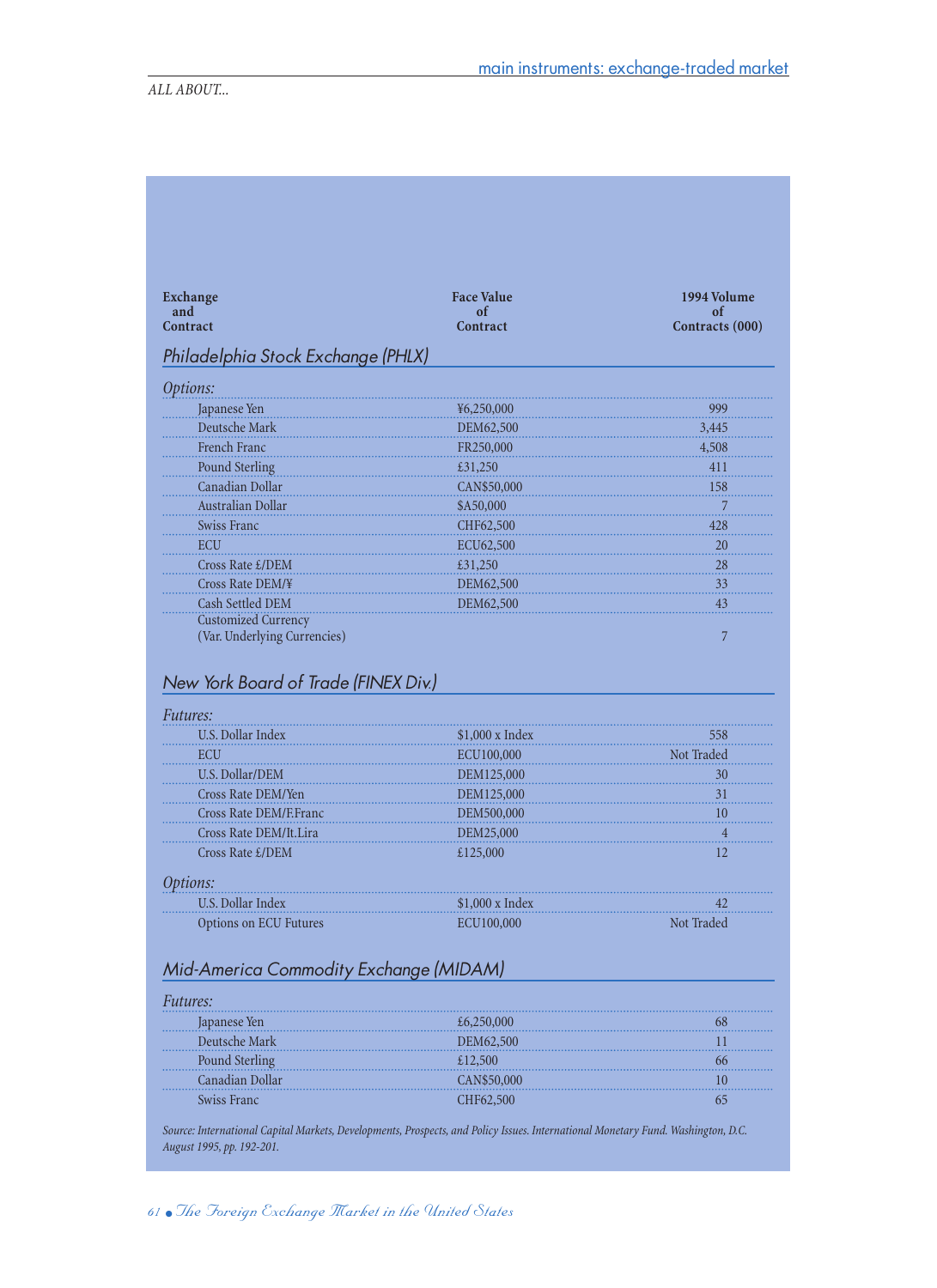#### **BOX 6-1**

## DEVELOPMENT OF FOREIGN CURRENCY FUTURES

Foreign exchange futures—and *financial futures* generally—were introduced by the International Monetary Market (IMM) of the Chicago Mercantile Exchange in 1972, at the time of the breakdown of the Bretton Woods system of par value exchange rates. Prior to that time, there were organized exchange markets only for *commodity* futures, which first developed in the mid-1800s in the United States for trading in agricultural commodities such as wheat and pork bellies, imported foodstuffs such as coffee and cocoa, and industrial commodities such as copper and oil.

The IMM moved to apply the same organizational and trading techniques used in the commodity markets to a range of financial instruments, including foreign currency futures. This approach spread to other exchanges in the United States and abroad. A number of financial futures contracts are now traded, not only for currencies, but also for stock indexes and interest rates. In foreign exchange, the futures market now provides an alternative channel through which individual investors and businesses can take positions in foreign currencies for hedging or speculating.

In addition to the IMM of the Chicago Mercantile Exchange, the exchanges in the United States that trade foreign exchange futures are the Mid-America Commodity Exchange, which is a subsidiary of the Chicago Board of Trade; the Financial Instrument Exchange (Finex), which is a subsidiary of the New York Board of Trade (formerly Cotton Exchange); and the Philadelphia Board of Trade. In the United States, the Commodity Futures Trading Commission (CFTC) has jurisdiction over futures contracts, including foreign exchange futures.

The system of trading in futures markets is not greatly different from the practices introduced in the United States in the middle of the last century. There is a designated location (a "pit") where a large number of traders ("locals" who buy and sell for themselves, and "pit brokers" who also execute trades for others) communicate, often by hand signals, and complete their deals according to established rules, with all bids and offers announced publicly. Some new practices have been introduced. An "exchange for physicals" (EFP) market provides for trading futures contracts outside exchange hours, with prices for foreign exchange futures determined by interest parity from the spot market, which trades on a 24- hour day basis. Also, the Chicago Mercantile Exchange, working with others, has developed a system called "Globex" to provide for trading futures contracts when a futures exchange is closed.

"marked to market" daily means that credit risk is reduced. The fact that the clearinghouse is guaranteeing the performance of both sides also means that a contract can be canceled (or "killed") simply by buying a second contract that reverses the first and nets out the position. Thus, there is a good "secondary market." In a forward contract, if a holder wanted to close or reverse a position, there

would have to be a second contract, and if the second contract is arranged with a different counterparty from the first, there would be two contracts and two counterparties, with credit risk on both.

Because of the differences in the two markets, it is not hard to understand why the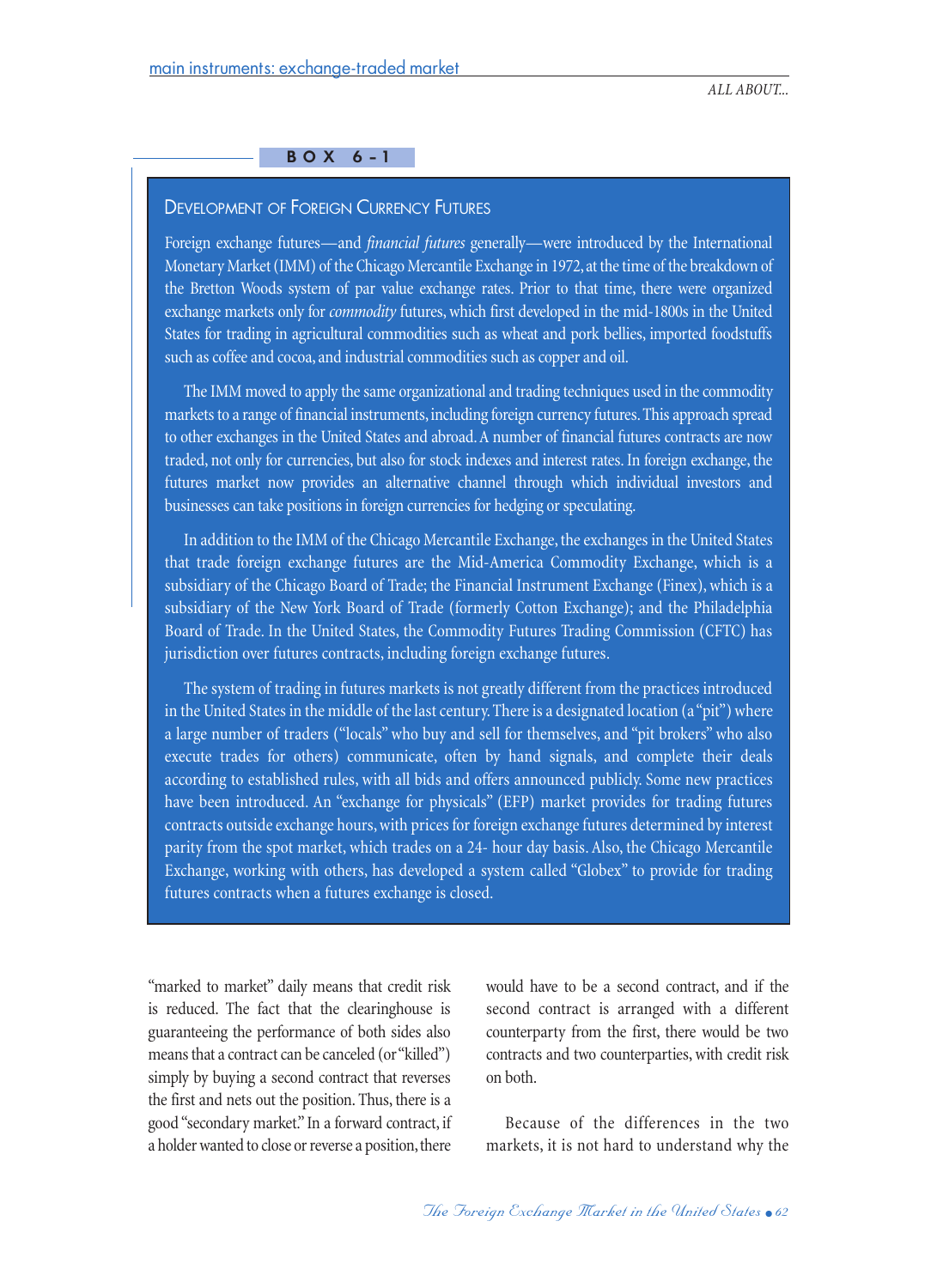two markets are used differently. Futures contracts seldom go to maturity—less than two percent result in delivery—and are widely used for purposes of financial hedging and speculation. The ease of liquidating positions in the futures market makes a futures contract attractive for those purposes. The high degree of standardization in the futures market means that traders need only discuss the number of contracts and the price, and transactions can be arranged quickly and efficiently.

Forward contracts are generally intended for delivery, and many market participants may need more flexibility in setting delivery dates than is provided by the foreign exchange futures market, with its standard quarterly delivery dates and its one-year maximum maturity. Transactions are typically for much larger amounts in the forward market —millions, sometimes many millions, of dollars—while most standardized futures contracts are each set at about \$100,000 or less, though a single market participant can buy or sell multiple contracts, up to a limit imposed by the exchange. Also, forward contracts are not limited to the relatively small number of currencies traded on the futures exchanges.

The foreign currency futures market provides, to some extent, an alternative to the OTC forward market, but it also complements that market. Like the forward market, the currency futures market provides a mechanism whereby users can alter portfolio positions other than through the alternative of the cash or spot market. It can accommodate both short and long positions,and it can be used on a highly leveraged basis for both hedging and speculation. It thus facilitates the transfer of risk—from hedgers to speculators, or from speculators to other speculators.

In addition, the foreign currency futures market contributes to the "information" and the "price discovery" functions of markets although the contribution may be moderate in the case of foreign exchange, since the estimated total turnover of currency futures markets is far below that of the market in outright forwards.

As in the case of forwards, prices in the foreign currency futures market are related to the spot market by *interest rate parity*. The theoretical price of a forward contract will be the spot exchange rate plus or minus the net cost of financing (the cost of carry), which is determined by the interest rate differential between the two currencies. In the case of futures, where there are margin requirements, daily marking to market, and different transactions costs, the price should presumably reflect those differences. In practice, however, the market prices of forwards and futures seem not to diverge very much for relatively short-term contracts.

## ◗ **Quotes for Foreign Currency Futures**

Figure 6-2 reports data from The New York Times, showing the foreign currency futures quotes on April 27, 1998—an arbitrarily chosen date—for contracts trading on the International Money Market (IMM) of the Chicago Mercantile Exchange; including the Japanese yen, the Deutsche mark, the Canadian dollar, the British pound, and the Swiss franc. (With the introduction of the euro in 1999, a number of the contracts will be changed.) Contracts for each currency are of a standard size—e.g., for the pound sterling the face amount is £62,500; for the Deutsche mark it is DEM 125,000. There are trading rules for example, there is a minimum allowable price move between trades, and a maximum allowable price movement in a day. The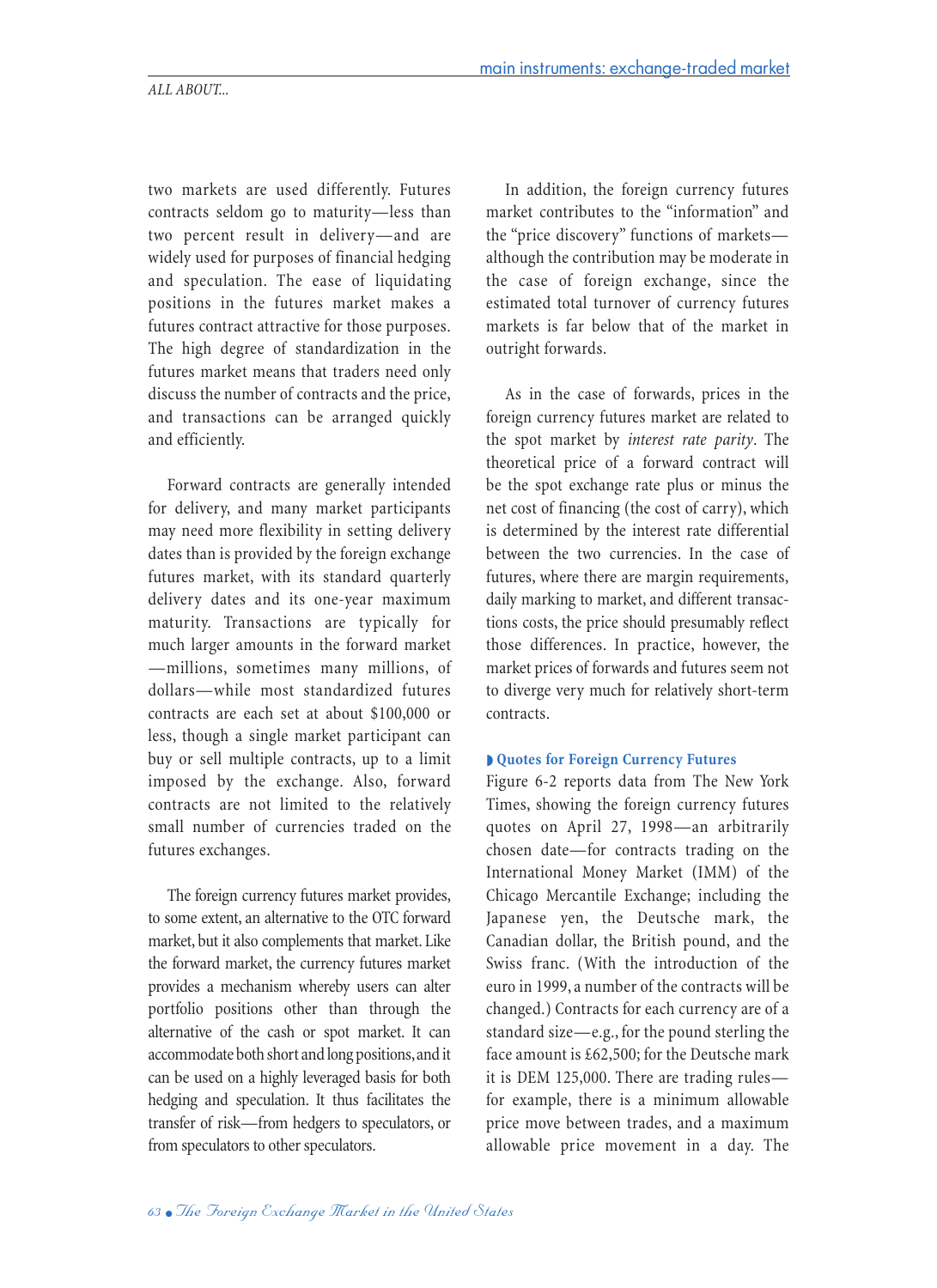### **FIGURE 6-2**

|               | Vol. | Hiah                                                        |                   |                         | <b>Net</b> | Low Settle Chg. High Low                     | Lifetime         | Open<br>int |
|---------------|------|-------------------------------------------------------------|-------------------|-------------------------|------------|----------------------------------------------|------------------|-------------|
|               |      | LIBOR 1-MONTH (CME) \$3 million- pts of 100 pct.            |                   |                         |            |                                              |                  |             |
|               |      | May 98 3228 94.34 94.30 94.31 - .03 94.55 94.00 16869       |                   |                         |            |                                              |                  |             |
|               |      | 30-DAY FED. FUNDS (CBT) \$5 million- pts. of 100 pct.       |                   |                         |            |                                              |                  |             |
| Apr 98        | 971  |                                                             | 94.53 94.52 94.53 |                         |            |                                              | 94.74 94.18 4573 |             |
|               |      | MUNICIPAL BONDS (CBT) \$1000x index-pts & 32nds             |                   |                         |            |                                              |                  |             |
|               |      | Jun 98 3355 120-31 119-27 120-02 - 1 18 125-19 119-27 23655 |                   |                         |            |                                              |                  |             |
|               |      | US DOLLAR INDEX (CTN) 1000 x index                          |                   |                         |            |                                              |                  |             |
| <b>Jun 98</b> | 451  |                                                             |                   |                         |            | 99.65 99.05 99.22 - .05 102.00 93.68         |                  | 4575        |
|               |      | CRB INDEX X 500 (NYFE) 500 x index                          |                   |                         |            |                                              |                  |             |
| Jun 98        |      | 65 226.40 224.80 226.20 + .15 236.60 224.80                 |                   |                         |            |                                              |                  | 608         |
|               |      | GSCI (Goldman S. Index) (CME) \$250 X Nearby Index          |                   |                         |            |                                              |                  |             |
|               |      | May 98 505 164.70 162.50 164.60 + .40 192.80 159.30 25451   |                   |                         |            |                                              |                  |             |
| May 98 427    |      | OATS (CBT) 5,000 bu minimum- cents per bushel<br>1241/2     | 122               |                         |            | $122 - 93/4$ 1821/2                          |                  |             |
|               |      |                                                             |                   |                         |            |                                              |                  | 122 2116    |
| May 98 2975   |      | WINTER WHEAT (KC) 5,000 bu minimum- cents per bushel<br>318 |                   | $314$ $3171/4$ – $13/4$ |            | 411                                          | 333              | 7295        |
|               |      | ROUGH RICE (CBT) 2,000 CWT- dollars per CWT                 |                   |                         |            |                                              |                  |             |
| May 98        |      | 169 10.140 10.090 10.110 - .030 11.690 9.640 1929           |                   |                         |            |                                              |                  |             |
|               |      | LUMBER (CME) 80,000 bd. ft.- \$ per 1,000 bd. ft.           |                   |                         |            |                                              |                  |             |
| May 98 560    |      |                                                             |                   |                         |            | 302.40 296.00 297.00 - 4.00 370.00 291.70    |                  | 1790        |
|               |      | PALLADIUM (NYM) 100 troy oz- dollars per oz                 |                   |                         |            |                                              |                  |             |
| Jun 98        | 545  |                                                             |                   |                         |            | 310.00 301.50 303.60 - 9.30 327 70 174 15    |                  | 3824        |
|               |      | BRITISH POUND (CME) 62,500 pounds, \$ per pound             |                   |                         |            |                                              |                  |             |
|               |      | Jun 98 6691 1.6740 1.6592 1.6702 + 0062 1.6920 1.5656 37142 |                   |                         |            |                                              |                  |             |
|               |      | CANADIAN DOLLAR (CME) 100,000 dollars, \$ per Cdn. dir      |                   |                         |            |                                              |                  |             |
| Jun 98 5542   |      |                                                             |                   |                         |            | .6986 .6951 .6956 - .0020 .7453 .6825 52131  |                  |             |
|               |      | GERMAN MARK (CME) 125,000 marks, \$ per mark                |                   |                         |            |                                              |                  |             |
| Jun 98 22557  |      |                                                             |                   |                         |            | .5622 .5577 .5613 + .0011 .5981 .5409 109245 |                  |             |
|               |      | JAPANESE YEN (CME) 12.5 million yen, \$ per 100 yen         |                   |                         |            |                                              |                  |             |
| Jun 98 15311  |      |                                                             |                   |                         |            | 7697 7697. 8746. 0064. 7615 7456. 7697.      |                  |             |
|               |      | SWISS FRANC (CME) 125,000 francs, \$ per franc              |                   |                         |            |                                              |                  |             |
|               |      | Jun 98 12419 .6785 .6712 .6768 +.0020 .7304 .6560 63240     |                   |                         |            |                                              |                  |             |

delivery dates fall on the third Wednesday of the months of March, June, September, and December. The longest maturity is for one year.

Note that the futures exchange rates of all of the contracts are quoted in terms of the value of the foreign currency as measured in U.S. dollars, and premiums are quoted in U.S. cents per mark or pound—that is, in "direct" or "American" terms. This technique is consistent with long-standing practice in commodity exchanges for quoting futures contracts for agricultural and industrial products. But it differs from conventions in other parts of the exchange market—a Swiss franc forward would be priced at, say, "1.6000" (in CHF per dollar) while a Swiss franc future would be priced at the reciprocal, or "0.6250" (in dollars per CHF).

# 2. EXCHANGE-TRADED CURRENCY OPTIONS

Exchange-traded currency options, like exchange-traded futures, utilize standardized contracts—with respect to the amount of the underlying currency, the exercise price, and the expiration date. Transactions are cleared through the clearinghouses of the exchanges on which they are traded, and the clearinghouses guarantee each party against default of the other. The option buyer—who has no further financial obligation after he has paid the premium—is not required to make margin payments. The option writer—who has all of the financial risk—is required to put up initial margin and to make additional (maintenance) margin payments if the market price moves adversely to his position.

In the United States, exchange-traded foreign exchange options were introduced in 1982. Options on foreign currencies presently are traded on the Philadelphia Stock Exchange (PHLX) and the Chicago Mercantile Exchange (CME). Options on a U.S. dollar index and on the ECU are traded on Finex, the financial division of the New York Cotton Exchange. The Securities and Exchange Commission (SEC) has jurisdiction over options on foreign currencies traded on national securities exchanges, while the Commodity Futures Trading Commission (CFTC) regulates options on foreign currency futures and options on foreign currencies traded on exchanges that are not securities exchanges. Abroad, options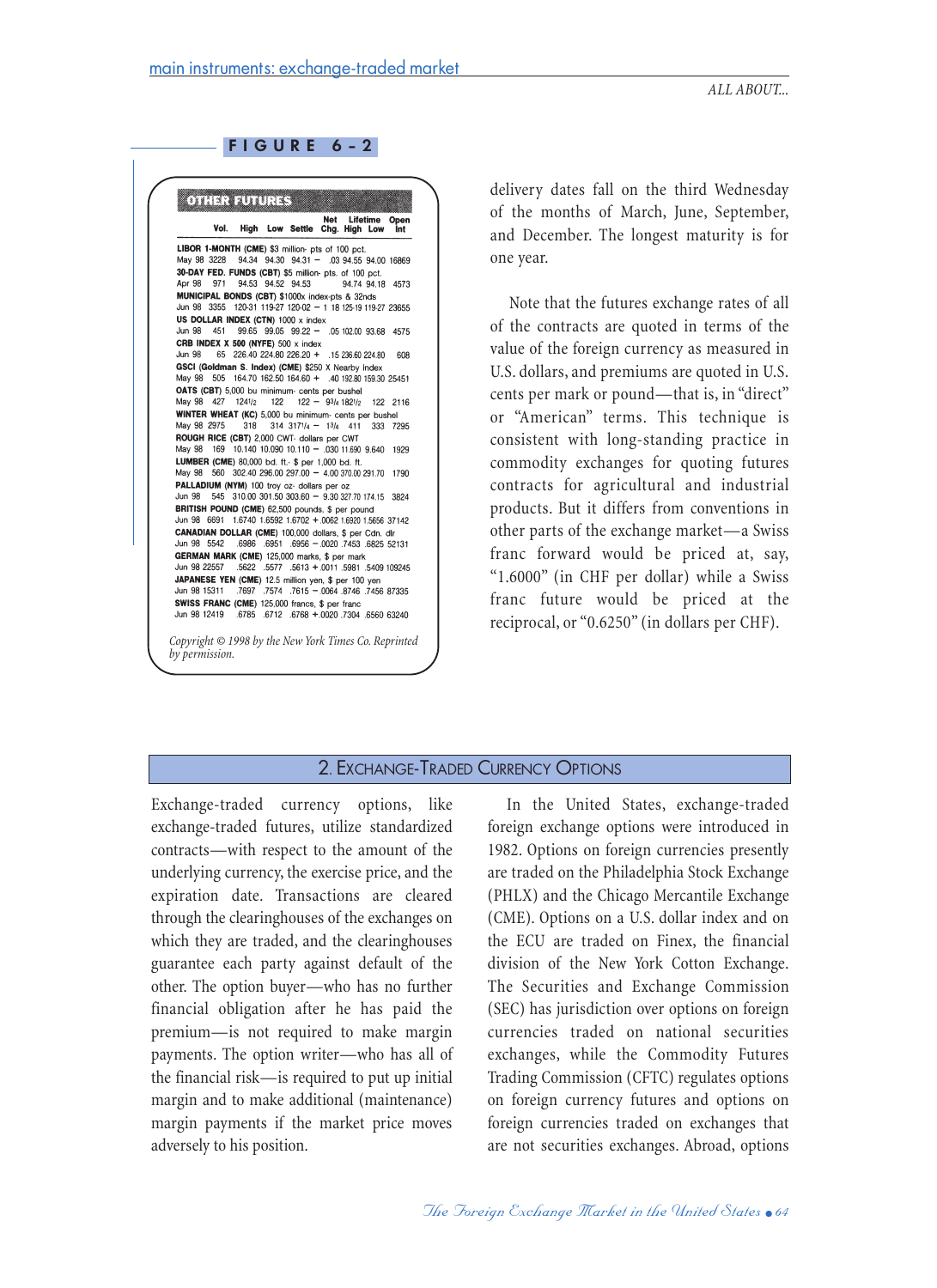on foreign exchange are traded in various centers, including Singapore, Amsterdam, Paris, and Brussels.

The PHLX trades options contracts on *spot* foreign exchange for the Deutsche mark, Japanese yen, British pound, Australian dollar, Canadian dollar, French franc, Swiss franc, and ECU. (As with futures contracts, several of the options contracts will be changed when the euro is introduced.) The amounts of the foreign currencies per contract are set at one-half those in IMM futures contracts (e.g., a PHLX option contract on DEM is set at DEM 62,500 spot, or one-half of the IMM futures contract on DEM, which is DEM 125,000). Similarly, the expiration dates generally correspond to the March, June, September, and December maturity dates on IMM foreign exchange futures. The PHLX trades both American- and European-style options.

The CME trades options on the same eight currencies as the PHLX, but trades options on futures, rather than on spot, or cash. That is to say, at the CME a buyer can purchase a contract that provides the right, but not the obligation, for example, to go long on an exchange-traded foreign exchange futures contract at a strike price stated in terms of a different currency. If an option on foreign currency futures is exercised, any profit can be immediately recognized by closing out the futures position through an offsetting transaction.

All CME options on foreign exchange futures are American style—exercisable on or before the maturity date. These CME options contracts are the same size as IMM futures standardized contracts—each CME option represents the right to go long or short a single IMM foreign exchange futures contract. Figure 6-3 shows the quotes for call and put options on April 27, 1998.

# 3. LINKAGES

It is important to note how all of the main foreign exchange instruments described in Chapters 5 and 6 are linked to each other, creating a comprehensive network within which the forces of arbitrage can induce consistent rate relationships and pooled liquidity, which can benefit the various sectors of the market.

◗ *These linkages are summarized in Box 6-2.*

#### **BOX 6-2**

LINKAGES BETWEEN MAIN FOREIGN EXCHANGE INSTRUMENTS IN BOTH OTC AND EXCHANGE-TRADED MARKETS

- $\blacktriangleright$  SPOT (settled two days after deal date, or T+2) = Benchmark price of a unit of the base currency expressed in a variable amount of the terms currency.
- ◗ Pre-Spot: *VALUE TOMORROW* (settled one day after deal date, or T+1) = Price based on spot rate adjusted for the value for one day of the interest rate differential between the two currencies. (Higher interest rate currency trades at a *premium* from spot.)

*(continued on page 66)*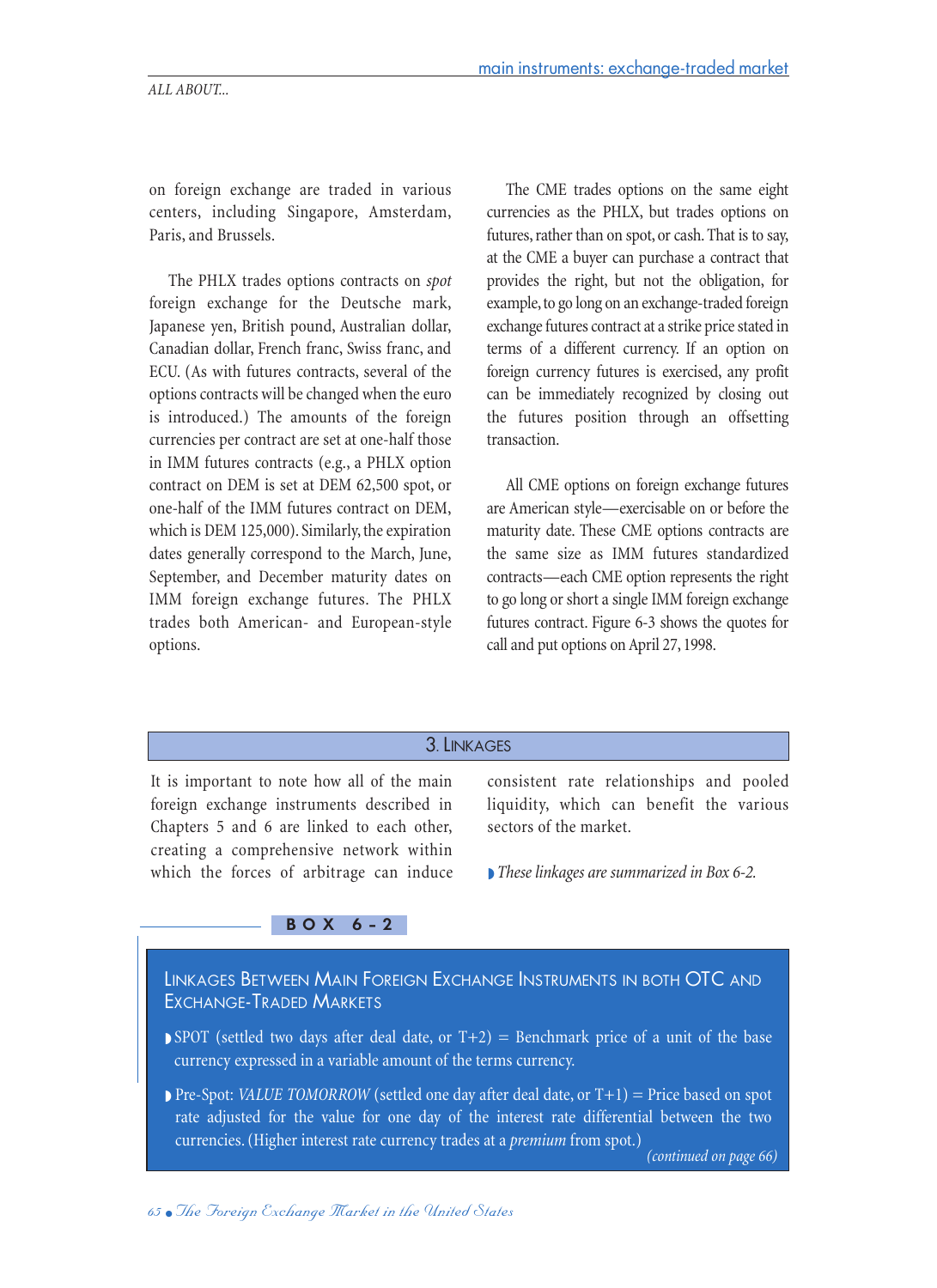*ALL ABOUT...*

**FIGURE 6-3**

#### *(continued from page 65)*

- $\rho$  Pre-Spot: CASH (settled on deal date, or T+0) = Price based on spot rate adjusted for the value for two days of the interest rate differential between the two currencies. (Higher interest rate currency trades at a premium from spot.)
- ◗ OUTRIGHT FORWARD = Price based on spot rate adjusted for the value of the interest rate differential between the two currencies for the number of days of the forward. (Higher interest rate currency trades at a forward *discount* from spot.)
- $\triangleright$  FX SWAP = One spot transaction plus one outright forward transaction for a given amount of the base currency, going in opposite directions, or else two outright forward transactions for a given amount of the base currency, with different maturity dates, going in opposite directions.
- ◗ CURRENCY FUTURES = Conceptually, a series of outright forwards, one covering each period from one day's marking to market and cash settlement to the next.
- $\triangle$  CURRENCY SWAP = An exchange of principal in two different currencies at the beginning of the contract (sometimes omitted) and a reexchange of same amount at the end; plus an exchange of two streams of interest payments covering each interest payment period, which is conceptually a series of outright forwards, one covering each interest payment period.
- ◗ CURRENCY OPTION = A *one-way* bet on the forward rate, at a price (premium) reflecting the market's forecast of the volatility of that rate. A synthetic forward position can be produced from a combination of options, and a package of options can be replicated by taking apart a forward.

|                         |                                                                                |                                           |                               | TI                          | 0                                                                                 |                                    | ETTI TITI : TEC   |                                                         |              |                        |              |                      |                   |
|-------------------------|--------------------------------------------------------------------------------|-------------------------------------------|-------------------------------|-----------------------------|-----------------------------------------------------------------------------------|------------------------------------|-------------------|---------------------------------------------------------|--------------|------------------------|--------------|----------------------|-------------------|
|                         | aninyan u                                                                      |                                           |                               |                             |                                                                                   |                                    | 760<br>765<br>770 | 0.74<br>0.52<br>0.36 0.93                               | 1.36<br>1.13 | 3.00 0.59<br>s<br>2.47 | 0.87<br>1.21 | 1.21<br>1.48<br>1.77 | 1.86<br>s<br>2.31 |
|                         | <b>EURODOLLARS (CME)</b><br>\$1 million, pts of 100 pct.                       |                                           |                               |                             |                                                                                   |                                    | 775               | 0.25 0.76<br>Prev call vol. 4,057 Call open int. 64,419 |              | $\mathbf{s}$           | 1.60         | 2.10                 | s                 |
| Strike —<br>9400        | Price May<br>$\mathbf{r}$                                                      | - Calls -<br>0.22                         | Jun Sep<br>0.23               | May<br>$\mathbf{r}$         | Puts<br>Jun                                                                       | Sep                                |                   | Prev put vol. 3,565 Put open int.  66,109               |              |                        |              |                      |                   |
| 9412<br>9425            | r                                                                              | 0.12<br>0.03 0.05                         | s<br>0.09                     | 0.02<br>0.07                | 0.01<br>0.04<br>0.09                                                              | 0.10<br>s<br>0.21                  |                   |                                                         |              |                        |              |                      |                   |
| 9437<br>9450            | 0.01<br>$\mathbf{r}$                                                           | 0.02<br>0.01                              | s                             | 0.17<br>$0.04$ 0.29         | 0.18<br>0.30                                                                      | s<br>0.40                          |                   |                                                         |              |                        |              |                      |                   |
| 9462                    |                                                                                | 0.01                                      | s                             | r                           | r<br>Prev call vol. 38,262 Call open int.1.188.339                                | s                                  |                   |                                                         |              |                        |              |                      |                   |
|                         | 5 YR. TREASURY (CBT)                                                           |                                           |                               |                             | Prev put vol. 52,060 Put open int. 882,091                                        |                                    |                   |                                                         |              |                        |              |                      |                   |
| Strike ·                | \$100,000, pts & 64ths of 100 pct                                              | — Calls -                                 |                               |                             | - Puts -                                                                          |                                    |                   |                                                         |              |                        |              |                      |                   |
| 10700                   | Price Jun Sep Dec<br>г                                                         | $\cdot$ r                                 | s                             | Jun<br>-03                  | Sep<br>$-24$                                                                      | Dec<br>s                           |                   |                                                         |              |                        |              |                      |                   |
| 10750<br>10800<br>10832 | r<br>$-16$<br>r.                                                               | $\mathsf{r}$<br>$\mathbf{r}$<br>s         | s<br>s<br>s                   | -08<br>$-15$<br>r.          | -33<br>-45<br>s                                                                   | s<br>s                             |                   |                                                         |              |                        |              |                      |                   |
| 10850<br>10900          | $-20$<br>$-09$                                                                 | $-52$<br>$-39$                            | s<br>s                        | $-29$<br>-49                | $-59$<br>$1 - 13$                                                                 | s<br>s<br>s                        |                   |                                                         |              |                        |              |                      |                   |
|                         |                                                                                |                                           |                               |                             | Prev call vol. 3,753 Call open int.<br>Prev put vol. 6,236 Put open int           |                                    |                   |                                                         |              |                        |              |                      |                   |
|                         | 10 YR. TREASURY (CBT)                                                          |                                           |                               |                             | \$100,000 prin, pts & 64ths of 100 pct                                            |                                    |                   |                                                         |              |                        |              |                      |                   |
| Strike —                | Price Jun Sep Dec                                                              | — Calls -                                 |                               | Jun                         | — Puts<br>Sep                                                                     | Dec                                |                   |                                                         |              |                        |              |                      |                   |
| 109<br>109              | $2 - 38$<br>s<br>$1-43$                                                        | r<br>s                                    | r<br>r                        | $-03$<br>s                  | $-25$<br>s                                                                        | $-45$<br>r                         |                   |                                                         |              |                        |              |                      |                   |
| 110<br>111<br>112       | -23                                                                            | $\mathbf{r}$<br>$-56$ 2-13<br>$1-08$      | $\mathbf{r}$<br>r<br>$1 - 30$ | $-07$<br>$-21$<br>-50       | $-40$<br>-63<br>$1-28$                                                            | $1 - 00$<br>$1 - 25$<br>$1-56$     |                   |                                                         |              |                        |              |                      |                   |
| 113                     | -07                                                                            | $-47$                                     | 1-05 1-35                     |                             | $2 - 02$<br>Prev call vol. 13,868 Call open int                                   | $2 - 29$                           |                   |                                                         |              |                        |              |                      |                   |
|                         | US TREASURY BONDS (CBT)                                                        |                                           |                               |                             | Prev put vol. 8,302 Put open int                                                  |                                    |                   |                                                         |              |                        |              |                      |                   |
|                         | \$100,000,pts & 64ths of 100 pct<br>Strike - Calls -                           |                                           |                               |                             | - Puts ·                                                                          |                                    |                   |                                                         |              |                        |              |                      |                   |
| Price<br>116            | 2-62                                                                           | Jun Sep Dec<br>$3-45$ r                   |                               | $-12$                       | Jun Sep<br>$1 - 14$                                                               | Dec<br>1-63                        |                   |                                                         |              |                        |              |                      |                   |
| 117<br>118              | $2 - 09$                                                                       | $\mathbf{r}$<br>1-27 2-33                 | s<br>$3 - 01$                 | -23<br>$-42$                | $1-02$<br>$2 - 00$                                                                | s<br>$2 - 53$                      |                   |                                                         |              |                        |              |                      |                   |
| 119<br>119<br>120       | s<br>-56                                                                       | s<br>$\mathbf{r}$<br>$-31$ 1-38 2-09 1-44 | $\mathbf r$<br>r              | s<br>$1-06$                 | s<br>$1-46$<br>3-04                                                               | $\mathbf{r}$<br>$2 - 51$<br>$3-57$ |                   |                                                         |              |                        |              |                      |                   |
|                         |                                                                                |                                           |                               |                             | Prev call vol. 39,961 Call open int<br>Prev put vol. 45,859 Put open int          |                                    |                   |                                                         |              |                        |              |                      |                   |
|                         | <b>BRITISH POUND (CME)</b><br>62,500 pounds, cents per pound                   |                                           |                               |                             |                                                                                   |                                    |                   |                                                         |              |                        |              |                      |                   |
| Strike -                | Price May                                                                      | — Calls —                                 | -- -<br>Jun Sep May           |                             | - Puts -<br>Jun                                                                   | Sep                                |                   |                                                         |              |                        |              |                      |                   |
| 1650<br>1660            | $2.22$ $2.80$                                                                  | 1.44 2.14 3.40 0.42                       | $\mathbf{s}$                  | 0.20                        | 0.78<br>1.12                                                                      | s<br>3.00                          |                   |                                                         |              |                        |              |                      |                   |
| 1670<br>1680            | 0.82<br>0.46                                                                   | 1.58<br>1.14                              | $\mathbf{s}$<br>2.48          | 0.80<br>1.44                | 1.56<br>2.12                                                                      | s<br>4.06                          |                   |                                                         |              |                        |              |                      |                   |
| 1690<br>1700            | 0.22<br>$0.12$ $0.56$                                                          | 0.80                                      | s<br>1.76                     | $\mathbf{r}$<br>$\mathsf r$ | 2.78<br>3.52                                                                      | s                                  |                   |                                                         |              |                        |              |                      |                   |
|                         |                                                                                |                                           |                               |                             | Prev call vol. 231 Call open int. 12,590<br>Prev put vol155 Put open int12,172    |                                    |                   |                                                         |              |                        |              |                      |                   |
|                         | <b>GERMAN MARK (CME)</b><br>125,000 marks, cents per mark<br>Strike —— Calls — |                                           | - -                           |                             | ----- Puts -                                                                      |                                    |                   |                                                         |              |                        |              |                      |                   |
| 550                     | Price May Jun<br>1.20                                                          | 1.40                                      | Son<br>2.09                   | May<br>0.07                 | Jun<br>0.28                                                                       | Se<br>0.71                         |                   |                                                         |              |                        |              |                      |                   |
| 555<br>560              | 0.80<br>0.46                                                                   | 1.06<br>0.78                              | s<br>1.47                     | 0.17<br>0.33                | 0.43<br>0.65                                                                      | s<br>1.07                          |                   |                                                         |              |                        |              |                      |                   |
| 565<br>570              | 0.24<br>0.14                                                                   | 0.56<br>0.38                              | s<br>1.01                     | 0.61<br>r                   | 0.93<br>1.24                                                                      | s<br>1.59                          |                   |                                                         |              |                        |              |                      |                   |
| 575                     | 0.08                                                                           | 0.26                                      | s                             | r                           | ŗ<br>Prev call vol1,176 Call open int64,115<br>Prev put vol926 Put open int28,292 | s                                  |                   |                                                         |              |                        |              |                      |                   |
|                         | JAPANESE YEN (CME)<br>12,500,000 yen, cents per 100 yen                        |                                           |                               |                             |                                                                                   |                                    |                   |                                                         |              |                        |              |                      |                   |
| Strike<br>Price May     |                                                                                | · Calls<br>Jun                            | Sep                           | May                         | Puts<br>Jun                                                                       | Sep                                |                   |                                                         |              |                        |              |                      |                   |
| 750<br>755              | 1.39<br>1.03                                                                   | 1.93<br>1.63                              | 3.60<br>s                     | 0.24<br>0.38                | 0.79<br>0.98                                                                      | 1.48<br>s                          |                   |                                                         |              |                        |              |                      |                   |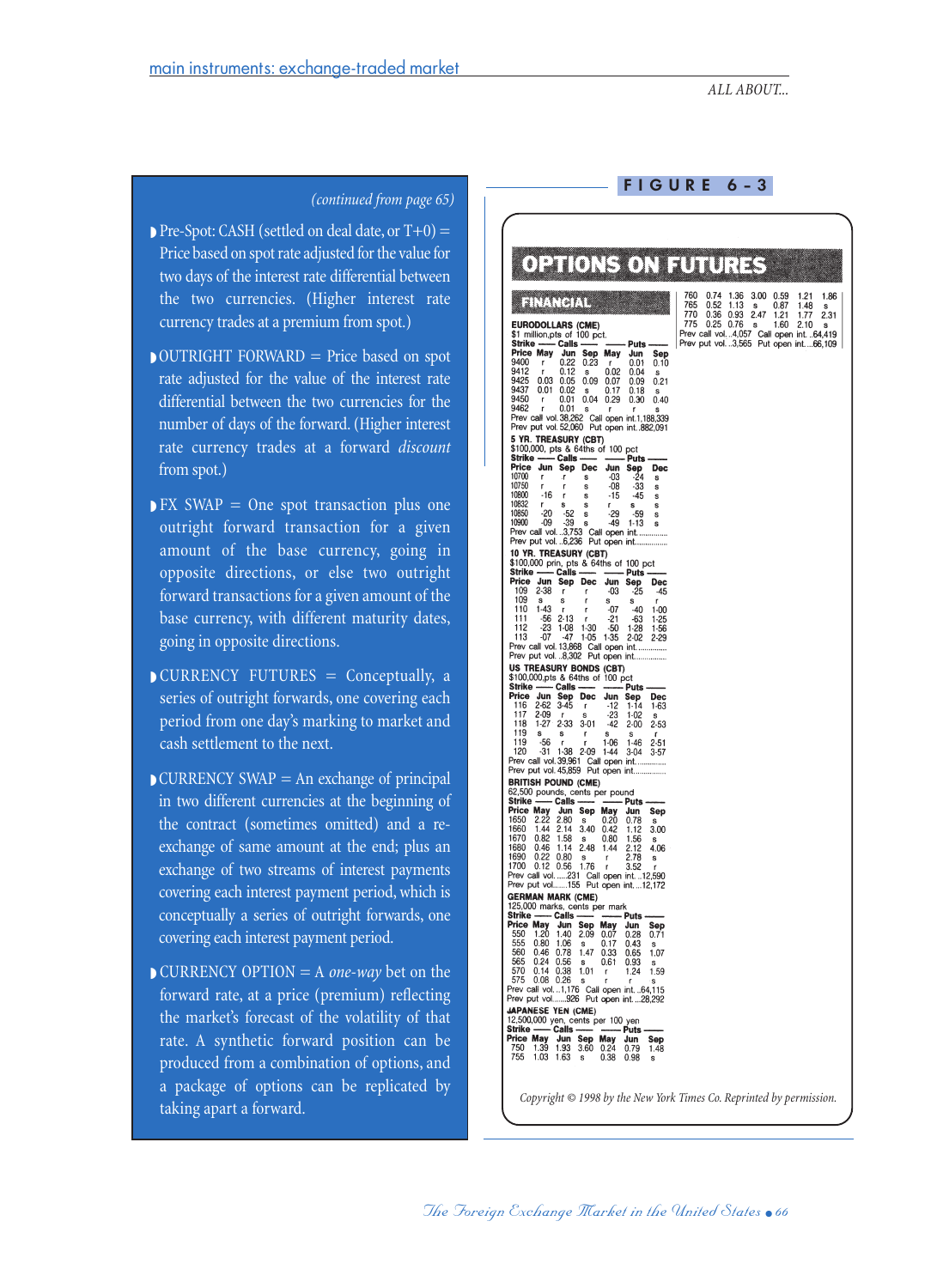# **CHAPTER 7**

In the discussion below, the focus is narrowed from the foreign exchange market as a whole to how a dealer institution operates within the market.

In the United States, each of the 93 institutions regarded as active dealers—the 82 commercial banks and 11 investment banks and other institutions surveyed by the Federal Reserve—is an important participant in the foreign exchange market. But there are major differences in the size, scope, and focus of their foreign exchange activities. Some are market makers; others are not. Some engage in a wide range of operations covering all areas of foreign exchange trading; others concentrate on particular niches or currencies. They vary in the extent and the nature of the trading they undertake for customers and for their own accounts.

The bulk of foreign exchange turnover is handled by a small number of the 93 active dealers. Ten institutions—about 11 percent of the total—account for 51 percent of foreign exchange turnover in the United States. In other countries, there is comparable concentration. In the U.K. market, the market share of the top ten institutions also was 50 percent.

The very largest dealers in the United States compete with each other, and there are major changes in rankings over time. Only six of the top ten firms in 1995 remained in the top 10 in 1998.

# 1. TRADING ROOM SETUP

In appearance, the trading rooms of many major dealer institutions are similar in many respects. All have rows of screens, computers, telephones, dedicated lines to customers and to brokers, electronic dealing and brokering systems, news services, analytic and informational sources, and other communications equipment. All have various traders specializing in individual currencies and cross-currencies, in spot, forwards, swaps, and options; their specialists in offshore deposit markets and various bond markets; and their marketing groups. There are funds managers and those responsible for proprietary transactions using the dealer's own funds. All have their affiliated "back offices" not necessarily located nearby—where separate

staffs confirm transactions consummated by the traders and execute the financial payments and receipts associated with clearance and settlement. Increasingly, there are "mid-office" personnel, checking on the validity of valuations used by the traders and other matters of risk management.

The equipment and the technology are critical and expensive. For a bank with substantial trading activity, which can mean hundreds of individual traders and work stations to equip, a full renovation can cost many, many millions of dollars. And that equipment may not last long—with technology advancing rapidly, the state of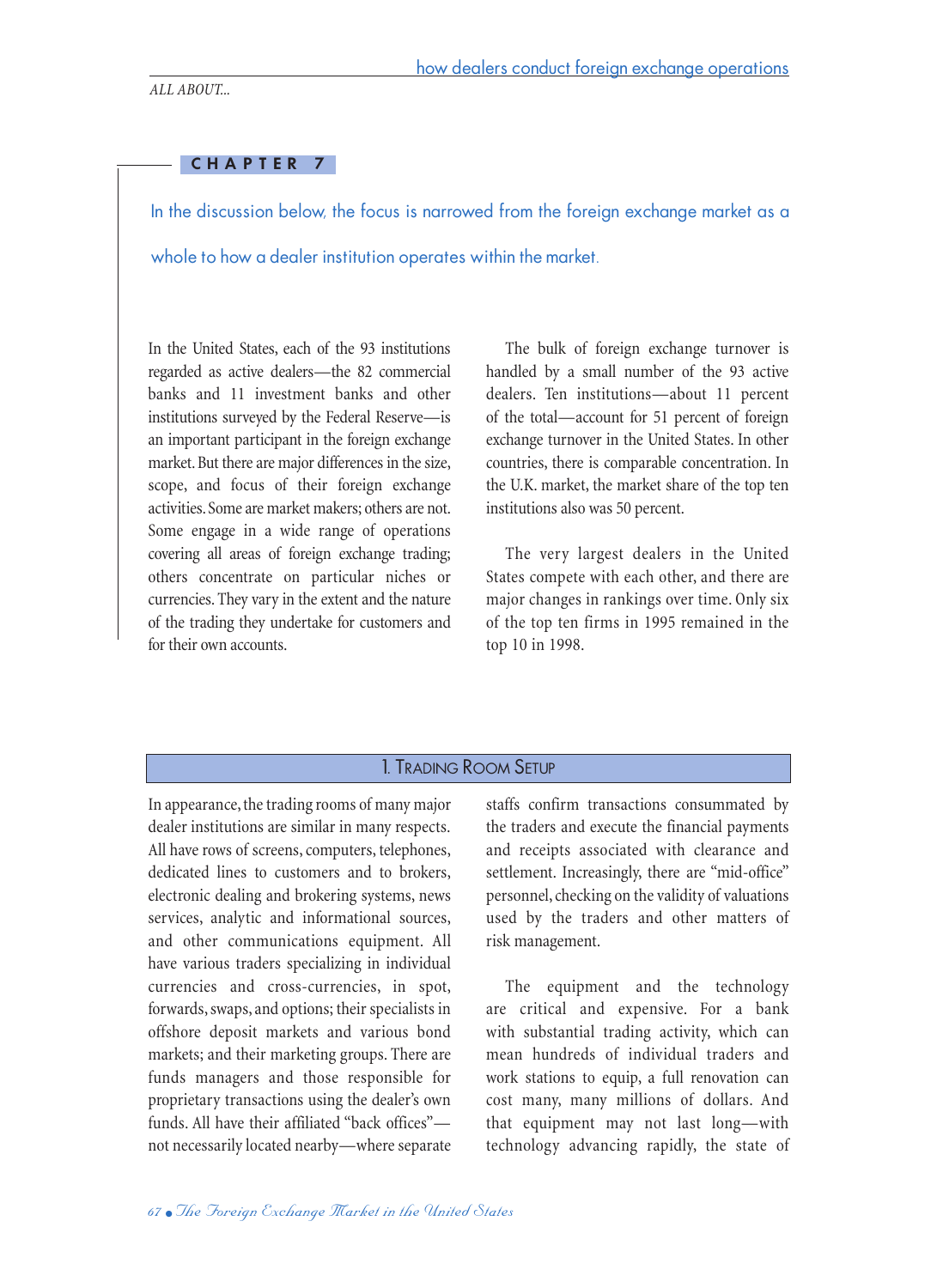the art gallops ahead, and technology becomes obsolete in a very few years. But in a business so dependent on timing, there is a willingness to pay for something new that promises information that is distributed faster or presented more effectively, as well as for better communications, improved analytical capability, and more reliable systems with better back-up. These costs can represent a significant share of trading revenue.

Each of the market-making institutions uses its facilities in its own way. All will consider it essential to have the most complete and most current information and the latest technology. But profits will depend, not just on having it, but on how that information and technology are used. Each institution will have its own business plan, strategy, approach, and objectives. Institutions will differ in scale of operations, segments of the market on which they wish to concentrate, target customers, style, and tolerance for risk.

The basic objectives and policy with respect to foreign exchange trading are set by senior management. They must decide which services the foreign exchange trading function will provide and how it will provide those services—often as part of a worldwide operation—in light of the bank's financial and human resources and its attitude toward risk. The senior management must determine, in short, the bank's fundamental business strategy—which includes, among other things, the emphasis to be placed on customer relationships and service vis-a-vis the bank's trading for its own account—and how that strategy will deal with changing market conditions and other factors.

The trading rooms are the trenches where the battle is joined, where each trader confronts the market, customers, competitors, and other players, and where each institution plays out its fundamental business strategy and sees it succeed or fail.A winning strategy and a sound battle plan are essential, and teamwork—with each trader being aware of the actions of others in the group and of developments in related markets—is of enormous importance to success.

# 2. THE DIFFERENT KINDS OF TRADING FUNCTIONS OF A DEALER INSTITUTION

A dealer bank or other institution is likely to be undertaking various kinds of foreign exchange trading—making markets, servicing customers, arranging proprietary transactions—and the emphasis on each will vary among institutions.

*Market making* is basic to foreign exchange trading in the OTC market. The willingness of market makers to quote both bids and offers for particular currencies, to take the opposite side to either buyers or sellers of the currency, facilitates trading and contributes to liquidity and price stability, and is considered important to the smooth and effective functioning of the market. An institution may choose to serve as a market maker purely because of the profits it believes it can earn on the spreads between buying and selling prices. But it may also see advantages in that the market-making function can broaden in an important way the range of banking services that the institution can offer to clients. In addition, it can give the market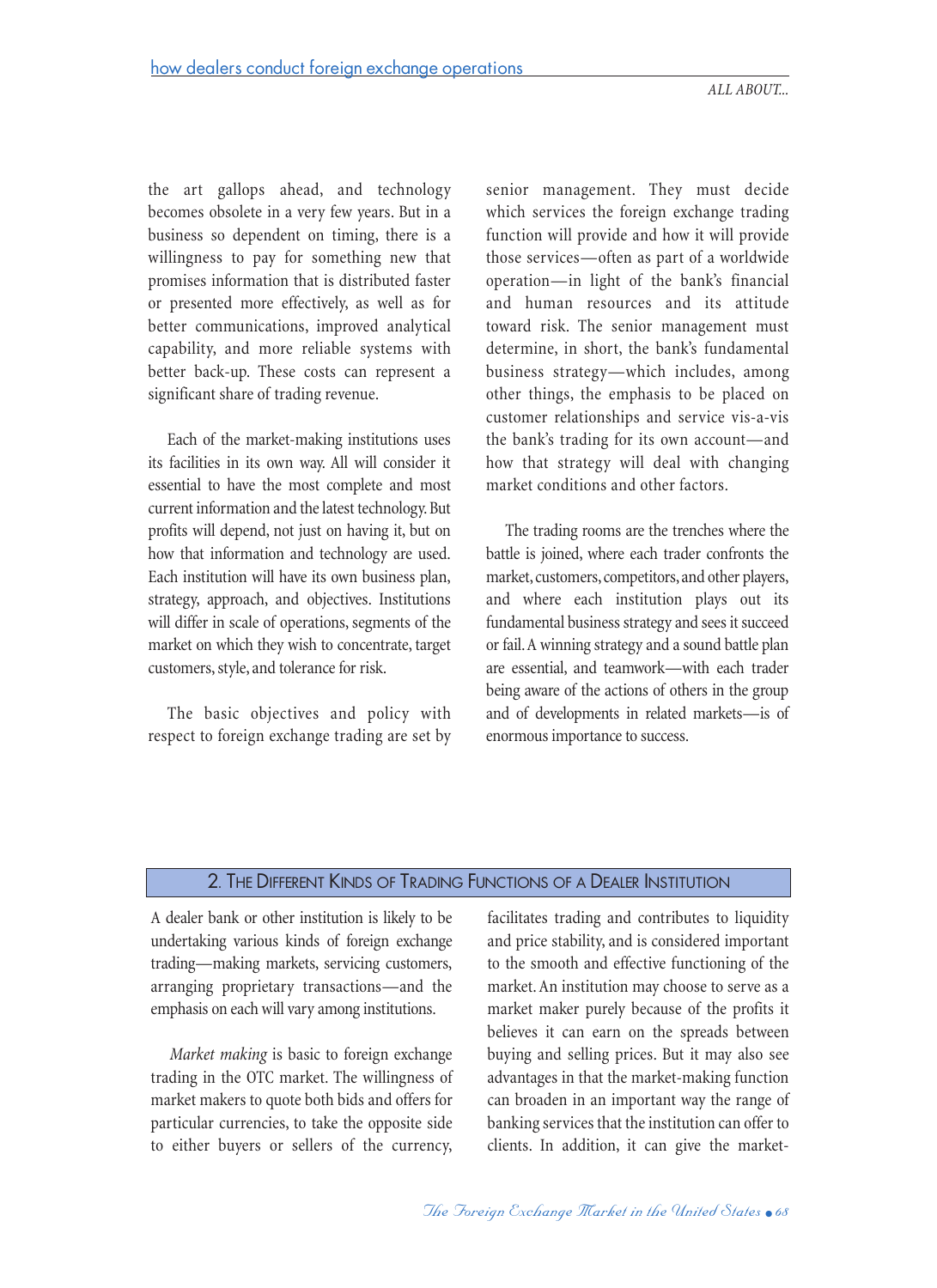making institution access to both market information and market liquidity that are valuable in its other activities.

Much of the activity in trading rooms is focused on marketing services and maintaining *customer relationships*. Customers may include treasurers of corporations and financial institutions; managers of investment funds, pension funds, and hedge funds, and high net worth individuals. A major activity of dealer institutions is managing customer business, including giving advice, suggesting strategies and ideas, and helping to carry out transactions and approaches that a particular customer may wish to undertake.

Dealers also trade foreign exchange as part of the bank's *proprietary* trading activities, where the firm's own capital is put at risk on various strategies. Whereas market making is usually reacting or responding to other people's requests for quotes, proprietary trading is proactive and involves taking an initiative.

Market making tends to be short-term and high volume, with traders focusing on earning a small spread from each transaction (or at least from most transactions)—with positiontaking limited mainly to the management of working balances and reflecting views on very short-term forces and rate movements. A proprietary trader, on the other hand, is looking for a larger profit margin—in percentage points rather than basis points based on a directional view about a currency, volatility, an interest rate that is about to change, a trend, or a major policy move—in fact, any strategic view about an opportunity, a vulnerability, or a mispricing in a market rate. Some dealers institutions—banks and otherwise—put sizeable amounts of their own capital at risk for extended periods in proprietary trading, and devote considerable resources to acquiring the risk analysis systems and other equipment and personnel to assist in developing and implementing such strategies. Others are much more limited in their proprietary trading.

# 3. TRADING AMONG MAJOR DEALERS—DEALING DIRECTLY AND THROUGH BROKERS

Dealer institutions trade with each other in two basic ways—*direct dealing* and through the *brokers market*. The mechanics of the two approaches are quite different, and both have been changed by technological advances in recent years.

#### ◗ **Mechanics of Direct Dealing**

Each of the major market makers shows a running list of its main bid and offer rates that is, the prices at which it will buy and sell the major currencies, spot and forward—and those rates are displayed to all market participants on their computer screens. The dealer shows his prices for the base currency expressed in amounts of the terms currency. Both dollar rates and cross-rates are shown. Although the screens are updated regularly throughout the day, the rates are only *indicative*—to get a *firm* price, a trader or customer must contact the bank directly. In very active markets, quotes displayed on the screen can fail to keep up with actual market quotes. Also, the rates on the screen are typically those available to the largest customers and major players in the interbank market for the substantial amounts that the interbank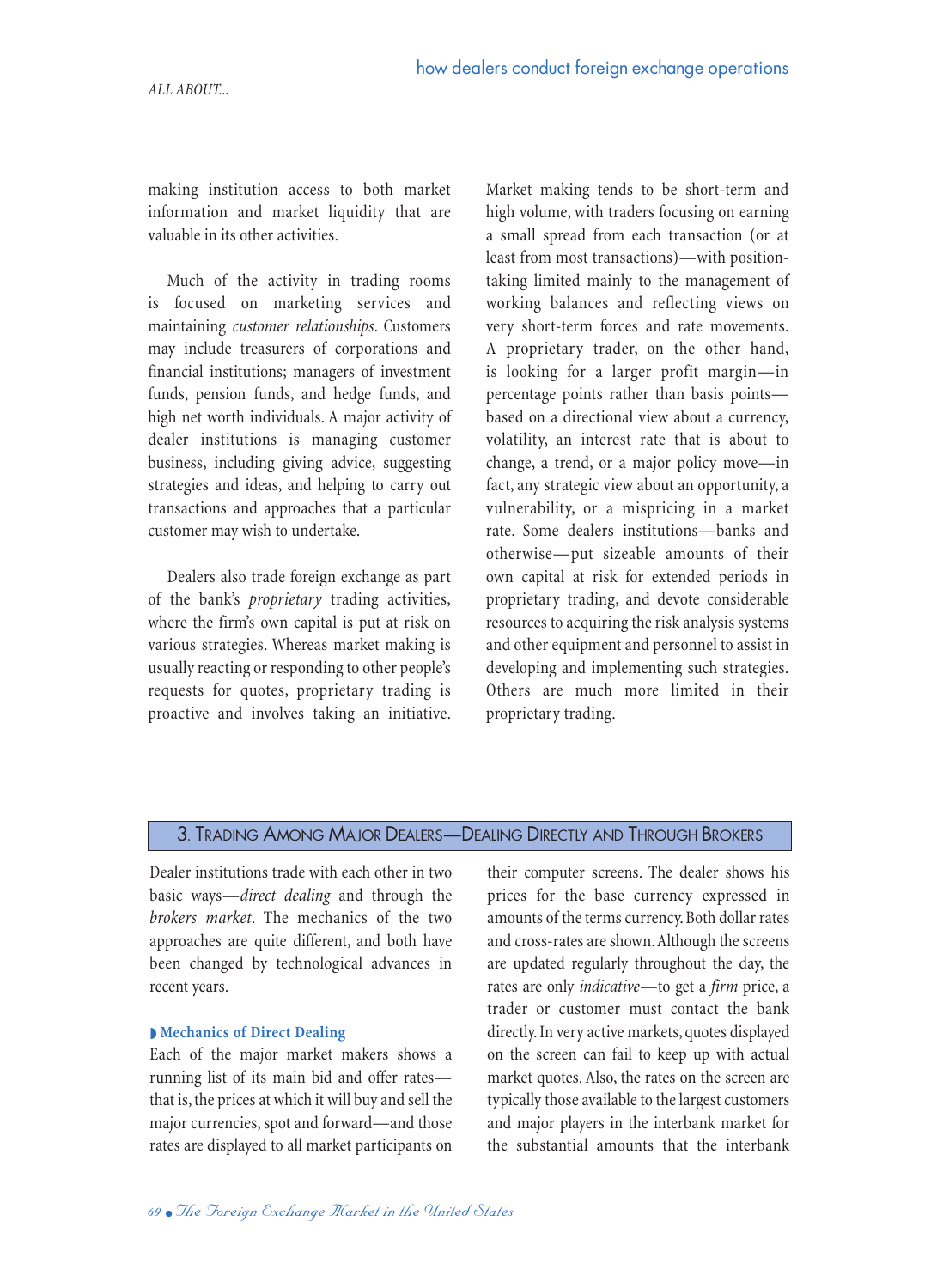market normally trades, while other customers may be given less advantageous rates.

A trader can contact a market maker to ask for a two-way quote for a particular currency. Until the mid-1980s, the contact was almost always by telephone—over dedicated lines connecting the major institutions with each other—or by telex. But *electronic dealing systems* are now commonly used—computers through which traders can communicate with each other, on a bilateral, or one-to-one basis, on screens, and make and record any deals that may be agreed upon. These electronic dealing systems now account for a very large portion of the direct dealing among dealers.

As an example of direct dealing, if trader Mike were asking market maker Hans to give quotes for buying and selling \$10 million for Swiss francs, Mike could contact Hans by electronic dealing system or by telephone and ask rates on "spot dollar-swissie on ten dollars."

Hans might respond that "dollar-swissie is 1.4585-90;"or maybe "85-90 on 5,"but more likely, just "85-90," if it can be assumed that the "big figure" (that is, 1.45) is understood and taken for granted. In any case, it means that Hans is willing to *buy* \$10 million at the rate of CHF 1.4585 per dollar, and *sell* \$10 million at the rate of CHF 1.4590 per dollar. Hans will provide his quotes within a few seconds and Mike will respond within a few seconds. In a fast-moving market, unless he responds promptly—in a matter of seconds—the market maker cannot be held to the quote he has presented. Also, the market maker can change or withdraw his quote at any time, provided he says "change" or "off" *before* his quote has been accepted by the counterparty.

It can all happen very quickly. Several conversations can be handled simultaneously on

the dealing systems, and it is possible to complete a number of deals within a few minutes. When he hears the quotes, Mike will either buy, sell, or pass—there is no negotiation of the rate between the two traders. If Mike wants to buy \$10 million at the rate of CHF 1.4590 per dollar (i.e., accept Hans' offer price), Mike will say "Mine" or "I buy" or some similar phrase. Hans will respond by saying something like "Done—I sell you ten dollars at 1.4590." Mike might finish up with "Agreed—so long."

Each trader then completes a "ticket" with the name and amount of the base currency, whether bought or sold, the name and city of the counterparty, the term currency name and amount, and other relevant information. The two tickets, formerly written on paper but now usually produced electronically, are promptly transmitted to the two "back offices" for confirmation and payment. For the two traders, it is one more deal completed, one of 200-300 each might complete that day. But each completed deal will affect the dealer's own limits, his bank's currency exposure, and perhaps his approach and quotes on the next deal.

The spread between the bid and offer price in this example is 5 basis points in CHF per dollar, or about three one-hundredths of one percent of the dollar value. The size of the spread will, other things being equal, tend to be comparable among currencies on a *percentage* basis, but larger in *absolute* numbers the lower the value of the currency unit—i.e., the spread in the dollar-lira rate will tend to be wider in *absolute number* (of lire) than the spread in dollar-swissie, since the dollar sells for a larger absolute number of lire than of Swiss francs.The width of the spread can also be affected by a large number of other factors—the amount of liquidity in the market, the size of the transaction, the number of players, the time of day, the volatility of market conditions, the trader's own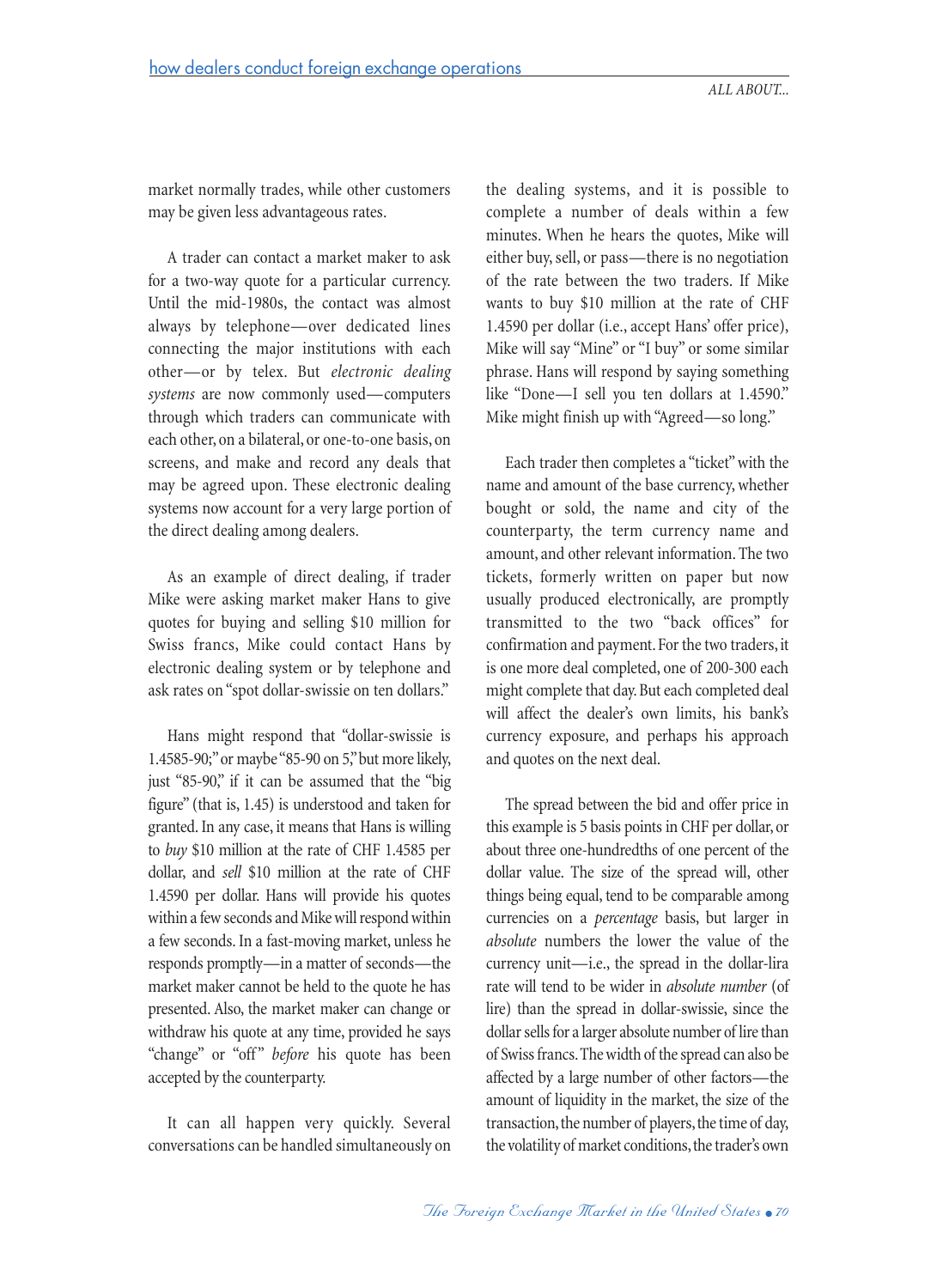position in that currency, and so forth. In the United States, spreads tend to be narrowest in the New York morning-Europe afternoon period, when the biggest markets are open and activity is heaviest, and widest in the late New York afternoon, when European and most large Asian markets are closed.

# ◗ **Mechanics of Trading Through Brokers: Voice Brokers and Electronic Brokering Systems**

The traditional role of a broker is to act as a gobetween in foreign exchange deals, both within countries and across borders. Until the 1990s, all brokering in the OTC foreign exchange market was handled by what are now called live or *voice brokers*.

Communications with voice brokers are almost entirely via dedicated telephone lines between brokers and client banks. The broker's activity in a particular currency is usually broadcast over open speakers in the client banks, so that everyone can hear the rates being quoted and the prices being agreed to, although not specific amounts or the names of the parties involved.

A live broker will maintain close contact with many banks, and keep well informed about the prices individual institutions will quote, as well as the depth of the market, the latest rates where business was done, and other matters. When a customer calls, the broker will give the best price available (highest bid if the customer wants to sell and lowest offer if he wants to buy) among the quotes on both sides that he or she has been given by a broad selection of other client banks.

In direct dealing, when a trader calls a market maker, the market maker quotes a twoway price and the trader accepts the bid or accepts the offer or passes. In the voice brokers market, the dealers have additional alternatives. Thus, with a broker, a market maker can make a quote for only one side of the market rather than for both sides.Also, a trader who is asking to see a quote may have the choice, not only to hit the bid or to take (or lift) the offer, but also to join either the bid or the offer in the brokers market, or to improve either the bid or the offer then being quoted in the brokers market.

At the time a trade is made through a broker, the trader does not know the name of the counterparty. Subsequently, credit limits are checked, and it may turn out that one dealer bank must refuse a counterparty name because of credit limitations. In that event, the broker will seek to arrange a name-switch—i.e., look for a mutually acceptable bank to act as intermediary between the two original counterparties. The broker should not act as principal.

Beginning in 1992,*electronic brokerage systems* (or *automated order-matching systems*) have been introduced into the OTC spot market and have gained a large share of some parts of that market. In these systems, trading is carried out through a network of linked computer terminals among the participating users. To use the system, a trader will key an order into his terminal, indicating the amount of a currency, the price, and an instruction to buy or sell. If the order can be filled from other orders outstanding, and it is the best price available in the system from counterparties acceptable to that trader's institution, the deal will be made. A large order may be matched with several small orders.

If a new order cannot be matched with outstanding orders, the new order will be entered into the system, and participants in the system from other banks will have access to it. Another player may accept the order by pressing a "buy" or "sell" button and a transmit button. There are other buttons to press for withdrawing orders and other actions.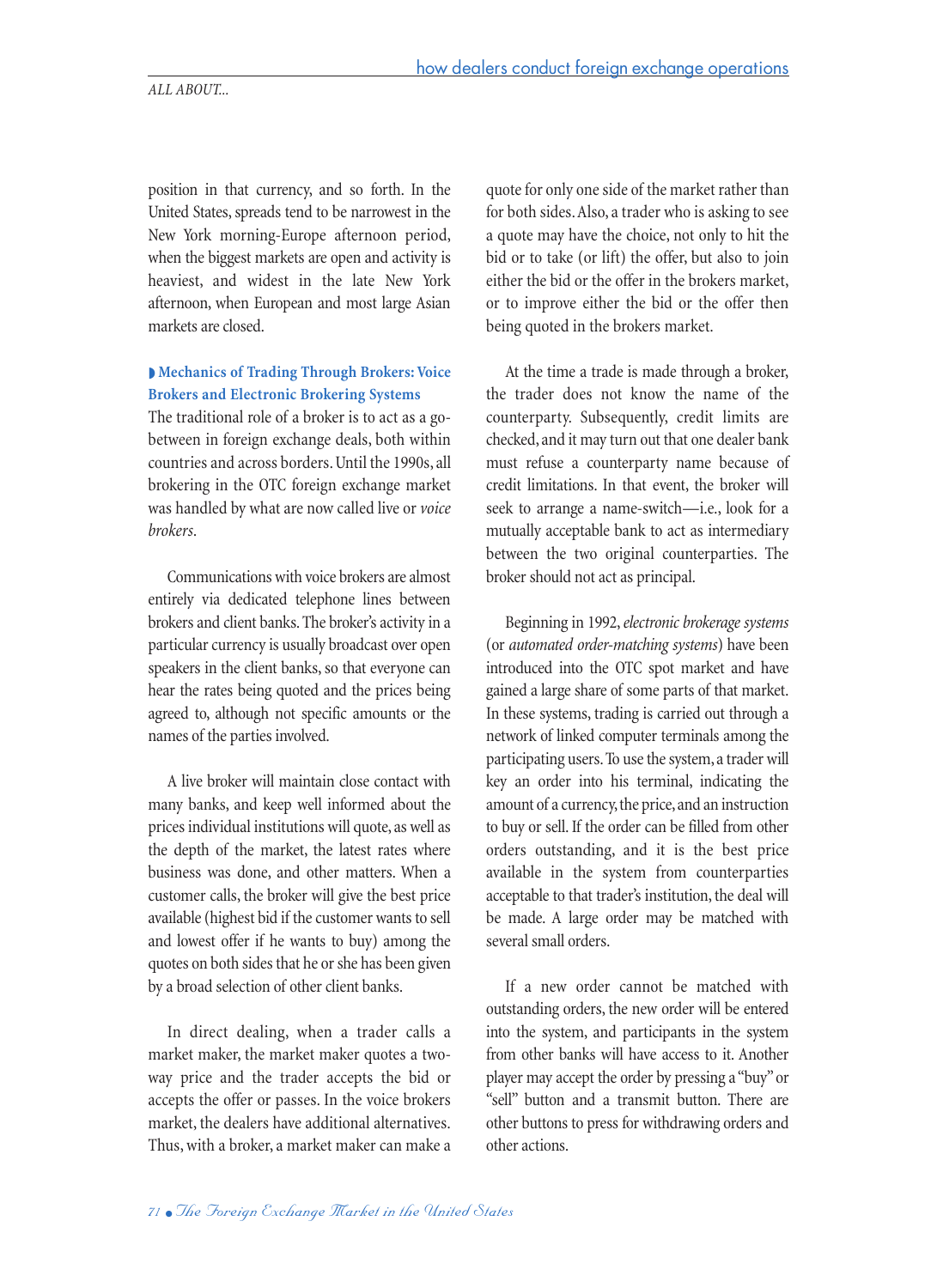Electronic brokering systems now handle a substantial share of trading activity. These systems are especially widely used for *small transactions* (less than \$10 million) in the *spot market* for the most *widely traded currency pairs*—but they are used increasingly for larger transactions and in markets other than spot. The introduction of these systems has resulted in greater price transparency and increased efficiency for an important segment of the market. Quotes on these smaller transactions are fed continuously through the electronic brokering systems and are available to all participating institutions, large and small, which tends to keep broadcast spreads of major market makers very tight. At the same time electronic brokering can reduce incentives for dealers to provide two-way liquidity for other market participants. With traders using quotes from electronic brokers as the basis for prices to customers and other dealers, there may be less propensity to act as market maker. Large market makers report that they have reduced levels of first-line liquidity. If they need to execute a trade in a single sizeable amount, there may be fewer reciprocal counterparties to call on. Thus, market liquidity may be affected in various ways by electronic broking.

Proponents of electronic broking also claim there are benefits from the certainty and clarity of trade execution. For one thing there are clear *audit trails*, providing back offices with information enabling them to act quickly to reconcile trades or settle differences. Secondly, the electronic systems will match orders only between counterparties that have available *credit lines* with each other. This avoids the problem sometimes faced by voice brokers when a dealer cannot accept a counterparty he has been matched with, in which case the voice broker will need to arrange a "credit switch," and wash the credit risk by finding an

acceptable institution to act as intermediary. Further, there is greater certainty about the posted price and greater certainty that it can be traded on. Disputes can arise between voice brokers and traders when, for example, several dealers call in simultaneously to hit a given quote. These uncertainties are removed in an electronic process. But electronic broking does not eliminate all conflicts between banks. For example, since dealers typically type into the machine the last two decimal points (pips) of a currency quote, unless they pay close attention to the *full* display of the quote, they may be caught unaware when the "big figure" of a currency price has changed.

With the growth of electronic broking, voice brokers and other intermediaries have responded to the competitive pressures. Voice brokers have emphasized newer products and improved technology. London brokers have introduced a new automated confirmation system, designed to bring quick confirmations and sound audit trails. Others have emphasized newer products and improved technology. There have also been moves to focus on newer markets and market segments.

The two basic channels, direct dealing and brokers—either voice brokers or electronic broking systems—are complementary techniques, and dealers use them in tandem. A trader will use the method that seems better in the circumstances, and will take advantage of any opportunities that an approach may present at any particular time. The decision on whether to pay a fee and engage a broker will depend on a variety of factors related to the size of the order, the currency being traded, the condition of the market, the time available for the trade, whether the trader wishes to be seen in the market (through direct dealing) or wants to operate more discreetly (through brokers), and other considerations.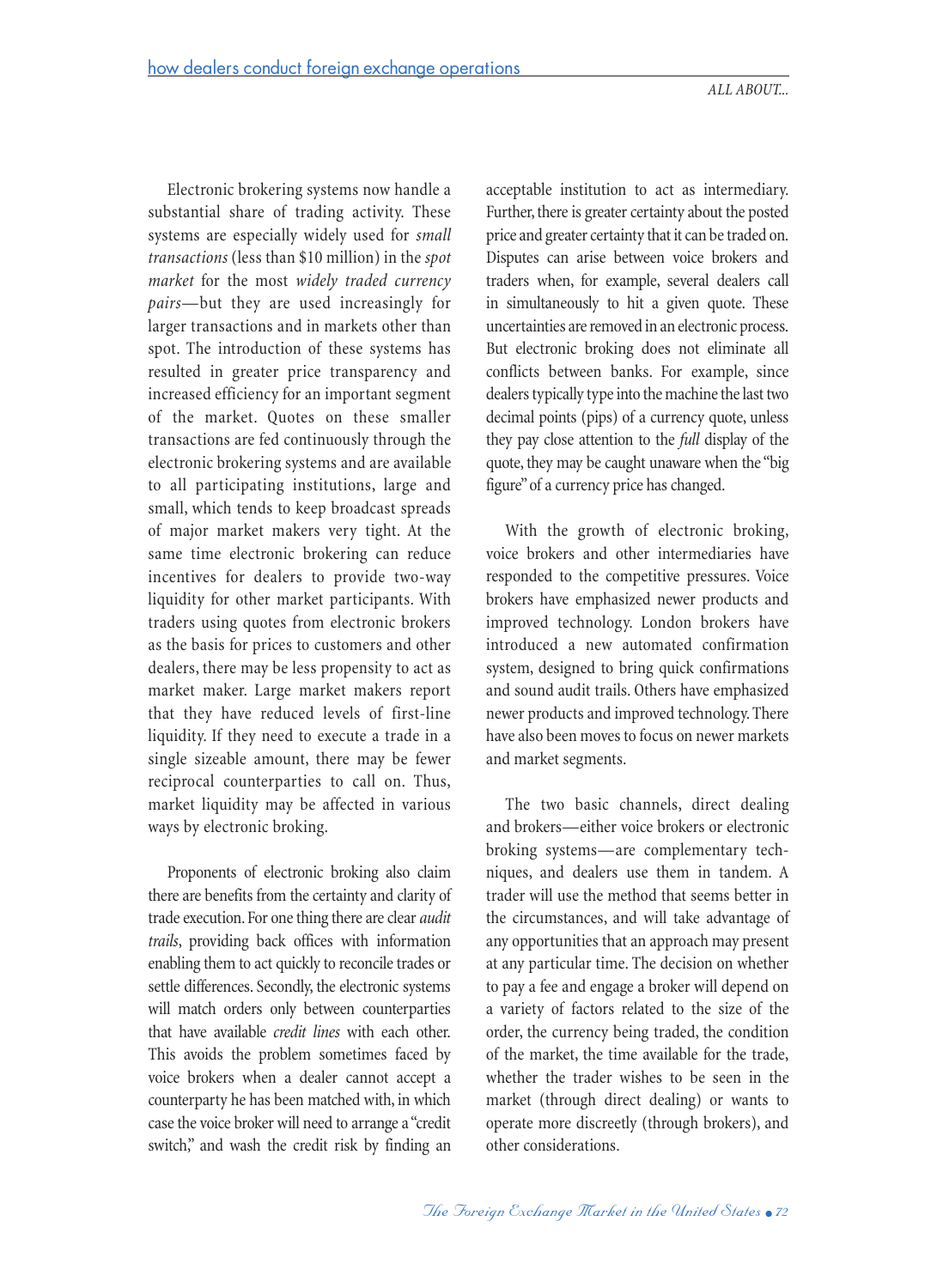The 1998 Federal Reserve turnover survey indicated that brokers handled 41 percent of spot transactions, and a substantially smaller percentage of outright forwards and FX swaps. Altogether, 24 percent of total U.S. foreign

exchange activity in the three traditional markets was handled by brokers. In the brokers market, 57 percent of turnover is now conducted through automated order-matching systems, or electronic brokering, compared with 18 percent in 1995.

# 4. OPERATIONS OF A FOREIGN EXCHANGE DEPARTMENT

Typically the foreign exchange department of a bank will meet each morning, before trading starts, review overnight developments, receive reports from branches and affiliated outlets in markets that opened earlier, check outstanding orders from customers, discuss their views toward the market and the various currencies, and plan their approaches for the day.As market events unfold, they may have to adapt their view and modify their approach, and the decisions on whether, when, and how to do so can make the difference between success and failure.

Each institution has its own decision-making structure based on its own needs and resources.A chief dealer supervises the activities of individual traders and has primary responsibility for hiring and training new personnel. The chief dealer typically reports to a senior officer responsible for the bank's international asset and liability area, which includes, not only foreign exchange trading, but also Eurodollar and other offshore deposit markets, as well as derivatives activities intimately tied to foreign exchange trading. Reporting to the chief dealer are a number of traders specializing in one or more currencies. The most actively traded currencies are handled by the more senior traders, often assisted by a junior person who may also handle a less actively traded currency. But the actions of any trader, regardless of rank, commit the bank's funds.All need to be on their toes. Even a day trader whose objective may be simply to buy at his bid price and sell at his offer is in a better

position to succeed if he is well informed, and can read the market well, see where rates may be headed, and understand the forces at play. He must have a clear understanding of his currency position, his day's net profit or loss, and whether and by how much to shade his quotes in one direction or the other.

Many senior traders have broad responsibility for the currencies they trade—quoting prices to customers and other dealers, dealing directly and with the brokers market, balancing daily payments and receipts by arranging swaps and other transactions, and informing and advising customers. They may have certain authority to take a view on short-term exchange rate and interest rate movements, resulting in a short or long position within authorized limits. The chief dealer is ultimately responsible for the profit or loss of the operation, and for ensuring that management limits to control risk are fully observed.

Most large market-making institutions have "customer dealers"or "marketers"in direct contact with corporations and other clients, advising customers on strategy and carrying out their instructions. This allows individual traders in spot, forwards, and other instruments to concentrate on making prices and managing positions. If the client deals, the marketer must make sure that all of the various traders involved in the transactions are informed of the particulars.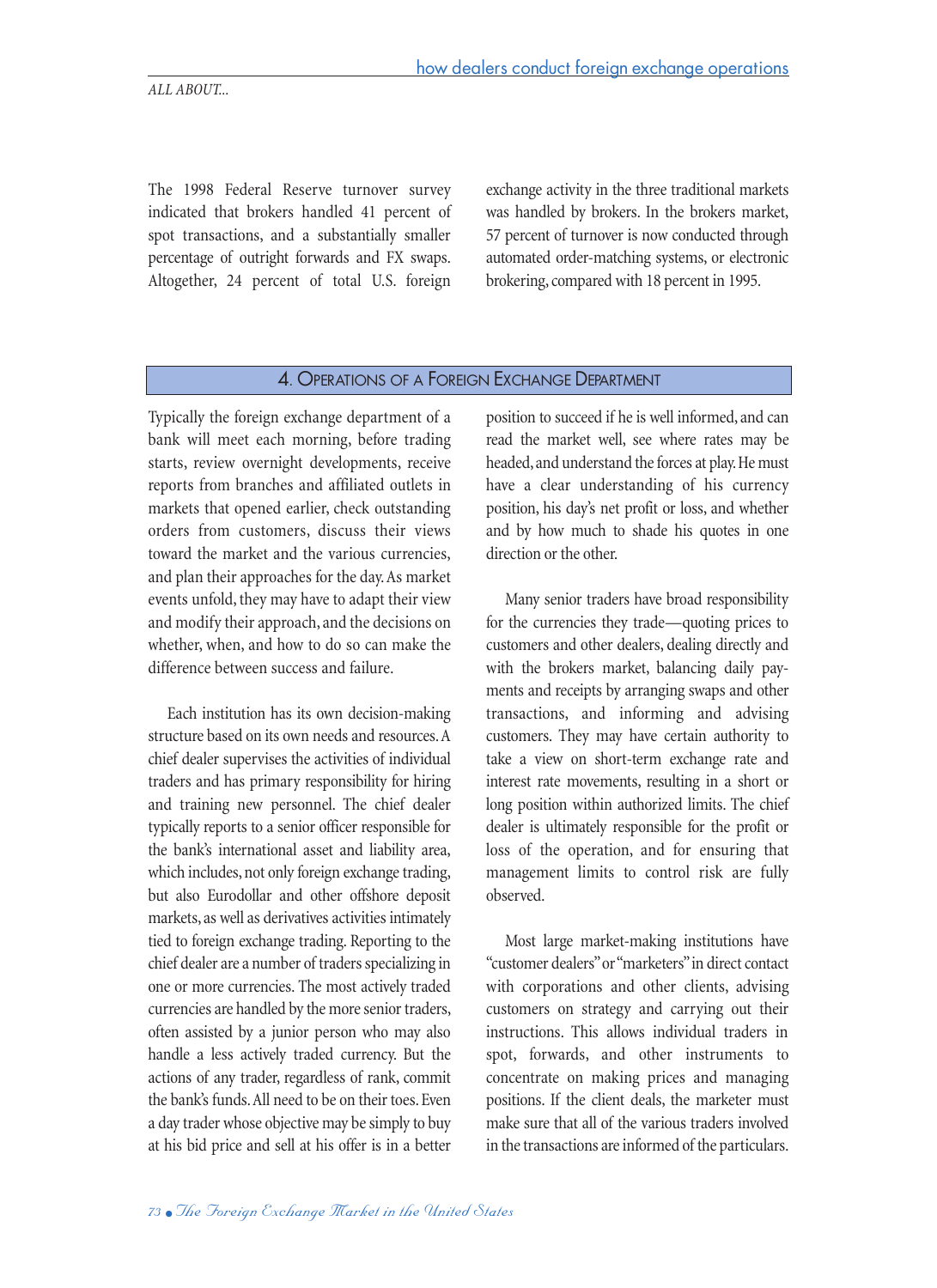When a customer asks a market-making institution for the rates at which it is willing to buy and sell a particular currency, the response will be based on a number of factors. In deciding what bid and offer prices to quote, the trader takes into account the current quotations in the market, the rates at which the brokers are transacting business, the latest trends and expectations, whether the bank is long or short the currency in question, and views about where rates are headed. The trader is expected to be knowledgeable about both "fundamental" analysis (broad macroeconomic and financial trends underlying the supply and demand conditions for currencies that are being traded) and "technical" analysis (charts showing price patterns and volume trends). The trader also should be aware of the latest economic news, political developments, predictions of experts, and the technical position of the various currencies in the market. In bid and offer price quotes, the trader also may be influenced by the size of the trade—on the one hand, a small trade may call for a less favorable rate to cover fixed costs; on the other hand, a large trade may be much more difficult to offset.

When making quotes on outright forwards and FX swaps, in addition to understanding all the factors that may be influencing the spot rate, the trader must know the interbank swap rates for the currency in question—since the swap rate will reflect the interest rate differential between the two currencies being traded, and is the critical factor in determining the amount of premium or discount at which the forward exchange rate will trade. The trader, in addition, must be aware of the maturity structure of the contracts already outstanding in his bank's foreign exchange book, and whether the proposed new transaction would add to or reduce the mismatches. Of course, in offering a quote for an option, a trader must consider other

complex factors. The trader will have loaded into his computer various formulas for estimating the future volatility of the currency involved, along with spot and forward exchange rates and interest rates, so that he can very quickly calculate and quote the price of the premium when given the particulars of the transaction.

On top of all this, in setting quotes, a trader will take into account the relationship between the customer or counterparty and his institution. If it is a valued customer, the trader will want to consider the longer-term relationship with that customer and its importance to the longer-term profitability of the bank. Similarly, when dealing with another market maker institution, the trader will bear in mind the necessity of being competitive and also the benefit of relationships based on reciprocity.

When asked for a quote, the trader must respond immediately, making an instantaneous assessment of these thousand and one factors. Quotes have to be fine enough to attract customers and to win an appropriate share of the business—but also not too fine, since the trader wants to avoid excessive or inappropriate risk and to make profits. A trader wants to be an active participant in the market—it's helpful in keeping abreast of what's going on, and he wants others to think of him as a potential counterparty—but he doesn't want to "overtrade" or feel he must be in on every trade.

As the traders in a foreign exchange department buy and sell various currencies throughout the day in spot, forward, and FX swap transactions, the trading book or foreign exchange position of the institution changes, and long and short positions in individual currencies arise. Since every transaction involves an exchange of one currency for another, it results in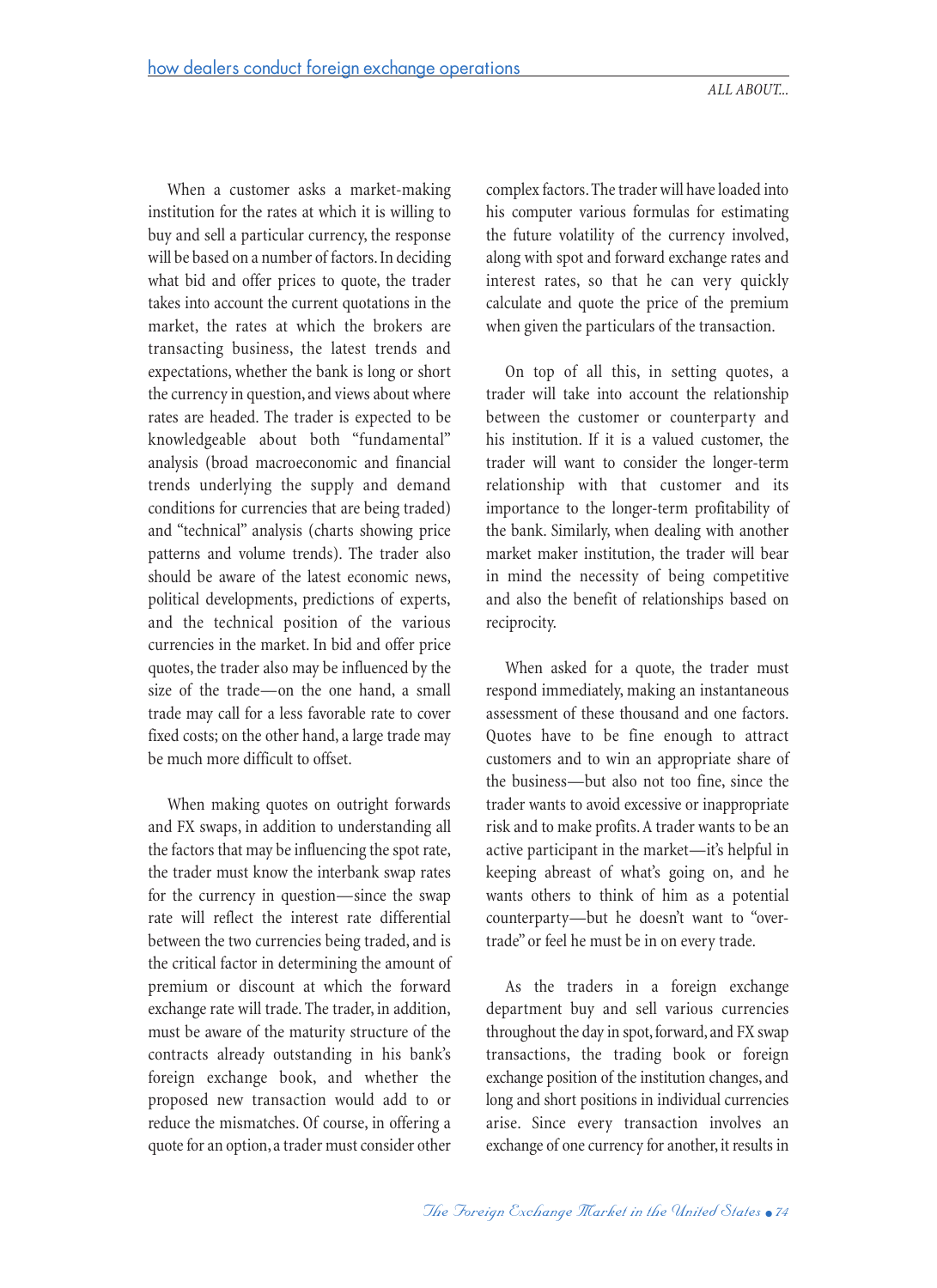two changes in the bank's book, creating a "long" (credit) position in one currency and a "short" (debit) position in another. The foreign exchange department must continuously keep track of the long and short positions in various currencies as well as how any positions are to be financed. The bank must know these positions precisely at all times, and it must be prepared to make the necessary payments on the settlement date.

Trading in the nontraditional instruments most importantly, foreign exchange options requires its own arrangements and dedicated personnel. Large options-trading institutions have specialized groups for handling different parts of the business: some personnel contact the customers, quote prices, and make deals; others concentrate on putting together the many pieces of particularly intricate transactions; and still

others work on the complex issues of pricing, and of managing the institution's own book of outstanding options, written and held. A major options-trading institution needs, for its own protection, to keep itself aware, on a real time basis, of the status of its entire options portfolio, and of the risk to that portfolio of potential changes in exchange rates, interest rates, volatility of currencies, passage of time, and other risk factors. On the basis of such assessments, banks adapt options prices and trading strategy. They also follow the practice of "dynamically hedging" their portfolios—that is, continuously considering on the basis of formulas, judgment, and other factors, possible changes in their portfolios, and increases or reductions in the amounts they hold of the underlying instruments for hedging purposes, as conditions shift and expected gains or losses on their portfolios increase or diminish.

# 5. BACK OFFICE PAYMENTS AND SETTLEMENTS

Every time a deal to buy or sell foreign exchange is agreed upon by two traders in their trading rooms, a procedure is set in motion by which the "back offices"of the two institutions confirm the transaction and make the necessary funds transfers. The back office is usually separated physically from the trading room for reasons of internal control—but it can be next door or thousands of miles away.

For each transaction, the back office receives for processing the critical information with respect to the contract transmitted by the traders, the brokers, and the electronic systems. The back offices confirm with each other the deals agreed upon and the stated terms—a procedure that can be done by telephone, fax, or telex, but that is increasingly handled electronically by systems designed for this purpose. If there is a disagreement between the two banks on a relevant factor, there will be discussions to try to reach an understanding. Banks and other institutions regularly tape record all telephone conversations of traders. Also, electronic dealing systems and electronic broking systems automatically record their communications. These practices have greatly reduced the number of disputes over what has been agreed to by the two traders. In many cases, banks participate in various bilateral and multilateral netting arrangements with each other, instead of settling on the basis of each individual transaction. As discussed in Chapter 8, netting, by reducing the amounts of gross payments, can be both a cheaper and safer way of settling.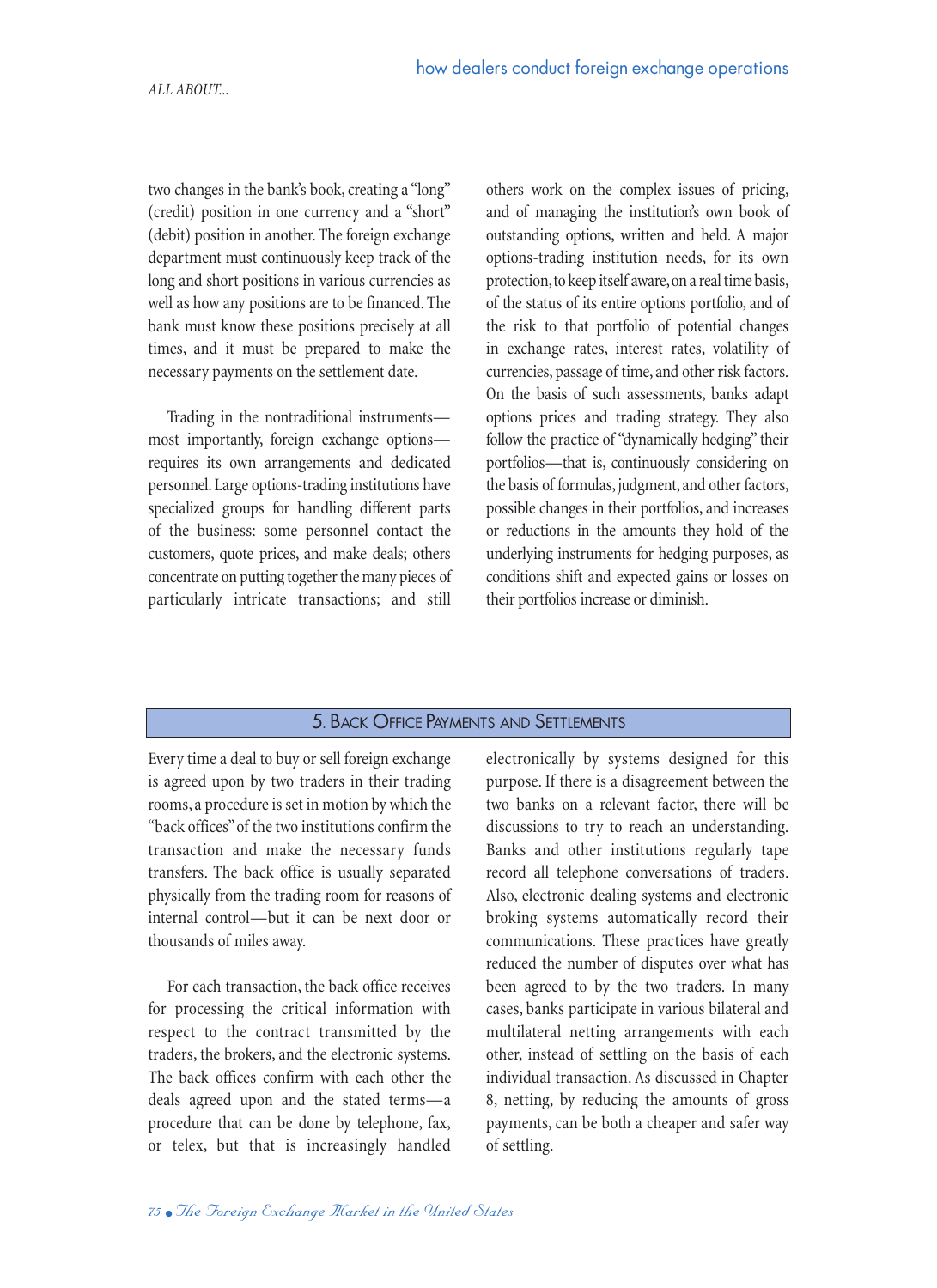Payments instructions are promptly exchanged—in good time before settlement indicating, for example, on a dollar-yen deal, the bank and account where the dollars are to be paid and the bank and account where the yen are to be paid. On the value date, the two banks or correspondent banks debit-credit the clearing accounts in response to the instructions received. Since 1977, an automated system known as SWIFT (Society for the Worldwide Interbank Financial Telecommunications) has been used by thousands of banks for transferring payment instructions written in a standardized format among banks with a significant foreign exchange business.

When the settlement date arrives, the yen balance is paid (for an individual transaction or as part of a larger netted transaction) into the designated account at a bank in Japan, and a

settlement occurs there. On the U.S. side, the dollars are paid into the designated account at a bank in the United States, and the dollar settlement—or shift of dollars from one bank account to another—is made usually through CHIPS (Clearing House Interbank Payments System), the electronic payments system linking participating depository institutions in New York City.

After the settlements have been executed, the back offices confirm that payment has indeed been made. The process is completed. The individual, or institution, who wanted to sell dollars for yen has seen his dollar bank account decline and his bank account in yen increase; the other individual, or institution, who wanted to buy dollars for yen has seen his yen bank deposit decline and his dollar bank account increase.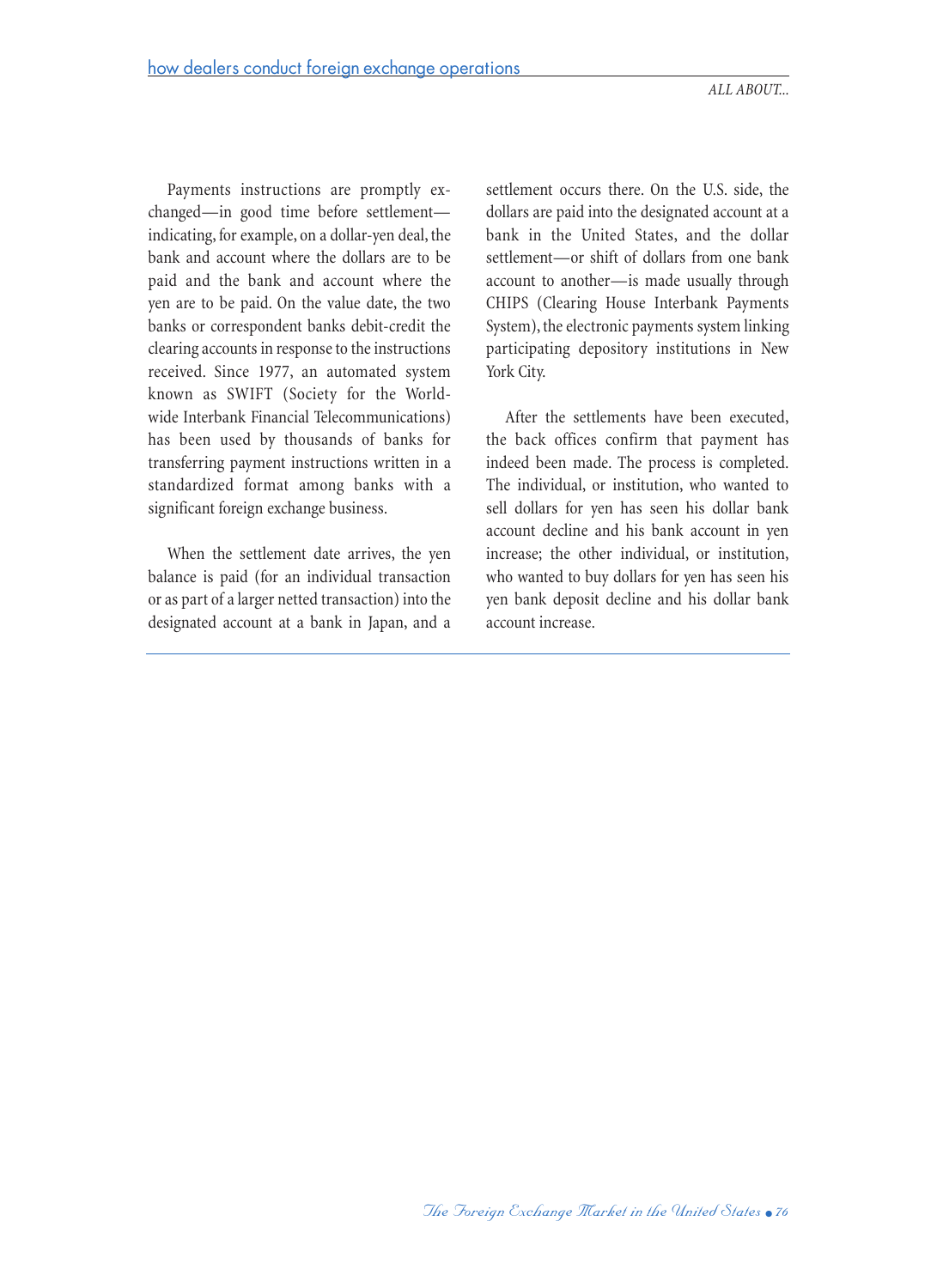# **CHAPTER 8**

The foreign exchange business is by its nature risky, because it deals primarily in risk measuring it, pricing it, accepting it when appropriate, and managing it. The success of a bank or other institution trading in the foreign exchange market depends critically on how well it assesses, prices, and manages risk, and on its ability to limit losses from particular transactions and to keep its overall exposure controlled.

Broadly speaking, the risks in trading foreign exchange are the same as those in marketing other financial products. These risks can be categorized and subdivided in any number of ways, depending on the particular focus desired and the degree of detail sought. Here, the focus is on two of the basic

categories of risk—market risk and credit risk (including *settlement* risk and *sovereign* risk)—as they apply to foreign exchange trading.Note is also taken of some other important risks in foreign exchange trading—*liquidity* risk, *legal* risk, and *operational* risk.

## 1. MARKET RISK

*Market risk*, in simplest terms, is price risk, or "exposure to (adverse) price change." For a dealer in foreign exchange, two major elements of market risk are*exchange rate risk* and *interest rate risk*—that is, risks of adverse change in a currency rate or in an interest rate.

*Exchange rate risk* is inherent in foreign exchange trading. A trader in the normal course of business—as he buys or sells foreign currency to a customer or to another bank—is creating an "open" or "uncovered" position (long or short) for his bank in that currency, unless he is covering or transferring out of some previous position. Every time a dealer takes a new foreign exchange position—in spot, outright forwards, currency futures, or currency options—that position is immediately exposed to the risk that the exchange rate may move against it, and the dealer remains exposed until the transaction is

hedged or covered by an offsetting transaction. The risk is continuous—and a gap of a few moments or less can be long enough to see what was thought to be a profitable transaction changed to a costly loss.

*Interest rate risk* arises when there is any mismatching or gap in the maturity structure. Thus, an uncovered outright forward position can change in value, not only because of a change in the spot rate (foreign exchange risk), but also because of a change in interest rates (interest rate risk), since a forward rate reflects the interest rate differential between the two currencies. In an FX swap, there is no shift in foreign exchange exposure, and the market risk is interest rate risk. In addition to FX swaps and currency swaps, outright forwards, currency futures, and currency options are all subject to interest rate risk.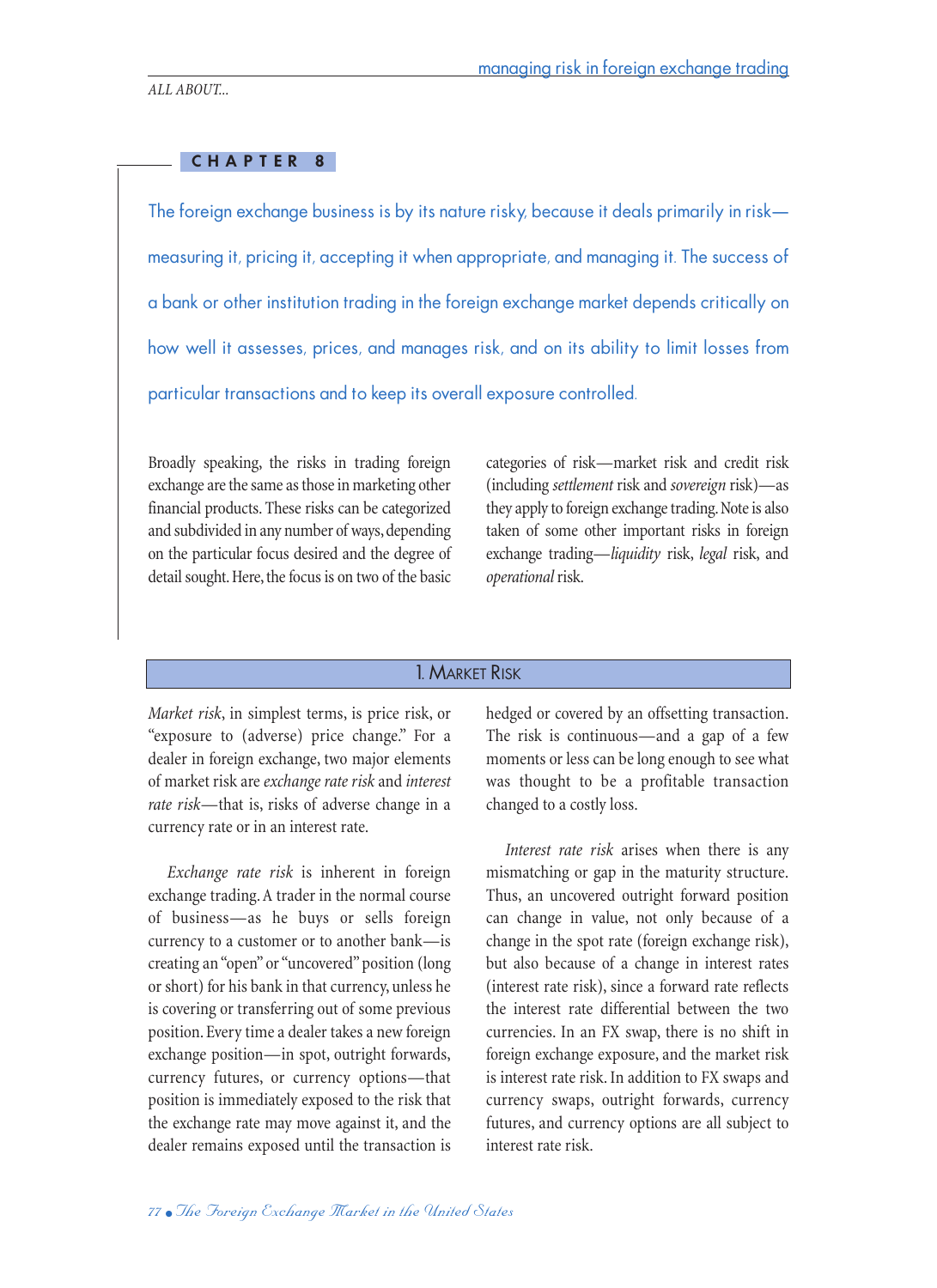There are *two forms* of market risk—an adverse change in *absolute* prices, and an adverse change in *relative* prices. With respect to relative price changes,"basis risk"is the possibility of loss from using, for example, a U.S. dollar position to offset Argentine currency exposure (in the expectation that the Argentine currency will move in step with the U.S. dollars), and then seeing the Argentine currency fail to maintain the relationship with the U.S. dollar that had been expected. It can also occur if a short-term interest rate that was used to offset a longer-term interest rate exposure fails to maintain the expected relationship because of a shift in the yield curve. To limit basis risk, traders try to stay well informed of statistical correlations and covariances among currencies, as well as likely yield curve trends.

## ◗ **Measuring and Managing Market Risk**

Various mechanisms are used to control market risk, and each institution will have its own system. At the most basic trading room level, banks have long maintained clearly established *volume* or *position limits* on the maximum open position that each trader or group can carry overnight, with separate—probably less restrictive—intraday or "daylight" limits on the maximum open position that can be taken during the course of a trading session. These limits are carefully and closely monitored, and authority to exceed them, even temporarily, requires approval of a senior officer.

But volume limits alone are not enough. A \$10 million open position in a very volatile currency represents a much bigger risk to profits than \$10 million exposure in a relatively stable currency. Banks and other firms dealing in foreign exchange put limits, not only on the overall volume of their foreign exchange position, but also on their *estimated potential losses* during, say, the next 24 hours, which they

estimate through calculations of "value at risk" (VAR), "daily earnings at risk" (DEAR), or other dollars-at-risk measurements. Thus, a trading unit might have an overnight volume limit of say, \$10 million, and also a VAR limit of, say, \$150,000.

### ◗ **Value at Risk**

The rapid growth of derivatives in recent years—growth both in the amounts traded and in the innovative new products developed—has introduced major new complexities into the problem of measuring market risk. Banks and other institutions have seen the need for new and more sophisticated techniques adapted to the changed market situation.

Consider, for example, the question of the valuation of derivatives. If a trader entered into a contract for the forward purchase of \$10 million of pounds sterling six months hence at today's 6-month forward price for GBP, the *notional* or face value of the contract would be \$10 million. The *market* value (gross replacement value) of the contract would at the outset be zero—but that market value could change very abruptly and by significant amounts. Neither the notional value of that forward contract nor the snapshot of the market value as of a particular moment provides a very precise and comprehensive reflection of the risk, or potential loss, to the trader's book. For currency options, the problem is much more complex—the value of an option is determined by a number of different elements of market risk, and values can change quickly, moving in a non-linear fashion. Market participants need a more *dynamic* way of assessing market risk as it evolves over time, rather than measuring risk on the basis of a *snapshot* as of one particular moment, or by looking at the *notional* amounts of funds involved.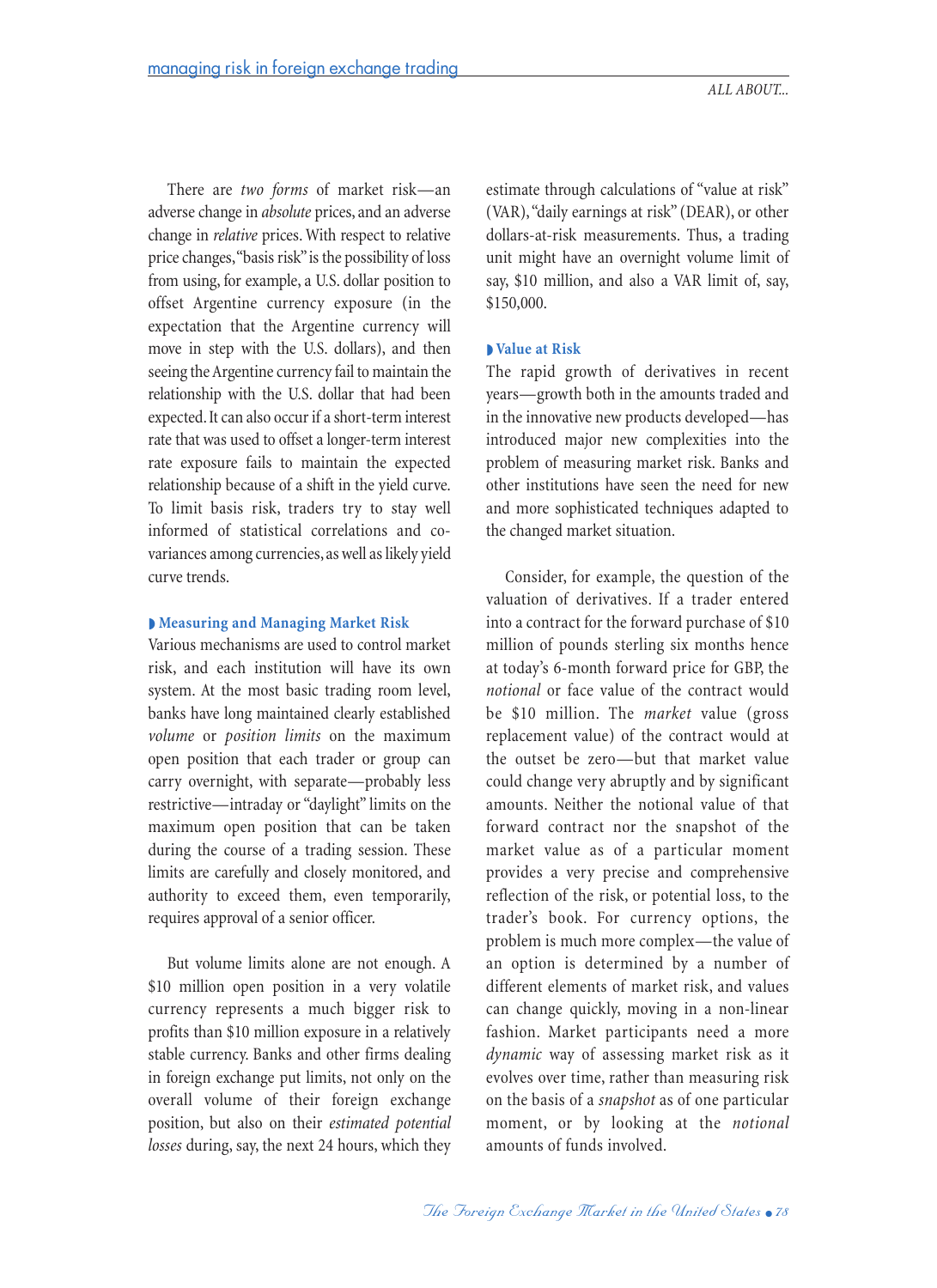In a report of the Group of Thirty entitled *Derivatives: Practices and Principles*, industry members recommended a series of actions to assist in the measurement of market risk. They recommended that institutions adopt a "value at risk" (VAR) measure of market risk, a technique that can be applied to foreign exchange and to other products. It is used to assess not only the market risk of the foreign exchange position of the trading room, but also the broader market risk inherent in the foreign exchange position resulting from the totality of the bank or firm's activities.

VAR estimates the potential loss from market risk across an entire portfolio, using probability concepts. It seeks to identify the fundamental risks that the portfolio contains, so that the portfolio can be decomposed into underlying risk factors that can be quantified and managed. Employing standard statistical techniques widely used in other fields, and based in part on past experience, VAR can be used to estimate the *daily statistical variance*, or standard deviation, or volatility, of the entire portfolio. On the basis of that estimate of variance, it is possible to estimate the expected loss from adverse price movements with a specified probability over a particular period of time (usually a day).

Thus, a bank might want to calculate the maximum estimated loss in its foreign exchange portfolio in one day from market risk on the basis of, say, a 97.5 confidence interval. It could then calculate that on 39 days out of 40 days, the expected loss from market risk (adverse price changes) would be no greater than "x."

VAR is regarded by market participants as helpful to an institution in assessing its market risk and providing a more comprehensive

picture than is otherwise available. The institution can use the calculations as a framework for considering other questions e.g., what steps, if any, should be taken to hedge or adjust the book, how does the situation look in terms of the institution's strategy and tolerance for risk, and other management issues.

However, VAR has limitations. It provides an *estimate*, not a *measurement*, of potential loss. It does not predict by *how much* the loss will exceed that amount in the one day in forty (or other selected probability) when the estimated loss will exceed the specified amount of VAR. The calculations are based on historical experience and other forecasts of volatility, and are valid only to the extent that the assumptions are valid. In using past experience, there are always questions of whether the past will be prologue, which period of past experience is most relevant, and how it should be used. Many alternative approaches are possible: Should the formula be weighted toward the recent past? Should a more extensive period of history be covered? Should judgments about the fundamental condition of the market be introduced?

Also, there are certain statistical limitations. VAR calculations use standard deviation measurements—the familiar bell-shaped curve, which reflects a "normal" distribution. But there is empirical evidence that daily *exchange rate changes* usually do not closely fit a normal distribution; they exhibit a property called "leptokurtosis," which means they have "fatter tails" (more outliers) and a higher midrange than is seen in a normal distribution. Some practitioners make adjustments (e.g., they look toward a 97.5%, or 99%, rather than a 95%, confidence level) in light of these uncertainties.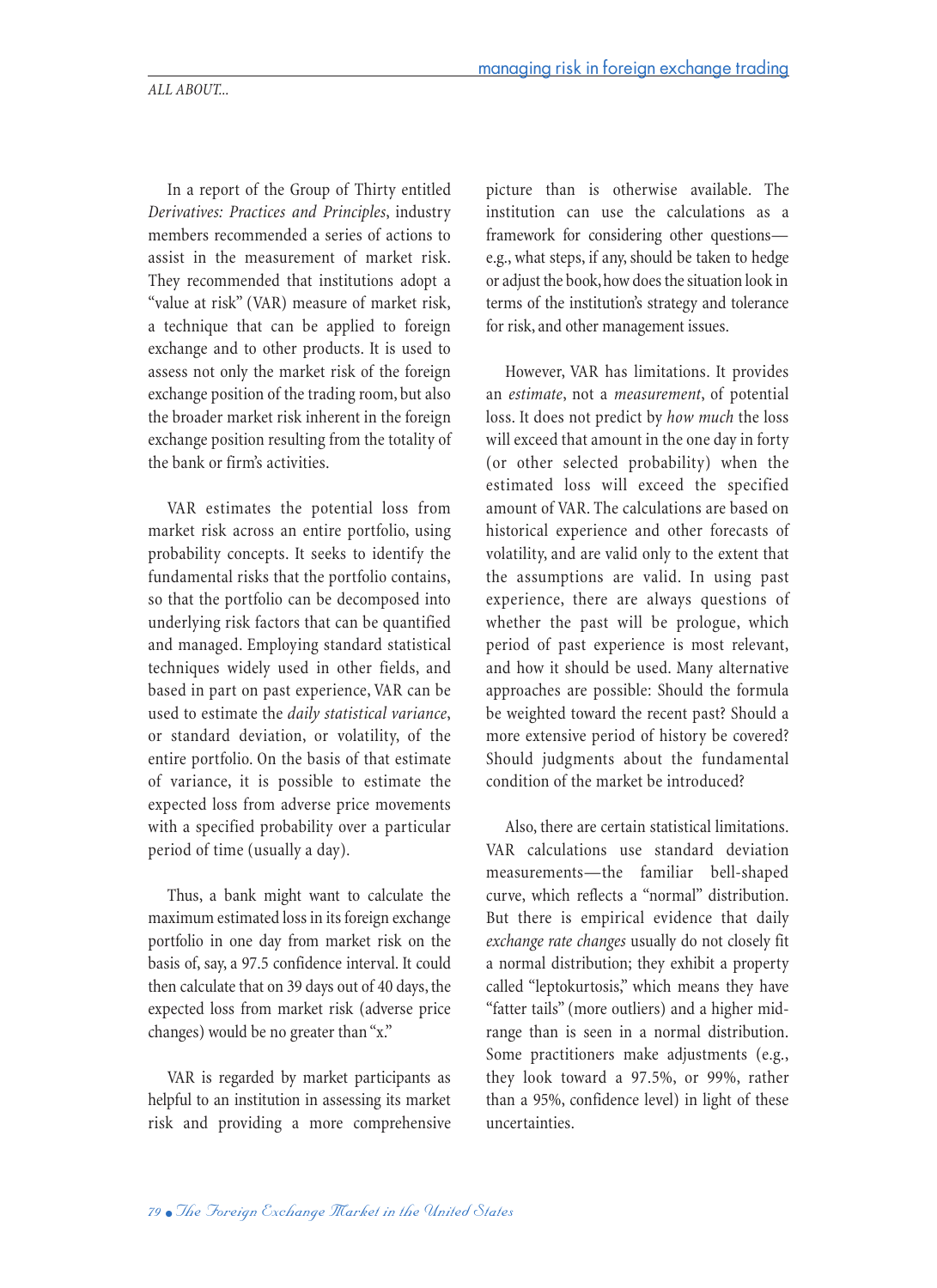Despite its limitations, VAR is increasingly used by market participants, along with risk limits, monitoring, stress scenarios, and other techniques to assess market risk. They regard it as a considerable complement to and improvement over previous approaches, providing a dynamic assessment of probabilities, rather than a snapshot approach. Undoubtedly, with experience, new adjustments and variations will appear. In all likelihood, the procedures will become increasingly sophisticated with increasing focus on the *extent* of expected future loss, in addition to the *probability*.

Indeed, in calculating risk-based capital

requirements, the bank supervisors of the G-10 major industrial nations, acting through the Basle Committee on Bank Supervision, now allow large banking institutions with major trading activities in foreign exchange and other instruments to measure their market risk through their internal value-at-risk models. Thus, each institution can use its own internal model as the framework for making its calculations of its market risk-based capital requirement—but subject to the approval of the appropriate supervisor, and to conformity with certain minimum qualitative and quantitative standards regarding measurement and management of market risk.

### 2. CREDIT RISK

Credit risk, inherent in all banking activities, arises from the possibility that the counterparty to a contract cannot or will not make the agreed payment at maturity. When an institution provides credit, whatever the form, it expects to be repaid. When a bank or other dealing institution enters a foreign exchange contract, it faces a risk that the counterparty will not perform according to the provisions of the contract. Between the time of the deal and the time of the settlement, be it a matter of hours, days, or months, there is an extension of credit by both parties and an acceptance of credit risk by the banks or other financial institutions involved. As in the case of market risk, credit risk is one of the fundamental risks to be monitored and controlled in foreign exchange trading.

In banking, the reasons a counterparty may be unwilling or unable to fulfill its contractual obligations are manifold. There are cases when a corporate customer enters bankruptcy, or a bank counterparty becomes insolvent, or

foreign exchange or other controls imposed by governmental authorities prohibit payment.

If a counterparty fails before the trade falls due for settlement (pre-settlement risk), the bank's position is unbalanced and the bank is exposed to loss for any changes in the exchange rate that have occurred since the contract was originated. To restore its position, the bank will need to arrange a new transaction, and very likely at an adverse exchange rate, since no one defaults on a contract that yields positive gains. In situations of bankruptcy, a trustee for the bankrupt company will endeavor to "cherry pick," or perform according to the terms on those contracts that are advantageous to the bankrupt party, while disclaiming those that are disadvantageous.

In foreign exchange trading, banks have long been accustomed to dealing with the broad and pervasive problem of credit risk. "Know your customer" is a cardinal rule and credit limits or dealing limits are set for each counterparty—presumably after careful study of the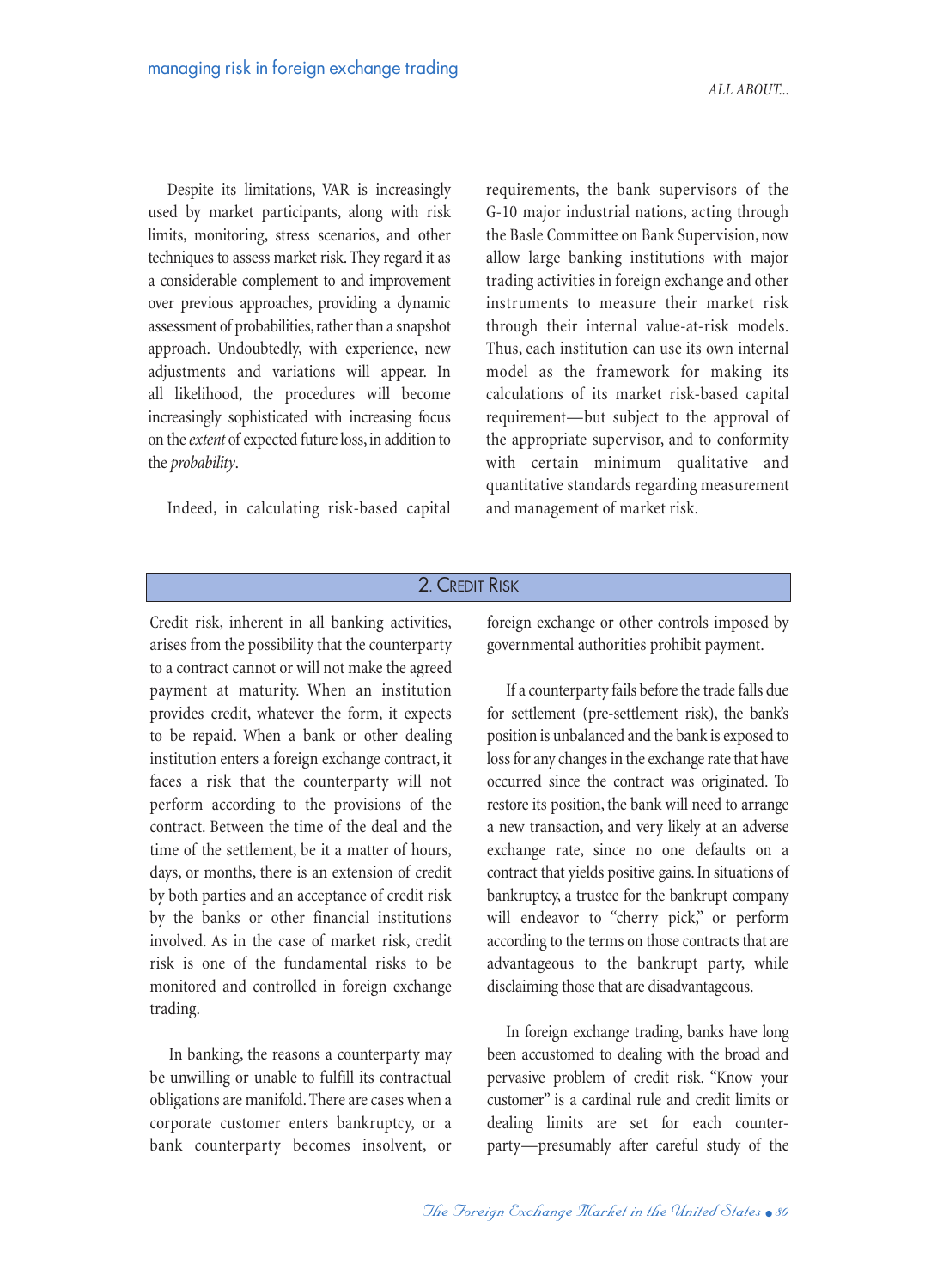counterparty's creditworthiness—and adjusted in response to changes in financial circumstances. Over the past decade or so, banks have become willing to consider "margin trading" when a client requires a dealing limit larger than the bank is prepared to provide. Under this arrangement, the client places a certain amount of collateral with the bank and can then trade much larger amounts. This practice often is used with leveraged and hedge funds.Also, most institutions place separate limits on the value of contracts that mature in a single day with a single customer, and some restrict dealings with certain customers to spot only, unless there are compensating balances. A bank's procedures for evaluating credit risk and controlling exposure are reviewed by bank supervisory authorities as part of the regular examination process.

#### ◗ **Settlement Risk—A Form of Credit Risk**

It was noted in Chapter 2 that foreign exchange trading is subject to a particular form of credit risk known as settlement risk or Herstatt risk, which stems in part from the fact that the two legs of a foreign exchange transaction are often settled in two different time zones, with different business hours. Also noted was the fact that market participants and central banks have undertaken considerable initiatives in recent years to reduce Herstatt risk. Two such efforts are worth mentioning.

In October 1994, the New York Foreign Exchange Committee, a private-sector group sponsored by the Federal Reserve Bank of New York, published a study entitled *Reducing Foreign Exchange Settlement Risk*, which examined the problem of settlement risk from a broad perspective. The Committee found that foreign exchange settlement risk is much greater than previously recognized and lasts longer than just the time zone differences in different markets. In the worst case, a firm can be "at risk" for as long as 72 hours between the time it issues an irrevocable payment instruction on one leg of the transaction and the time payment is received irrevocably and unconditionally on the other leg. The Committee recommended a series of private sector "best practices" to help reduce Herstatt risk, including establishing arrangements to net payments obligations, setting prudent exposure limits, and reducing the time taken for reconciliation procedures.

More recently, in March 1996, the central banks of the major industrial nations issued a report through the Bank for International Settlements, called *Settlement Risk in Foreign Exchange Transactions*, which highlighted the pervasive dimensions of settlement risk, expressed concern about the problem, and suggested an approach for dealing with it. The report confirmed the finding of the New York Foreign Exchange Committee that foreign exchange settlement exposure can last up to several days, and it recommended a three-track strategy calling for:

◗ individual banks to improve management and control of their foreign exchange settlement exposures;

◗ industry groups in the private sector to provide services that will contribute to the risk reduction efforts of individual banks; and

◗ central banks to improve national payment systems and otherwise stimulate appropriate private sector actions.

Some steps have been taken to reduce settlement risk, and others are being considered to help deal with this problem. There are "back-end" solutions, using netting and exchange clearing arrangements to modify the settlement process,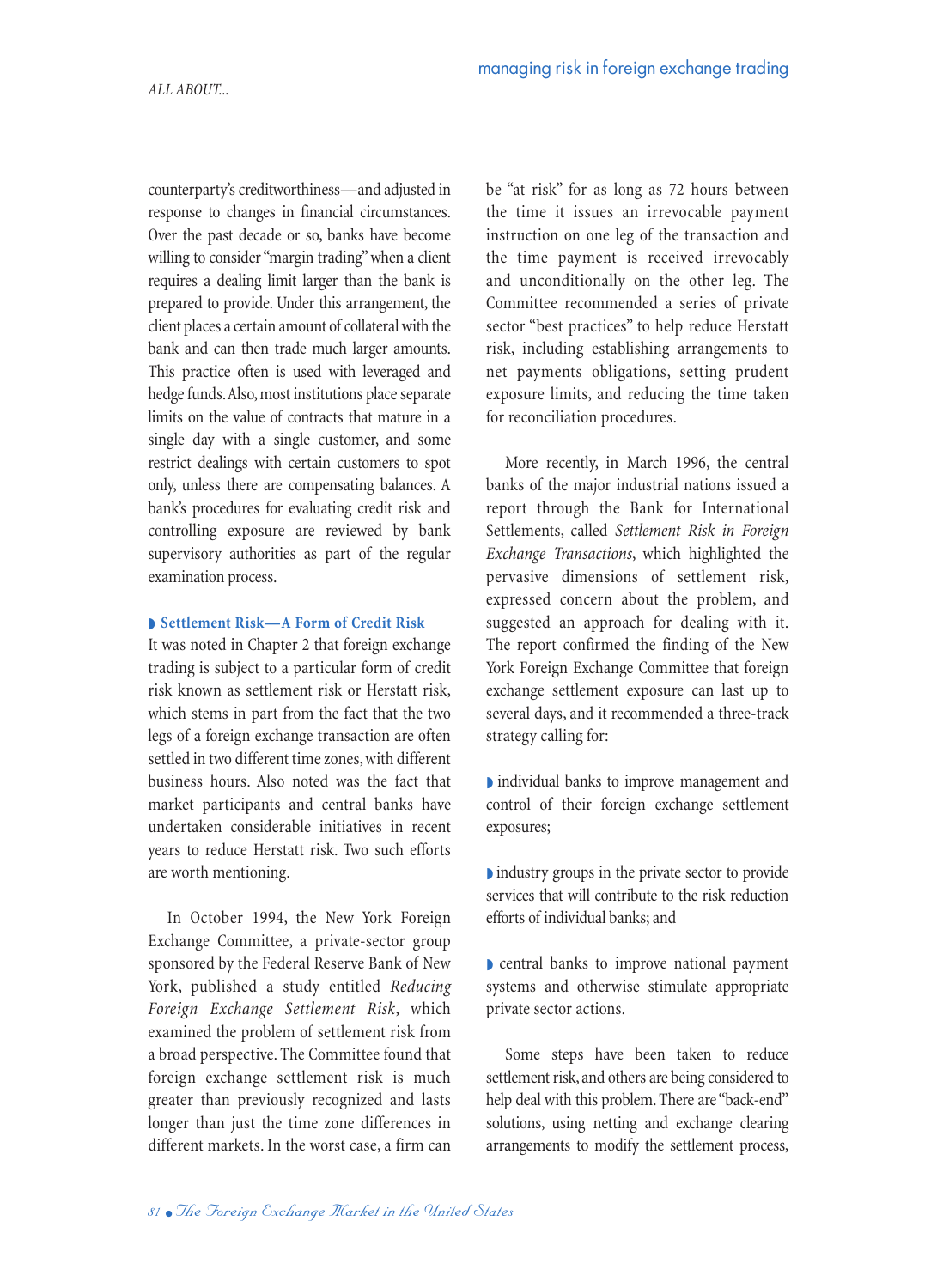**BOX 8-1**

### ARRANGEMENTS FOR DEALING WITH SETTLEMENT RISK

One of the aims of netting is to reduce settlement risk by providing for an agreed offsetting of positions or obligations by trading partners. Netting can take either a *bilateral* or a *multilateral* form. *Bilateral* netting is designed to reduce counterparty exposure by automatically offsetting concurrent obligations of each of two parties to the other. *Multilateral* netting extends this practice to more than two participants—calculating each participant's "net-net" position, or position against the group of participants as a whole and settling through a central party. In recent years, a number of procedural and legal changes have been introduced in various countries to facilitate netting arrangements.

*Bilateral* netting arrangements for foreign exchange were introduced a number of years ago, through facilities in FXNET, SWIFT, and VALUENET.

More comprehensive, *multilateral* netting schemes were subsequently introduced, operating through *ECHO* (or exchange clearing house) and *Multinet*. The two competing systems subsequently merged.

Some of the new "front-end" approaches—all of which are in various stages of study and development—reflect the fact that *cash delivery* of the various currencies is needed by the participants in only a small percentage of foreign exchange transactions.

One novel "front-end" approach designed to reduce settlement risk from foreign exchange trades beyond conventional bilateral netting systems is called "netting +." Under this technique, each day (say, day  $1)$  two "netting  $+$ " counterparties scheduled to settle a dollar amount for a non-dollar amount "tomorrow" (day 2) will, instead, arrange a "tom-next" (or tomorrow/next day) swap for the non-dollar amount and the dollar equivalent, effectively rolling forward the settlement one day (to day 3) and combining it with other settlements scheduled for that day. The only payment (on day 2) is a (usually relatively small) dollar amount to cover any difference between the contracted price and that day's market price.<sup>5</sup> This approach is in the developmental stage.

Another experimental "front-end" approach is "foreign exchange difference settled" (FXDS), under which the two counterparties, instead of exchanging two full payments at settlement, agree to settle only the net amount by which the relevant values of the two currencies have changed.

A group of leading international institutions called the "Group of 20" has proposed a concept of "continuous linked settlement" (CLS) for reducing settlement risk, in which a specialized bank would act as clearing institution, providing for "real time" settlement—payment versus payment, or "PVP," in major currencies among participating institutions. The participants expect the system to begin operating in the year 2000.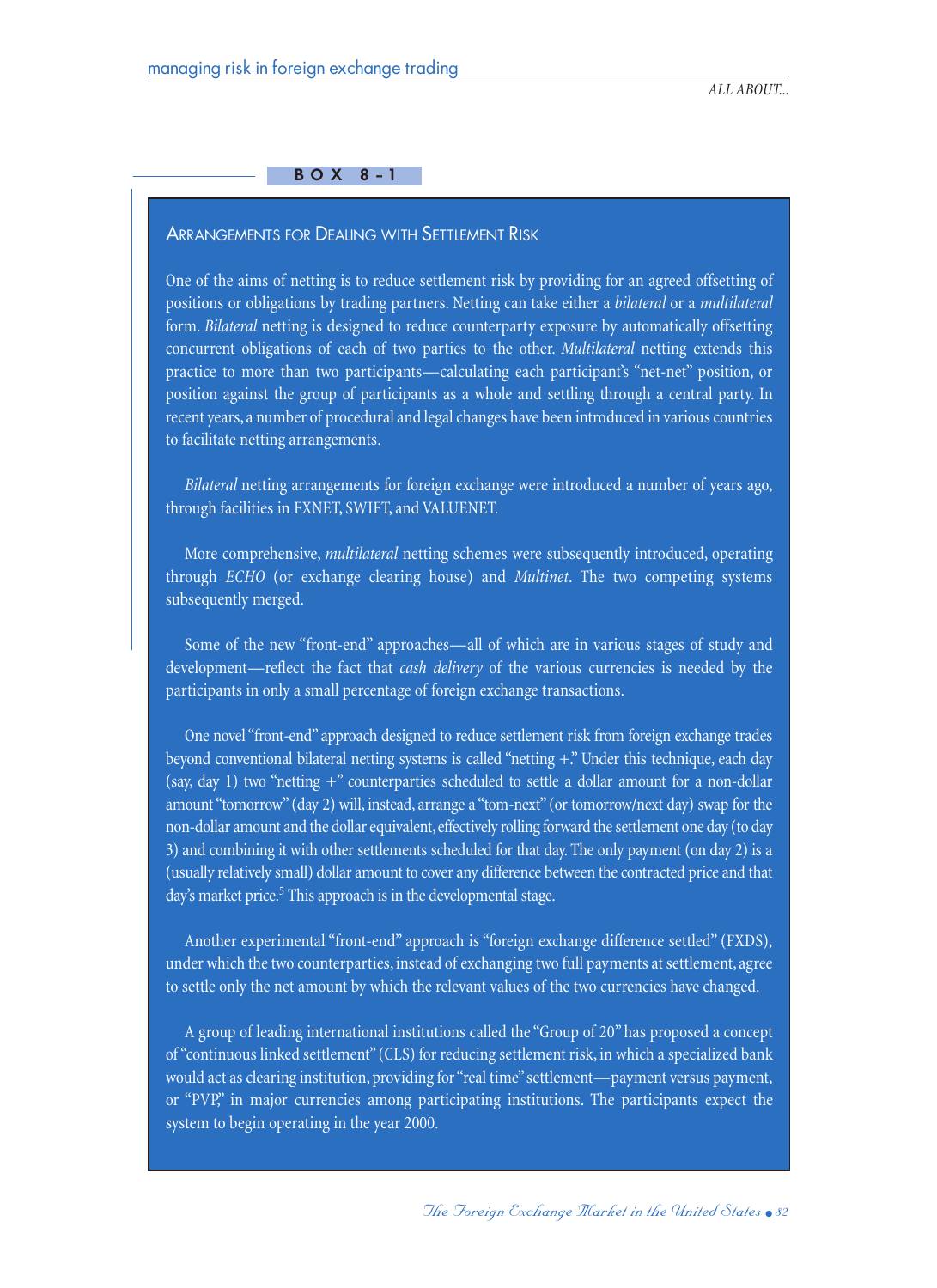and "front-end"solutions,which change the nature of the trade at the outset, modifying what is to be exchanged at settlement. (See Box 8-1.)

Steps have also been taken to improve central bank services in order to reduce foreign exchange settlement risk. At the beginning of 1998, the Federal Reserve extended Fedwire operating hours. Fedwire is now open 18 hours a day. Its operational hours overlap with the national payment systems in all other major financial centers around the world. Similarly, CHIPS has expanded its hours and introduced other improvements.

#### ◗ **Sovereign Risk—A Form of Credit Risk**

Another element of credit risk of importance in foreign exchange trading is *sovereign risk*—that is, the political, legal, and other risks associated with a cross-border payment. At one time or another, many governments have interfered with international transactions in their currencies. Although in today's liberalized markets and less regulated environment there are fewer and fewer restrictions imposed on international payments, the possibility that a country may prohibit a transfer cannot be ignored—the United States Government has imposed such restrictions on various occasions. In order to limit their exposure to this risk, banks and other foreign exchange market participants sometimes establish ceilings for individual countries, monitor regulatory changes, watch credit ratings, and, where practicable, obtain

export risk guaranties and other forms of insurance.

#### ◗ **Group of Thirty Views on Credit Risk**

As with market risk, the management of credit risk has become more complicated and more sophisticated with the development of derivative instruments and, more generally, the evolution of financial markets. The Group of Thirty report, *Derivatives: Practices and Principles*, addressed questions of measuring, monitoring, and managing credit risk in derivatives activity. The report recommended that each dealer and end-user of derivatives should assess the credit risk arising from derivatives activities based on frequent measures of current and potential exposure against credit limits. It further recommended that dealers and end-users use one master agreement as widely as possible, and that each counterparty document existing and future derivatives transactions, including foreign exchange forwards and options, and cover various types of "netting" arrangements. The report also recommended that regulators and supervisors recognize the benefits of netting arrangements and encourage their wider use.

More recently, other ideas have been put forward for a portfolio approach to credit risk, similar to the value-at-risk approach to market risk.The aim would be to produce a single number for how much a bank stands to lose on a portfolio of credits of varying characteristics, and thus to determine how much the bank should hold in reserve against that portfolio.

## 3. OTHER RISKS

Numerous other forms of risk can be involved in foreign exchange trading, just as in other financial activities.

Trading activities are subject to *liquidity risk*, since in times of stress market liquidity can change significantly and rapidly—within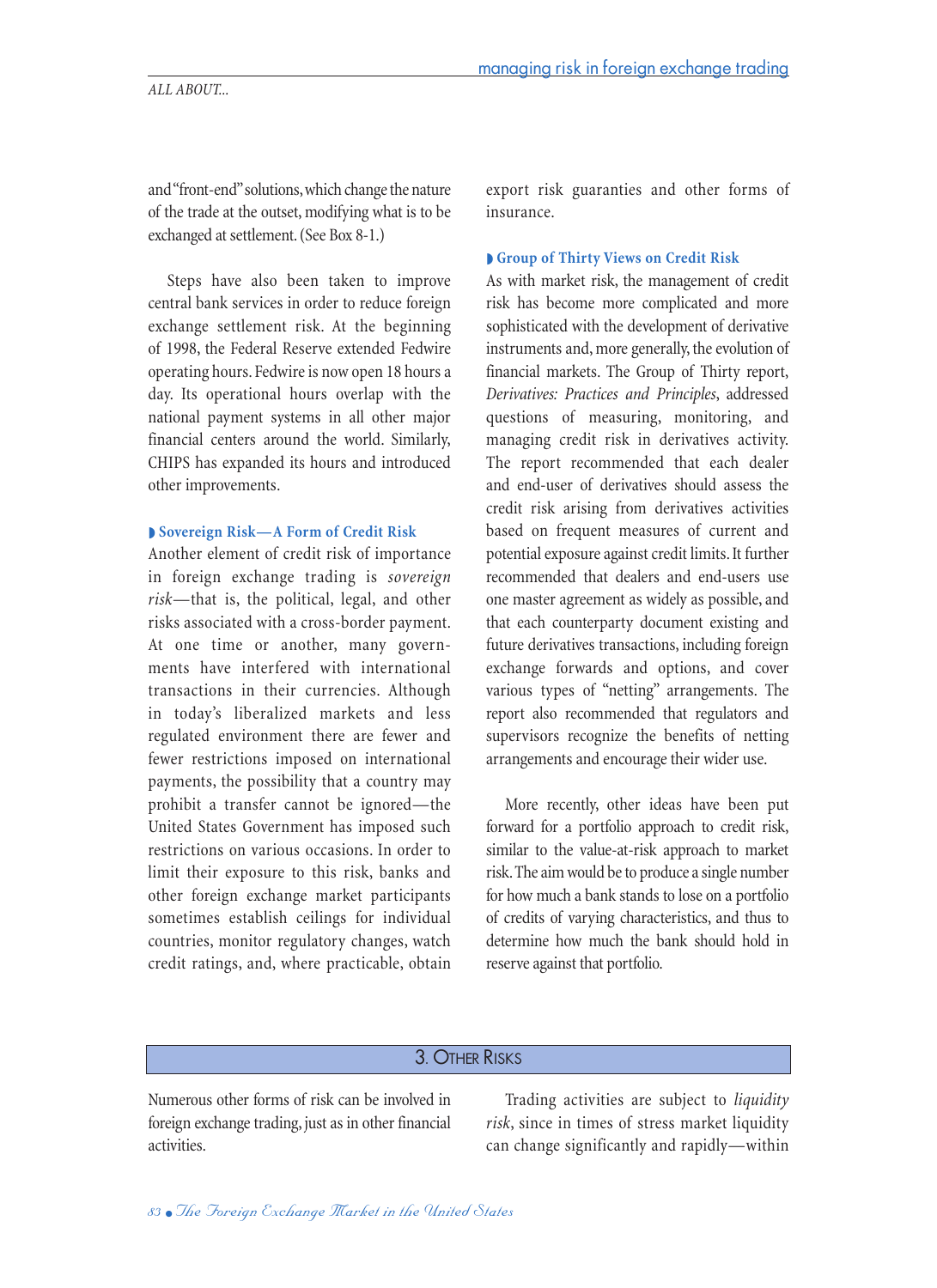the course of a day, or, in extreme cases, within minutes—and a bank may find itself unable to liquidate assets quickly without loss or to manage unplanned decreases or changes in funding sources. Given the size, breadth, and depth of the foreign exchange market, liquidity risk is less a danger than in most financial markets.

There are *legal risks*, or the risk of loss that a contract cannot be enforced, which may occur, for example, because the counterparty is not legally capable of making the binding agreement, or because of insufficient documentation or a contract in conflict with statutes or regulatory policy. While such legal risks are encountered in traditional banking, they have taken new forms with the growth in derivatives, since many existing laws and regulations were written before these products and transactions came into

being, and it is not clear how the laws and regulations apply.

Also, foreign exchange trading and other financial businesses face considerable *operational risks*—that is, the risk of losses from inadequate systems, human error, or a lack of proper oversight policies and procedures and management control. There are numerous examples of problems and failures in financial institutions around the world related to inadequate systems and controls although employee dishonesty of one sort or another is very often involved.

All of these risks develop, evolve, and mutate as conditions change and new foreign exchange techniques and instruments are created. In foreign exchange trading, as in other banking and financial transactions, the matter of managing risk is a continuous and exacting part of doing business.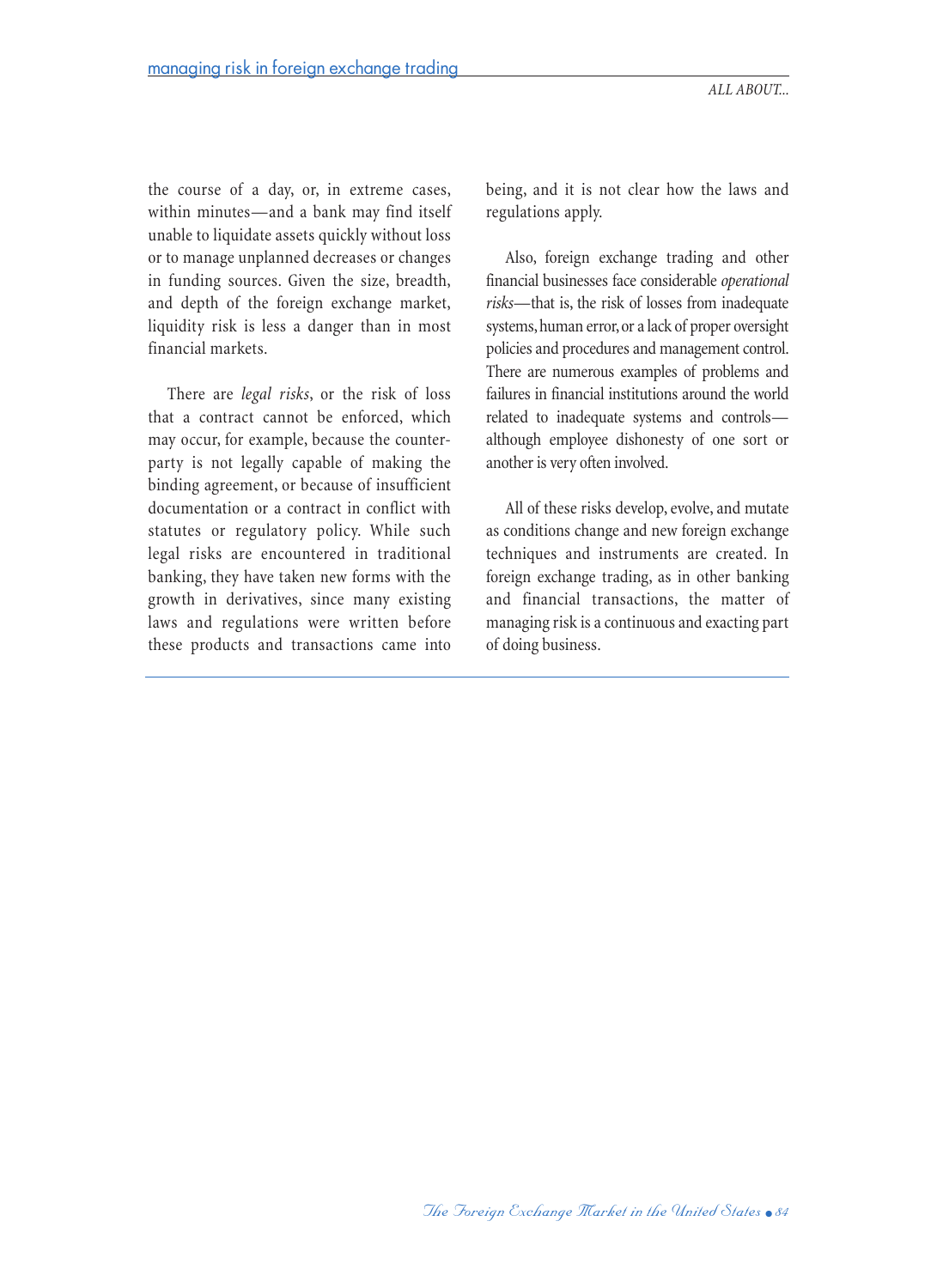foreign exchange market activities of the U.S. Treasury and the Federal Reserve *ALL ABOUT...*

### **CHAPTER 9**

During the first decade and a half after World War II, the United States monetary authorities did not actively intervene or directly operate in the foreign exchange market for the purpose of influencing the dollar exchange rate or exchange market conditions. Under the Bretton Woods par value exchange rate system, the obligation of the United States was to assure the gold convertibility of the dollar at \$35 per ounce to the central banks and monetary authorities of IMF members. The actions of other governments, intervening in dollars as appropriate to keep their own currencies within the one percent of dollar par value that IMF rules required, maintained the day-to-day market level of the dollar within those narrow margins. Under that arrangement, the United States played only a passive role in the determination of exchange rates in the market: In a system of "n" currencies, not every one of the "n" countries can independently set its own exchange rate against the others. Such a system would be over-determined. At least one currency must be passive, and the dollar served as that "nth" currency.

In the early 1960s, the United States became more active in exchange market operations. By then, the United States had begun to experience its own serious and prolonged balance of payments problems. Increasingly, the United States became concerned about protecting its gold stock and maintaining the credibility of the dollar's link to gold and the official gold price of \$35 per ounce on which the world par value system of exchange rates was based.

The Bretton Woods fixed exchange rate system became unsustainable over time—it

broke down in 1971 and finally collapsed in 1973. In 1978, after much of the world had moved *de facto* to a floating exchange rate system, the IMF Articles were amended to change the basic obligation of IMF members. No longer were members obliged to maintain par values; instead, they were "to collaborate with the Fund and other members to assure orderly exchange arrangements and to promote a stable system of exchange rates." Each member was authorized to adopt the exchange arrangement of its choice—fixed or floating, tied to another currency or to a basket of currencies—subject,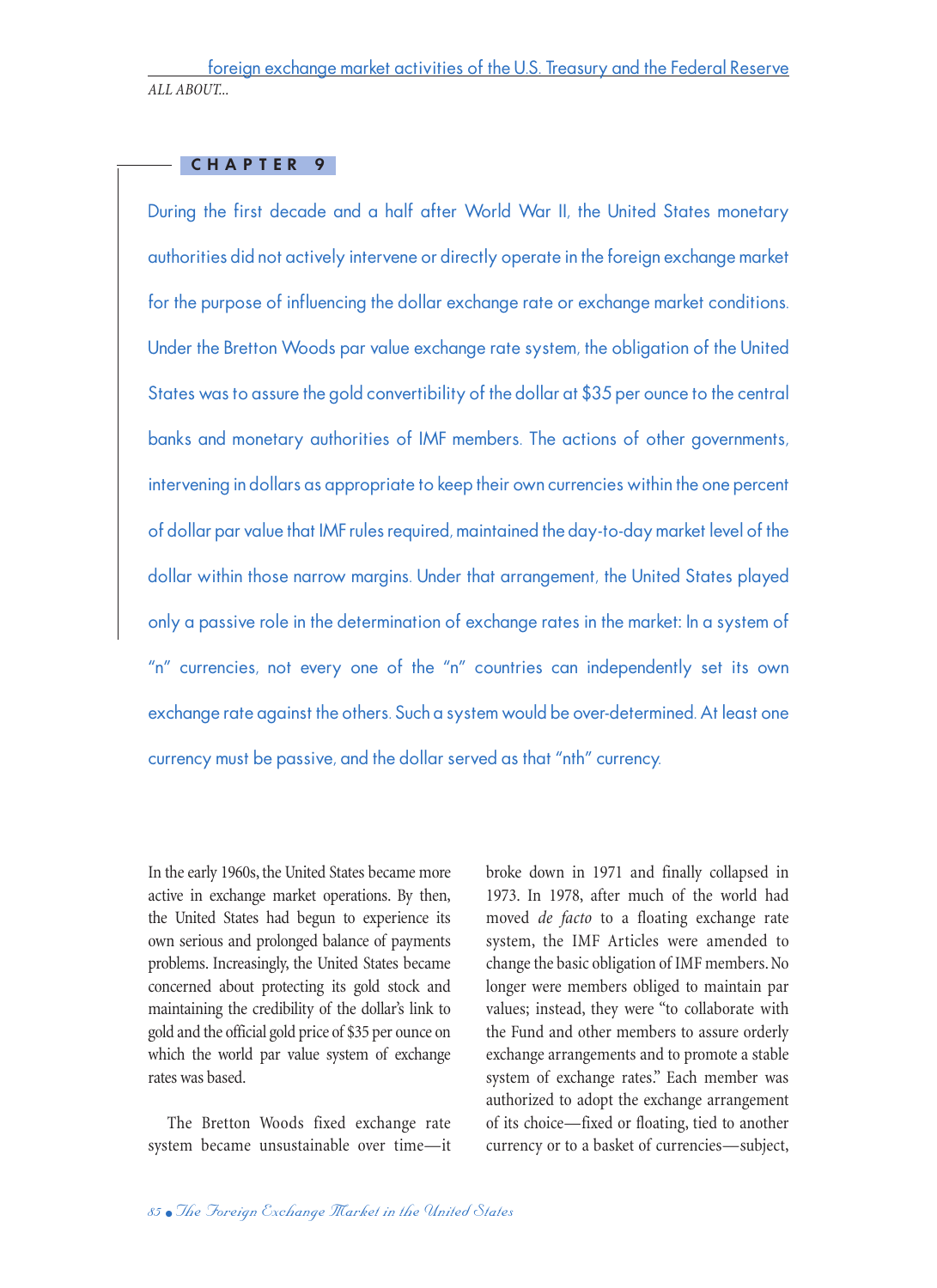in all cases, to general obligations of the IMF: to avoid exchange rate manipulation; to promote orderly economic, financial, and monetary conditions; and to foster orderly economic growth with reasonable price stability. U.S. law was amended to authorize the United States to accept the obligations introduced in the 1978 IMF amendment.

Today, the basic exchange rate obligation of IMF members continues as set forth in the 1978 amendment. Under provisions of that amendment, each member is required to notify the Fund of the exchange arrangements it will

apply in fulfillment of its IMF obligations.

Currently, the exchange rate regime of the United States is recorded by the IMF under the classification of "Independent Floating," with the notation that the exchange rate of the dollar is determined freely in the foreign exchange market. Of course, the United States does on occasion intervene in the foreign exchange market, as described below. However, in recent periods such occasions have been rare; the United States has intervened only when there was a clear and convincing case that intervention was called for.

# 1. U.S. FOREIGN EXCHANGE OPERATIONS UNDER BRETTON WOODS

During the Bretton Woods years, although there were a number of changes in various nations' par values, exchange rate fluctuations were relatively modest most of the time. However, exchange market pressures showed in other ways. Much attention was paid to the size of U.S. gold reserves in relation to the size of U.S. official dollar liabilities—the dollar balances held by official institutions in other countries. Various measures were taken to protect the U.S. gold stock and the credibility of dollar convertibility for foreign official holders. Many actions were taken by the U.S. authorities to hold down the growth of what foreign central banks might regard as their "excess" dollar balances, with a view to reducing the pressure for conversion of official dollar holdings into gold. Specific U.S. actions taken during the Bretton Woods par value period included:

◗ borrowing foreign currencies from foreign monetary authorities through reciprocal credit lines (swap lines) for the purpose of selectively buying dollars from certain foreign

central banks that might otherwise have sought to convert those dollars into gold;

◗ selling foreign-currency-denominated bonds (called Roosa bonds after the then Under-Secretary of the Treasury) to mop up excess dollars that might otherwise be converted by foreign central banks into gold;

◗ acquiring foreign currencies by drawing down the U.S. reserve position at the IMF, again using those currencies to buy excess dollars from other central banks and also to pay off swap debts;

◗ cooperating with monetary authorities of other major countries to buy and sell gold in the free market to maintain the *free market* dollar price of gold close to the *official* price of \$35 per ounce; and

◗ intervening, on occasion, *directly* in the foreign exchange market during the 1960s and early 1970s in order to reduce the pressures to convert dollars into gold, and to maintain or restore orderly conditions in volatile currency markets.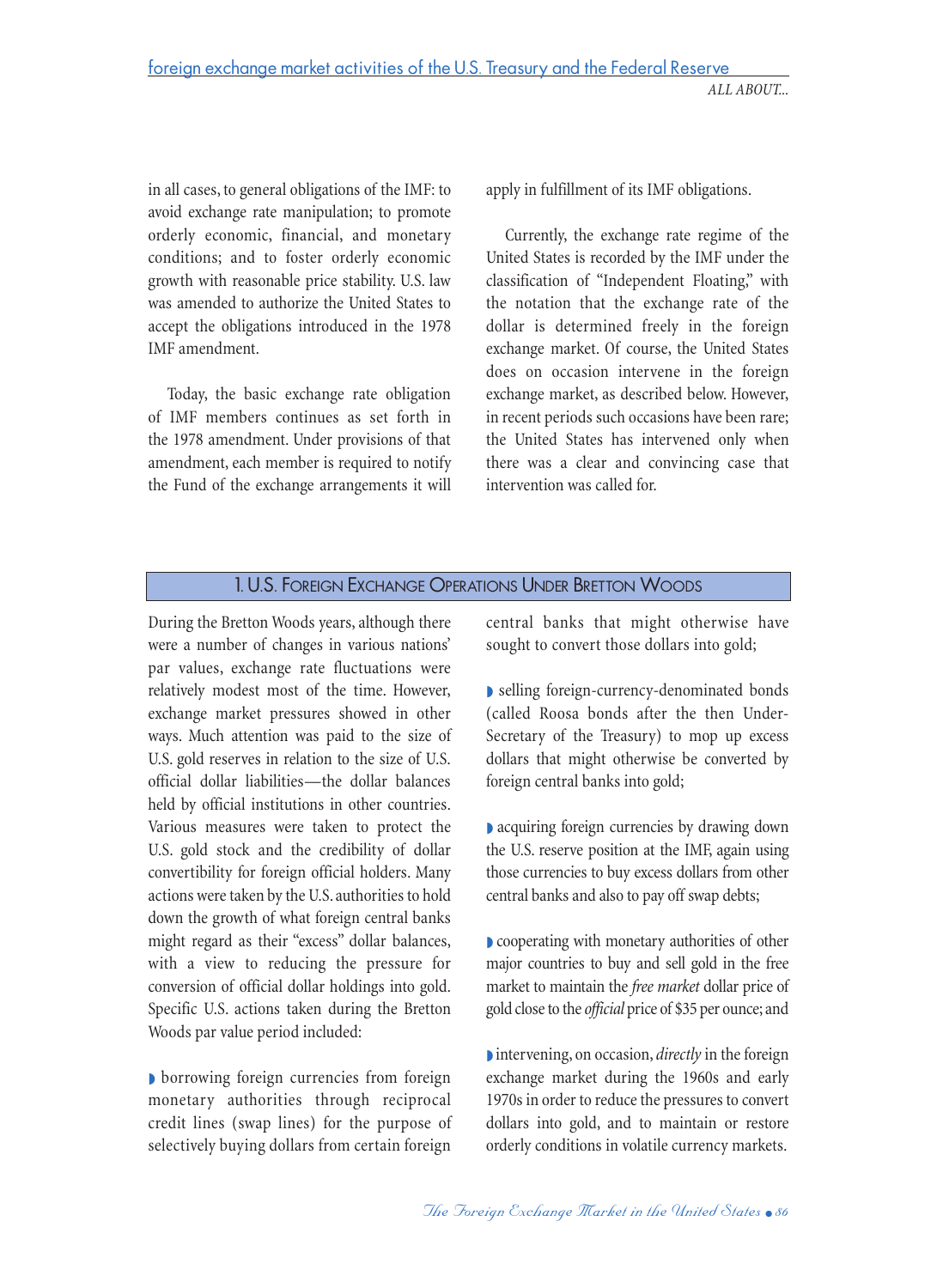foreign exchange market activities of the U.S. Treasury and the Federal Reserve *ALL ABOUT...*

**BOX 9-1**

### AUTHORIZATION AND MANAGEMENT OF INTERVENTION OPERATIONS

By law and custom, the Secretary of the Treasury is primarily and directly responsible to the President and the Congress for formulating and defending U.S. domestic and international economic policy, assessing the position of the United States in the world economy, and conducting international negotiations on these matters. At the same time, foreign exchange markets are closely linked to money markets and to questions of monetary policy that are within the purview of the Federal Reserve. There is a distinct role and responsibility for the Federal Reserve, working with the Treasury and in cooperation with foreign central banks that operate in their own markets. For many years, the Treasury and the Federal Reserve have recognized the need to cooperate in the formulation and implementation of exchange rate policy.

The Treasury and the Federal Reserve each have independent legal authority to intervene in the foreign exchange market. Since 1978, the financing of U.S. exchange market operations has generally been shared between the two. Intervention by the Treasury is authorized by the Gold Reserve Act of 1934 and the Bretton Woods Agreements Act of 1944. Intervention by the Federal Reserve System is authorized by the Federal Reserve Act. It is clear that the Treasury cannot commit Federal Reserve funds to intervention operations. It also is clear that any foreign exchange operations of the Federal Reserve will be conducted, in the words of the Federal Open Market Committee (FOMC), "in close and continuous cooperation with the United States Treasury." In practice, any differences between the Treasury and the Federal Reserve on these matters have generally been worked out satisfactorily. Cooperation is facilitated by the fact that all U.S.foreign exchange market operations are conducted by the Foreign Exchange Desk of the Federal Reserve Bank of New York, acting as agent for both the Treasury and the Federal Reserve System.

The Treasury's foreign exchange operations are financed through the Exchange Stabilization Fund (ESF) of the Treasury. The ESF was created in the early 1930s, utilizing profits resulting from the increase in the official dollar price of gold enacted at that time. The ESF is available to the Secretary of the Treasury, with the approval of the President, for trading in gold and foreign exchange.

The Federal Reserve's foreign exchange operations are financed through a System account in which all 12 Federal Reserve Banks participate. The System account operates under the guidance of the FOMC, the System's principal policy-making body. Transactions are executed by the Federal Reserve Bank of New York, under the direction of the Manager of the System Open Market Account, who is responsible for operations of both the Domestic Desk and the Foreign Exchange Desk.

Three formal documents of the FOMC provide direction and oversight for the System's foreign exchange operations and set forth guidance for the Federal Reserve Bank of New York in conducting these operations. The three documents, which are subject to annual FOMC approval and amended as appropriate, are (1) the *Authorization* for Foreign Currency Operations, (2) the Foreign Currency *Directive*, and (3) the *Procedural Instructions*. They provide the framework within which the Foreign Exchange Desk of the Federal Reserve Bank of New York conducts foreign exchange operations for the

*(continued on page 88)*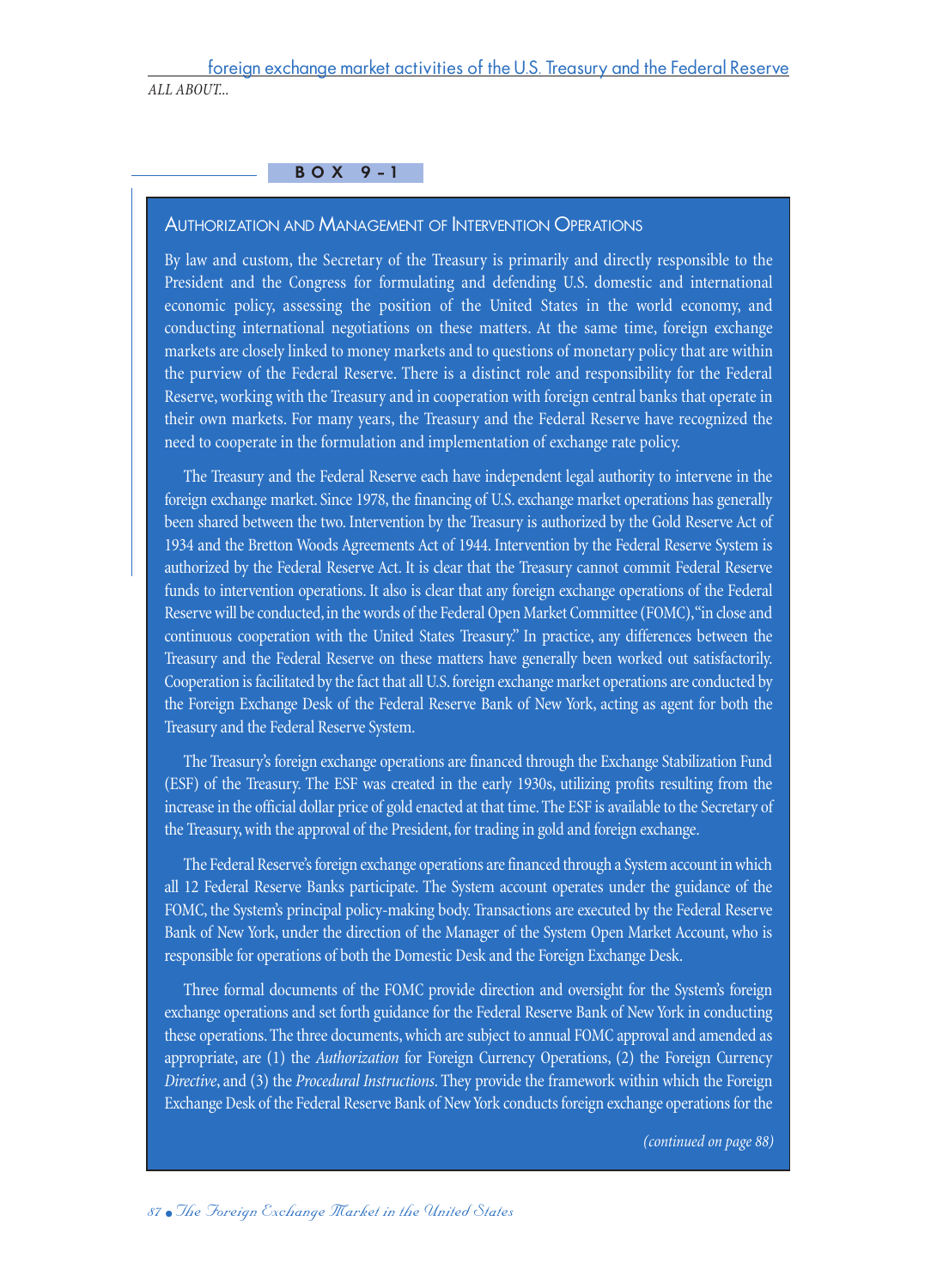## *(continued from page 87)*

System. The aim is to assure FOMC guidance and oversight of System operations in foreign exchange while providing the Foreign Exchange Desk with the flexibility to act promptly and respond to changing market circumstances.

- ◗ The *Authorization* sets forth the basic structure for carrying out System foreign exchange operations, and sets limits on the size of open (or uncovered) positions in foreign currencies that can be taken in these operations.
- ◗ The *Directive* states that System operations in foreign currencies shall generally be directed at "countering disorderly market conditions," and provides general guidance on the transactions to be undertaken for that purpose. The Directive specifically provides that System foreign currency operations shall be conducted "in close and continuous consultation and cooperation with the United States Treasury" and "in a manner consistent with the obligations of the United States in the International Monetary Fund."
- ◗ The *Procedural Instructions* set forth the arrangements whereby the Foreign Exchange Desk consults and obtains clearance from the FOMC, its Foreign Currency Subcommittee, or the Federal Reserve Chairman for any operations of a certain type or magnitude between FOMC meetings. In addition to establishing the framework for Federal Reserve System foreign currency operations through these formal documents, the FOMC receives at each of its scheduled meetings a report by the Manager of the System Open Market Account of any U.S. intervention operations that have taken place since the previous meeting, and the circumstances of the operations. Formal FOMC approval is required of all operations financed through the System account.

The FOMC also is responsible for any authorization of *warehousing* foreign currencies for the Treasury and Exchange Stabilization Fund.Warehousing is a mechanism whereby the Federal Reserve can—at its sole discretion—enter into temporary swap transactions with the Exchange Stabilization Fund of the Treasury, providing dollars in exchange for an equivalent amount of foreign currency, with an agreement to reverse the payments at a specified exchange rate at a specified future date. Thus, the warehousing facility can temporarily supplement the U.S.dollar resources of the Treasury and the ESF for financing their purchases of foreign currencies and related international operations against deposits of foreign currencies. All exchange rate risk is borne by the Treasury. Warehousing transactions have been undertaken on many occasions over a long period of years.

# 2. U.S. FOREIGN EXCHANGE OPERATIONS SINCE THE AUTHORIZATION IN 1978 OF FLOATING EXCHANGE RATES

Since the authorization of floating in the 1978 amendment of the IMF articles, U.S. intervention operations generally have been carried out under

the broad rubric of "countering disorderly market conditions." However, that general objective has been interpreted in quite different ways at different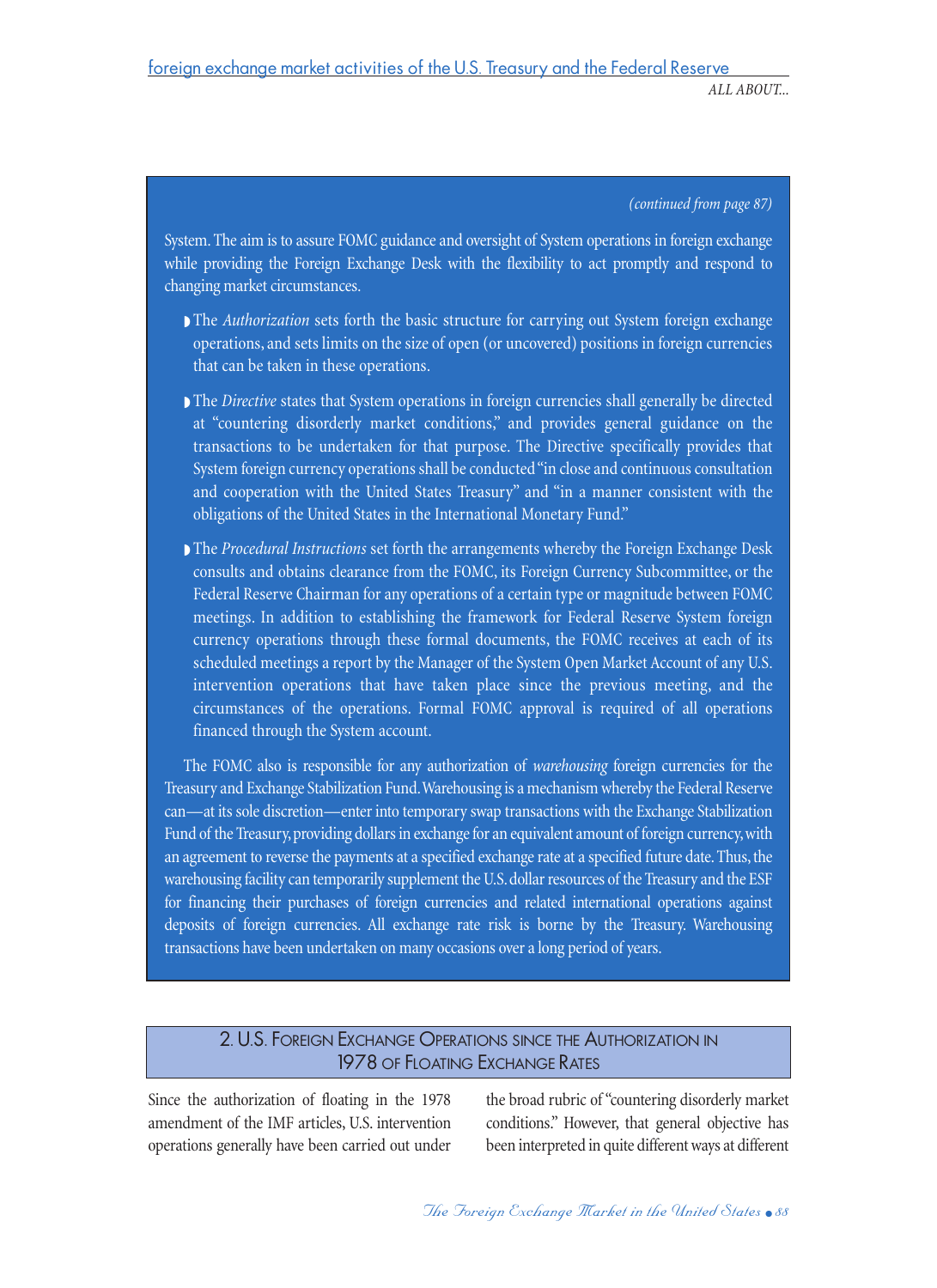times over that period, and the approach to exchange market intervention has varied with the interpretation. During some periods, "countering disorderly market conditions" has been interpreted very narrowly, and intervention has been limited to rare and extreme situations; during other periods, it has been interpreted broadly and operations have been extensive.

During the first dozen years after exchange rate floating was sanctioned by 1978 IMF amendment, the United States changed its approach and its goals several times. There were a number of key turning points, and the U.S. experience from 1978 to 1990 breaks down into *five* distinct periods.

*The first period* covered the years after the amendment of the IMF articles in 1978 until early 1981. During 1978, the dollar was under heavy downward market pressure and the exchange rate declined sharply, at a time of rising international oil prices, high U.S. inflation, and a deteriorating balance of payments. In November 1978, a major new dollar support program was introduced, based on the conclusion that "the dollar's decline had gone beyond what could be justified by underlying conditions," and the U.S. authorities announced that a major effort would be undertaken to reverse the dollar's decline. The program provided for raising a large war chest of up to \$30 billion equivalent in foreign currencies—by Treasury borrowing of foreign currencies in overseas capital markets, U.S. drawings from its reserve position in the IMF, sales of a portion of Treasury's gold and SDR holdings, as well as by other means. With this war chest—and supported by tighter Federal Reserve monetary policy—the United States began to intervene much more forcefully in the exchange market, often in coordinated operations with other central banks. The decline in the dollar was halted, and after the fundamental change in Federal Reserve operating techniques and the tightening of monetary policy in October 1979, the dollar strengthened, enabling the authorities to intervene on the other side of the market during 1980 and early 1981 to recoup much of the foreign currency that had been used for earlier dollar support.

*The second period* covered the years from early 1981 to 1985. After the election of President Reagan, the U.S. Administration interpreted the goal of countering disorderly markets very narrowly. The authorities maintained a hands-off approach, and intervention in the exchange market was minimal. During this period, the dollar exchange rate rose strongly, in an environment of a robust U.S. economy, large budget deficits, and a tight monetary policy with interest rates that were very high by international standards.

*The third period* covered the time from early 1985 until February 1987. The dollar eased somewhat in the spring and summer of 1985, and an important turning point occurred at the meeting of the United States and its major industrial allies in the Group of Five—France, Germany, Japan, and the United Kingdom at the Plaza Hotel in New York in September 1985. The dollar was still at very high levels that caused concern in the United States and abroad. In the United States there was considerable apprehension about declining U.S. competitiveness and a loss of industrial output to overseas production, and a fear of rising protectionism. Also, there was a widespread belief that the exchange rates of the major currencies against the dollar did not reflect economic fundamentals. Against this background, the finance ministers and central bank governors of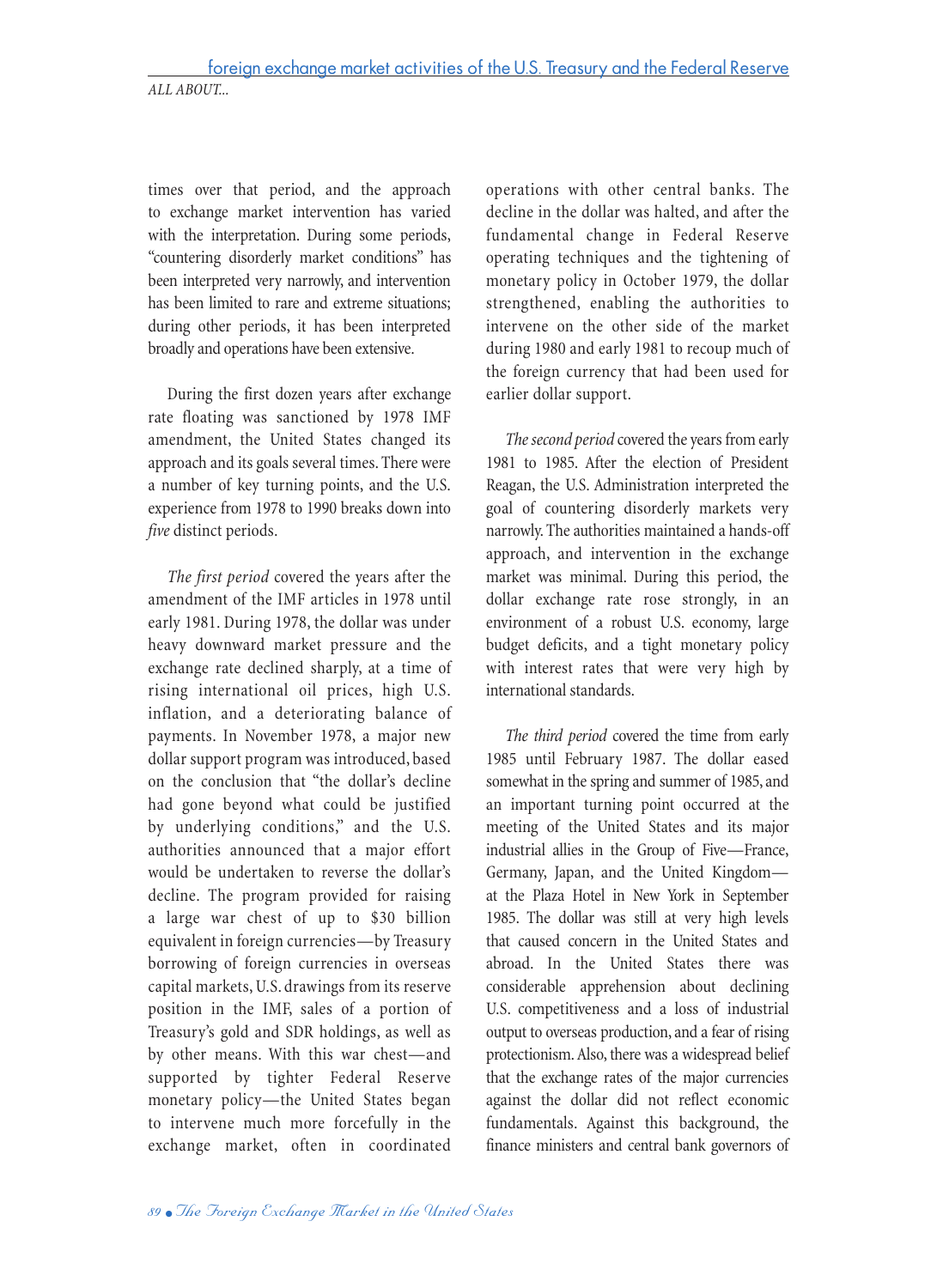the G-5 reached an agreement that an appreciation of foreign currencies relative to the dollar was desirable. In the weeks following the Plaza meeting, there were substantial intervention sales of dollars for other G-5 currencies by the United States and by other monetary authorities. U.S. intervention sales of dollars were confined to rising markets—on occasions after the dollar eased, the United States moved in to resist market pressures that would otherwise have tended to raise it back to pre-existing higher levels. The dollar declined significantly during 1985 and continued to decline during 1986, even though there was no further U.S.market intervention after the first few weeks following the Plaza agreement.

*The fourth period* was from February 1987 to the end of that year.By early 1987,eighteen months after the Plaza agreement, the dollar had declined to its lowest levels since 1980.With a growing trade deficit and a weakening U.S. economy, the prospect of further declines in the dollar had become a cause of concern,particularly in Europe and Japan. Six major industrial nations (the Group of Five plus Italy) met at the Louvre in Paris in February and issued a statement that their currencies were "within ranges broadly consistent with underlying economic fundamentals." They agreed "to foster stability of exchange rates around current levels." The United States, frequently in coordinated operations with other central banks, intervened on a number of occasions to buy dollars and resist the dollar's decline. But despite the intervention, the dollar continued to decline irregularly over the remainder of 1987. Many market analysts argued that the dollar's decline reflected rifts among the major G-7 nations over monetary and fiscal policies. There was concern about the risks of the situation, particularly at the time of the U.S. stock market crash in October. These uncertainties continued until the beginning of 1988, at which time, following visible, concerted, and very aggressive intervention operations by the

United States and others, the dollar stabilized and reversed its direction.

*In the fifth period*, covering 1988 to 1990, the dollar again trended upward, and the United States intervened, at times very heavily, in the interest of exchange rate stability, to resist upward pressure on the dollar. Once again, these operations were undertaken after statements from the Group of Seven (The Group of Five plus Italy and Canada) emphasized the importance of maintaining exchange rate stability. The G-7 issued a statement expressing concern that the continued rise of the dollar was "inconsistent with longer-run fundamentals" and that a further rise of the dollar above then-current levels, or an excessive decline, could adversely affect prospects for the world economy. The level of U.S. intervention operations during 1989 was particularly high by earlier standards, resulting in the accumulation of substantial U.S. reserve balances of foreign currencies, namely Deutsche marks and yen. This was the first time that the United States had held "owned," or non-borrowed, foreign currency reserves in large amounts.

Since 1990, the general approach has been to allow considerable scope for market forces, with intervention from time to time to resist moves that seem excessive in either direction. The U.S. authorities have on occasion sold dollars when the currency was deemed to be getting "too strong" relative to economic fundamentals and bought when it was regarded as becoming "too weak"—but the occasions have been infrequent. Operations have been modest in amounts, and often undertaken in coordinated operations with other G-7 authorities—in particular, when these other countries were concerned about the mirror image position of their own currencies, and the effect of movements in the dollar exchange rate on their own currencies. There is a recognition of the benefits and the limitations of intervention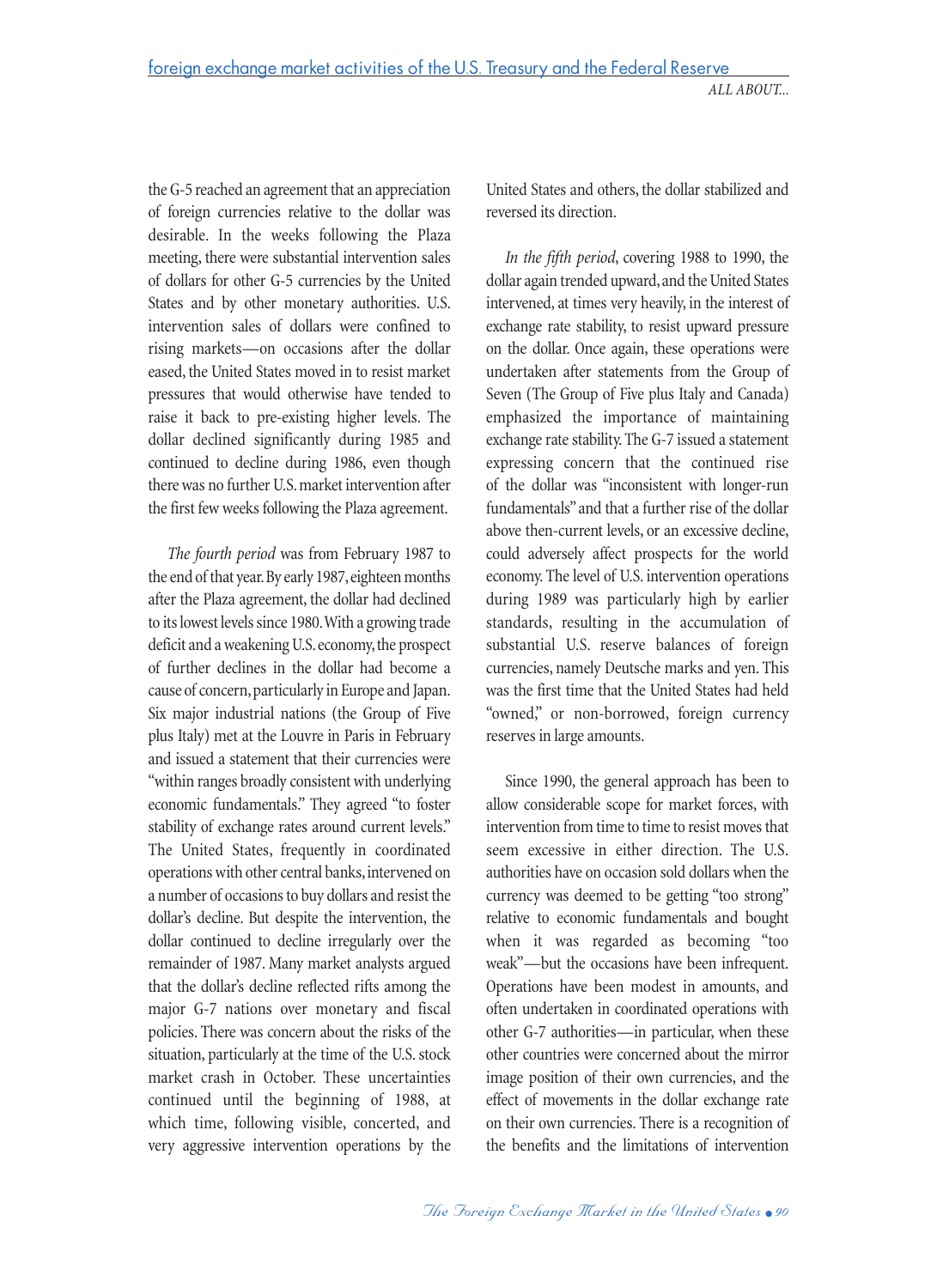(discussed in Chapter 11), and of the situations and policy framework in which it is likely to be most helpful.

During the 1990s, there has been intervention by the U.S. authorities on both sides of the market—that is, buying dollars from time to time to resist downward pressure on the dollar exchange rate and selling dollars on a few occasions of strong upward pressure.

In 1991 and 1992, the U.S. intervened on *both* sides, buying a total of \$2,659 million in dollars and selling a total of \$750 million.

From 1993 through mid-1995, market pressures against the dollar were mainly downward, and the U.S. authorities intervened to buy dollars on 18 trading days, with purchases totaling \$14 billion, just over half of which were purchased against yen, with the remainder purchased against marks. (For many years, the mark and the yen have been the only two currencies in which the United States has conducted its intervention operations.)

From mid-1995 until mid-1998, there were no dollar intervention operations undertaken by the U.S. authorities.

In mid-1998, the U.S. authorities reentered the market, in cooperation with the Japanese authorities, to sell dollars for yen in an environment of weakness in the yen exchange rate.

All U.S. intervention operations in the foreign exchange market are publicly reported on a quarterly basis, a few weeks after the close of the period. These reports, entitled "Treasury and Federal Reserve Foreign Exchange Operations," are presented by the Manager of the System Open Market Account and are published by the Federal Reserve Bank of New York and in the *Federal Reserve Bulletin*. Each report documents any U.S. intervention activities of the previous quarter, describing the market environment in which they were conducted. This series provides a record of U.S. actions in the foreign exchange market for the period since 1961.

# 3. EXECUTING OFFICIAL FOREIGN EXCHANGE OPERATIONS

In some countries the central bank serves as the government's principal banker, or only banker, for international payments. In such cases, the central bank may buy and sell foreign exchange, not only for foreign exchange intervention purposes, but also for such purposes as paying government bills, servicing foreign currency debts, and executing transactions for the national post office, railroads, and power company.

The Federal Reserve Bank of New York conducts all U.S. intervention operations in the foreign exchange market on behalf of the U.S. monetary authorities.It also conducts certain nonintervention business transactions on behalf of various U.S. Government agencies. Given the vast array of international activities in which U.S. Government departments and agencies are involved, it is left to individual agencies to acquire the foreign currencies needed for their operations in the most economical way they can find. Today, only a fraction of the U.S. Government's total foreign exchange transactions are funneled through the Federal Reserve Bank of New York; the bulk of such transactions go directly through commercial or other channels.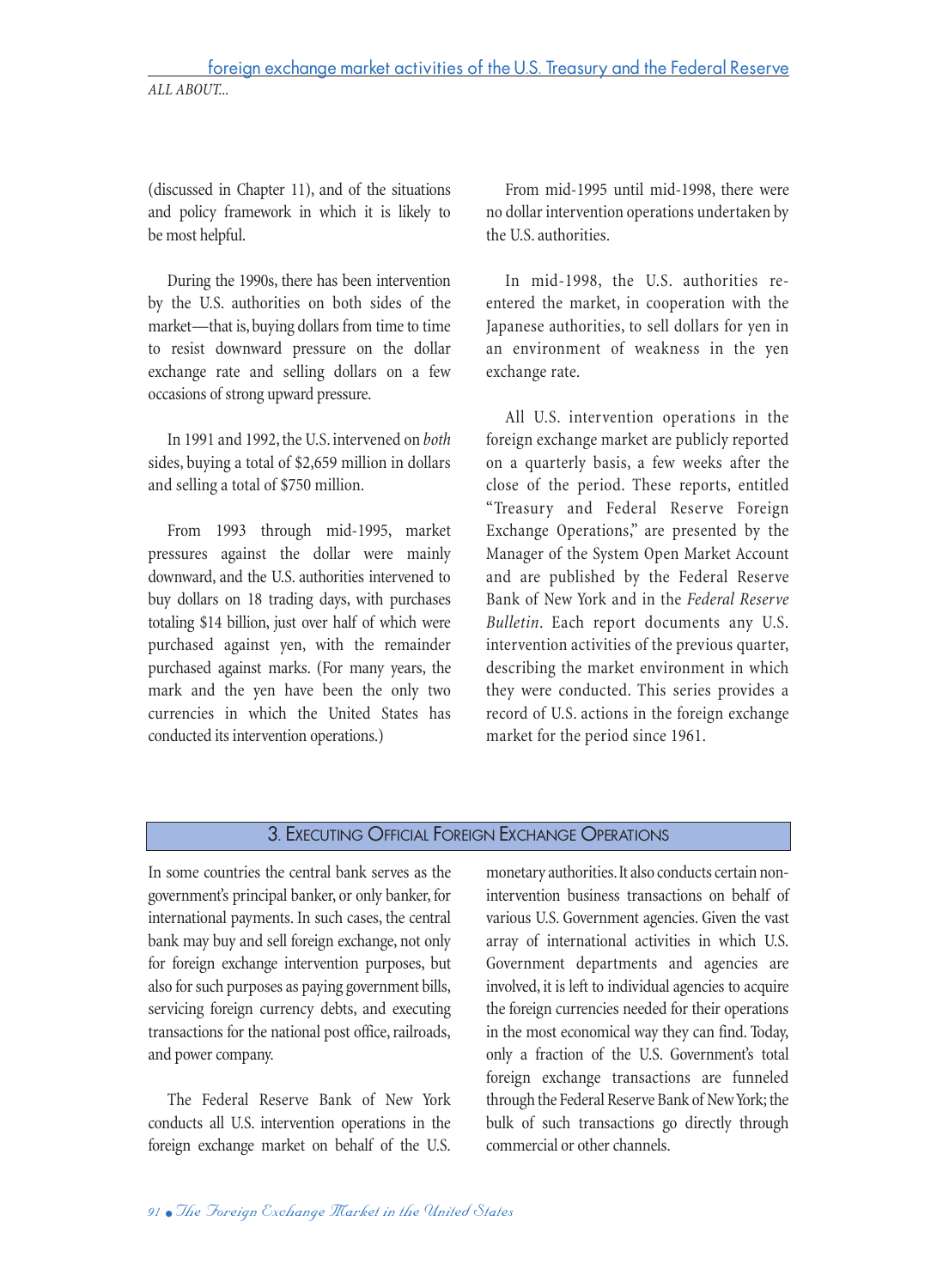Even so, the Foreign Exchange Desk of the Federal Reserve Bank of New York is routinely engaged in foreign exchange transactions on behalf of "customers." Thus, when operating in the foreign exchange market, the Desk is not necessarily "intervening" to influence the dollar exchange rate or conditions in the dollar market. It simply may be executing "customer" business. The customer may be another official body, and the Federal Reserve may be either helping a foreign central bank get the best available price for some commercial or financial transaction or helping that central bank (with that bank's own resources) intervene in its own currency, perhaps when its own market is closed.

There are many central bank correspondents holding dollar balances at the New York Fed, with bills to pay in non-dollar currencies, who find it convenient and economical to obtain their needed currencies through the Fed.Similarly,the New York Fed transacts customer-based foreign exchange business for a number of international institutions that hold dollar balances at the Fed.

But it is the intervention activity—circumstances, amounts, techniques, policy environment surrounding intervention operations, and possible effectiveness of such operations in influencing the exchange rate or market conditions—that is of particular interest and attracts the most attention.

#### ◗ **Techniques of Intervention**

Techniques of intervention can differ, depending on the objective and market conditions at the time. The intervention may be coordinated with other central banks or undertaken by a single central bank operating alone. The situation may call for an aggressive action, intended to change existing attitudes about the authorities' views and intentions, or it may call for reassuring action to calm

markets. The aim may be to reverse, resist, or support a market trend. Operations may be announced or unannounced. Central banks may operate openly and directly, or through brokers and agents. They may deal with many banks or few, in sudden bursts, or slowly and steadily. They may want the operations to be visible or they may want to operate discreetly. Different objectives may require different approaches.

In the foreign exchange operations undertaken on behalf of the United States authorities, the Federal Reserve Bank of New York has, over the years, used various intervention techniques, depending on the policy objective, market conditions, and an assessment of what appears likely to be effective. In recent years, most U.S. intervention has been conducted openly, directly with a number of commercial banks and other participants in the interbank market, with the expectation that the intervention would be seen very quickly and known by the entire foreign exchange market, both in the United States and abroad. The aim has been to show a presence in the market and indicate a view about exchange rate trends. On recent occasions, there have been accompanying statements by the Secretary of the Treasury or another senior Treasury official announcing or confirming the operations.

At the New York Fed, the Foreign Exchange Desk monitors the foreign exchange market on a continuing basis, watching the market and keeping up-to-date with significant develop-ments that may be affecting the dollar and other major currencies. The Desk staff tracks market conditions around the clock during periods of stress. Federal Reserve staff, like others in the market, sit in a trading room surrounded by screens, telephones, and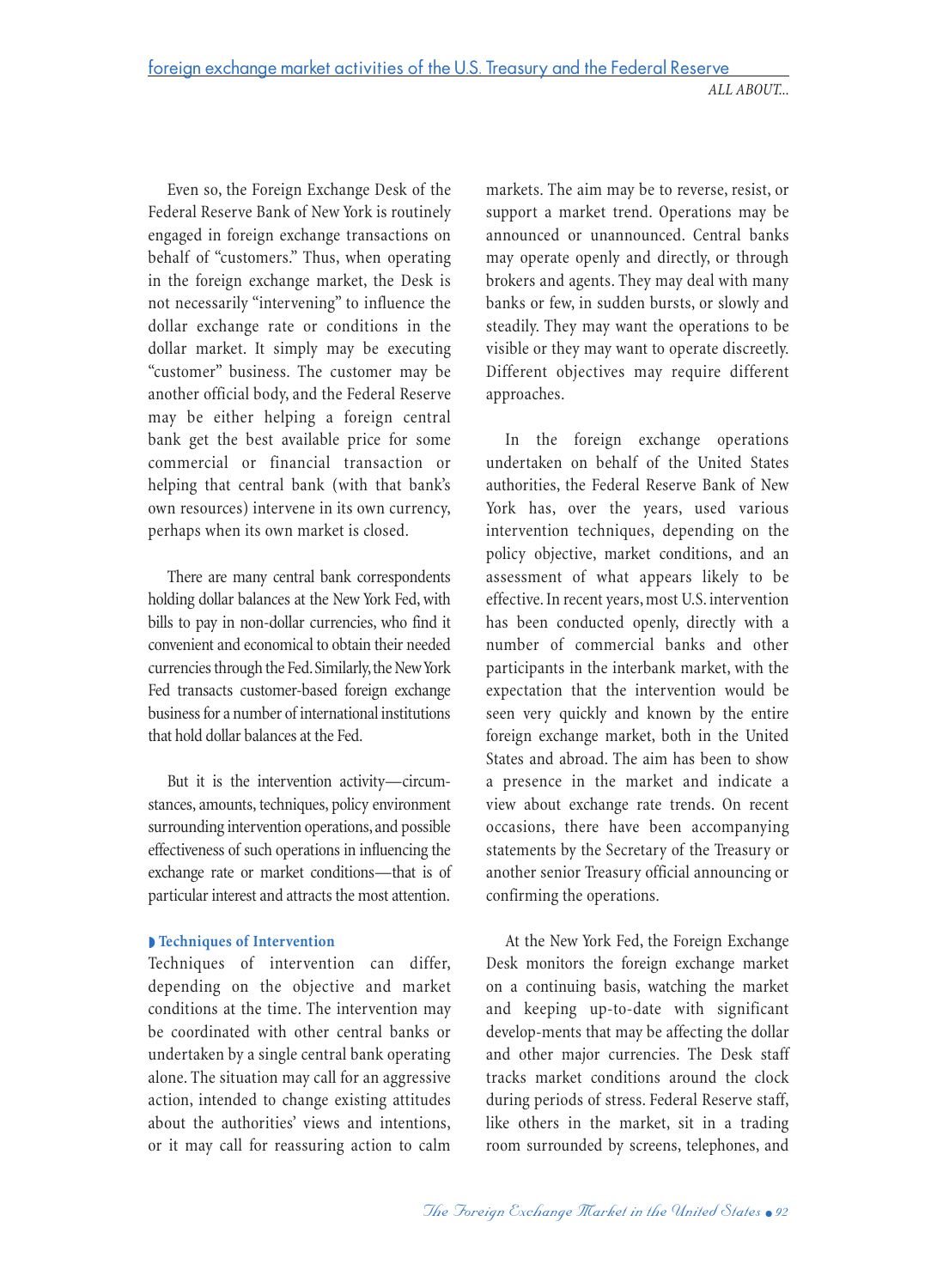computers, watching the rates, reading the continuous outpouring of data, analyses, and news developments, listening over the brokers' boxes to the flow of transactions, and talking on the telephone with other market players to try to get a full understanding of different market views on what is happening and likely to happen and why. Quite importantly, the Desk personnel also stay in close touch with their counterparts in the central banks of the other major countries—both in direct one-toone calls and through regularly scheduled

conference calls—to keep informed on developments in those other markets, to hear how the other central banks assess developments and their own aims, and to discuss with them emerging trends and possible actions. The staff on the Foreign Exchange Desk of the New York Fed confers regularly, several times a day, with staff both at the Treasury and at the Federal Reserve Board of Governors in Washington, reporting the latest developments and assessments about market trends and conditions.

# 4. REACHING DECISIONS ON INTERVENTION

There is no fixed or formal procedure in the United States for reaching decisions on intervention. On occasions there may be a major agreement among the main industrial countries to follow a particular approach—for example, the decisions at the Plaza in 1985 and at the Louvre in 1987 required a coordinated approach toward the exchange market that had major implications for intervention. There may be other occasions, when the U.S. authorities conclude that some action or change in approach is needed, and they may want to discuss intervention informally with other major countries to see whether coordinated action is possible. In still other situations, when either the Treasury or the Federal Reserve believes a change in approach is called for, there will be discussions among senior U.S. officials of that viewpoint. Indeed, there are any number of possible way in which questions of exchange rate policy can by considered.

When the Desk does undertake intervention purchases or sales, the financing is usually split evenly between the Treasury's Exchange Stabilization Fund and the Fed's System Open

Market Account. However, there are occasions when, for technical or other reasons, the financing for a particular operation is booked entirely by the Treasury or the Federal Reserve.

The dollar amount of any U.S. foreign exchange market intervention is routinely sterilized—that is, the effect on the monetary base, plus or minus, is promptly offset. Indeed, it is generally the practice in most major industrial countries to sterilize intervention operations, at least over a period of time. Thus, any expansion (or contraction) in the monetary base resulting from selling (or buying) dollars in the foreign exchange market would be automatically offset by the Federal Reserve's domestic monetary actions. While the sterilized foreign exchange market intervention does not itself affect the U.S. money stock, that does not imply that conditions in the foreign exchange market do not influence monetary policy decisions—at times they clearly do. But that influence shows up as a deliberate monetary policy decision, rather than as a side effect of the foreign exchange market intervention.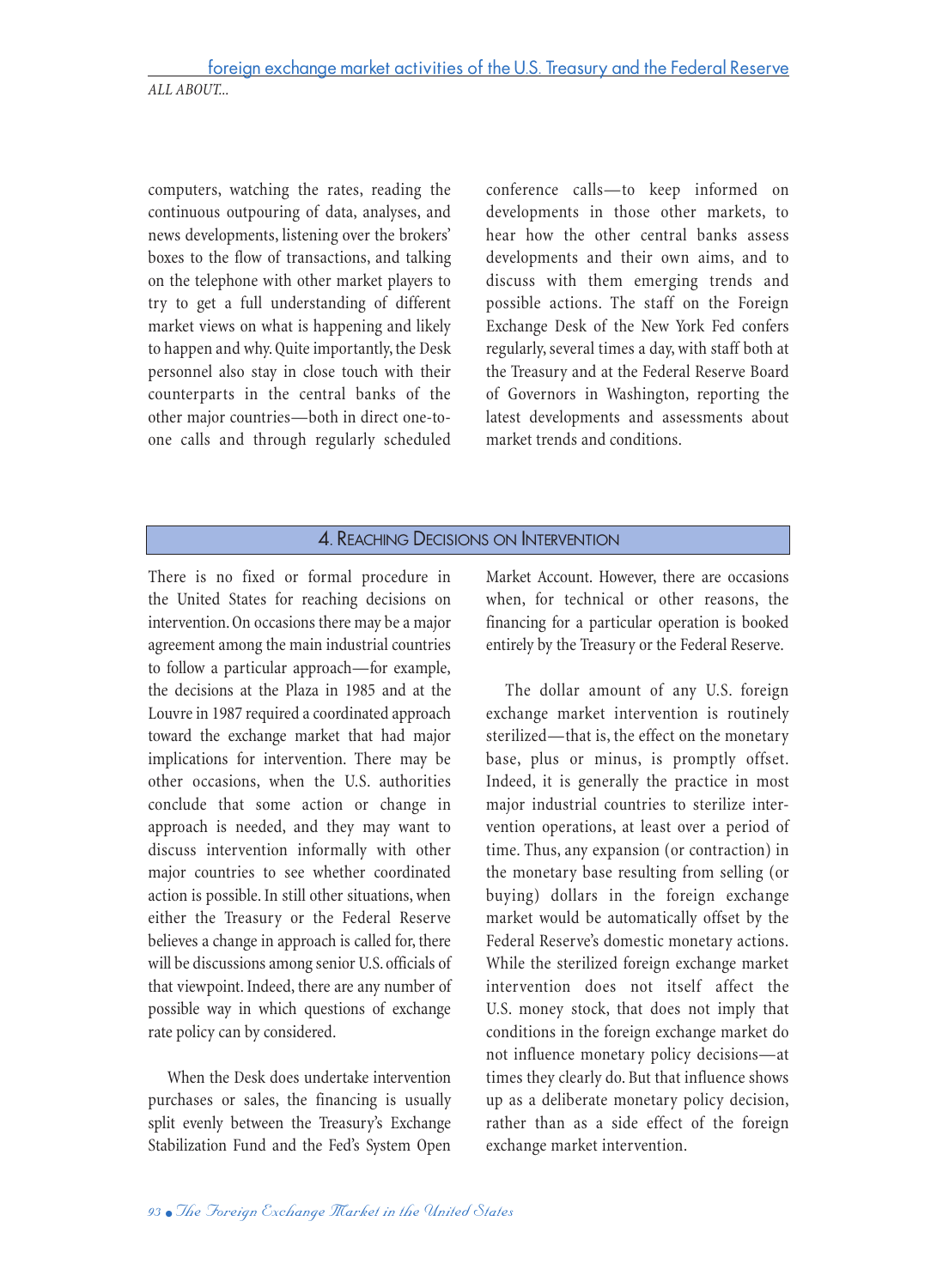*ALL ABOUT...*

## 5. FINANCING FOREIGN EXCHANGE INTERVENTION

All foreign exchange operations by the monetary authorities must, of course, be financed. In the case of a foreign central bank operating in dollars to influence the exchange rate for its currency, that simply may mean transfers into or out of its dollar accounts (held at the Federal Reserve Bank of New York or at commercial banks) as it buys and sells dollars in the market. For the United States, it currently means adding to or reducing the foreign currency balances held by the Treasury and the Federal Reserve. However, U.S. techniques for acquiring resources for exchange market operations have gone through several phases.

During the late 1940s and the 1950s, under the Bretton Woods system, the United States kept its reserves almost entirely in the form of *gold*, and did not hold significant foreign currency balances. Since the U.S. role in the foreign exchange markets was entirely passive, market intervention and financing market intervention were not an issue.

In the early 1960s, when the United States began to operate more actively in the foreign exchange market and was reluctant to draw down its gold stock, the U.S. authorities began the practice of establishing *reciprocal currency arrangements*—or *swap* lines—with central banks and other monetary authorities abroad, as a means of gaining rapid access to foreign currencies for market intervention and other purposes.

These reciprocal swap lines were developed as a technique for prearranging short-term credits among central banks and treasuries, enabling them to borrow each other's currencies—if both sides agreed—at a moment's notice, in event of need. Over time, a network of these facilities was built up, mainly between the Federal Reserve and the major foreign central banks and the Bank for

International Settlements (BIS), although the Treasury also has swap lines. These facilities have enabled the United States to acquire foreign currencies when they were needed for foreign exchange operations, and from time to time some of the swap partners drew on the facilities to obtain dollars they needed for their own market operations.

An advantage of the central bank reciprocal swap lines was that drawings could be activated quickly and easily, in case of mutual consent. A drawing could be initiated by a phone call followed by an exchange of cables in which particular terms and conditions were specified within the standard framework of the swap agreement. Technically, a central bank swap drawing consists of a spot transaction and a forward exchange transaction in the opposite direction. Thus, the Federal Reserve might sell spot dollars for, say marks, to the German central bank, and simultaneously contract to buy back the same amount of dollars three months later. By mutual agreement, the drawing might be rolled over for additional threemonth periods.

Central bank swap lines were used actively by the United States in periods of exchange market pressure during the 1960s and 1970s, when the United States did not hold substantial foreign currency balances. They had important advantages, but also some limitations. To be activated, swap drawings required the consent of both parties. They did not provide foreign currencies to the borrower unless the partner central bank agreed. As with any credit, availability can be made subject to policy or other conditions imposed by the creditor that the borrower might not like. Also, swap drawings were technically short term, requiring agreement every three months for a rollover.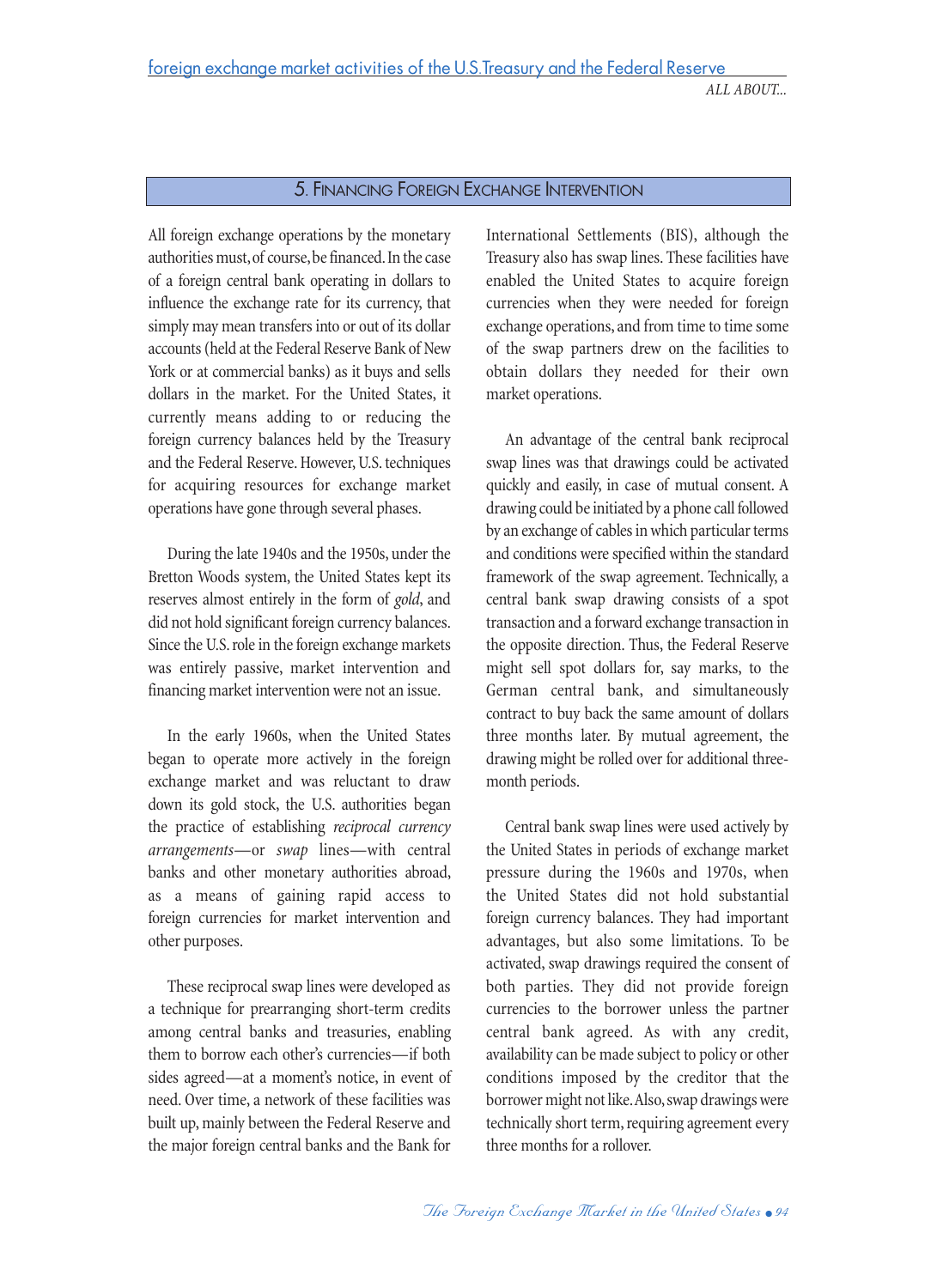In November 1978, when the U.S. authorities wanted to correct what was regarded as an excessive decline in the dollar's value in the exchange market, they decided to increase by a substantial amount their "*owned reserves*," or foreign currency balances fully available to them and under their own control, and not be restricted to "borrowed reserves," or balances available from, and limited by, swap arrangements. The U.S. authorities wanted to show their determination to support and strengthen the dollar by taking new, innovative, and unprecedented actions, and by building up a large supply of foreign currencies that could be used by the United States at its sole discretion for aggressive intervention.

Accordingly, to increase its "owned reserves," the United States Treasury announced that it would draw \$3 billion worth of marks and yen from the U.S. reserve position in the IMF; that it would sell \$2 billion equivalent of IMF Special Drawing Rights (SDR) for marks, yen, and Swiss francs; and, as a major innovation, that it would, for the first time, *borrow foreign currencies in overseas markets*. The U.S. Treasury was prepared to issue foreign currency-denominated securities up to the equivalent of \$10 billion.

Between November 1978 and January 1981, foreign currency-denominated securities (called Carter bonds) were issued amounting to the equivalent of approximately \$6.5 billion, all in German marks and Swiss francs. All of these securities were redeemed by mid-1983. The dollar strengthened during the period when the securities were outstanding, and the Treasury made a profit on the amounts of borrowed currencies that were used for intervention when the dollar was low and bought back when the dollar was higher. In the early 1980s, the United States was able to move to a modest net positive foreign currency position, with foreign currency

balances somewhat in excess of its foreign currency liabilities.

The next important change in this situation occurred in the late 1980s, when the U.S. authorities *built up their foreign currency balances* to far higher levels than ever before. During periods of strong upward pressure on the dollar exchange rate, the United States intervened in substantial amounts to resist what was regarded as excessive upward pressure on the dollar, and acquired substantial balances of marks and yen. As of the middle of 1988, the United States held foreign currency balances of only *\$10 billion*. But by the end of 1990, the United States reported foreign currency balances of more than *\$50 billion*. Since then, there has been some net use of these balances for intervention purposes, and some reduction through exchanges of U.S. foreign currency balances for dollars with the issuers of those currencies, when both parties felt they were holding excess amounts relative to their needs. In June 1998, the U.S. authorities held \$30 billion in marks and yen; these balances are markedto-market on a monthly basis. U.S. holdings of international reserves (excluding gold), measured relative to imports or size of the economy, still remain well below the levels of many other major industrial nations.

The reciprocal currency arrangements, or swap lines, remain in place, and are available if needed. At present, the Federal Reserve has such arrangements with 14 foreign central banks and the Bank for International Settlements, totaling \$32.4 billion (Figure 9-1). For many years, however, the United States has not drawn on any of the swap lines for financing U.S. intervention or for any other purpose. There have been drawings on both Federal Reserve and Treasury ESF swap facilities initiated by the other party to the swap—in particular, swap lines have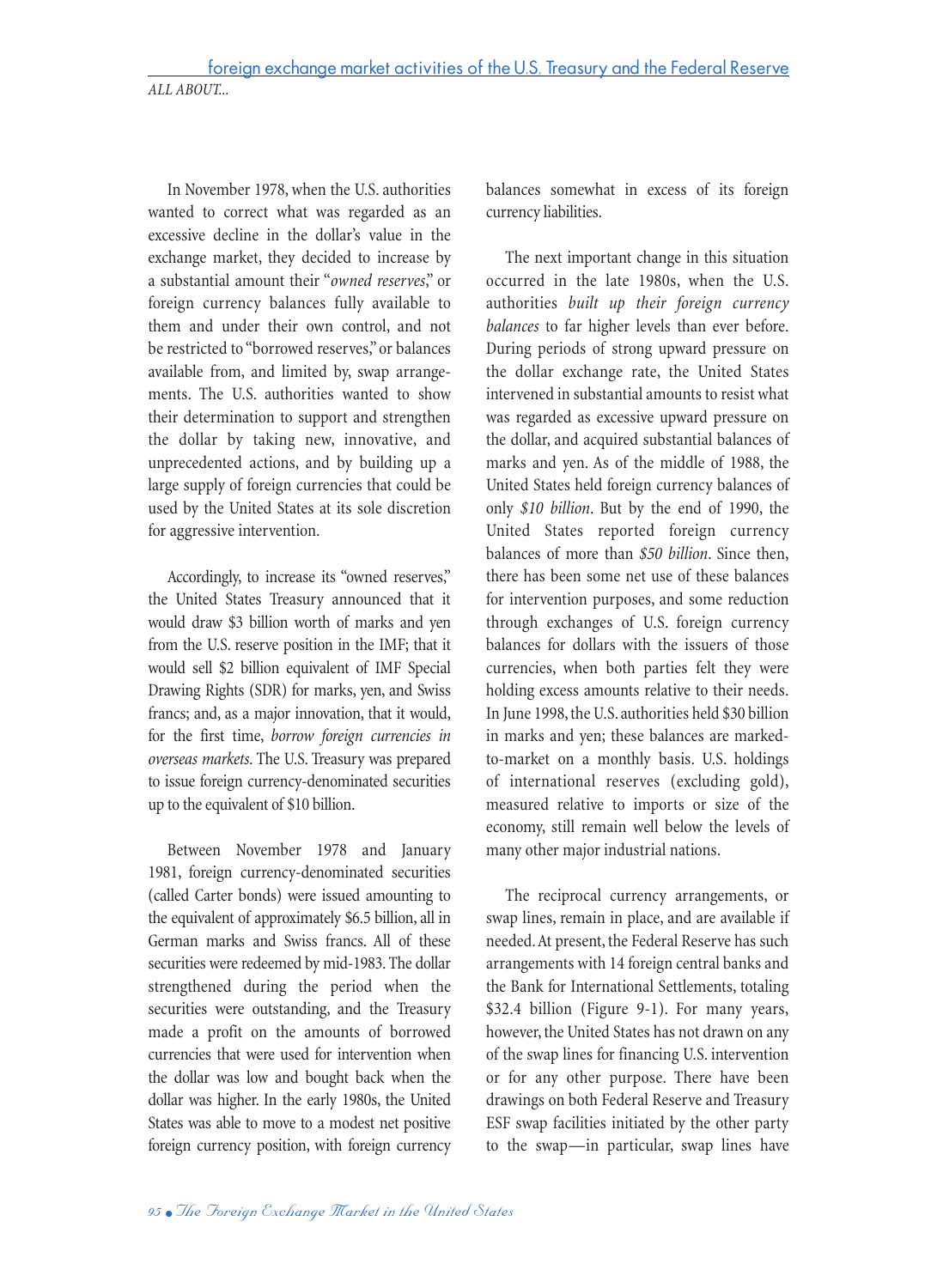### **FIGURE 9-1**

# FEDERAL RESERVE RECIPROCAL CURRENCY ARRANGEMENTS (MILLIONS OF DOLLARS)

| Institution                                                                                        | <b>Amount of Facility</b> | Outstanding as<br>of December 31, 1997 |
|----------------------------------------------------------------------------------------------------|---------------------------|----------------------------------------|
| Austrian National Bank                                                                             | 250                       | $\theta$                               |
| National Bank of Belgium                                                                           | 1,000                     | $\Omega$                               |
| Bank of Canada                                                                                     | 2,000                     | $\Omega$                               |
| National Bank of Denmark                                                                           | 250                       | $\Omega$                               |
| <b>Bank of England</b>                                                                             | 3,000                     | $\theta$                               |
| <b>Bank of France</b>                                                                              | 2,000                     |                                        |
| Deutsche Bundesbank                                                                                | 6,000                     |                                        |
| <b>Bank</b> of Italy                                                                               | 3,000                     | $\Omega$                               |
| Bank of Japan                                                                                      | 5,000                     | $\Omega$                               |
| <b>Bank of Mexico</b>                                                                              | 3,000                     | $\theta$                               |
| Netherlands Bank                                                                                   | 500                       | $\theta$                               |
| <b>Bank of Norway</b>                                                                              | 250                       |                                        |
| <b>Bank of Sweden</b>                                                                              | 300                       | $\left($                               |
| <b>Swiss National Bank</b>                                                                         | 4,000                     | $\Omega$                               |
| <b>Bank for International Settlements</b><br>Dollars against Swiss Francs<br>Dollars against other | 600                       | $\theta$                               |
| Authorized European currencies                                                                     | 1,250                     | $\theta$                               |

provided temporary financing in dealing with the Mexican financial crisis and certain earlier Latin American debt problems.

The foreign currency balances owned by the Treasury's Exchange Stabilization Fund and by the Federal Reserve System are regularly invested in a variety of instruments that have a high degree of liquidity, good credit quality, and market-related rates of return. A significant portion of the balances consists of German and Japanese government securities, held either

directly or under repurchase agreement. As of June 1998, outright holdings of foreign government securities by U.S. monetary authorities totaled \$7.1 billion, and government securities held under repurchase agreements by U.S. monetary authorities totaled \$10.9 billion. The Federal Reserve Bank of New York makes these various investments for both the Treasury and the Federal Reserve, and the Desk stays in close contact with German and Japanese money market and capital market sources in arranging these transactions.